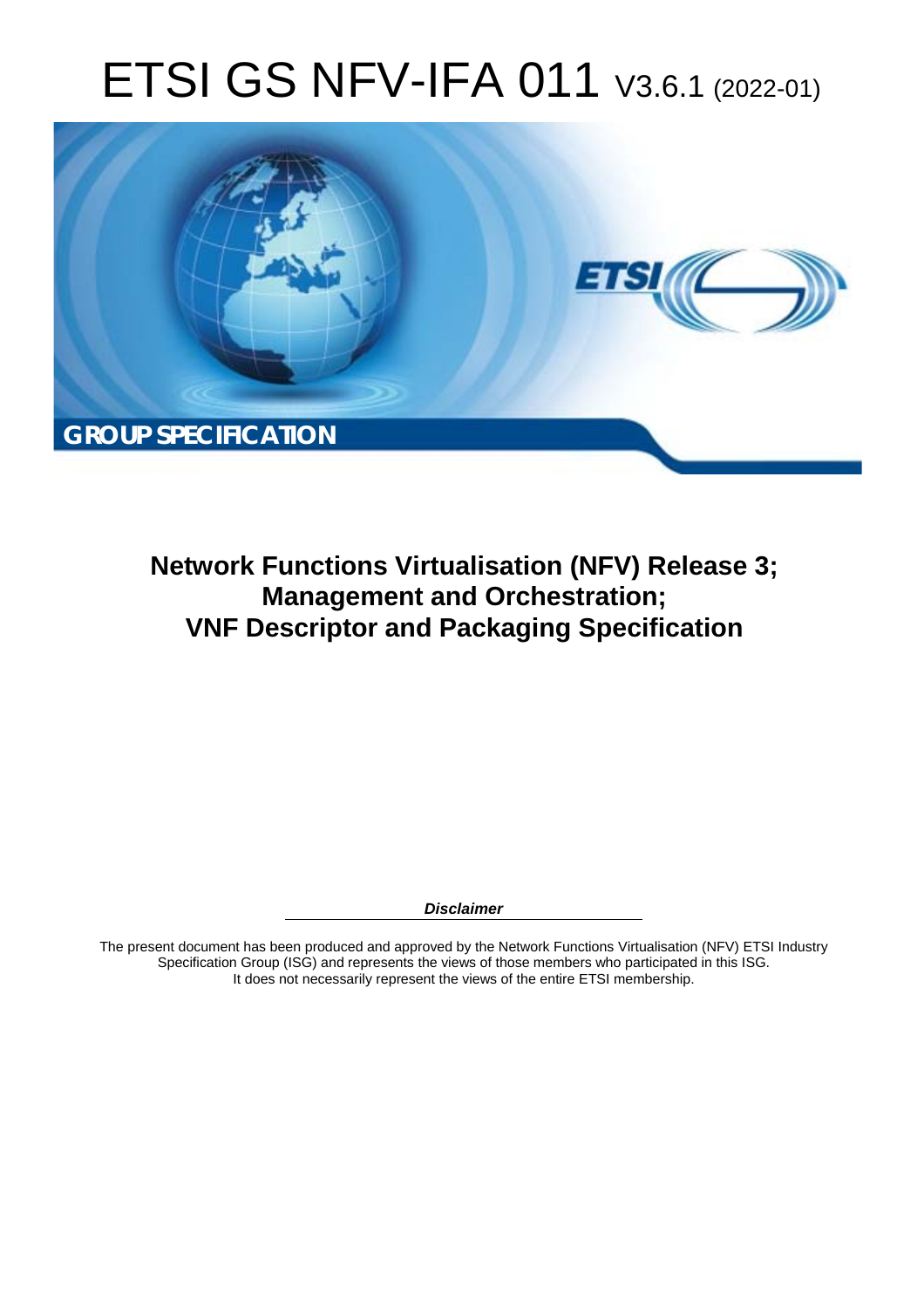Reference

RGS/NFV-IFA011ed361

Keywords management, MANO, NFV, orchestration. virtualisation

*ETSI* 

650 Route des Lucioles F-06921 Sophia Antipolis Cedex - FRANCE

Tel.: +33 4 92 94 42 00 Fax: +33 4 93 65 47 16

Siret N° 348 623 562 00017 - APE 7112B Association à but non lucratif enregistrée à la Sous-Préfecture de Grasse (06) N° w061004871

#### *Important notice*

The present document can be downloaded from: <http://www.etsi.org/standards-search>

The present document may be made available in electronic versions and/or in print. The content of any electronic and/or print versions of the present document shall not be modified without the prior written authorization of ETSI. In case of any existing or perceived difference in contents between such versions and/or in print, the prevailing version of an ETSI deliverable is the one made publicly available in PDF format at [www.etsi.org/deliver](http://www.etsi.org/deliver).

Users of the present document should be aware that the document may be subject to revision or change of status. Information on the current status of this and other ETSI documents is available at <https://portal.etsi.org/TB/ETSIDeliverableStatus.aspx>

If you find errors in the present document, please send your comment to one of the following services: <https://portal.etsi.org/People/CommiteeSupportStaff.aspx>

#### *Notice of disclaimer & limitation of liability*

The information provided in the present deliverable is directed solely to professionals who have the appropriate degree of experience to understand and interpret its content in accordance with generally accepted engineering or other professional standard and applicable regulations.

No recommendation as to products and services or vendors is made or should be implied.

No representation or warranty is made that this deliverable is technically accurate or sufficient or conforms to any law and/or governmental rule and/or regulation and further, no representation or warranty is made of merchantability or fitness for any particular purpose or against infringement of intellectual property rights.

In no event shall ETSI be held liable for loss of profits or any other incidental or consequential damages.

Any software contained in this deliverable is provided "AS IS" with no warranties, express or implied, including but not limited to, the warranties of merchantability, fitness for a particular purpose and non-infringement of intellectual property rights and ETSI shall not be held liable in any event for any damages whatsoever (including, without limitation, damages for loss of profits, business interruption, loss of information, or any other pecuniary loss) arising out of or related to the use of or inability to use the software.

#### *Copyright Notification*

No part may be reproduced or utilized in any form or by any means, electronic or mechanical, including photocopying and microfilm except as authorized by written permission of ETSI. The content of the PDF version shall not be modified without the written authorization of ETSI.

The copyright and the foregoing restriction extend to reproduction in all media.

© ETSI 2022. All rights reserved.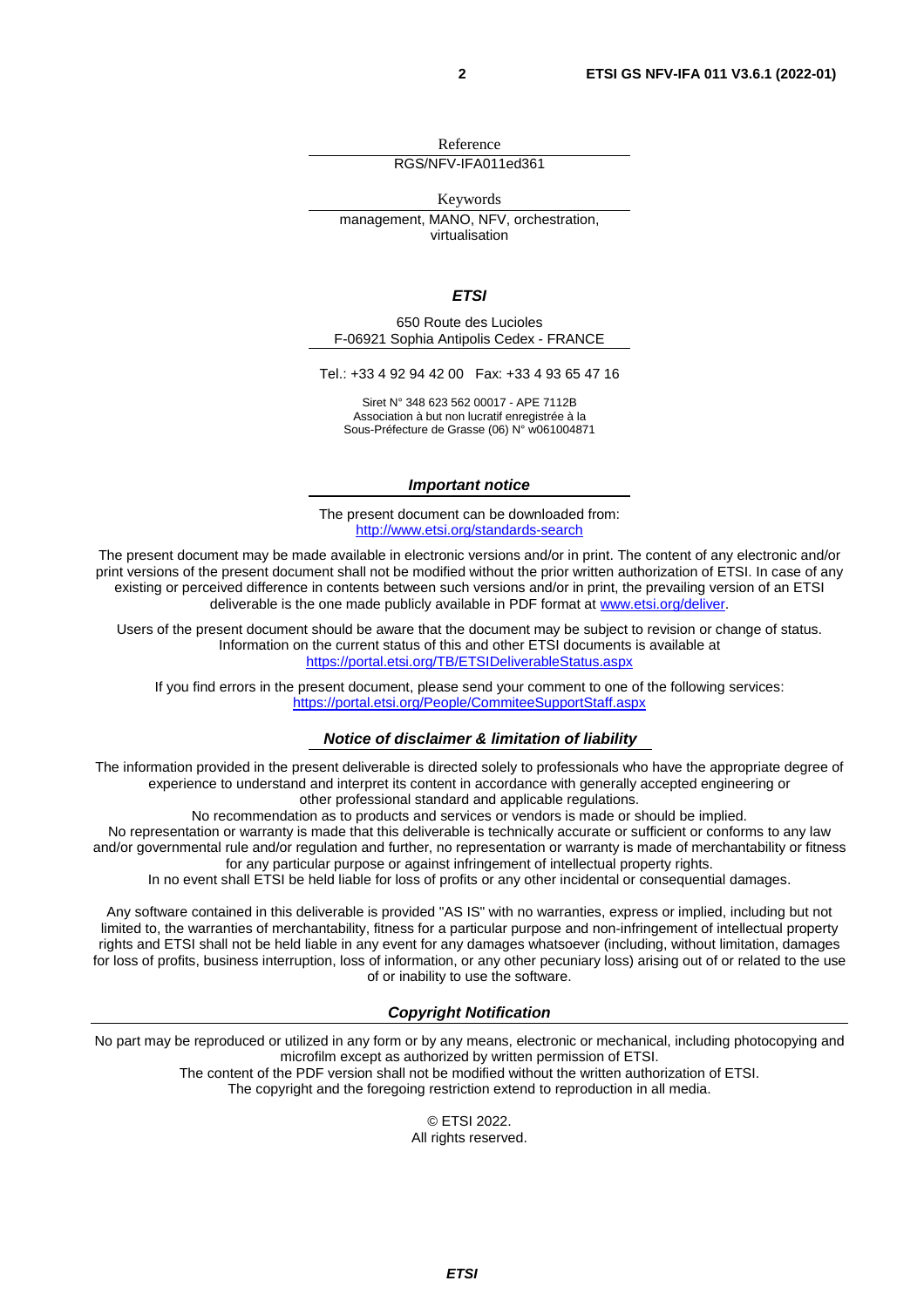# Contents

| 1         |                                                                                                   |  |
|-----------|---------------------------------------------------------------------------------------------------|--|
| 2         |                                                                                                   |  |
| 2.1       |                                                                                                   |  |
| 2.2       |                                                                                                   |  |
|           |                                                                                                   |  |
| 3<br>3.1  |                                                                                                   |  |
| 3.2       |                                                                                                   |  |
| 3.3       |                                                                                                   |  |
|           |                                                                                                   |  |
| 4         |                                                                                                   |  |
| 4.1       |                                                                                                   |  |
| 4.2       |                                                                                                   |  |
| 4.3       |                                                                                                   |  |
| 4.4       |                                                                                                   |  |
| 5         |                                                                                                   |  |
| 5.1       |                                                                                                   |  |
| 5.2       |                                                                                                   |  |
| 5.3       |                                                                                                   |  |
| 5.4       |                                                                                                   |  |
| 5.5       |                                                                                                   |  |
| 5.6       |                                                                                                   |  |
| 5.7       | Keeping NFV management and orchestration in sync about a VNF application software modification 17 |  |
| 5.8       |                                                                                                   |  |
| 6         |                                                                                                   |  |
| 6.1       |                                                                                                   |  |
| 6.2       |                                                                                                   |  |
| 6.2.1     |                                                                                                   |  |
| 6.2.2     |                                                                                                   |  |
| 6.2.3     |                                                                                                   |  |
| 6.2.4     |                                                                                                   |  |
| 6.2.5     |                                                                                                   |  |
| 6.2.6     |                                                                                                   |  |
| 6.2.6.1   |                                                                                                   |  |
| 6.2.6.2   |                                                                                                   |  |
| 7         |                                                                                                   |  |
| 7.1       |                                                                                                   |  |
| 7.1.1     |                                                                                                   |  |
| 7.1.2     |                                                                                                   |  |
| 7.1.2.1   |                                                                                                   |  |
| 7.1.2.2   |                                                                                                   |  |
| 7.1.3     |                                                                                                   |  |
| 7.1.3.1   |                                                                                                   |  |
| 7.1.3.2   |                                                                                                   |  |
| 7.1.3.2.1 |                                                                                                   |  |
| 7.1.3.2.2 |                                                                                                   |  |
| 7.1.3.3   |                                                                                                   |  |
| 7.1.3.3.1 |                                                                                                   |  |
| 7.1.3.3.2 |                                                                                                   |  |
| 7.1.3.4   |                                                                                                   |  |
| 7.1.3.4.1 |                                                                                                   |  |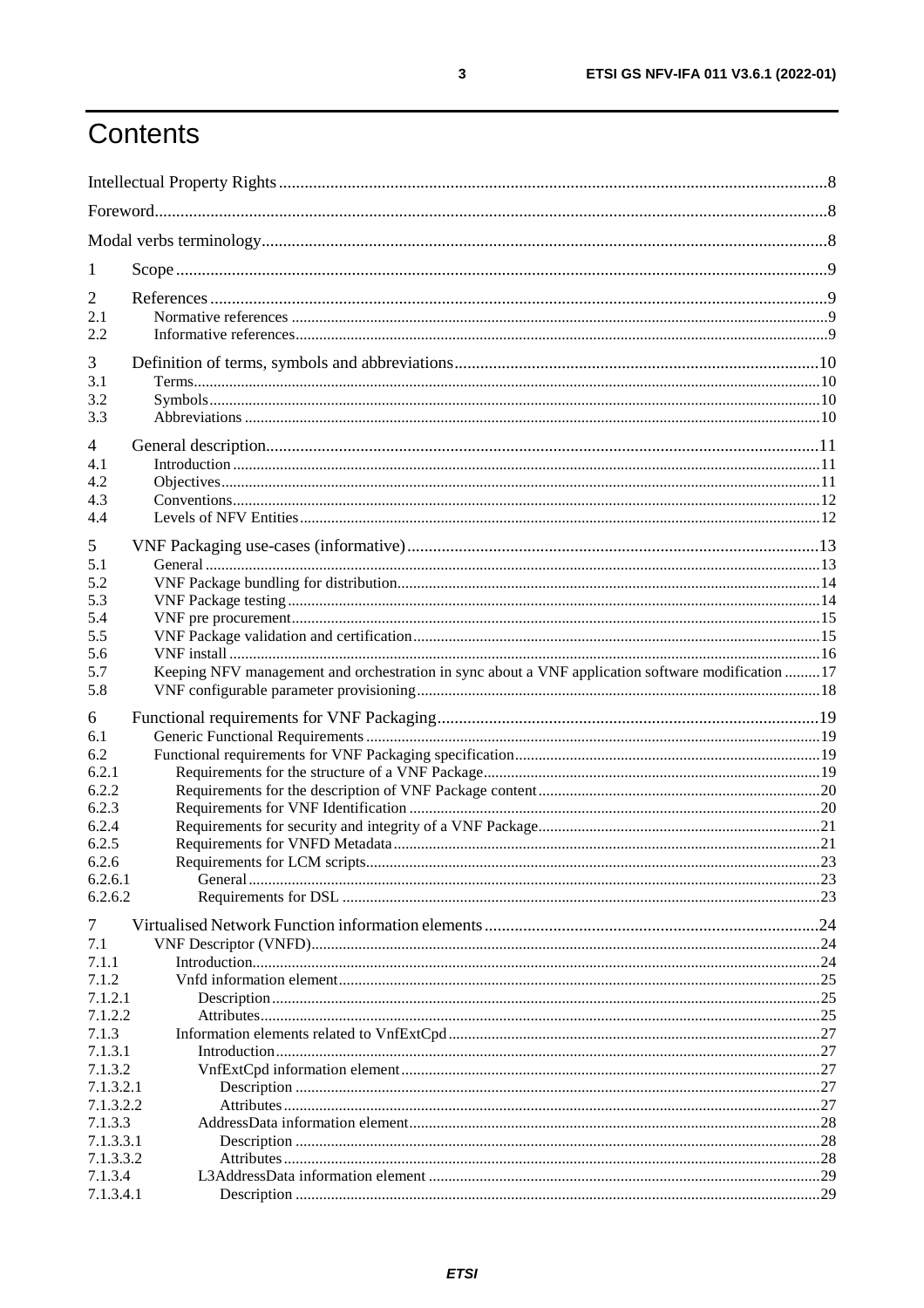| 7.1.3.4.2  |                                                                                             |  |
|------------|---------------------------------------------------------------------------------------------|--|
| 7.1.3.5    |                                                                                             |  |
| 7.1.3.5.1  |                                                                                             |  |
| 7.1.3.5.2  |                                                                                             |  |
| 7.1.4      |                                                                                             |  |
| 7.1.5      | Information elements related to the configuration of VNF lifecycle management operations 31 |  |
| 7.1.5.1    |                                                                                             |  |
| 7.1.5.2    |                                                                                             |  |
| 7.1.5.2.1  |                                                                                             |  |
| 7.1.5.2.2  |                                                                                             |  |
| 7.1.5.3    |                                                                                             |  |
| 7.1.5.3.1  |                                                                                             |  |
|            |                                                                                             |  |
| 7.1.5.3.2  |                                                                                             |  |
| 7.1.5.4    |                                                                                             |  |
| 7.1.5.4.1  |                                                                                             |  |
| 7.1.5.4.2  |                                                                                             |  |
| 7.1.5.5    |                                                                                             |  |
| 7.1.5.5.1  |                                                                                             |  |
| 7.1.5.5.2  |                                                                                             |  |
| 7.1.5.6    |                                                                                             |  |
| 7.1.5.6.1  |                                                                                             |  |
| 7.1.5.6.2  |                                                                                             |  |
| 7.1.5.7    |                                                                                             |  |
| 7.1.5.7.1  |                                                                                             |  |
| 7.1.5.7.2  |                                                                                             |  |
| 7.1.5.8    |                                                                                             |  |
| 7.1.5.8.1  |                                                                                             |  |
| 7.1.5.8.2  |                                                                                             |  |
| 7.1.5.9    |                                                                                             |  |
| 7.1.5.9.1  |                                                                                             |  |
|            |                                                                                             |  |
| 7.1.5.9.2  |                                                                                             |  |
| 7.1.5.10   |                                                                                             |  |
| 7.1.5.10.1 |                                                                                             |  |
| 7.1.5.10.2 |                                                                                             |  |
| 7.1.5.11   |                                                                                             |  |
| 7.1.5.11.1 |                                                                                             |  |
| 7.1.5.11.2 |                                                                                             |  |
| 7.1.5.12   |                                                                                             |  |
| 7.1.5.12.1 |                                                                                             |  |
| 7.1.5.12.2 |                                                                                             |  |
| 7.1.5.13   |                                                                                             |  |
| 7.1.5.13.1 |                                                                                             |  |
| 7.1.5.13.2 |                                                                                             |  |
| 7.1.6      |                                                                                             |  |
| 7.1.6.1    |                                                                                             |  |
| 7.1.6.2    |                                                                                             |  |
| 7.1.6.2.1  |                                                                                             |  |
| 7.1.6.2.2  |                                                                                             |  |
| 7.1.6.3    |                                                                                             |  |
| 7.1.6.3.1  |                                                                                             |  |
| 7.1.6.3.2  |                                                                                             |  |
| 7.1.6.4    |                                                                                             |  |
| 7.1.6.4.1  |                                                                                             |  |
| 7.1.6.4.2  |                                                                                             |  |
| 7.1.6.5    |                                                                                             |  |
|            |                                                                                             |  |
| 7.1.6.5.1  |                                                                                             |  |
| 7.1.6.5.2  |                                                                                             |  |
| 7.1.6.6    |                                                                                             |  |
| 7.1.6.6.1  |                                                                                             |  |
| 7.1.6.6.2  |                                                                                             |  |
| 7.1.6.7    |                                                                                             |  |
| 7.1.6.7.1  |                                                                                             |  |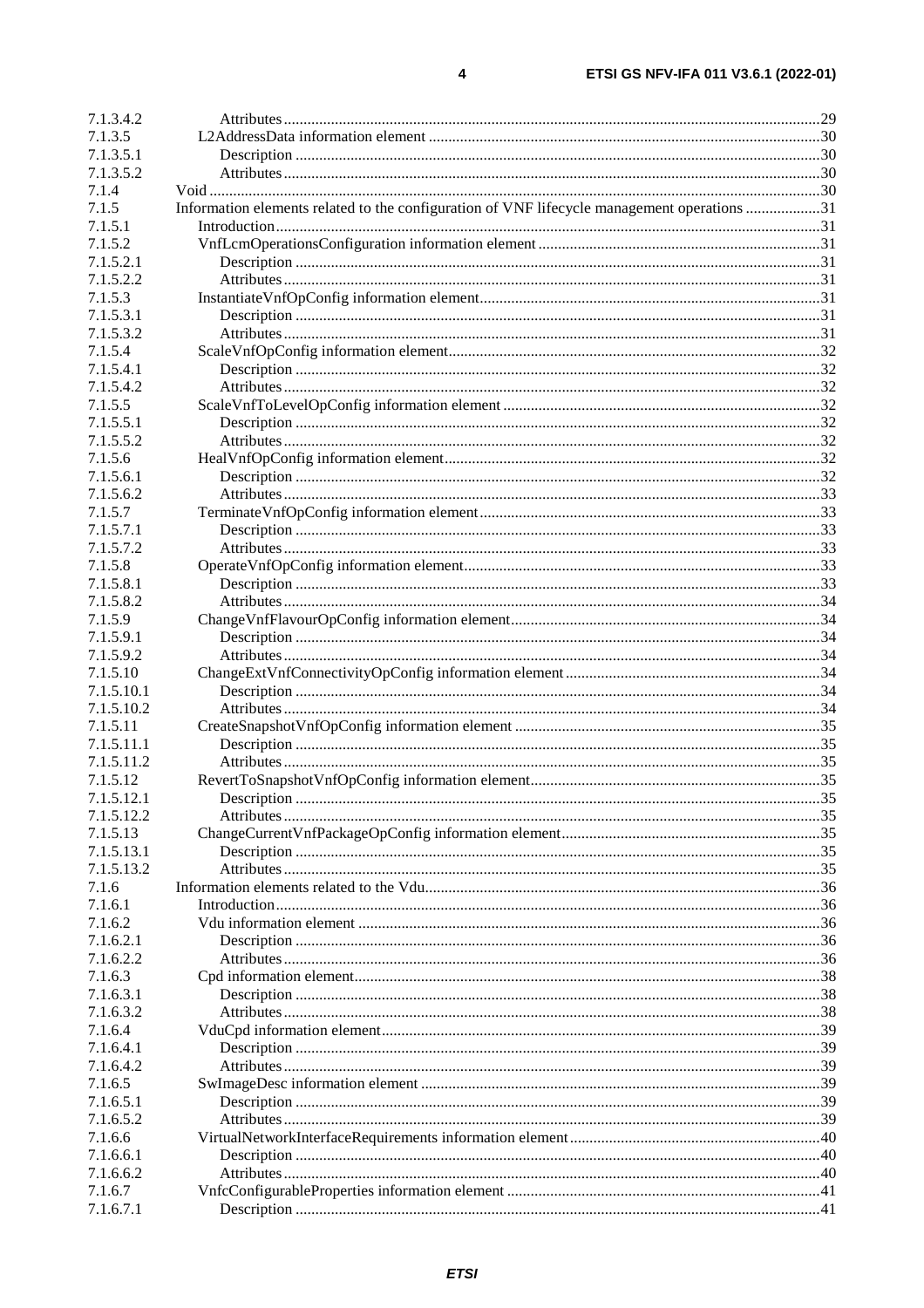| 7.1.6.7.2  |  |
|------------|--|
| 7.1.6.8    |  |
| 7.1.6.8.1  |  |
| 7.1.6.8.2  |  |
| 7.1.6.9    |  |
| 7.1.6.9.1  |  |
| 7.1.6.9.2  |  |
|            |  |
| 7.1.6.10   |  |
| 7.1.6.10.1 |  |
| 7.1.6.10.2 |  |
| 7.1.6.11   |  |
| 7.1.6.11.1 |  |
| 7.1.6.11.2 |  |
| 7.1.6.12   |  |
| 7.1.6.12.1 |  |
| 7.1.6.12.2 |  |
| 7.1.7      |  |
| 7.1.7.1    |  |
| 7.1.7.2    |  |
| 7.1.7.2.1  |  |
| 7.1.7.2.2  |  |
|            |  |
| 7.1.7.3    |  |
| 7.1.7.3.1  |  |
| 7.1.7.3.2  |  |
| 7.1.8      |  |
| 7.1.8.1    |  |
| 7.1.8.2    |  |
| 7.1.8.2.1  |  |
| 7.1.8.2.2  |  |
| 7.1.8.3    |  |
| 7.1.8.3.1  |  |
| 7.1.8.3.2  |  |
| 7.1.8.4    |  |
| 7.1.8.4.1  |  |
|            |  |
| 7.1.8.4.2  |  |
| 7.1.8.5    |  |
| 7.1.8.5.1  |  |
| 7.1.8.5.2  |  |
| 7.1.8.6    |  |
| 7.1.8.6.1  |  |
| 7.1.8.6.2  |  |
| 7.1.8.7    |  |
| 7.1.8.7.1  |  |
| 7.1.8.7.2  |  |
| 7.1.8.8    |  |
| 7.1.8.8.1  |  |
| 7.1.8.8.2  |  |
| 7.1.8.9    |  |
| 7.1.8.9.1  |  |
|            |  |
| 7.1.8.9.2  |  |
| 7.1.8.10   |  |
| 7.1.8.10.1 |  |
| 7.1.8.10.2 |  |
| 7.1.8.11   |  |
| 7.1.8.11.1 |  |
| 7.1.8.11.2 |  |
| 7.1.8.12   |  |
| 7.1.8.12.1 |  |
| 7.1.8.12.2 |  |
| 7.1.8.13   |  |
| 7.1.8.13.1 |  |
| 7.1.8.13.2 |  |
|            |  |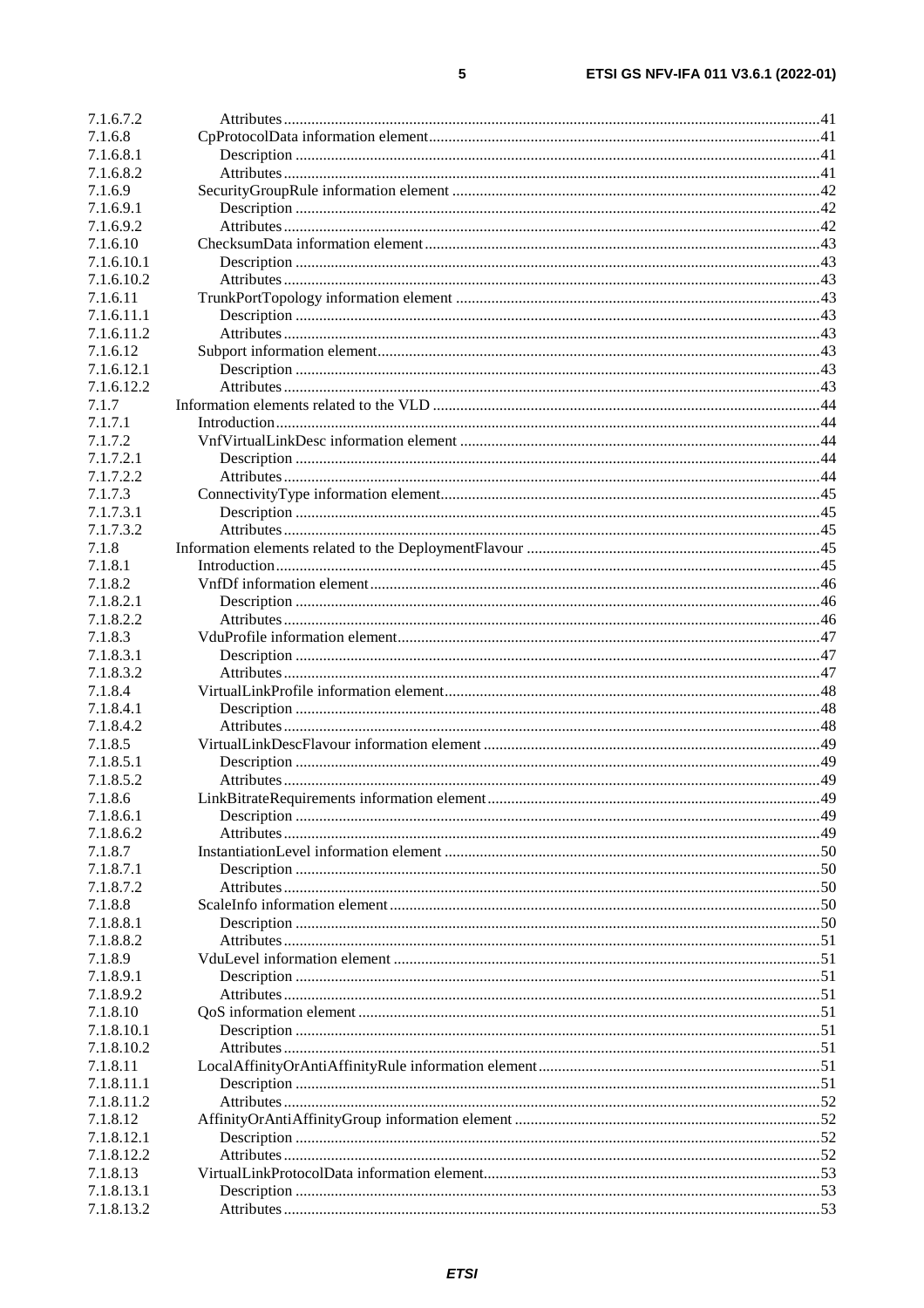| 7.1.8.14   |  |
|------------|--|
| 7.1.8.14.1 |  |
| 7.1.8.14.2 |  |
| 7.1.8.15   |  |
| 7.1.8.15.1 |  |
| 7.1.8.15.2 |  |
| 7.1.8.16   |  |
| 7.1.8.16.1 |  |
| 7.1.8.16.2 |  |
| 7.1.8.17   |  |
| 7.1.8.17.1 |  |
| 7.1.8.17.2 |  |
| 7.1.8.18   |  |
| 7.1.8.18.1 |  |
| 7.1.8.18.2 |  |
| 7.1.8.19   |  |
| 7.1.8.19.1 |  |
| 7.1.8.19.2 |  |
| 7.1.8.20   |  |
| 7.1.8.20.1 |  |
| 7.1.8.20.2 |  |
| 7.1.8.21   |  |
| 7.1.8.21.1 |  |
| 7.1.8.21.2 |  |
| 7.1.9      |  |
| 7.1.9.1    |  |
| 7.1.9.2    |  |
| 7.1.9.2.1  |  |
| 7.1.9.2.2  |  |
| 7.1.9.2.3  |  |
| 7.1.9.2.4  |  |
| 7.1.9.3    |  |
| 7.1.9.3.1  |  |
| 7.1.9.3.2  |  |
| 7.1.9.4    |  |
| 7.1.9.4.1  |  |
| 7.1.9.4.2  |  |
| 7.1.9.4.3  |  |
| 7.1.9.4.4  |  |
| 7.1.9.4.5  |  |
| 7.1.9.5    |  |
| 7.1.9.5.1  |  |
| 7.1.9.5.2  |  |
| 7.1.9.6    |  |
| 7.1.9.6.1  |  |
| 7.1.9.6.2  |  |
| 7.1.10     |  |
| 7.1.10.1   |  |
| 7.1.10.2   |  |
| 7.1.10.2.1 |  |
| 7.1.10.2.2 |  |
| 7.1.10.3   |  |
| 7.1.10.3.1 |  |
| 7.1.10.3.2 |  |
| 7.1.10.4   |  |
| 7.1.10.4.1 |  |
| 7.1.10.4.2 |  |
| 7.1.10.5   |  |
| 7.1.10.5.1 |  |
| 7.1.10.5.2 |  |
| 7.1.10.6   |  |
| 7.1.10.6.1 |  |
|            |  |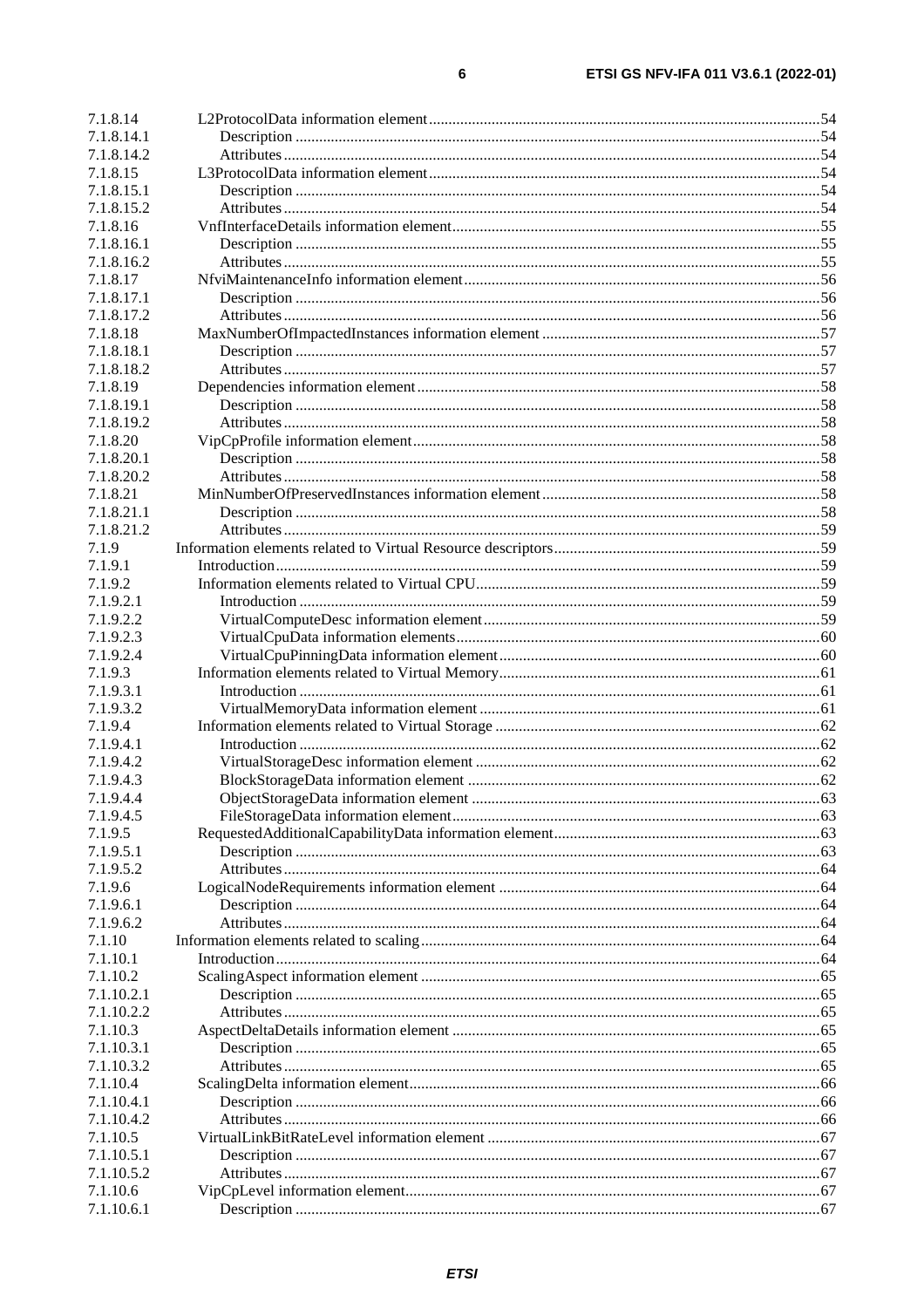| 7.1.10.6.2           |                                                                                           |  |
|----------------------|-------------------------------------------------------------------------------------------|--|
| 7.1.11               |                                                                                           |  |
| 7.1.11.1             |                                                                                           |  |
| 7.1.11.2             |                                                                                           |  |
| 7.1.11.2.1           |                                                                                           |  |
| 7.1.11.2.2           |                                                                                           |  |
| 7.1.11.3             |                                                                                           |  |
| 7.1.11.3.1           |                                                                                           |  |
| 7.1.11.3.2<br>7.1.12 |                                                                                           |  |
| 7.1.12.1             |                                                                                           |  |
| 7.1.12.2             |                                                                                           |  |
| 7.1.13               |                                                                                           |  |
| 7.1.13.1             |                                                                                           |  |
| 7.1.13.2             |                                                                                           |  |
| 7.1.14               |                                                                                           |  |
| 7.1.14.1             |                                                                                           |  |
| 7.1.14.2             |                                                                                           |  |
| 7.1.15               |                                                                                           |  |
| 7.1.15.1             |                                                                                           |  |
| 7.1.15.2             |                                                                                           |  |
| 7.1.15.2.1           |                                                                                           |  |
| 7.1.15.2.2           |                                                                                           |  |
| 7.1.15.3             |                                                                                           |  |
| 7.1.15.3.1           |                                                                                           |  |
| 7.1.15.3.2           |                                                                                           |  |
| 7.1.15.4             |                                                                                           |  |
| 7.1.15.4.1           |                                                                                           |  |
| 7.1.15.4.2           |                                                                                           |  |
| 7.1.16<br>7.1.16.1   | Information elements related to the coordination in VNF lifecycle management operations75 |  |
| 7.1.16.2             |                                                                                           |  |
| 7.1.16.2.1           |                                                                                           |  |
| 7.1.16.2.2           |                                                                                           |  |
| 7.1.16.3             |                                                                                           |  |
| 7.1.16.3.1           |                                                                                           |  |
| 7.1.16.3.2           |                                                                                           |  |
| 7.1.17               |                                                                                           |  |
| 7.1.17.1             |                                                                                           |  |
| 7.1.17.2             |                                                                                           |  |
| 7.1.17.2.1           |                                                                                           |  |
| 7.1.17.2.2           |                                                                                           |  |
| 8                    |                                                                                           |  |
| 8.1                  |                                                                                           |  |
| 8.2                  |                                                                                           |  |
| 8.2.1                |                                                                                           |  |
| 8.2.2                |                                                                                           |  |
| 8.2.3                |                                                                                           |  |
|                      |                                                                                           |  |
|                      | <b>Annex A (informative):</b>                                                             |  |
| A.1                  |                                                                                           |  |
|                      |                                                                                           |  |
| A.2                  |                                                                                           |  |
| A.3                  |                                                                                           |  |
|                      | <b>Annex B</b> (informative):                                                             |  |
|                      | <b>Annex C</b> (informative):                                                             |  |
|                      |                                                                                           |  |
|                      |                                                                                           |  |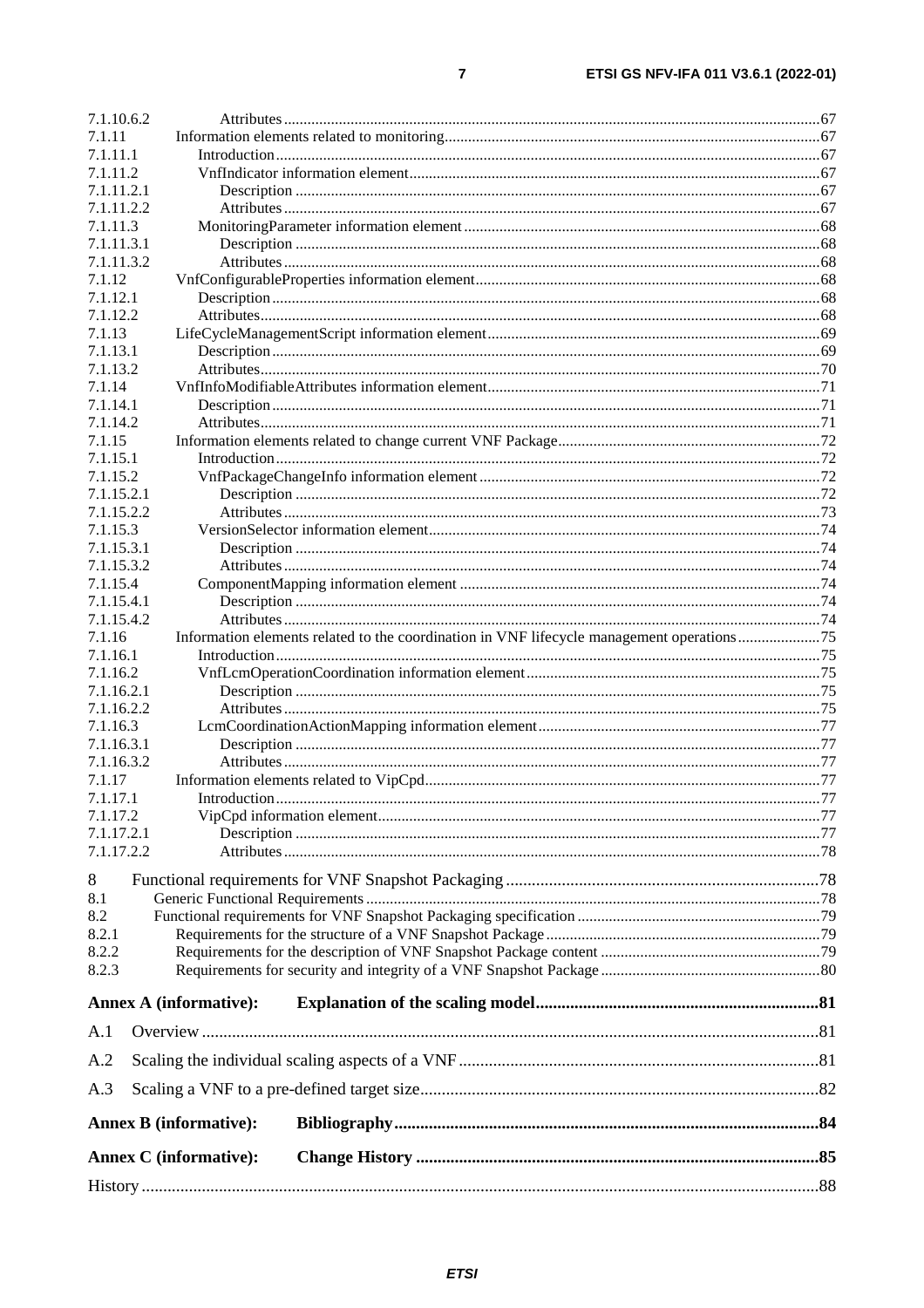# <span id="page-7-0"></span>Intellectual Property Rights

#### Essential patents

IPRs essential or potentially essential to normative deliverables may have been declared to ETSI. The declarations pertaining to these essential IPRs, if any, are publicly available for **ETSI members and non-members**, and can be found in ETSI SR 000 314: *"Intellectual Property Rights (IPRs); Essential, or potentially Essential, IPRs notified to ETSI in respect of ETSI standards"*, which is available from the ETSI Secretariat. Latest updates are available on the ETSI Web server ([https://ipr.etsi.org/\)](https://ipr.etsi.org/).

Pursuant to the ETSI Directives including the ETSI IPR Policy, no investigation regarding the essentiality of IPRs, including IPR searches, has been carried out by ETSI. No guarantee can be given as to the existence of other IPRs not referenced in ETSI SR 000 314 (or the updates on the ETSI Web server) which are, or may be, or may become, essential to the present document.

#### **Trademarks**

The present document may include trademarks and/or tradenames which are asserted and/or registered by their owners. ETSI claims no ownership of these except for any which are indicated as being the property of ETSI, and conveys no right to use or reproduce any trademark and/or tradename. Mention of those trademarks in the present document does not constitute an endorsement by ETSI of products, services or organizations associated with those trademarks.

**DECT™**, **PLUGTESTS™**, **UMTS™** and the ETSI logo are trademarks of ETSI registered for the benefit of its Members. **3GPP™** and **LTE™** are trademarks of ETSI registered for the benefit of its Members and of the 3GPP Organizational Partners. **oneM2M™** logo is a trademark of ETSI registered for the benefit of its Members and of the oneM2M Partners. **GSM**® and the GSM logo are trademarks registered and owned by the GSM Association.

# Foreword

This Group Specification (GS) has been produced by ETSI Industry Specification Group (ISG) Network Functions Virtualisation (NFV).

# Modal verbs terminology

In the present document "**shall**", "**shall not**", "**should**", "**should not**", "**may**", "**need not**", "**will**", "**will not**", "**can**" and "**cannot**" are to be interpreted as described in clause 3.2 of the [ETSI Drafting Rules](https://portal.etsi.org/Services/editHelp!/Howtostart/ETSIDraftingRules.aspx) (Verbal forms for the expression of provisions).

"**must**" and "**must not**" are **NOT** allowed in ETSI deliverables except when used in direct citation.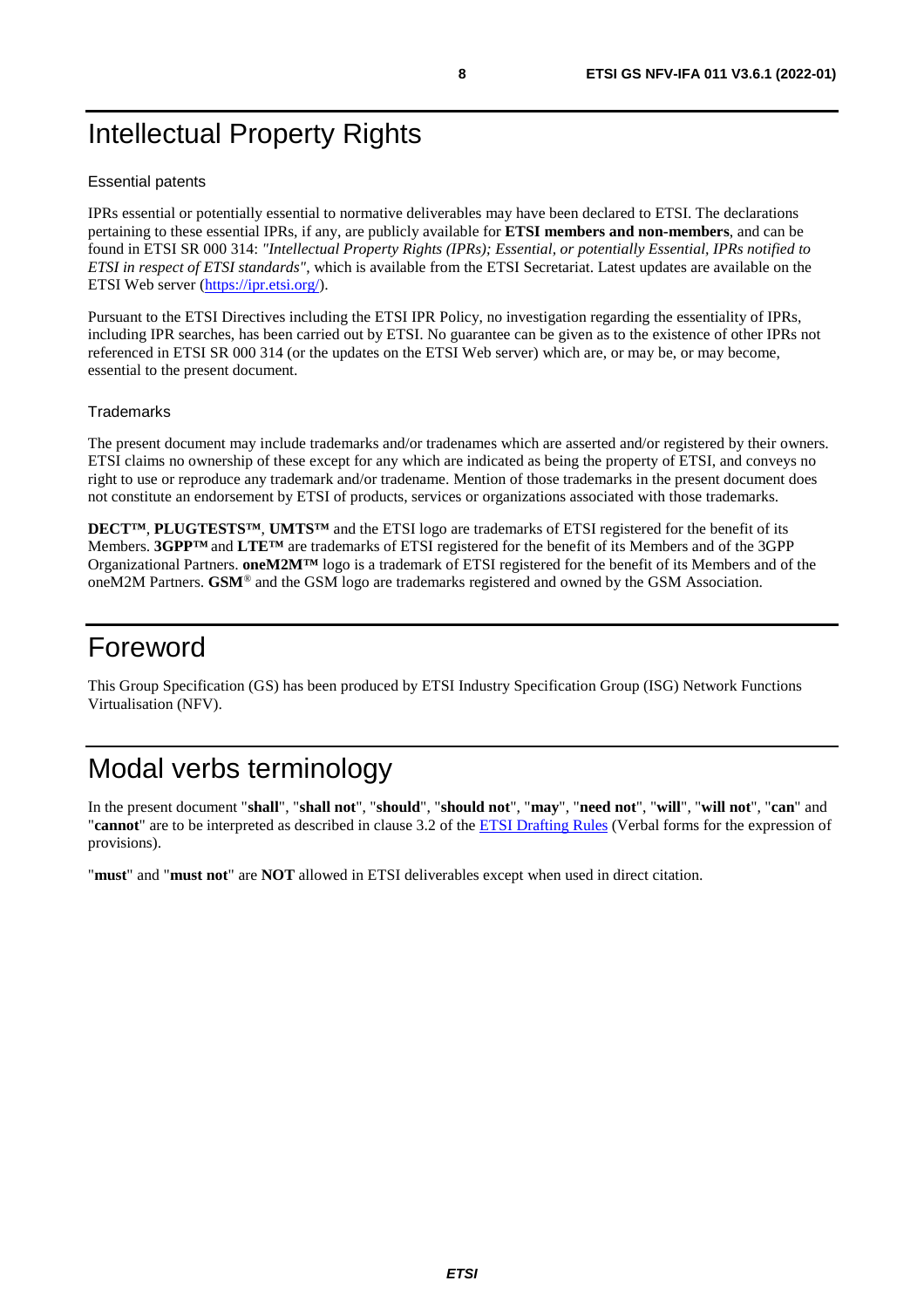# <span id="page-8-0"></span>1 Scope

The present document provides requirements for the structure and format of a VNF Package to describe the VNF properties and associated resource requirements in an interoperable template.

The focus is on VNF packaging, meta-model descriptors (e.g. VNFD) and package integrity and security considerations.

# 2 References

# 2.1 Normative references

References are either specific (identified by date of publication and/or edition number or version number) or non-specific. For specific references, only the cited version applies. For non-specific references, the latest version of the referenced document (including any amendments) applies.

Referenced documents which are not found to be publicly available in the expected location might be found at <https://docbox.etsi.org/Reference>.

NOTE: While any hyperlinks included in this clause were valid at the time of publication, ETSI cannot guarantee their long term validity.

The following referenced documents are necessary for the application of the present document.

[1] Void.

[2] Hash Function Textual Names registry at IANA.

NOTE: Available at <https://www.iana.org/assignments/hash-function-text-names>.

[3] ISO/IEC 9899: "Information Technology -- Programming languages -- C".

# 2.2 Informative references

References are either specific (identified by date of publication and/or edition number or version number) or non-specific. For specific references, only the cited version applies. For non-specific references, the latest version of the referenced document (including any amendments) applies.

NOTE: While any hyperlinks included in this clause were valid at the time of publication, ETSI cannot guarantee their long term validity.

The following referenced documents are not necessary for the application of the present document but they assist the user with regard to a particular subject area.

| [i.1] | ETSI GS NFV-IFA 002: "Network Functions Virtualisation (NFV); Acceleration Technologies;<br>VNF Interfaces Specification".                                                     |
|-------|--------------------------------------------------------------------------------------------------------------------------------------------------------------------------------|
| [i.2] | ETSI GS NFV-IFA 006: "Network Functions Virtualisation (NFV); Management and<br>Orchestration; Vi-Vnfm reference point - Interface and Information Model Specification".       |
| [i.3] | ETSI GS NFV-IFA 007: "Network Functions Virtualisation (NFV); Management and<br>Orchestration; Or-Vnfm reference point - Interface and Information Model Specification".       |
| [i.4] | ETSI GS NFV-IFA 008: "Network Functions Virtualisation (NFV); Management and<br>Orchestration; Ve-Vnfm reference point - Interface and Information Model Specification".       |
| [i.5] | ISO/IEC 9646-7: "Information technology -- Open Systems Interconnection -- Conformance<br>testing methodology and framework -- Part 7: Implementation Conformance Statements". |
| [i.6] | Void.                                                                                                                                                                          |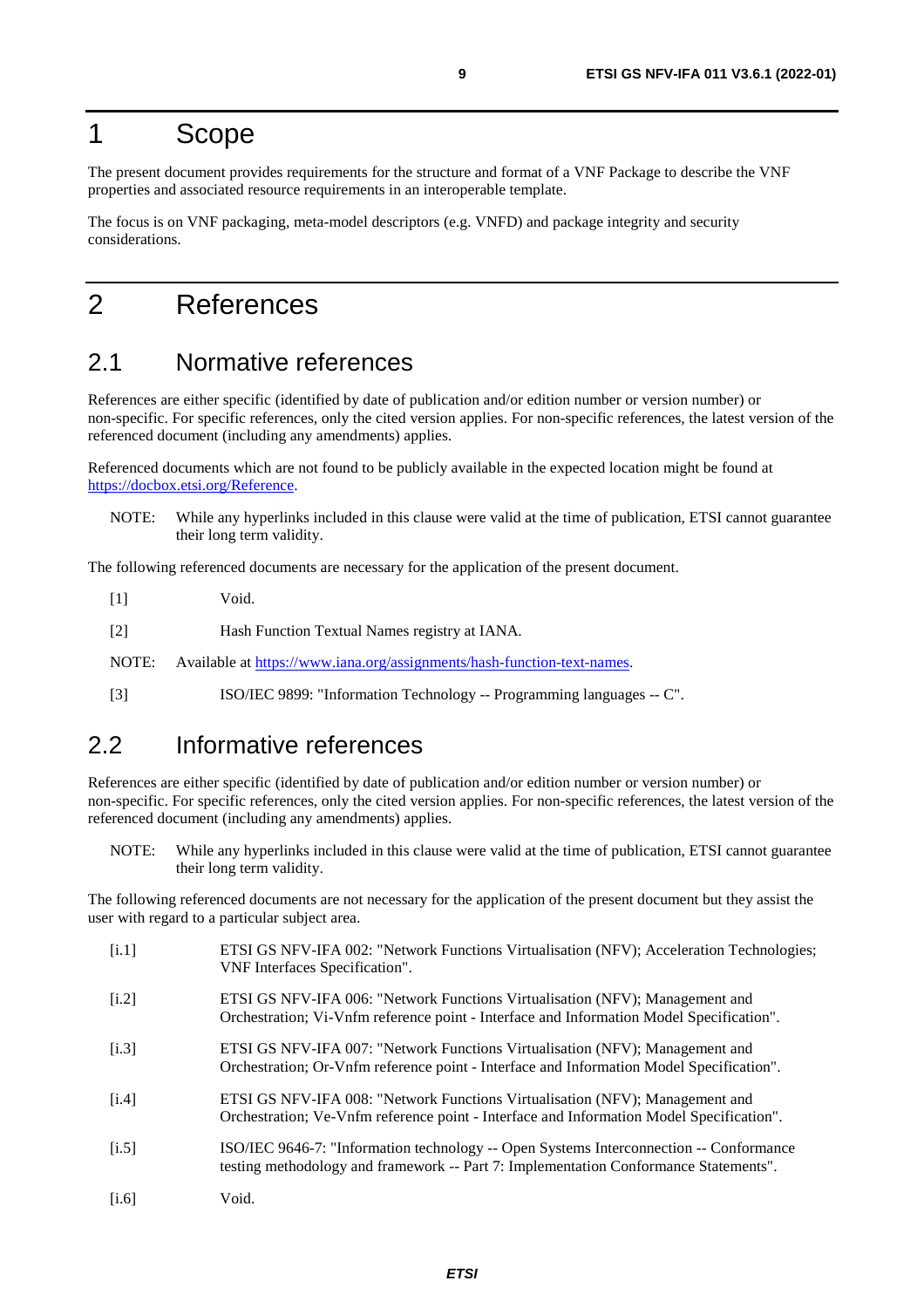<span id="page-9-0"></span>[i.7] Assigned Internet Protocol Numbers. NOTE: Available at [https://www.iana.org/assignments/protocol-numbers/protocol-numbers.xhtml.](https://www.iana.org/assignments/protocol-numbers/protocol-numbers.xhtml) [i.8] ETSI GS NFV-IFA 014: "Network Functions Virtualisation (NFV); Management and Orchestration; Network Service Templates Specification". [i.9] IETF RFC 4090: "Fast Reroute Extensions to RSVP-TE for LSP Tunnels". [i.10] Void. [i.11] ETSI GS NFV 003: "Network Functions Virtualisation (NFV); Terminology for main concepts in

# 3 Definition of terms, symbols and abbreviations

# 3.1 Terms

For the purposes of the present document, the terms given in ETSI GS NFV 003 [i.11] apply.

# 3.2 Symbols

Void.

### 3.3 Abbreviations

NFV".

For the purposes of the present document, the abbreviations given in ETSI GS NFV 003 [i.11] and the following apply:

| <b>ARM</b>  | <b>Advanced RISC Machine</b>                           |
|-------------|--------------------------------------------------------|
| <b>CDN</b>  | <b>Content Delivery Network</b>                        |
| CP          | <b>Connection Point</b>                                |
| <b>CPD</b>  | <b>Connection Point Descriptor</b>                     |
| <b>CPU</b>  | <b>Central Processing Unit</b>                         |
| DF          | Deployment Flavour                                     |
| DSL         | Domain Specific Language                               |
| EM          | <b>Element Manager</b>                                 |
| <b>GS</b>   | Group Specification                                    |
| <b>IFA</b>  | Infrastructure and Architecture Working Group          |
| <b>IP</b>   | Internet Protocol                                      |
| <b>ISG</b>  | <b>Industry Specification Group</b>                    |
| LAN         | Local Area Network                                     |
| <b>LCM</b>  | Life Cycle Management                                  |
| <b>MAC</b>  | Media Access Control                                   |
| <b>MPLS</b> | MultiProtocol Label Switching                          |
| <b>NFV</b>  | <b>Network Functions Virtualisation</b>                |
| <b>NFVI</b> | <b>Network Functions Virtualisation Infrastructure</b> |
| <b>NFVO</b> | <b>Network Functions Virtualisation Orchestrator</b>   |
| NS          | <b>Network Service</b>                                 |
| <b>PM</b>   | Performance Management                                 |
| QA          | <b>Quality Assurance</b>                               |
| QoS         | Quality of Service                                     |
| <b>RAM</b>  | Random Access Memory                                   |
| <b>RDMA</b> | <b>Remote Direct Memory Access</b>                     |
| SAL         | Service Availability Level                             |
| <b>SW</b>   | Software                                               |
| <b>UML</b>  | Unified Modelling Language                             |
| URL         | <b>Uniform Resource Locator</b>                        |
| <b>VDU</b>  | Virtualisation Deployment Unit                         |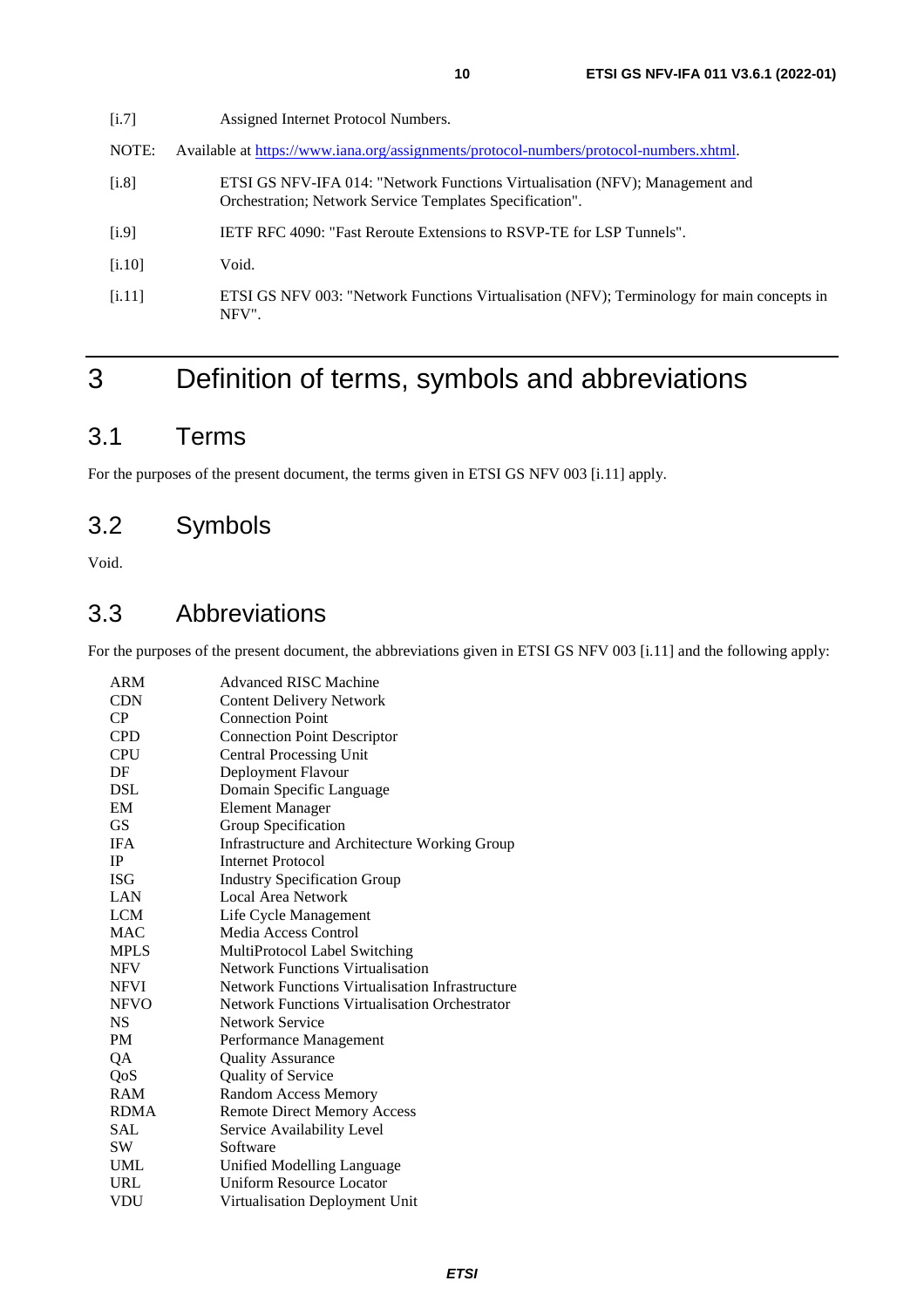<span id="page-10-0"></span>

| VIM         | Virtualised Infrastructure Manager            |
|-------------|-----------------------------------------------|
| VL          | Virtual Link                                  |
| <b>VLD</b>  | Virtual Link Descriptor                       |
| <b>VM</b>   | Virtual Machine                               |
| <b>VNF</b>  | Virtualised Network Function                  |
| <b>VNFC</b> | <b>Virtualised Network Function Component</b> |
| <b>VNFD</b> | Virtualised Network Function Descriptor       |
| <b>VNFM</b> | <b>Virtualised Network Function Manager</b>   |
|             |                                               |

# 4 General description

# 4.1 Introduction

The present document develops specifications for packaging of VNFs to be delivered to service providers, focusing on the holistic end-to-end view of the VNF Package lifecycle, from design to runtime, capturing development as well as operational views. The present document provides an analysis of end-to-end VNF Package lifecycle management operations based on use-cases and NFV Architectural Framework functional blocks.

A VNF Package contains all of the required files and meta-data descriptors required to validate and instantiate a VNF.

Standardized meta-data descriptors are required to:

- describe the NFV infrastructure resource requirements for a VNF in a service provider environment;
- describe design constraints and other dependencies in order for the VNF to successfully install, instantiate and terminate; and
- describe VNF operational behaviour including VNF lifecycle events (e.g. scaling, upgrading).

Standardized packaging and validation of VNFs is required to:

- provide a consistent, documented method for VNF providers to package VNFs;
- harmonize the service provider on-boarding process for VNFs coming from different VNF providers;
- ensure integrity, trust and auditability of a VNF Package;
- allow for a flexible and extensible VNF packaging structure that accommodates a wide variety of NFV infrastructure scenarios; and
- allow the packaged VNF-related meta-data to be interpreted and the packaged VNF to be instantiated in a wide variety of orchestration systems irrespective of technology choice or infrastructure environment.

# 4.2 Objectives

The present document delivers:

- A description of a set of use cases involving the handling of VNF Packages.
- A set of functional requirements to be fulfilled when packaging a VNF.
- A specification of the information elements and attributes applicable to the VNFD.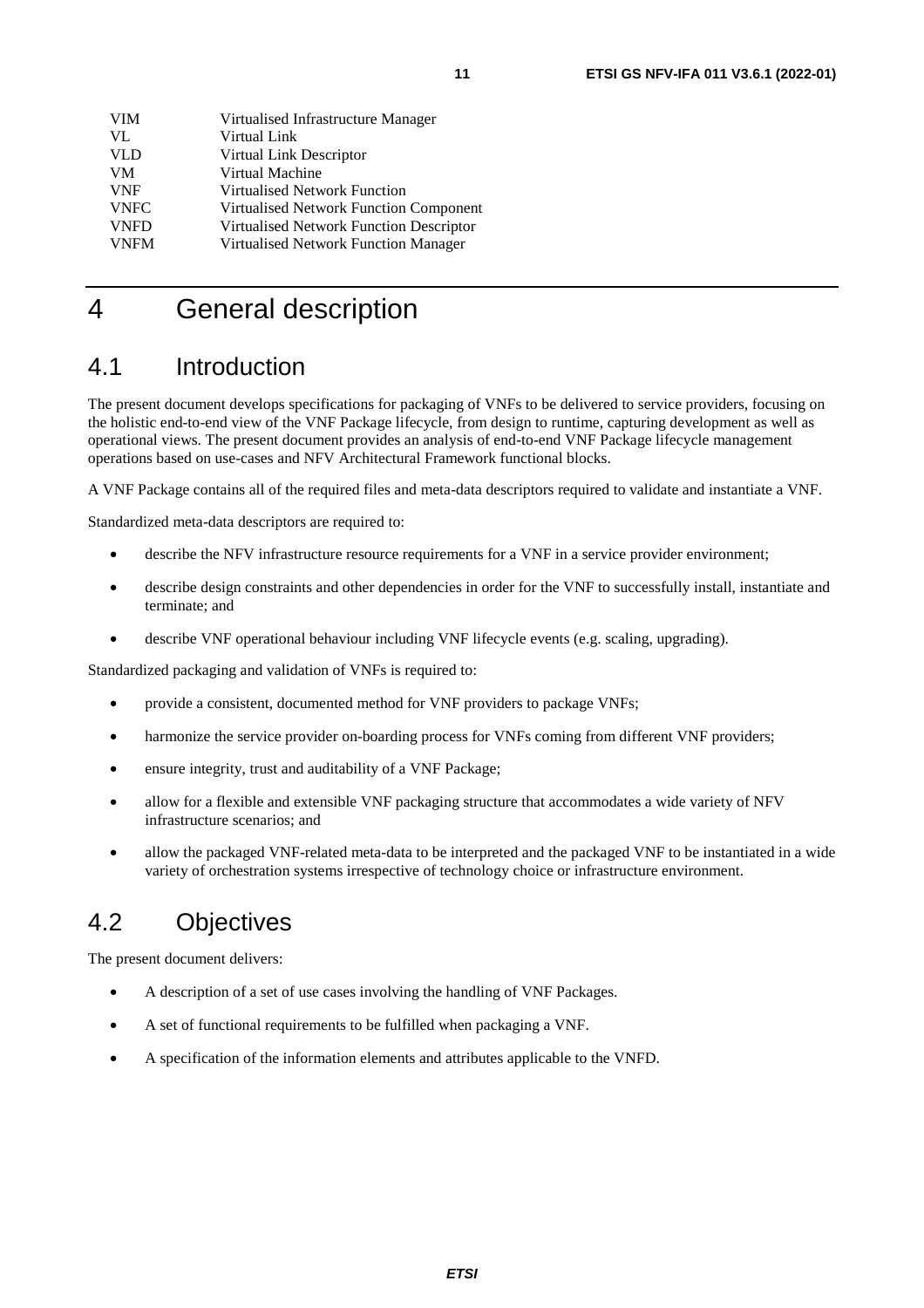### <span id="page-11-0"></span>4.3 Conventions

The attributes of the VNFD and associated information elements are described in the tables provided in clause 7. Each table has 5 columns, with the following significance:

- The "Attribute" column provides the attribute name.
- The "Qualifier" column indicates whether the support of the attribute is mandatory, optional or conditional.
- The "Cardinality" column contains the minimum and maximum cardinality of this information element (e.g. 1, 2, 0..N, 1..N). A cardinality range starting with 0 indicates that the attribute need not always be included.
- The "Content" column provides information on the type of the attribute values. It can be the name of an Information Element, a primitive type (Identifier, DateTime, etc.) or a generic UML type (String, Integer, etc.). If a cell in the "Content" column is marked as "Not specified", this means that the specification of the type is left to the data model design stage.
- The "Description column" provides a brief explanatory description and additional constraints.

The following notations, defined in ISO/IEC 9646-7 [\[i.5](#page-8-0)], are used for the qualifier column:

- M mandatory the attribute shall be supported.
- O optional the attribute may, but need not to, be supported.
- CM conditional mandatory the attribute shall be supported under certain conditions. If the specified conditions are met then the attribute shall be supported. These conditions are specified in the Description column.
- CO conditional optional the attribute may, but need not to, be supported under certain conditions. These conditions are specified in the Description column.

A Mandatory qualifier would imply that NFVO/VNFM shall understand/parse the particular element but the presence (inclusion in an occurrence of a VNFD) of the element is dictated by Cardinality. The lower bound of "1.." cardinality would imply that the attribute shall be present in the VNFD.

The following notations are used for the content column of information elements, input parameters, notifications, etc.:

- Parameters are of type "Identifier" when referring to an identifier of an actual object.
- For a "true" identifier identifying an object (information element or structure) the content type "Identifier" and the description "Identifier of this <object\_name> <notification/information element/...>" is used.

EXAMPLE: Identifier "resourceId" of the "NetworkSubnet information element" shall have the description "Identifier of this NetworkSubnet information element".

- Object(s) are referenced by their identifier using the syntax "Identifier (Reference to <object\_name1> [, <object\_name2>...][, or <object\_nameN>])".
- Names for attributes and parameters of type Identifier shall be of the following pattern:  $\langle$ name>Id.

# 4.4 Levels of NFV Entities

For NFV management, there are four levels of entities, *i.e.*:

- Descriptors general type definitions for entities such as VNFs and VLs, e.g. VNFD and VLD.
- Descriptor objects an instance of a descriptor, e.g. an instance of a VNFD (not an instance of a VNF instantiated according to this VNFD):
	- A descriptor object may provide (among other things) value ranges and default values for the attributes in the associated NFV entity class.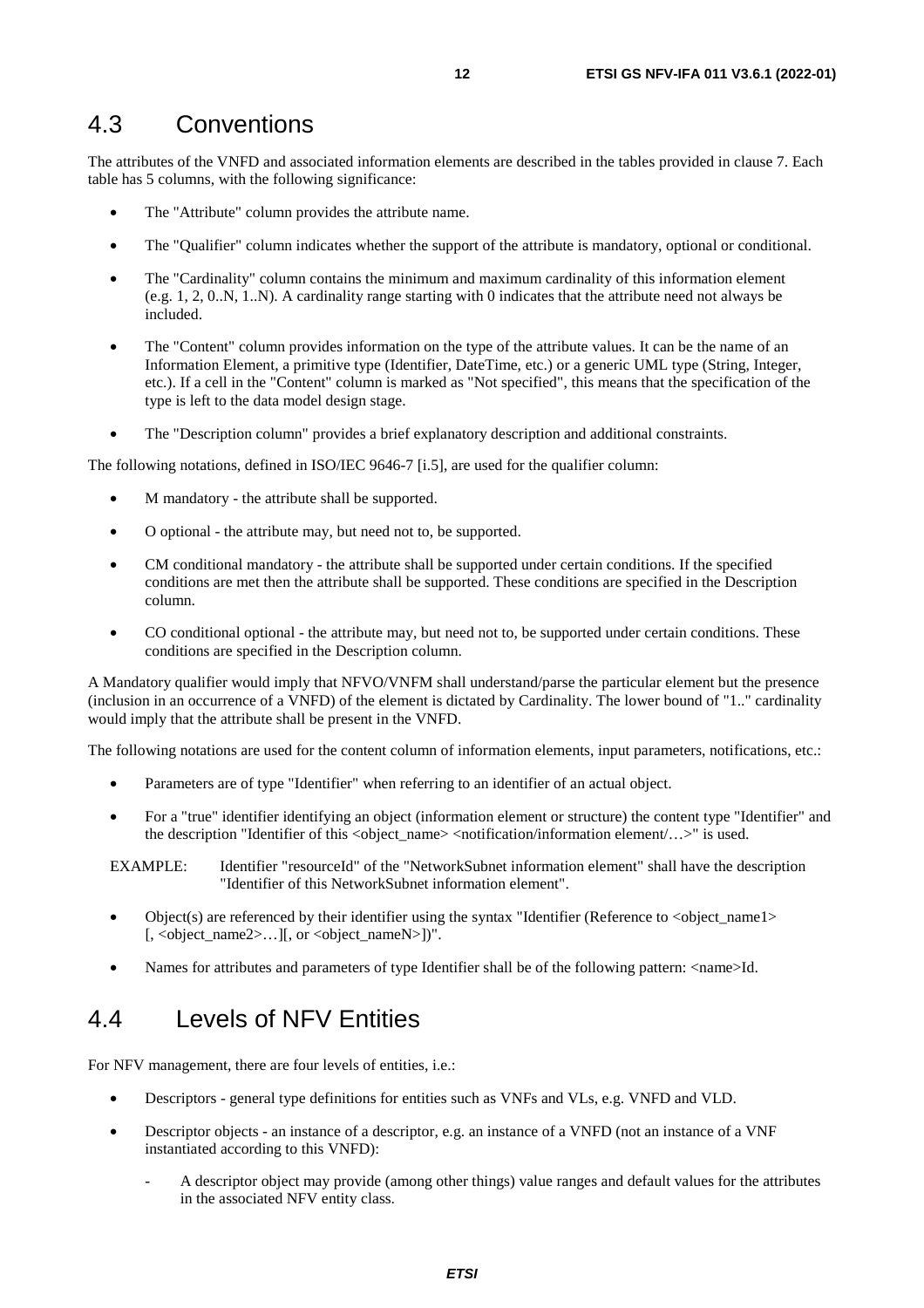- <span id="page-12-0"></span>In the present document, the creation of subclasses of generic descriptors (e.g. VNFD\_x as a subclass of VNFD) has been avoided, since this approach would create a proliferation of descriptor classes.
- NFV Entity Classes these are classes that represent various NFV entities such as VNF and VL. There is one-to-one mapping between a descriptor object and an NFV entity class. An example of an NFV Entity Class is CDN Cache VNF.
- NFV Entity Instances these are instances of a given NFV entity class. An NFV entity instance is used to represent the current state and attribute values for a given NFV entity. Each NFV entity instance is bound by the associated descriptor object, e.g. value ranges and default values for attributes. An example of an NFV Entity Instance is a CDN Cache VNF instance.

Each level puts constraints on the subsequent levels.

Information in a lower level does not appear in a higher level, e.g. NFV entity instance information does not appear in the associated NFV entity class, descriptor object or descriptor.

For example:

- A VNFD has parameters such as virtualisationDeploymentUnit, intVirtualLinkDesc, extConnectionPointDesc and deploymentFlavour. These same parameters apply to every type of VNF.
- For a given type of VNF (e.g. a firewall), one would create an instance of the VNFD and populate the various VNFD parameters with values specific to the given type of firewall: specific VDU instances describing the resource requirements for this VNFD instance, VLD instances describing the various types of VL needed, specific Deployment Flavour (DF), etc.
- Next, one defines the class for the given VNF firewall. The class includes the attributes that are seen across the given reference point.
- Finally, one can instantiate one or more VNF firewall by populating the various attributes in the VNF class with actual values.
- 5 VNF Packaging use-cases (informative)

# 5.1 General

The following use cases describe the steps involving the VNF Package as it transitions from the VNF Provider to the Service Provider. They capture the generic processes as well as the actions required to be performed by actors playing different roles in order to identify the requirements for the standard packaging format.

All the use cases presented in this clause are informative.

For the purpose of the use cases, the roles identified in table 5.1-1 have been identified.

#### **Table 5.1-1: List of roles**

| Role                          | <b>Description</b>                                                                      |
|-------------------------------|-----------------------------------------------------------------------------------------|
| <b>VNF Provider</b>           | The role providing the VNF. Actors that can play this role include, but are not limited |
|                               | to, vendor, integrator or in-house developer.                                           |
| Supply Chain Specialist       | Service provider function responsible for recommending or identifying VNFs required     |
|                               | for desired services.                                                                   |
| Service Designer              | Service provider function responsible for defining and providing requirements           |
|                               | (functional and non-functional) for required services. Also responsible for creating    |
|                               | services to be deployed by the service provider.                                        |
| Service Acceptance Specialist | Service provider function responsible to validate, certificate and on-board VNFs.       |
| Service Deployment Manager    | Service provider function responsible for managing the deployment (e.g. instantiation,  |
|                               | update) of the VNFs and VLs validated by the Service Acceptance Specialist.             |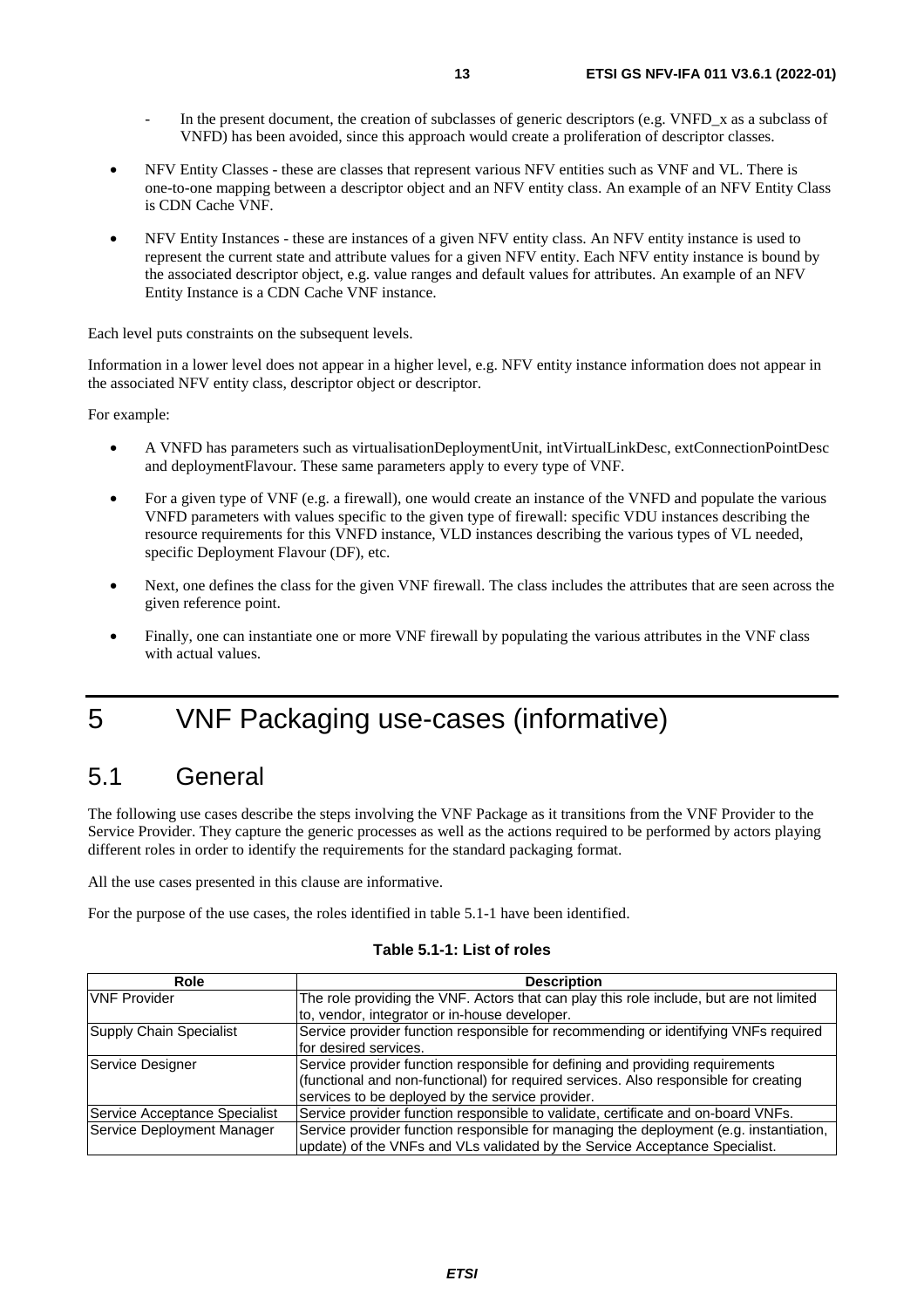# <span id="page-13-0"></span>5.2 VNF Package bundling for distribution

A VNF is, from a delivery point of view, a software application so most of the general principles and processes associated with the software development lifecycle apply. After a VNF provider completes the development and functional testing for the VNF it needs to bundle all the necessary binaries and corresponding metadata for distribution to potential customers.

#### **Roles**

|   | $\sim$                         |
|---|--------------------------------|
| # | Role                           |
|   | .7NP<br>ovidei<br>$\mathbf{v}$ |

#### **Pre-conditions**

| ∦ | <b>Pre-conditions</b>                    | Comment |
|---|------------------------------------------|---------|
|   | Functional Testing was performed and the |         |
|   | Iversion of the VNF has been identified  |         |

#### **Post-conditions**

| -#  | . .<br>.<br>---<br>uons<br>.<br>$\cdots$                                 | . |
|-----|--------------------------------------------------------------------------|---|
| і 4 | <br>---<br>package<br>tile<br><b>JP</b><br>าเศ<br>н<br>,,,,,<br>וו<br>50 |   |

#### **Base Flow**

|   | Role                | <b>Action/Description</b>                                                                                                                                                                                                                                                                                                            |
|---|---------------------|--------------------------------------------------------------------------------------------------------------------------------------------------------------------------------------------------------------------------------------------------------------------------------------------------------------------------------------|
|   | <b>VNF Provider</b> | Using their own software development lifecycle tools and procedures, retrieve all the software<br>components associated with the version to be built.<br>This includes but not limited to own developed code, configuration files as well as third party<br>components with their code, license agreements as well as build scripts. |
| 2 | <b>VNF Provider</b> | Capture the release notes including clear description of the functionality the release delivers,<br>any external dependencies, known bugs fixed relative to the prior releases as well as known<br>issues in specific configurations.                                                                                                |
| 3 | <b>VNF Provider</b> | Bundle the release, sign the package and place it in a distribution repository.                                                                                                                                                                                                                                                      |

# 5.3 VNF Package testing

The VNF Package testing encompasses steps to guarantee that the package adheres to the standard structure and contains the mandatory metadata required in order to be considered compliant with the industry format.

#### **Roles**

| l# | кою |
|----|-----|
|    | .   |

#### **Pre-conditions**

| 1# | <b>Pre-conditions</b>                         | こomment |
|----|-----------------------------------------------|---------|
|    | Versioned Package is signed and available for |         |
|    | ldistribution                                 |         |

#### **Post-conditions**

| ∦ | <br>n.<br>.<br>ாட<br>ur<br>- บอเ                                        | . |
|---|-------------------------------------------------------------------------|---|
| M | . .<br>-<br>Valida<br>$\sim$<br>πaggt<br>аскаде<br>пес.<br>vialec<br>ac |   |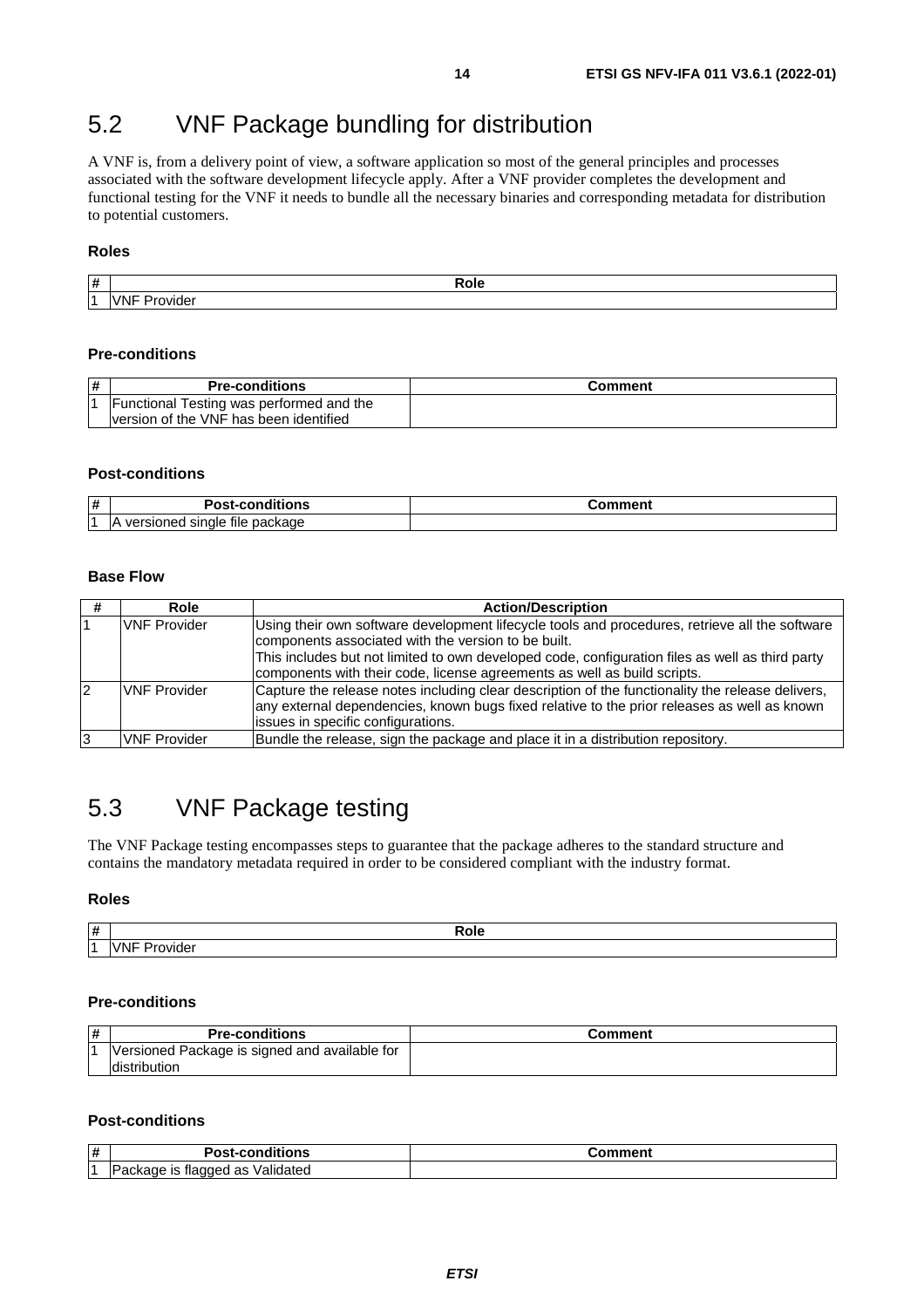#### <span id="page-14-0"></span>**Base Flow**

| # | Role                | <b>Action/Description</b>                                                              |  |
|---|---------------------|----------------------------------------------------------------------------------------|--|
|   | <b>VNF Provider</b> | Using parsing tools to perform a final test on the package in order to make sure that: |  |
|   |                     | VNF Package signature can be validated.                                                |  |
|   |                     | VNF Package can be unbundled.                                                          |  |
|   |                     | VNF Package has the right structure (files, directories) as expected by                |  |
|   |                     | onboarding tools.                                                                      |  |

# 5.4 VNF pre procurement

Prior to acquiring the VNFs, the Service Provider will match the VNF against their needs allowing them to compare different offers from different suppliers.

#### **Roles**

| 1#          | Role                                                    |
|-------------|---------------------------------------------------------|
| M           | <br>$^\circ$ hoin<br><b>ipecialist</b><br>unnlv<br>. sa |
| $\sim$<br>ட | $\sim$ m $\sim$<br>Designer<br>™ulCe.                   |

#### **Pre-conditions**

| l# | <b>Pre-conditions</b>                      | Comment |
|----|--------------------------------------------|---------|
|    | Supply Chain Specialist has received clear |         |
|    | functional and non-functional requirements |         |
|    | from Service Designers                     |         |
| 12 | Supply Chain Specialist obtained versioned |         |
|    | package from VNF Provider                  |         |

#### **Post-conditions**

| #  | .<br><b>POSL</b><br>.<br>---<br>ગાડ<br>u. |  |
|----|-------------------------------------------|--|
| ı. | chase:<br>ooanon<br>┅                     |  |

#### **Base Flow**

| # | Role                    | <b>Action/Description</b>                                                                                                                                                                                     |
|---|-------------------------|---------------------------------------------------------------------------------------------------------------------------------------------------------------------------------------------------------------|
|   | Supply Chain Specialist | Identifies and quantifies the VNF attributes against the service<br>requirements by retrieving VNF metadata describing the scalability,<br>reliability, manageability and security attributes of the package. |

# 5.5 VNF Package validation and certification

A VNF Package is composed of several components like e.g. VNFD, software images, scripts, etc. During the on-boarding of the VNF Package, a validation of the package is performed. The validation is a procedure that verifies the integrity of the VNF Package.

A package is certified by performing acceptance testing and full functional testing against the VNF including configuration, management and service assurance.

#### **Roles**

| $\vert$ # | Role                                                    |
|-----------|---------------------------------------------------------|
| . .       | <br>Specialist<br>$\overline{\phantom{a}}$<br>™к.<br>-. |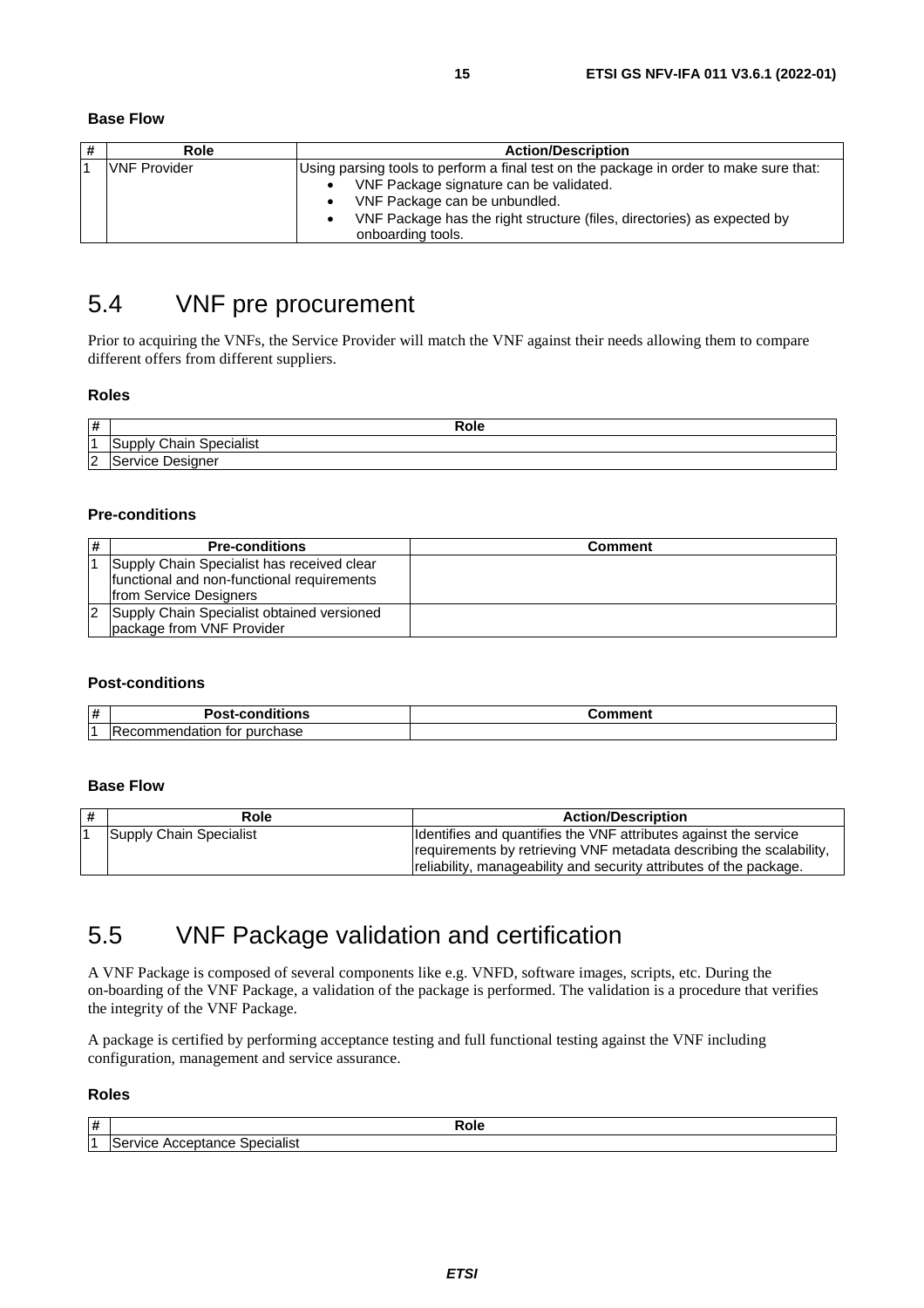#### <span id="page-15-0"></span>**Pre-conditions**

| # | Pre-conditions                                    | . |
|---|---------------------------------------------------|---|
|   | onboarding<br>VNI<br>Package<br>available .<br>21 |   |

#### **Post-conditions**

| l# | <b>Post-conditions</b>             | Comment |
|----|------------------------------------|---------|
|    | <b>VNF Package is validated</b>    |         |
|    | VNF Package is marked as certified |         |

#### **Base Flow**

| # | Role                          | <b>Action/Description</b>                                                                                                                                           |
|---|-------------------------------|---------------------------------------------------------------------------------------------------------------------------------------------------------------------|
|   | Service Acceptance Specialist | Validate the package signature, origin, contents and structure.                                                                                                     |
|   | Service Acceptance Specialist | Perform a full onboard, setup, install in a QA environment and<br>certify the VNF for functionality as well as authenticity, integrity and<br>packaging compliance. |

# 5.6 VNF install

VNF is installed and ready to be configured and used for network services.

#### **Roles**

| $\vert$ # |                                                   | voie. |
|-----------|---------------------------------------------------|-------|
| н.        | . Manager<br>"VIC+<br>ייר<br>nıc<br>neni<br>. د . |       |

#### **Pre-conditions**

| $\vert$ # | <b>Pre-conditions</b>                                   | Comment |
|-----------|---------------------------------------------------------|---------|
|           | <b>VNF</b><br>F is on-boarded and available for Service |         |
|           | Orchestration                                           |         |

#### **Post-conditions**

| $\vert \#$ | <b>Post-conditions</b>                          | Comment |
|------------|-------------------------------------------------|---------|
|            | VNF is installed and ready to be configured for |         |
|            | luse in network services                        |         |

#### **Base Flow**

| # | Role                       | <b>Action/Description</b>                                                                                                                                                                                                                                |
|---|----------------------------|----------------------------------------------------------------------------------------------------------------------------------------------------------------------------------------------------------------------------------------------------------|
|   | Service Deployment Manager | Identify the desired VNFs, configure and instantiate them according<br>to the deployment policies. VNF configuration is based on<br>parameterization captured at design time, included in the VNF<br>Package, and complemented during VNF instantiation. |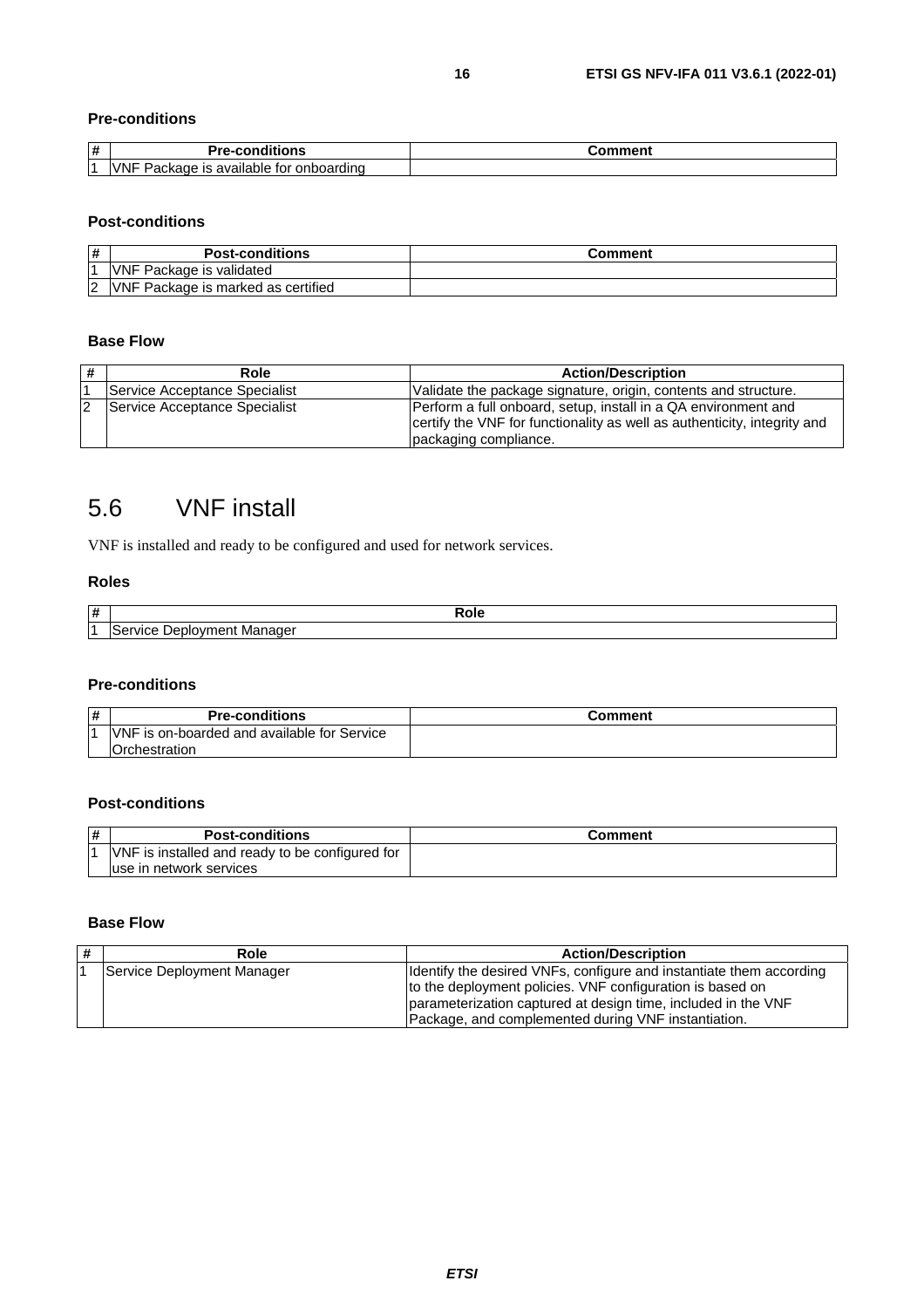# <span id="page-16-0"></span>5.7 Keeping NFV management and orchestration in sync about a VNF application software modification

For currently deployed VNFs on-boarding of new versions will need the ability to keep track of multi version, multi environment multi instance and allow the service provider team to perform updates/upgrades with clear expectations of service continuity based on metadata information including component dependencies.

The use case below focuses on updating the information about a VNF instance stored in NFV management and orchestration as a result of a VNF application software modification performed through service provider's management system, wherein such a process only comprises modifying the VNF's application software without requiring a change of the VNF's underlying virtualised resources or internal VNF component (VNFC) topology/composition (see figure 5.7-1). Examples of VNF application software modification are: update, upgrade, and downgrade. Such modification may be performed without requiring the termination of the VNF instance with the prior VNF application software version. Consequently, the relevant VNF Package is replaced by a different VNF Package which includes the VNF application software used in the modification.



#### **Figure 5.7-1: Example of VNF application software modification**

#### **Roles**

| l# | кою                                                                                                        |
|----|------------------------------------------------------------------------------------------------------------|
|    | $\cdot$ .<br>Specialist<br>ovider<br>Service<br>Manader<br>Service<br>Acceptance<br>Jebk<br>`ovmen.<br>viu |

#### **Pre-conditions**

| # | <b>Pre-conditions</b>                             | Comment |
|---|---------------------------------------------------|---------|
|   | Prior version of VNF already instantiated and     |         |
|   | lin use.                                          |         |
|   | 2   A VNF application software version to be used |         |
|   | Ifor the modification of a VNF instance has       |         |
|   | been certified.                                   |         |

#### **Post-conditions**

| #  | <b>Post-conditions</b>                     | Comment |
|----|--------------------------------------------|---------|
|    | The VNF instance with the modified         |         |
|    | application software is available.         |         |
|    | 2 The VNF Package with the VNF application |         |
|    | software used in the modification is       |         |
|    | lon-boarded.                               |         |
| 13 | The VNF instance information refers to the |         |
|    | VNF Package with the VNF application       |         |
|    | software used in the modification.         |         |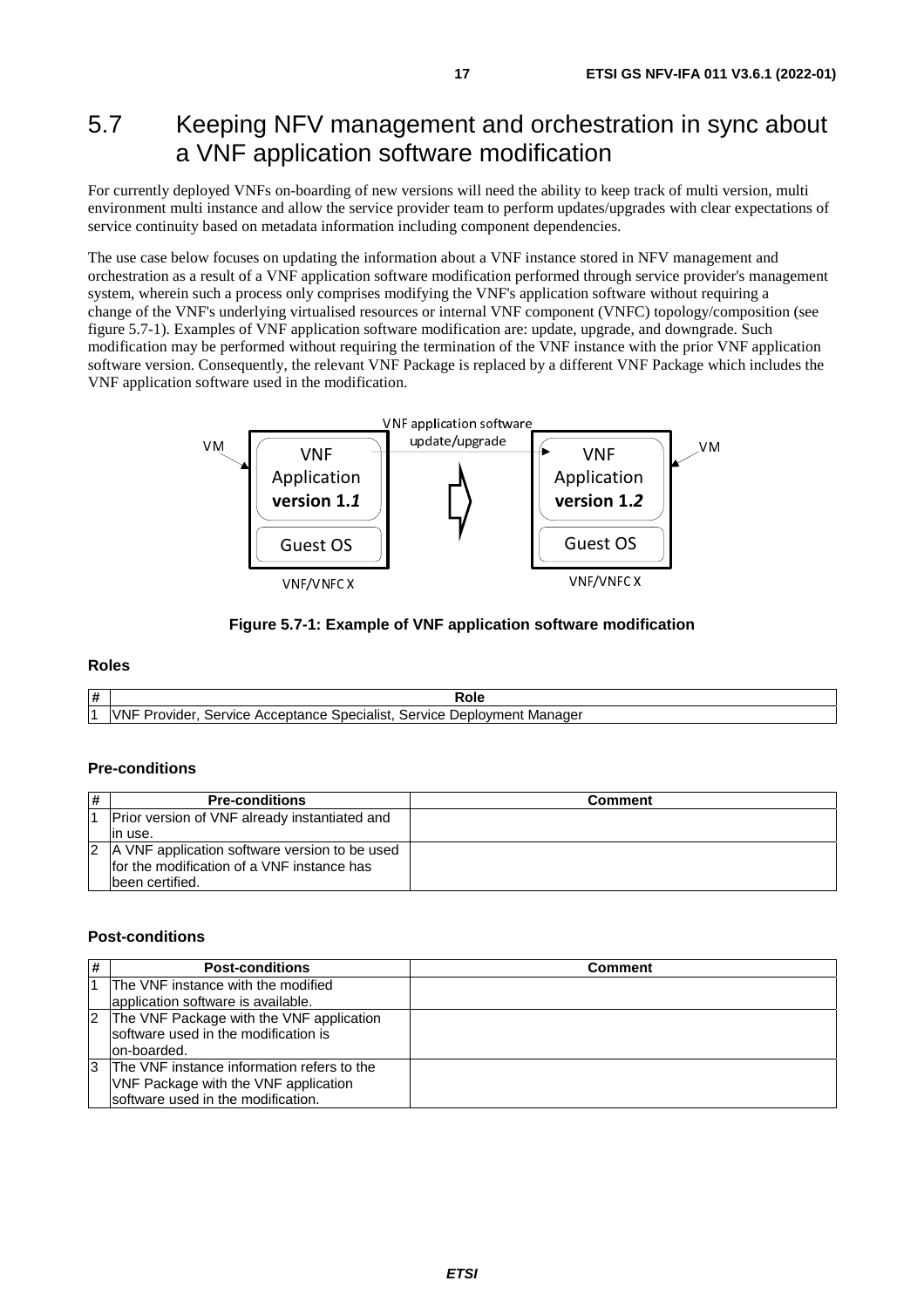<span id="page-17-0"></span>**Base Flow** 

| #  | Role                          | <b>Action/Description</b>                                           |
|----|-------------------------------|---------------------------------------------------------------------|
|    | <b>VNF Provider</b>           | Provide the VNF Package including the VNF application software to   |
|    |                               | be used in the modification.                                        |
| 2  | Service Acceptance Specialist | On-board the VNF Package of step 1 to the NFVO.                     |
| 13 | Service Deployment Manager    | Perform the modification of the VNF instance's application software |
|    |                               | through Service Provider's management system.                       |
| 14 | Service Deployment Manager    | Modify the VNF instance information in the NFVO/VNFM to refer to    |
|    |                               | the VNF Package that includes the VNF application software used     |
|    |                               | lin the modification.                                               |

# 5.8 VNF configurable parameter provisioning

The VNFD is a static description file, not a dynamic configuration file. The metadata description in the VNFD is not changed during the whole VNF lifecycle. Some VNF parameters described in the VNFD can be declared to be configurable during the VNF design phase, and further be configured by the VNFM during or after VNF instantiation. This use case provides a scenario where the VNF configurable parameters described in the VNFD are provisioned.

#### **Roles**

| ∣# | Role                                                                                                                                  |
|----|---------------------------------------------------------------------------------------------------------------------------------------|
|    | - -<br>Service<br>. Manager<br>men.<br>۱er<br>100 <sub>1</sub><br><b>SDECI</b><br>ecialist<br><b>"VICE</b><br>ЮK<br>Acceptance<br>וער |

#### **Pre-conditions**

| $\vert$ # | <b>Pre-conditions</b>                           | <b>Comment</b> |
|-----------|-------------------------------------------------|----------------|
|           | The description of the VNF configurable         |                |
|           | parameters that is described or declared in the |                |
|           | VNFD has been encapsulated in the VNFD          |                |
|           | during the VNF design phase.                    |                |

#### **Post-conditions**

| 1# | <b>Post-conditions</b>                          | Comment |
|----|-------------------------------------------------|---------|
|    | The VNF configurable parameters in the          |         |
|    | VNFD are provisioned (configured with a real    |         |
|    | value) after VNF instantiation, and can also be |         |
|    | re-configured at any time of VNF lifecycle.     |         |

#### **Base Flow**

| # | Role                                                                                                           | <b>Action/Description</b>                                           |  |
|---|----------------------------------------------------------------------------------------------------------------|---------------------------------------------------------------------|--|
| 1 | Service Acceptance Specialist                                                                                  | The NFVO on-boards the VNF Package and stores the VNFD.             |  |
| 2 | Service Deployment Manager                                                                                     | The VNFM accesses to the VNFD, reads the description of each        |  |
|   |                                                                                                                | VNF parameter and determines whether it is configurable. See        |  |
|   |                                                                                                                | note 1.                                                             |  |
| 3 | Service Deployment Manager                                                                                     | For each configurable VNF parameter in the VNFD, based on the       |  |
|   | interaction with the NFVO, the VNFM configures the value of VNF                                                |                                                                     |  |
|   |                                                                                                                | parameter during VNF instantiation (i.e. when the VNF is deployed). |  |
|   |                                                                                                                | See note 2.                                                         |  |
|   | NOTE 1: VNF configurable parameters in the VNFD (e.g. the IP address of element manager for the VNF) belong to |                                                                     |  |
|   | virtualisation-related configuration parameters of the VNF as specified in ETSI GS NFV-IFA 008 [i.4].          |                                                                     |  |
|   | NOTE 2: This configuration step is a part of VNF instantiation instead of VNF update.                          |                                                                     |  |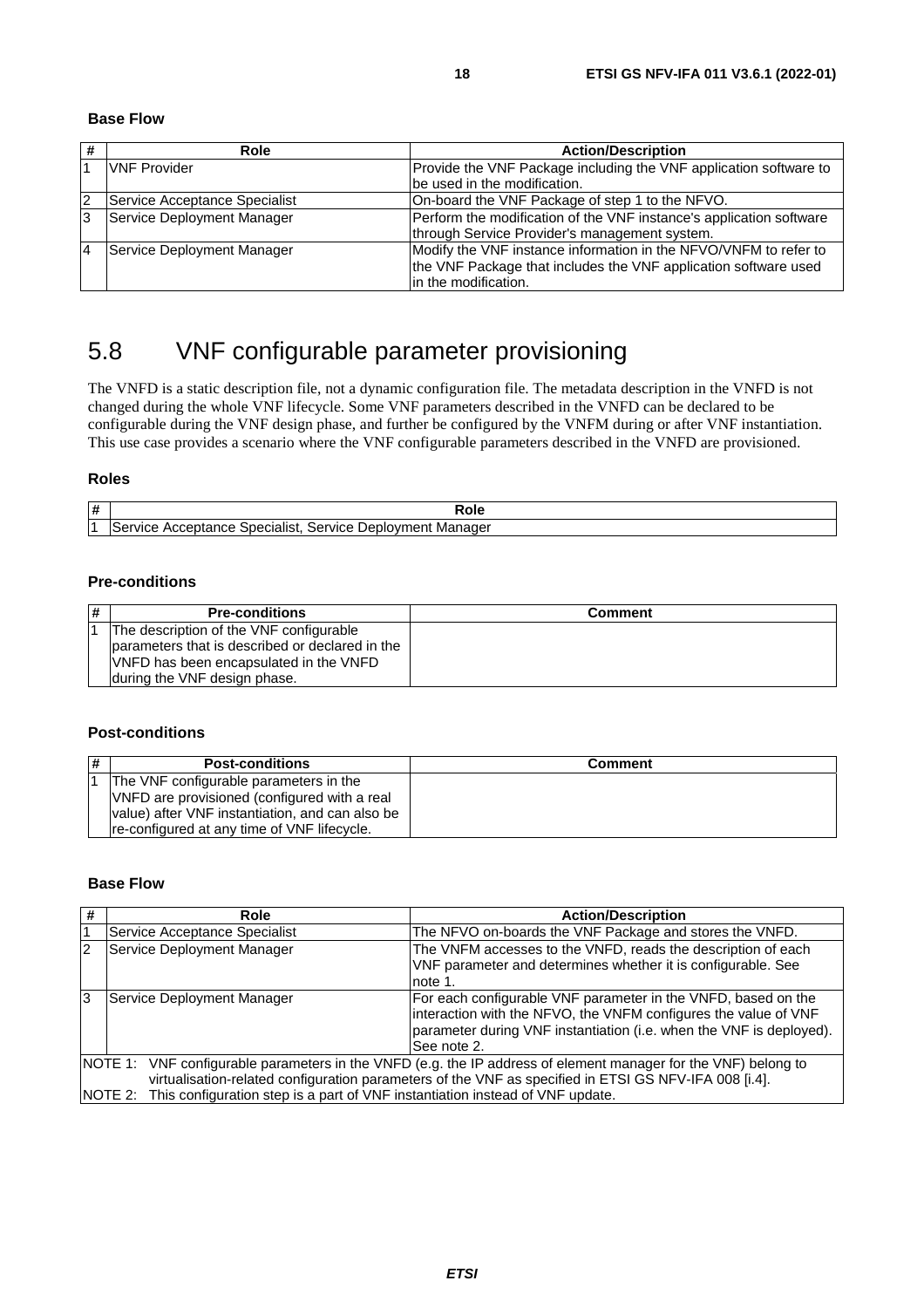# <span id="page-18-0"></span>6 Functional requirements for VNF Packaging

# 6.1 Generic Functional Requirements

Table 6.1-1 specifies generic functional requirements applicable to VNF Packaging.

#### **Table 6.1-1: Generic functional requirements for VNF Packaging**

| <b>Numbering</b> | <b>Requirement Description</b>                                                                                                                                                                                                                            | <b>Comments</b> |
|------------------|-----------------------------------------------------------------------------------------------------------------------------------------------------------------------------------------------------------------------------------------------------------|-----------------|
| VNF PACK.GEN.001 | The VNF Package contents, including the VNF descriptor,<br>VNF Binaries, configuration, scripts and software images, as<br>well as manifest file, checksum, etc. as appropriate<br>constitutes a single delivery unit from a distribution<br>perspective. |                 |
|                  | Any changes to the constituency of this unit shall be<br>considered as a change to the whole and therefore shall be<br>versioned, tracked and inventoried as one.                                                                                         |                 |

# 6.2 Functional requirements for VNF Packaging specification

### 6.2.1 Requirements for the structure of a VNF Package

Table 6.2.1-1 specifies requirements applicable to the structure of a VNF Package.

| <b>Numbering</b>                                                                                                                         | <b>Requirement Description</b>                                                                                                                                                                                                                          | Comments |
|------------------------------------------------------------------------------------------------------------------------------------------|---------------------------------------------------------------------------------------------------------------------------------------------------------------------------------------------------------------------------------------------------------|----------|
| VNF_PACK.STRUCT.001                                                                                                                      | The VNF Package shall be assembled in one file.                                                                                                                                                                                                         |          |
| VNF_PACK.STRUCT.002                                                                                                                      | The VNF Package shall be digitally signed by the VNF<br>Provider.                                                                                                                                                                                       |          |
| VNF_PACK.STRUCT.003                                                                                                                      | The VNF Package should contain files for one VNF and its<br>corresponding metadata.                                                                                                                                                                     |          |
| <b>VNF PACK.STRUCT.004</b>                                                                                                               | The VNF Package shall enable including VNF specific files<br>organized according to the design of the VNF, or referencing<br>these files if they are external to the package. See note.                                                                 |          |
| VNF PACK.STRUCT.005                                                                                                                      | The VNF Package shall provide means to address<br>individually the files which it contains and/or which it<br>references.                                                                                                                               |          |
| <b>VNF PACK.STRUCT.006</b>                                                                                                               | If an external reference (e.g. URL) is used, file integrity<br>information (such as checksum/signature) shall be specified<br>to guarantee the integrity of the referenced file, so it cannot<br>be substituted with a different file by the same name. |          |
| NOTE:<br>This can include e.g. software images and additional specific files to run and manage the VNF, supplied by<br>the VNF provider. |                                                                                                                                                                                                                                                         |          |

#### **Table 6.2.1-1: Requirements for the structure of a VNF Package**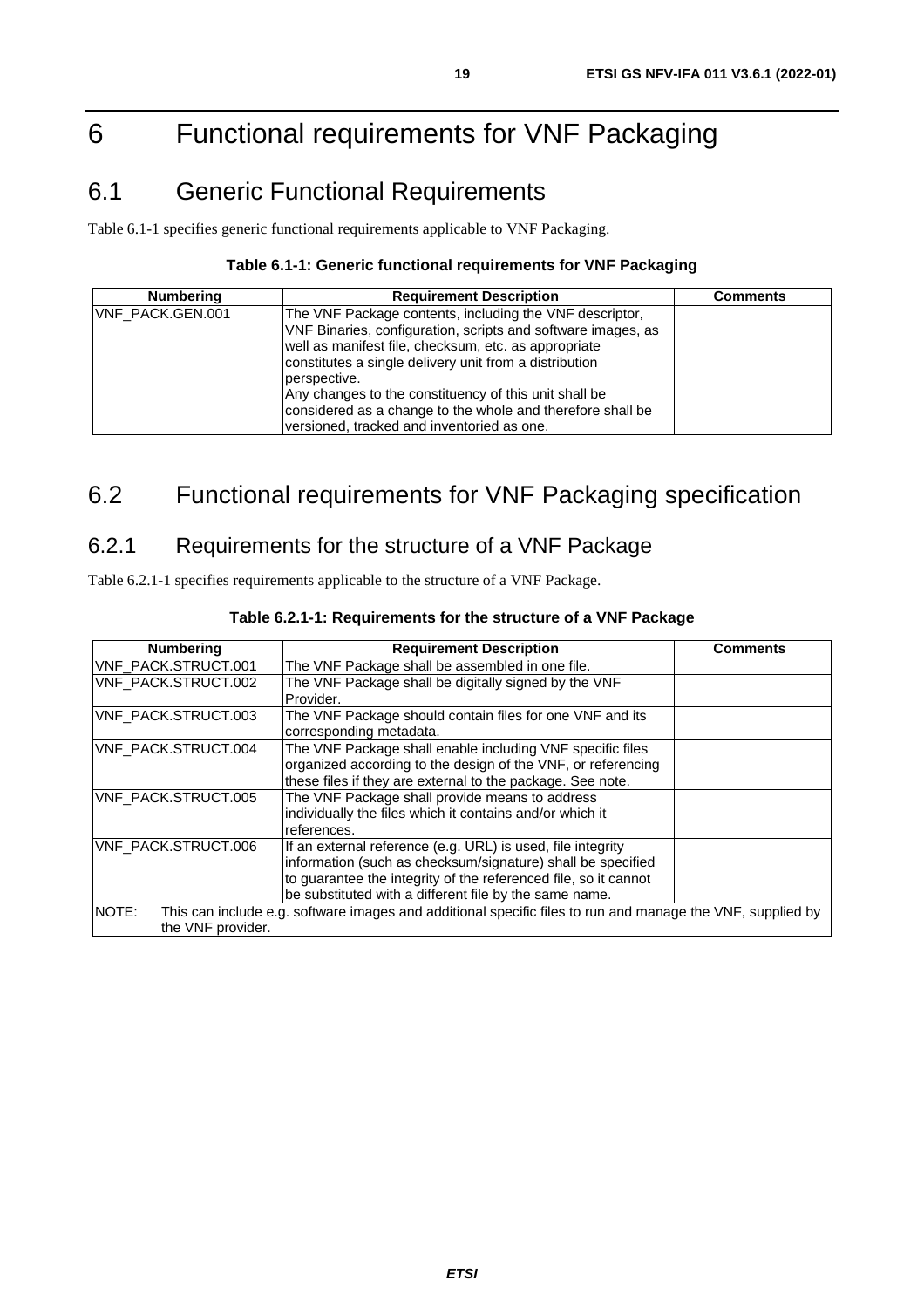# <span id="page-19-0"></span>6.2.2 Requirements for the description of VNF Package content

Table 6.2.2-1 specifies requirements applicable to the content of a VNF Package.

| <b>Numbering</b>   | <b>Requirement Description</b>                                                                                                                                                                                                                   | <b>Comments</b>                                                                                                                                        |
|--------------------|--------------------------------------------------------------------------------------------------------------------------------------------------------------------------------------------------------------------------------------------------|--------------------------------------------------------------------------------------------------------------------------------------------------------|
| VNF_PACK.DESC.001  | The VNF Package shall contain the license terms information<br>under which the packaged VNF is released.                                                                                                                                         |                                                                                                                                                        |
| VNF_PACK.DESC.002  | The VNF Package should contain other license terms<br>information corresponding with all the components included in<br>the package if different than the one of the VNF.                                                                         |                                                                                                                                                        |
| iVNF_PACK.DESC.003 | The VNF Package shall contain a Change Log. Change log<br>captures the changes from one version to another including<br>but not limited to features added/removed, issues fixed as<br>well as known issues not resolved.                         |                                                                                                                                                        |
| VNF_PACK.DESC.004  | VNF Package shall contain or reference one or more software<br>images.                                                                                                                                                                           |                                                                                                                                                        |
| VNF_PACK.DESC.005  | The VNF Package may contain at most one software image<br>per VNFC.                                                                                                                                                                              | In case different<br>virtualisation<br>environments require<br>different SW images of<br>a VNFC they will be<br>delivered in separate<br>VNF Packages. |
| VNF_PACK.DESC.006  | The VNF Package shall provide a mechanism to describe the<br>package and its contents including, not limited to, version of<br>the package, provider of the package and identification of the<br>included metadata/artifacts.                    |                                                                                                                                                        |
| VNF_PACK.DESC.007  | The VNF Package shall contain VNFD metadata.                                                                                                                                                                                                     |                                                                                                                                                        |
| VNF_PACK.DESC.008  | VNFD metadata shall not be modified once the package is<br>assembled.                                                                                                                                                                            |                                                                                                                                                        |
| VNF_PACK.DESC.009  | VNFD metadata shall be placed in a well-known location<br>within the VNF Package in order for the compliant parsers to<br>find and extract.                                                                                                      |                                                                                                                                                        |
| VNF_PACK.DESC 010  | The VNF package shall enable including information<br>supporting VNF testing.                                                                                                                                                                    | This information may<br>include test scripts<br>and/or dependencies<br>on an external test<br>system.                                                  |
| VNF_PACK.DESC 011  | The VNF Package shall allow to store in the package sets of<br>related artifacts for use by functional blocks beyond<br>NFV-MANO, and to assign a globally unique identifier to each<br>set in an SDO-independent and vendor-independent manner. |                                                                                                                                                        |

**Table 6.2.2-1: Requirements for the description of VNF Package content** 

# 6.2.3 Requirements for VNF Identification

Proper VNF Identification is required across the VNF lifecycle from development to retirement/decommission.

Table 6.2.3-1 specifies requirements applicable to the VNF identification.

| Table 6.2.3-1: Requirements for the VNF Identification |  |  |
|--------------------------------------------------------|--|--|
|--------------------------------------------------------|--|--|

| <b>Numbering</b> | <b>Requirement Description</b>                                                                                     | <b>Comments</b>                                                                                                                                                                                                           |
|------------------|--------------------------------------------------------------------------------------------------------------------|---------------------------------------------------------------------------------------------------------------------------------------------------------------------------------------------------------------------------|
| VNF PACK.ID.001  | There shall be a way to identify the version of the VNF<br>Package Specification associated with a particular VNF. | This should guarantee<br>compliance with the<br>Ipresent document and<br>allow systems parsing<br>the metadata in the<br>template to associate<br>Idata elements with<br>Ischema definition for<br>compatibility reasons. |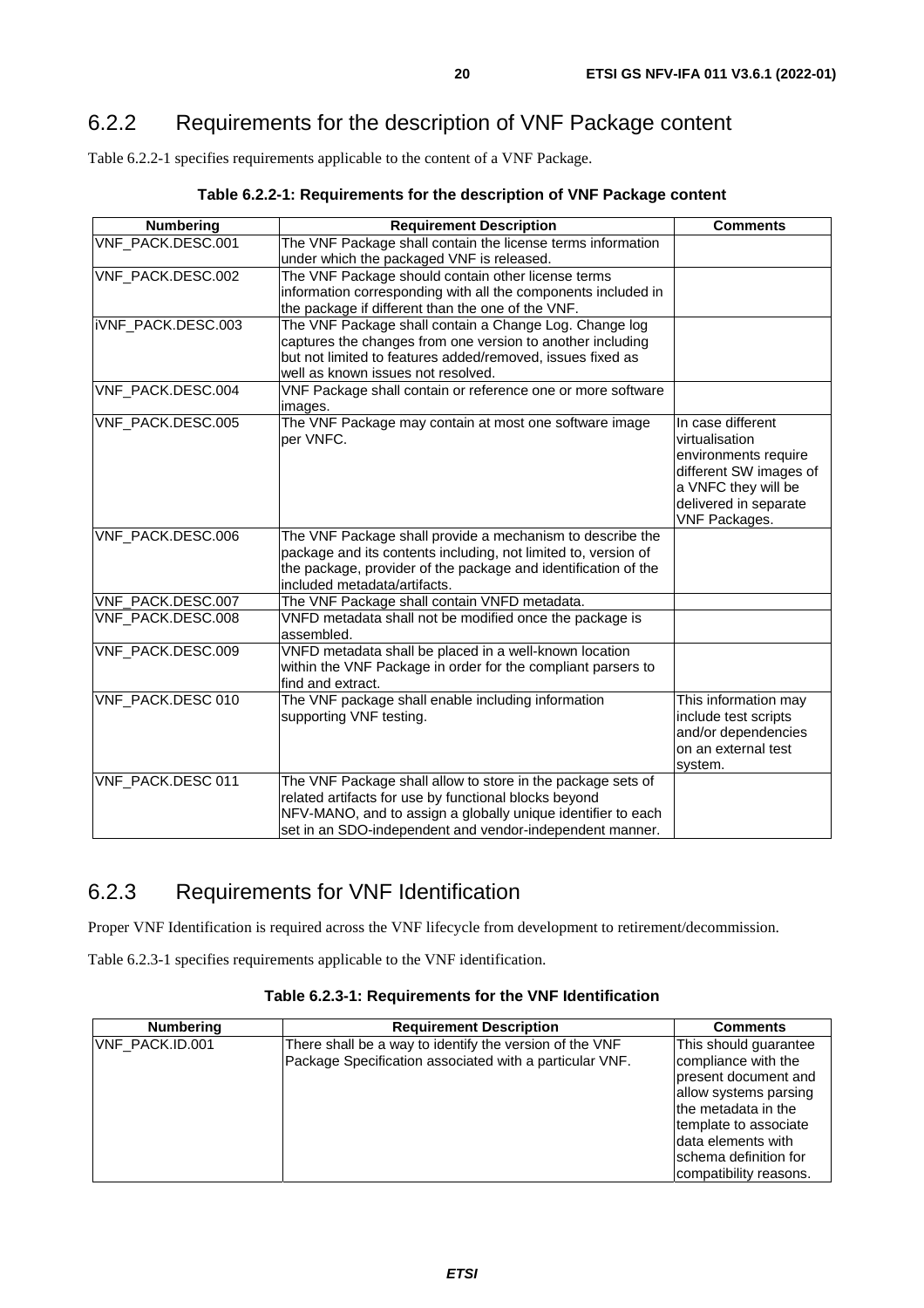<span id="page-20-0"></span>

| <b>Numbering</b> | <b>Requirement Description</b>                                                                                                                                                                    | <b>Comments</b>                                                                                                                                                                                                                |
|------------------|---------------------------------------------------------------------------------------------------------------------------------------------------------------------------------------------------|--------------------------------------------------------------------------------------------------------------------------------------------------------------------------------------------------------------------------------|
| VNF PACK.ID.002  | VNF Package shall be globally uniquely identifiable.<br>The globally unique identifier for the VNF Package shall be<br>used to uniquely identify the VNFD and the VNF included in<br>the package. | The unique<br>identification is needed<br>by the service provider<br>for onboarding,<br>operations and in order<br>to properly associate<br>subsequent upgrades,<br>patches and fixes<br>delivered to the service<br>provider. |
| VNF_PACK.ID.003  | VNF Package Identification Metadata shall contain:<br><b>VNF Provider</b><br>VNF Product name.<br><b>VNF Release Date/Time.</b><br>VNF Package Version (version of the VNF release).              | This is similar to<br>current asset<br>management practices<br>for physical equipment<br>by Make, Model and<br>version.                                                                                                        |
| VNF PACK.ID.004  | VNF Product Name and VNF Provider shall not be changed<br>throughout the lifespan of the VNF. This is to aid with<br>correlation between different versions of a VNF with the<br>same code base.  | VNF lifespan is defined<br>and set by the VNF<br>Provider on a case by<br>case basis considering<br>the product<br>management, portfolio<br>roadmap or any other<br>commercially related<br>factors.                           |

### 6.2.4 Requirements for security and integrity of a VNF Package

Table 6.2.4-1 specifies the requirements applicable to the security and integrity of a VNF Package.

| Table 6.2.4-1: Requirements for security and integrity of a VNF Package |
|-------------------------------------------------------------------------|
|-------------------------------------------------------------------------|

| <b>Numbering</b> | <b>Requirement Description</b>                                                                                                                                                                                 | <b>Comments</b> |
|------------------|----------------------------------------------------------------------------------------------------------------------------------------------------------------------------------------------------------------|-----------------|
| VNF_PACK.SEC.001 | The digest and the public key of the entity signing VNF<br>Package shall be included in the package along with the<br>corresponding certificate.                                                               |                 |
| VNF_PACK.SEC.002 | For each signed artifact, corresponding public key, algorithm<br>and certificate used shall be stored in a well-known location<br>within the VNF Package.                                                      |                 |
| VNF PACK.SEC.003 | Security sensitive artifacts shall be encrypted. Encryption<br>keys for these artifacts should be different than the VNF<br>Package key to allow for better access control within the<br>provider environment. |                 |
| VNF PACK.SEC.004 | Each artifact in the VNF Package shall be signed by the VNF<br>provider.                                                                                                                                       |                 |

# 6.2.5 Requirements for VNFD Metadata

Table 6.2.5-1 specifies requirements applicable to VNFD metadata.

| Numbering                 | <b>Requirement Description</b>                                | <b>Comments</b> |
|---------------------------|---------------------------------------------------------------|-----------------|
| <b>IVNF PACK.META.001</b> | The VNFD shall support a description of deployment policies.  |                 |
| VNF PACK.META.002         | The VNFD shall support a description of required              |                 |
|                           | virtualisation containers in terms of e.g. amount,            |                 |
|                           | characteristics and capabilities for virtual CPUs and virtual |                 |
|                           | <b>IRAM</b> and virtual disks.                                |                 |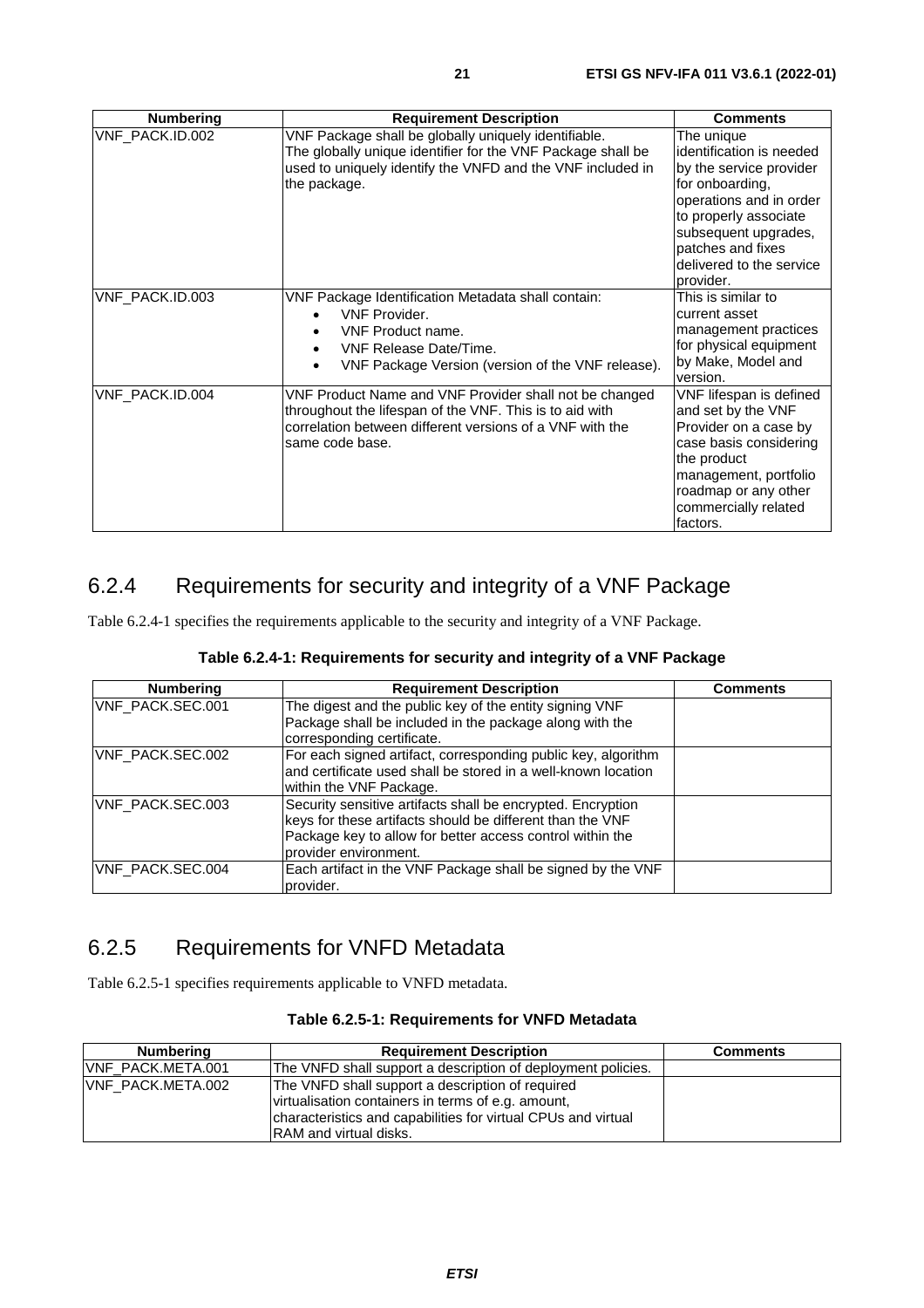| <b>Numbering</b>  | <b>Requirement Description</b>                                                                                                                                                                        | <b>Comments</b>                                                                                                                                                          |
|-------------------|-------------------------------------------------------------------------------------------------------------------------------------------------------------------------------------------------------|--------------------------------------------------------------------------------------------------------------------------------------------------------------------------|
| VNF_PACK.META.003 | The description of a virtualisation container in the VNFD shall<br>support a description of attached additional virtual devices<br>and their characteristics and capabilities.                        | The description of<br>additional virtual devices<br>may include, but is not<br>limited to, virtual CDROM<br>drives, virtual NICs and<br>special configuration<br>drives. |
| VNF_PACK.META.004 | The description of a virtualisation container in the VNFD shall<br>support a description of acceleration capabilities and<br>characteristics.                                                         | The description of<br>acceleration capabilities<br>may include, but is not<br>limited to, crypto, video<br>transcoding, or RDMA.                                         |
| VNF_PACK.META.005 | The VNFD shall support a description of the minimum and<br>maximum number of instances of each particular<br>virtualisation container that conform to the VNF.                                        |                                                                                                                                                                          |
| VNF_PACK.META.006 | The VNFD shall support a description of the VNF internal<br>connectivity, including the connectivity between virtualisation<br>containers, and associated connectivity resource<br>requirements.      |                                                                                                                                                                          |
| VNF_PACK.META.007 | The VNFD shall support a description of one or more DFs to<br>choose a particular variant of the VNF to be instantiated.                                                                              |                                                                                                                                                                          |
| VNF_PACK.META.008 | The VNFD shall support a description of parameters to be<br>monitored for the VNF after instantiation.                                                                                                |                                                                                                                                                                          |
| VNF_PACK.META.009 | The VNFD shall support a description of parameters which<br>can be configured for the VNF and whether the parameters<br>can be configured after VNF instantiation.                                    | The parameters may be<br>combined with default<br>values.                                                                                                                |
| VNF_PACK.META.010 | The VNFD shall support a description of lifecycle events and<br>related actions which can be performed for the VNF.                                                                                   |                                                                                                                                                                          |
| VNF_PACK.META.011 | The VNFD shall support a description of metadata about the<br>VNF product.                                                                                                                            | The metadata shall<br>include, but is not limited<br>to, name, version, unique<br>identifier and provider<br>name of the VNF.                                            |
| VNF_PACK.META.012 | The VNFD shall support a description of metadata about<br>placement of virtualisation containers relative to each other.                                                                              | Placement may include,<br>but is not limited to, affinity<br>or anti-affinity.                                                                                           |
| VNF_PACK.META.013 | The VNFD shall support a description of the supported VNF<br>instance scaling.                                                                                                                        |                                                                                                                                                                          |
| VNF_PACK.META.014 | The VNFD shall support a description of rules for auto-scaling<br>describing which actions shall be executed if a condition<br>involving monitoring parameters and/or VNF Indicators is<br>satisfied. | An action may be the<br>trigger of a lifecycle event<br>or an alarm.                                                                                                     |
| VNF_PACK.META.015 | The VNFD shall support a description of metadata to<br>determine if an EM is used for the VNF and parameters<br>describing how to connect to the EM.                                                  | Deployment specific<br>information e.g. the IP<br>address of the EM may be<br>specified using<br>instantiation specific<br>parameters (see<br>VNF_PACK.META.018).        |
| VNF_PACK.META.016 | The VNFD shall support a description of metadata about<br>dependencies between virtualisation containers.                                                                                             | Dependencies may<br>include, but is not limited<br>to existence of a<br>dependency.                                                                                      |
| VNF_PACK.META.017 | The VNFD shall support a description of Service Availability<br>Level (SAL) requirements for virtual resources on the<br>underlying NFVI.                                                             | SAL requirements may be<br>described for a VNF as<br>well as for individual<br>VDUs.                                                                                     |
| VNF_PACK.META.018 | The VNFD shall support a description of parameters whose<br>values have to be specified as input to the instantiation<br>process.                                                                     |                                                                                                                                                                          |
| VNF_PACK.META.019 | The VNFD shall support metadata related to network<br>addresses to be assigned to Connection Point(s) (CP).                                                                                           | For example the metadata<br>for layer 3 network<br>addresses can include IP<br>address type, range, and<br>allocation scheme.                                            |
| VNF_PACK.META.020 | The VNFD shall support the description of VNF indicators.                                                                                                                                             | See note.                                                                                                                                                                |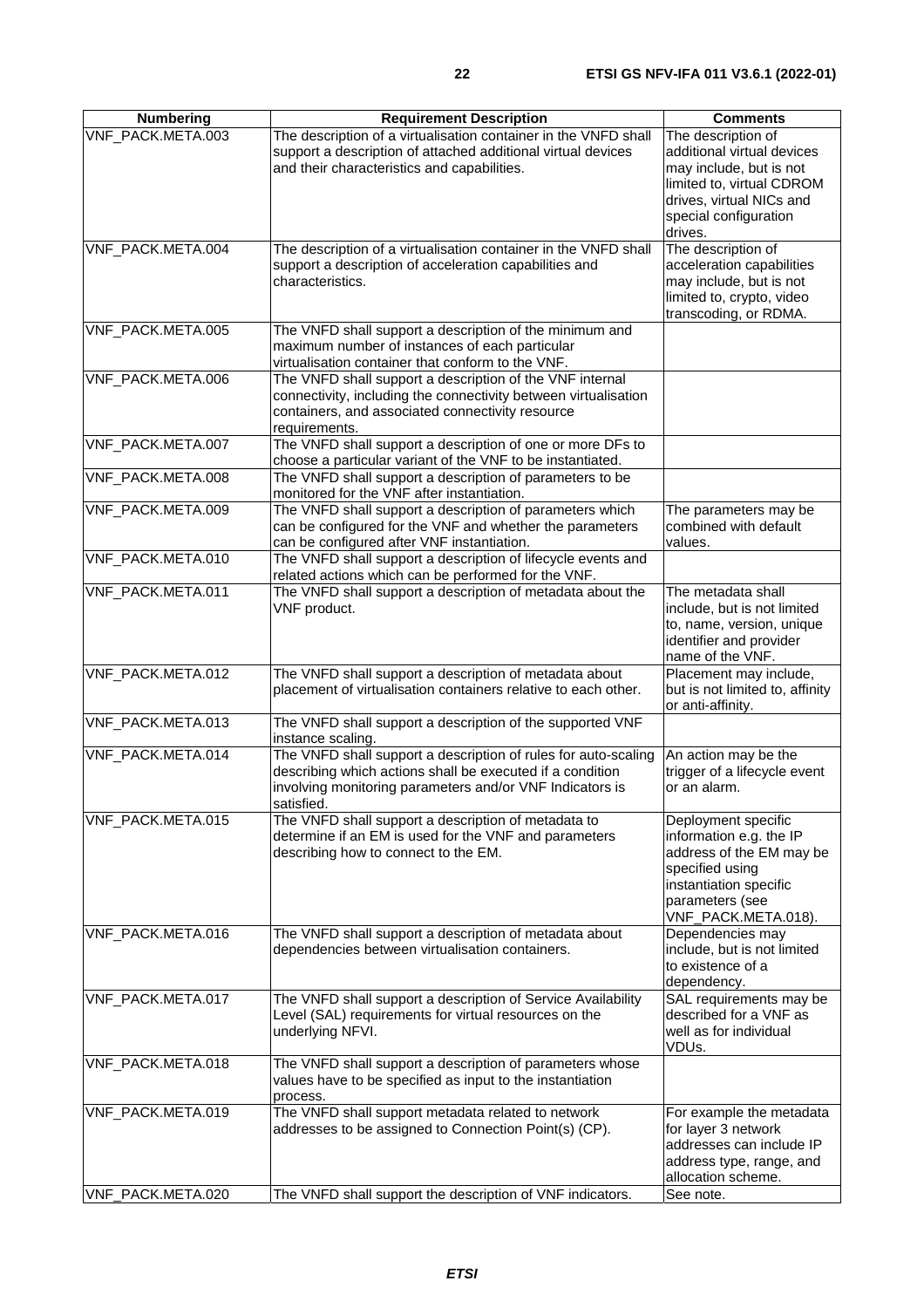<span id="page-22-0"></span>

| <b>Numbering</b>                                                                                                                                                                                                                                                                                                                                                                                                                                                                                                        | <b>Requirement Description</b>                                                                                                               | <b>Comments</b>                                                                                                             |  |  |  |  |
|-------------------------------------------------------------------------------------------------------------------------------------------------------------------------------------------------------------------------------------------------------------------------------------------------------------------------------------------------------------------------------------------------------------------------------------------------------------------------------------------------------------------------|----------------------------------------------------------------------------------------------------------------------------------------------|-----------------------------------------------------------------------------------------------------------------------------|--|--|--|--|
| VNF_PACK.META.021                                                                                                                                                                                                                                                                                                                                                                                                                                                                                                       | The VNFD shall support a description of external CP<br>supported by the VNF enabling connectivity with one or more<br>external entities.     |                                                                                                                             |  |  |  |  |
| VNF_PACK.META.022                                                                                                                                                                                                                                                                                                                                                                                                                                                                                                       | The description of a virtualisation container in a VNFD shall<br>support a description of meta data about software image(s).                 |                                                                                                                             |  |  |  |  |
| VNF PACK.META.023                                                                                                                                                                                                                                                                                                                                                                                                                                                                                                       | The VNFD shall provide the possibility to reference<br>information elements via URLs e.g. to external files provided<br>by the VNF provider. |                                                                                                                             |  |  |  |  |
| VNF_PACK.META.024                                                                                                                                                                                                                                                                                                                                                                                                                                                                                                       | The VNFD shall provide a reference to the VNFM(s)<br>compatible with the VNF described in the VNFD.                                          |                                                                                                                             |  |  |  |  |
| VNF_PACK.META.025                                                                                                                                                                                                                                                                                                                                                                                                                                                                                                       | The VNFD shall support a description of the security rules to<br>filter the ingress/egress packets related to the VNF.                       | The filtering rules include,<br>but are not limited to the<br>packet direction,<br>TCP/UDP port range, IP<br>protocol, etc. |  |  |  |  |
| VNF PACK.META.026                                                                                                                                                                                                                                                                                                                                                                                                                                                                                                       | The VNFD shall support associating the security rules to the<br>relevant VNF connection points.                                              |                                                                                                                             |  |  |  |  |
| VNF_PACK.META.027                                                                                                                                                                                                                                                                                                                                                                                                                                                                                                       | The VNFD shall support a description of the information for<br>changing the current VNF Package applicable to a VNF.                         |                                                                                                                             |  |  |  |  |
| NOTE:<br>VNF Indicators are information supplied by the VNF or the EM to provide some indication on the VNF<br>behaviour. VNFM can use these indicators in conjunction with e.g. monitoring parameters to perform<br>auto-scaling decisions or to trigger a VNF LCM script. These indicators are applicable at both the VNF level<br>(e.g. global indicators) and the deployment flavour level of a certain VNFD (e.g. local indicators). The values<br>of local indicators complement the values of global indicators. |                                                                                                                                              |                                                                                                                             |  |  |  |  |
| DISCLAIMER:<br>Not all listed requirements are supported by the information elements specified in clause 7.                                                                                                                                                                                                                                                                                                                                                                                                             |                                                                                                                                              |                                                                                                                             |  |  |  |  |

# 6.2.6 Requirements for LCM scripts

#### 6.2.6.1 General

Table 6.2.6.1-1 specifies requirements for Life Cycle Management (LCM) scripts.

| Table 6.2.6.1-1: Requirements for LCM scripts |  |  |  |  |
|-----------------------------------------------|--|--|--|--|
|-----------------------------------------------|--|--|--|--|

| <b>Numbering</b>         | <b>Requirement Description</b>                                                                                                                                                                                                                                    | <b>Comments</b> |  |  |  |  |
|--------------------------|-------------------------------------------------------------------------------------------------------------------------------------------------------------------------------------------------------------------------------------------------------------------|-----------------|--|--|--|--|
| VNF_PACK.LCM.001         | LCM scripts embedded in the VNF Package and to be used<br>in the LCM execution environments provided by generic<br>VNF Managers shall be specified using a Domain Specific<br>Language (DSL) that fulfils the requirements specified in the<br>following clauses. | See note.       |  |  |  |  |
| NOTE:                    | The specification of a DSL fulfilling the requirements specified in the following clauses is outside the scope                                                                                                                                                    |                 |  |  |  |  |
| of the present document. |                                                                                                                                                                                                                                                                   |                 |  |  |  |  |

#### 6.2.6.2 Requirements for DSL

Table 6.2.6.2-1 specifies requirements that shall be fulfilled by the DSL used to specify lifecycle management scripts embedded in the VNF Package.

| <b>Numbering</b>           | <b>Requirement Description</b>                                                                                                                               | <b>Comments</b> |
|----------------------------|--------------------------------------------------------------------------------------------------------------------------------------------------------------|-----------------|
| <b>VNF PACK.LCMDSL.001</b> | The DSL shall support arithmetic, comparison and logical<br>operators defined in ISO/IEC 9899 [3].                                                           |                 |
| VNF_PACK.LCMDSL.002        | The DSL shall support expressing policy rules associating<br>conditions with actions.                                                                        |                 |
| VNF_PACK.LCMDSL.003        | The DSL shall enable expressing a condition that is the<br>receipt of a request invoking one of the operations of the VNF<br>Lifecycle Management interface. |                 |
| <b>VNF PACK.LCMDSL.004</b> | The DSL shall enable expressing a condition that is the<br>receipt of a notification.                                                                        |                 |

#### **Table 6.2.6.2-1: DSL requirements for LCM scripts**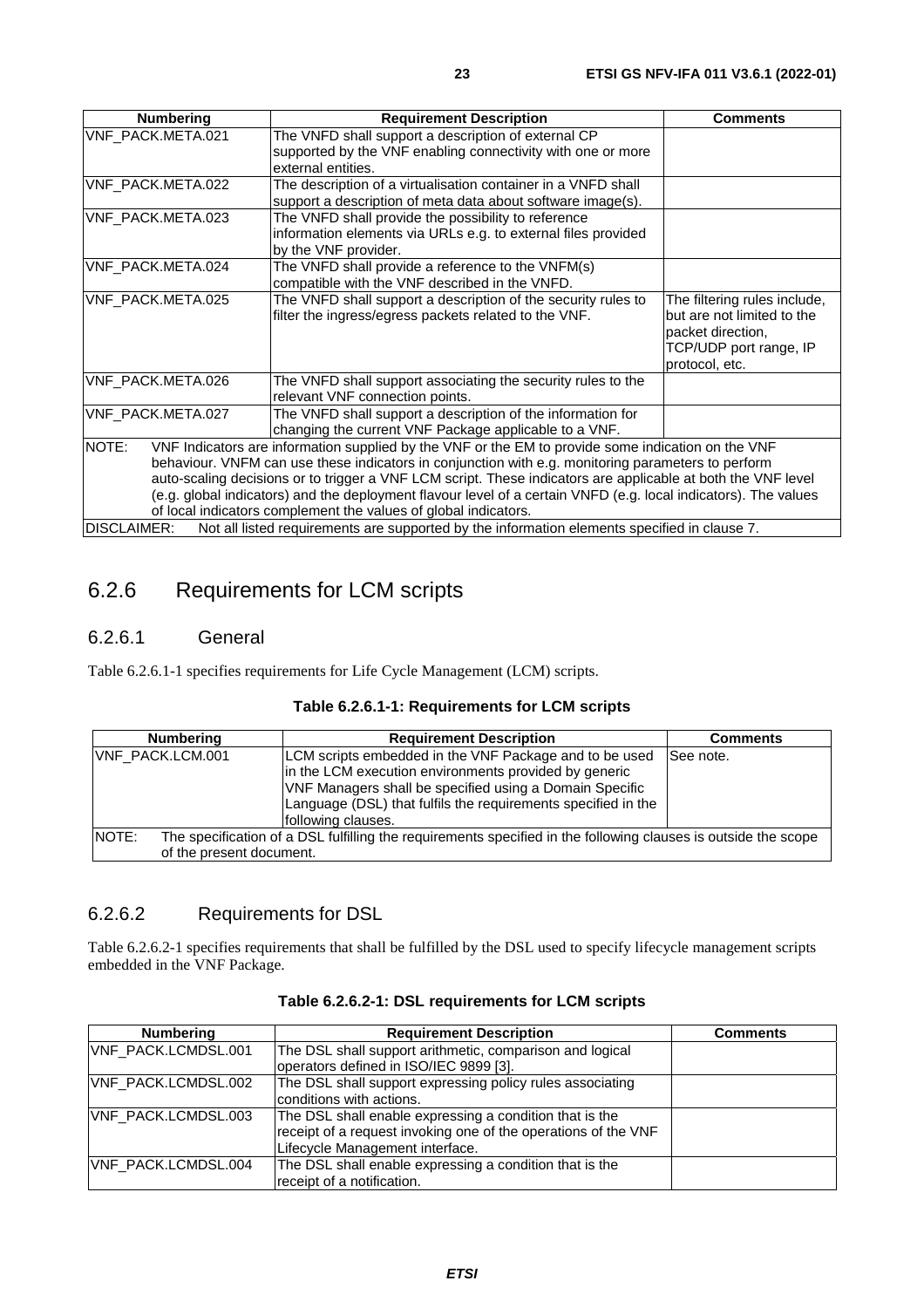<span id="page-23-0"></span>

| <b>Numbering</b>                                                                                       | <b>Requirement Description</b><br><b>Comments</b>                                                            |  |  |  |  |  |
|--------------------------------------------------------------------------------------------------------|--------------------------------------------------------------------------------------------------------------|--|--|--|--|--|
| VNF_PACK.LCMDSL.005                                                                                    | The DSL shall enable expressing conditions on the values of                                                  |  |  |  |  |  |
|                                                                                                        | the parameters of an operation request.                                                                      |  |  |  |  |  |
| VNF_PACK.LCMDSL.006                                                                                    | The DSL shall enable using extended regular expressions to                                                   |  |  |  |  |  |
|                                                                                                        | express conditions on the values of the parameters of an                                                     |  |  |  |  |  |
|                                                                                                        | operation request. See example.                                                                              |  |  |  |  |  |
| VNF_PACK.LCMDSL.007                                                                                    | The DSL shall enable expressing as a condition the detection                                                 |  |  |  |  |  |
|                                                                                                        | that the value of an internal variable used by the script is                                                 |  |  |  |  |  |
|                                                                                                        | equal, greater or less than a threshold defined by the script.                                               |  |  |  |  |  |
| VNF_PACK.LCMDSL.008                                                                                    | The DSL shall enable expressing actions leading to setting,                                                  |  |  |  |  |  |
|                                                                                                        | incrementing and decreasing internal variables.                                                              |  |  |  |  |  |
| VNF_PACK.LCMDSL.009                                                                                    | The DSL shall enable expressing actions leading to:                                                          |  |  |  |  |  |
|                                                                                                        | invoke an operation of the Software Image                                                                    |  |  |  |  |  |
|                                                                                                        | Management interface;                                                                                        |  |  |  |  |  |
|                                                                                                        | invoke an operation of the Virtualised Resources<br>$\bullet$                                                |  |  |  |  |  |
|                                                                                                        | Information Management interface;                                                                            |  |  |  |  |  |
|                                                                                                        | invoke an operation of the Virtualised Resource<br>$\bullet$                                                 |  |  |  |  |  |
|                                                                                                        | Management interface;                                                                                        |  |  |  |  |  |
|                                                                                                        | invoke an operation of the Virtualised Resources<br>$\bullet$                                                |  |  |  |  |  |
|                                                                                                        | Change Notification interface;                                                                               |  |  |  |  |  |
|                                                                                                        | invoke an operation of the Virtualised Resources<br>$\bullet$                                                |  |  |  |  |  |
|                                                                                                        | Reservation Management interface;                                                                            |  |  |  |  |  |
|                                                                                                        | invoke an operation of the Virtualised Resources<br>$\bullet$                                                |  |  |  |  |  |
|                                                                                                        | Performance Management interface;                                                                            |  |  |  |  |  |
|                                                                                                        | invoke an operation of the Virtualised Resources<br>$\bullet$                                                |  |  |  |  |  |
|                                                                                                        | Fault Management interface;                                                                                  |  |  |  |  |  |
|                                                                                                        | invoke an operation of the VNF Configuration                                                                 |  |  |  |  |  |
|                                                                                                        | interface:                                                                                                   |  |  |  |  |  |
|                                                                                                        | invoke an operation of the VNF Indicator interface;                                                          |  |  |  |  |  |
|                                                                                                        | and                                                                                                          |  |  |  |  |  |
|                                                                                                        | invoke an operation of the VNF Lifecycle Operation                                                           |  |  |  |  |  |
|                                                                                                        | Granting interface.                                                                                          |  |  |  |  |  |
|                                                                                                        | See note 2.                                                                                                  |  |  |  |  |  |
| VNF_PACK.LCMDSL.010                                                                                    | The DSL shall enable mapping LCM script variables on to:                                                     |  |  |  |  |  |
|                                                                                                        | parameters of the VNFD;<br>$\bullet$                                                                         |  |  |  |  |  |
|                                                                                                        | parameters of operation requests and results.                                                                |  |  |  |  |  |
| VNF_PACK.LCMDSL.011                                                                                    | The DSL shall enable a LCM script to access arbitrary                                                        |  |  |  |  |  |
|                                                                                                        | artifacts in the VNF Package.                                                                                |  |  |  |  |  |
|                                                                                                        | NOTE 1: The DSL does not provide means to specify where to send the operation request. The VNFM script       |  |  |  |  |  |
|                                                                                                        | execution environment will determine where to send the operation request based on local policies and/or      |  |  |  |  |  |
| information received from the NFVO.                                                                    |                                                                                                              |  |  |  |  |  |
|                                                                                                        | NOTE 2: Operations that can be invoked correspond to operations specified in ETSI GS NFV-IFA 006 [i.2], ETSI |  |  |  |  |  |
|                                                                                                        | GS NFV-IFA 007 [i.3] and ETSI GS NFV-IFA 008 [i.4], where the VNFM acts as request consumer.                 |  |  |  |  |  |
| EXAMPLE:                                                                                               | Assuming the case that virtualised container instances have an attribute "name" and there are two            |  |  |  |  |  |
|                                                                                                        | instances named "boba" and "bobb", while listing virtualised container instances information, usage of the   |  |  |  |  |  |
| regular expression "bob." would request the producer to return information from instances named "boba" |                                                                                                              |  |  |  |  |  |
| and "bobb".                                                                                            |                                                                                                              |  |  |  |  |  |
|                                                                                                        |                                                                                                              |  |  |  |  |  |

# 7 Virtualised Network Function information elements

# 7.1 VNF Descriptor (VNFD)

### 7.1.1 Introduction

The clauses below define the information elements related to the VNFD. A UML representation of the VNFD high-level structure is shown in figure 7.1.1-1.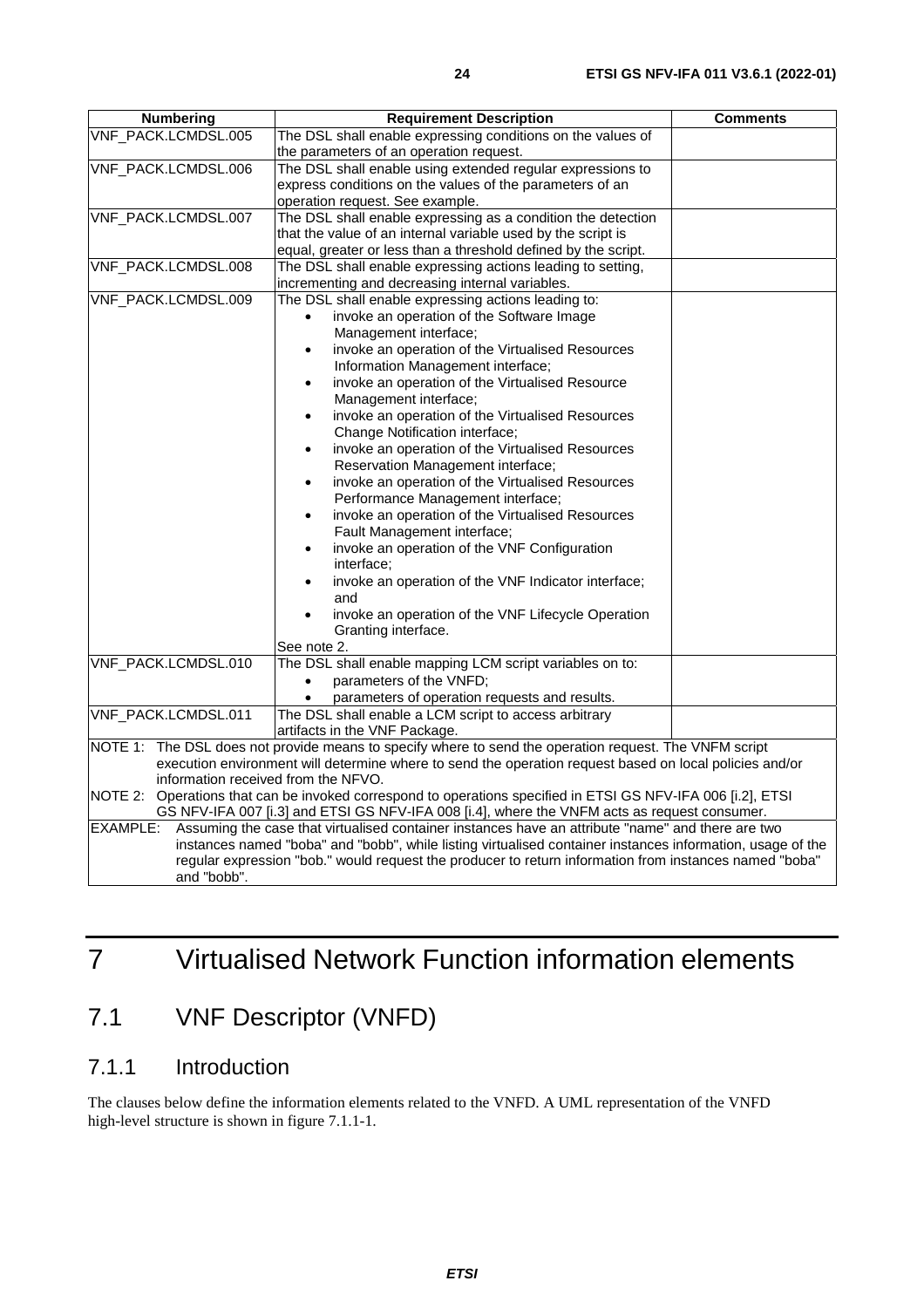<span id="page-24-0"></span>

**Figure 7.1.1-1: VNFD high-level structure** 

### 7.1.2 Vnfd information element

#### 7.1.2.1 Description

A VNFD is a deployment template which describes a VNF in terms of deployment and operational behaviour requirements. It also contains connectivity, interface and virtualised resource requirements.

#### 7.1.2.2 Attributes

The attributes of the Vnfd information element shall follow the indications provided in table 7.1.2.2-1.

| Table 7.1.2.2-1: Attributes of the Vnfd information element |
|-------------------------------------------------------------|
|-------------------------------------------------------------|

| <b>Attribute</b>    | Qualifier | Cardinality | Content           | <b>Description</b>                        |
|---------------------|-----------|-------------|-------------------|-------------------------------------------|
| vnfdld              | M         |             | <b>Identifier</b> | Ildentifier of this Vnfd information      |
|                     |           |             |                   | element. This attribute shall be globally |
|                     |           |             |                   | unique. The format will be defined in the |
|                     |           |             |                   | data model specification phase. See       |
|                     |           |             |                   | note 1.                                   |
| vnfProvider         | М         |             | String            | Provider of the VNF and of the VNFD.      |
| vnfProductName      | M         |             | String            | Name to identify the VNF Product.         |
|                     |           |             |                   | Invariant for the VNF Product lifetime.   |
| IvnfSoftwareVersion | M         |             | Version           | Software version of the VNF. This is      |
|                     |           |             |                   | changed when there is any change to       |
|                     |           |             |                   | the software that is included in the VNF  |
|                     |           |             |                   | Package.                                  |
| vnfdVersion         | M         |             | Version           | Specifies the version of the VNFD.        |
| IvnfProductInfoName | M         | 01          | String            | Human readable name for the VNF           |
|                     |           |             |                   | Product. Can change during the VNF        |
|                     |           |             |                   | Product lifetime.                         |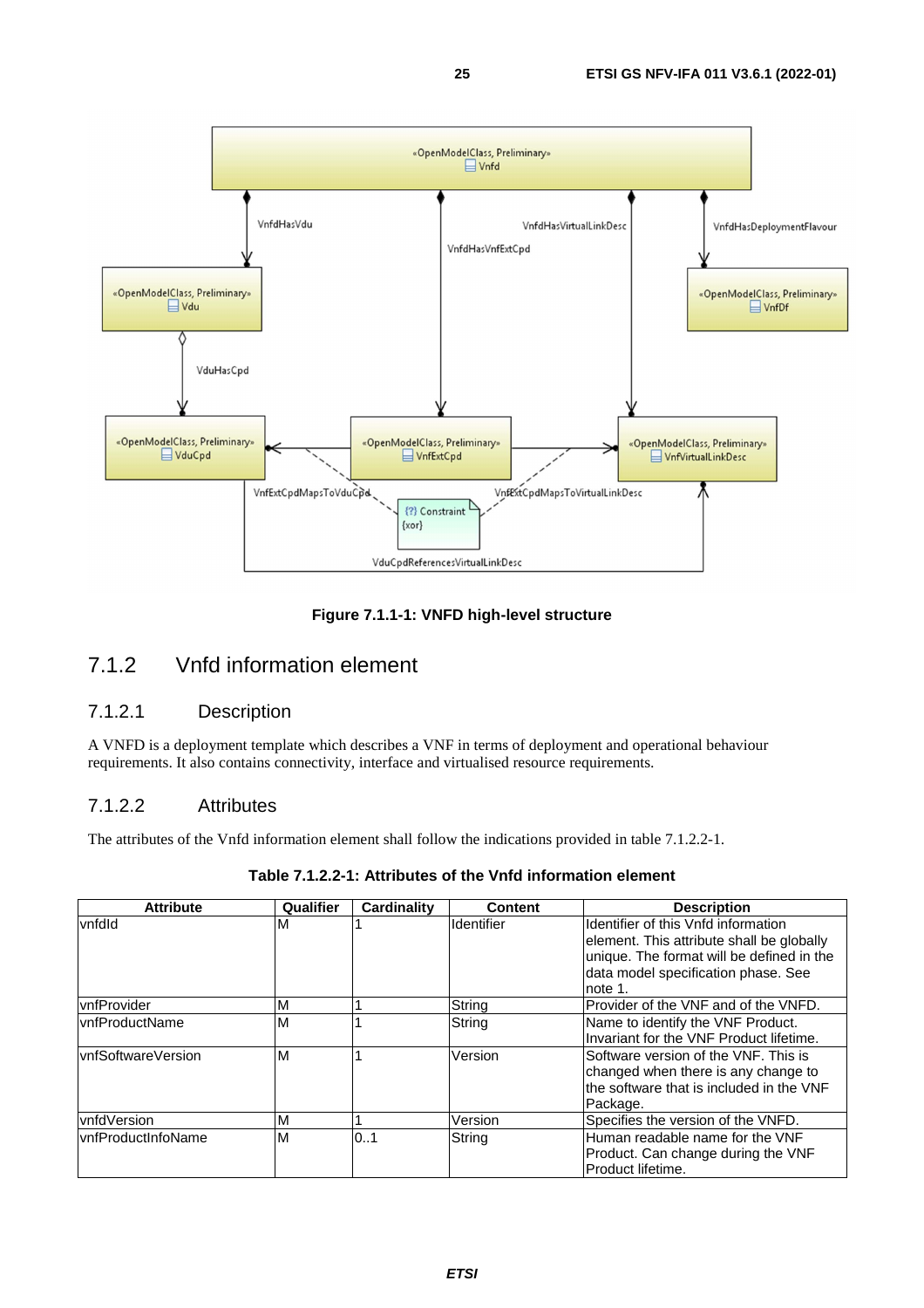| <b>Attribute</b>            | Qualifier | <b>Cardinality</b> | <b>Content</b>                  | <b>Description</b>                                                                                                                                                                                                                                                        |
|-----------------------------|-----------|--------------------|---------------------------------|---------------------------------------------------------------------------------------------------------------------------------------------------------------------------------------------------------------------------------------------------------------------------|
| vnfProductInfoDescription   | M         | 01                 | String                          | Human readable description of the VNF<br>Product. Can change during the VNF<br>Product lifetime.                                                                                                                                                                          |
| vnfmlnfo                    | M         | 1.N                | String                          | Specifies VNFM(s) compatible with the<br>VNF described in this version of the<br>VNFD.                                                                                                                                                                                    |
| localizationLanguage        | M         | 0.N                | Not specified                   | Information about localization languages<br>of the VNF (includes e.g. strings in the<br>VNFD). See note 4.                                                                                                                                                                |
| defaultLocalizationLanguage | M         | 0.1                | Not specified                   | Default localization language that is<br>instantiated if no information about<br>selected localization language is<br>available.<br>Shall be present if<br>"localizationLanguage" is present and<br>shall be absent otherwise.                                            |
| vdu                         | M         | 1N                 | Vdu                             | Virtualisation Deployment Unit. See<br>clause 7.1.6.                                                                                                                                                                                                                      |
| virtualComputeDesc          | M         | 1.N                | <b>VirtualComputeDes</b><br>C   | Defines descriptors of virtual compute<br>resources to be used by the VNF. See<br>clause 7.1.9.2.2.                                                                                                                                                                       |
| virtualStorageDesc          | M         | 0.N                | VirtualStorageDesc              | Defines descriptors of virtual storage<br>resources to be used by the VNF. See<br>clause 7.1.9.4.2.                                                                                                                                                                       |
| swlmageDesc                 | M         | 0.N                | SwlmageDesc                     | Defines descriptors of software images<br>to be used by the VNF. See<br>clause 7.1.6.5. See note 5.                                                                                                                                                                       |
| intVirtualLinkDesc          | M         | 0.N                | <b>VnfVirtualLinkDesc</b>       | Represents the type of network<br>connectivity mandated by the VNF<br>provider between two or more CPs<br>which includes at least one internal CP.<br>See clause 7.1.7.                                                                                                   |
| securityGroupRule           | M         | 0.N                | SecurityGroupRule               | Defines security group rules to be used<br>by the VNF. See clause 7.1.6.9.                                                                                                                                                                                                |
| vnfExtCpd                   | M         | 1N                 | VnfExtCpd                       | Describes external interface(s) exposed<br>by this VNF enabling connection with a<br>VL. See clause 7.1.3.                                                                                                                                                                |
| vipCpd                      | M         | 0.N                | VipCpd                          | Describes virtual IP addresses to be<br>shared among instances of connection<br>points. See clause 7.1.17.                                                                                                                                                                |
| deploymentFlavour           | М         | 1N                 | VnfDf                           | Describes specific DF(s) of a VNF with<br>specific requirements for capacity and<br>performance. See clause 7.1.8.                                                                                                                                                        |
| configurableProperties      | M         | 0.1                | VnfConfigurablePro<br>perties   | Describes the configurable properties of<br>the VNF (e.g. related to auto scaling and<br>auto healing). See clause 7.1.12.                                                                                                                                                |
| modifiableAttributes        | M         | 0.1                | VnfInfoModifiableAt<br>tributes | Describes the modifiable attributes of<br>the VNF. See clause 7.1.14.                                                                                                                                                                                                     |
| lifeCycleManagementScript   | M         | 0.N                | LifeCycleManagem<br>entScript   | Includes a list of events and<br>corresponding management scripts<br>performed for the VNF. See<br>clause 7.1.13.                                                                                                                                                         |
| vnfIndicator                | M         | 0.N                | VnfIndicator                    | Declares the VNF indicators that are<br>supported by this VNF.                                                                                                                                                                                                            |
| autoScale                   | M         | 0N                 | Rule                            | Rule that determines when a scaling<br>action needs to be triggered on a VNF<br>instance e.g. based on certain VNF<br>indicator values or VNF indicator value<br>changes or a combination of VNF<br>indicator value(s) and monitoring<br>parameter(s). See notes 2 and 3. |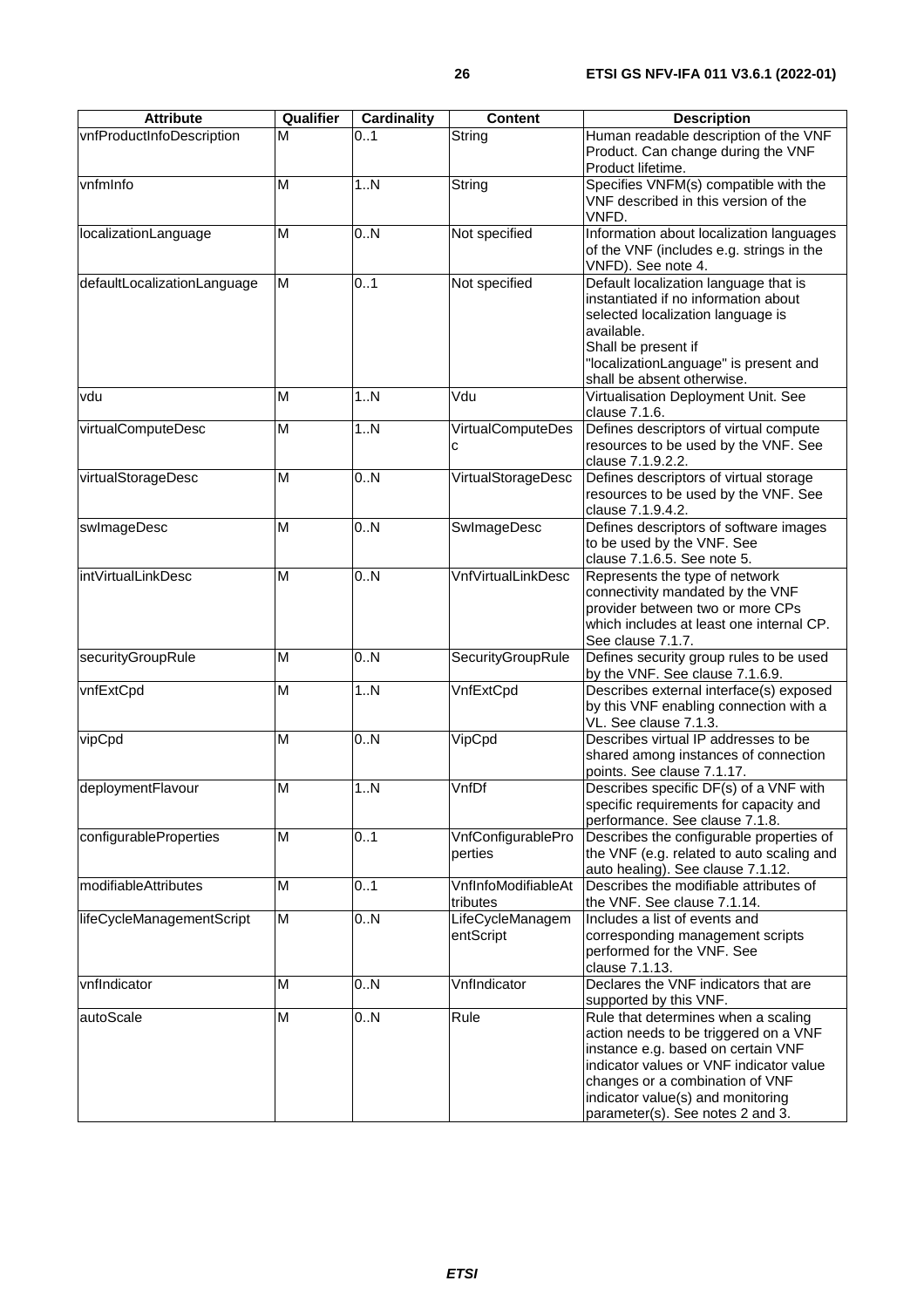<span id="page-26-0"></span>

|                                                                                                                                                                                                                                                             | <b>Attribute</b>                                                                                                                                                                                                                                          | Qualifier | Cardinality | <b>Content</b>                                                                       | <b>Description</b>                                                                                                                                                                                                                                                 |
|-------------------------------------------------------------------------------------------------------------------------------------------------------------------------------------------------------------------------------------------------------------|-----------------------------------------------------------------------------------------------------------------------------------------------------------------------------------------------------------------------------------------------------------|-----------|-------------|--------------------------------------------------------------------------------------|--------------------------------------------------------------------------------------------------------------------------------------------------------------------------------------------------------------------------------------------------------------------|
|                                                                                                                                                                                                                                                             | vnfPackageChangeInfo                                                                                                                                                                                                                                      | М         | 0N          | VnfPackageChang<br>elnfo                                                             | Information used for performing the<br>change of the current VNF Package.<br>More than one VNF Package Change<br>Info construct is possible to cater the<br>possibility that changes of the current<br>VNF Package can be performed for<br>different source VNFDs. |
|                                                                                                                                                                                                                                                             | IcmOperationCoordination                                                                                                                                                                                                                                  | м         | 0N          | VnfLcmOperationC<br>oordination                                                      | Provides information used for the<br>coordination in VNF LCM operations.                                                                                                                                                                                           |
| NOTE 1: The VNFD Identifier shall be used as the unique identifier of the VNF Package that contains this VNFD. Any<br>modification of the content of the VNFD or any other modification of the VNF Package shall result in a new<br><b>VNFD</b> Identifier. |                                                                                                                                                                                                                                                           |           |             |                                                                                      |                                                                                                                                                                                                                                                                    |
| NOTE 2:                                                                                                                                                                                                                                                     |                                                                                                                                                                                                                                                           |           |             | Monitoring parameters are specified as part of VNF flavour, VDU and VL descriptions. |                                                                                                                                                                                                                                                                    |
|                                                                                                                                                                                                                                                             | NOTE 3: The rule (conditions and actions) can be expressed as a script.                                                                                                                                                                                   |           |             |                                                                                      |                                                                                                                                                                                                                                                                    |
| NOTE 4:                                                                                                                                                                                                                                                     | This allows to provide one or more localization languages to support selecting a specific localization language at<br>VNF instantiation time.                                                                                                             |           |             |                                                                                      |                                                                                                                                                                                                                                                                    |
|                                                                                                                                                                                                                                                             | NOTE 5: This shall be used to describe both the software image loaded on the virtualisation container used to realize a<br>VDU and the software images to be stored on VirtualStorage resources (e.g. volumes) attached to a<br>virtualisation container. |           |             |                                                                                      |                                                                                                                                                                                                                                                                    |

### 7.1.3 Information elements related to VnfExtCpd

#### 7.1.3.1 Introduction

The clauses below define the information elements related to the VnfExtCpd.

#### 7.1.3.2 VnfExtCpd information element

#### 7.1.3.2.1 Description

A VnfExtCpd is a type of Cpd and describes an external interface, a.k.a. external CP, exposed by this VNF enabling connection with a VL.

A VnfExtCpd inherits from the Cpd Class (see clause 7.1.6.3). All attributes of the Cpd are also attributes of the VnfExtCpd.

When the VnfExtCpd is mapped to a VduCpd and no floating IP address is used, the values of the attributes inherited by them from the Cpd IE shall be identical for both of these information elements.

When the VnfExtCpd is mapped to a VipCpd and the VduCpd(s) referred from the VipCpd are also exposed as VnfExtCpd(s), the VnfExtCpd mapped to the VipCpd and the VnfExtCpd(s) mapped to the VduCpd(s) shall be related, by means of references, to the same external virtual link descriptor.

NOTE: To determine which VnfExtCpd (those mapped to VipCpd and mapped to a VduCpd) need to connect to the same external virtual link descriptor, the NSD designer would find which VduCpd are "referred" in the VipCpd, and then find from the array of VnfExtCpd which ones are mapped to the "referred" VduCpd.

#### 7.1.3.2.2 Attributes

The attributes of the VnfExtCpd information element shall follow the indications provided in table 7.1.3.2.2-1.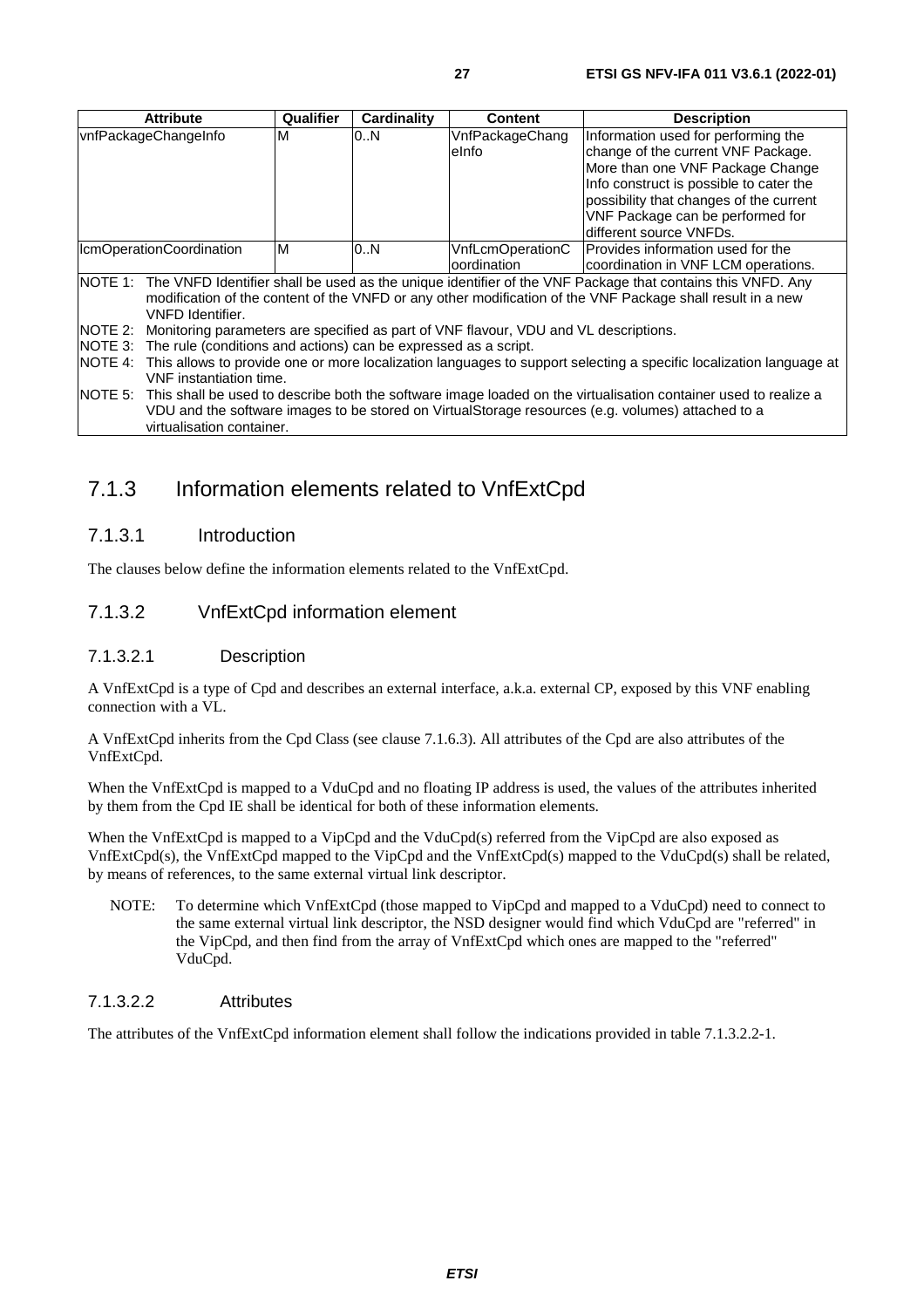<span id="page-27-0"></span>

| <b>Attribute</b>                        | Qualifier | <b>Cardinality</b> | <b>Content</b>                                  | <b>Description</b>                                                                                                                                                                                                                                                                            |
|-----------------------------------------|-----------|--------------------|-------------------------------------------------|-----------------------------------------------------------------------------------------------------------------------------------------------------------------------------------------------------------------------------------------------------------------------------------------------|
| intVirtualLinkDesc                      | M         | 0.1                | Identifier (Reference to<br>VnfVirtualLinkDesc) | References the internal Virtual Link<br>Descriptor (VLD) to which CPs instantiated<br>from this external CP Descriptor (CPD)<br>connect. One and only one of the following<br>attributes shall be present:<br>intVirtualLinkDesc or intCpd or vipCpd.                                         |
| intCpd                                  | M         | 01                 | Identifier (Reference to<br>VduCpd)             | References the internal VDU CPD which is<br>used to instantiate internal CPs. These<br>internal CPs are, in turn, exposed as<br>external CPs defined by this external CPD.<br>One and only one of the following<br>attributes shall be present:<br>intVirtualLinkDesc or intCpd or vipCpd.    |
| vipCpd                                  | M         | 0.1                | Identifier (Reference to<br>VipCpd)             | References the VIP CPD which is used to<br>linstantiate CPs to hold virtual IP<br>addresses. These CPs are, in turn,<br>exposed as external CPs defined by this<br>external CPD. One and only one of the<br>following attributes shall be present:<br>intVirtualLinkDesc or intCpd or vipCpd. |
| virtualNetworkInterfaceR<br>equirements | M         | 0N                 | VirtualNetworkInterface<br>Requirements         | Specifies requirements on a virtual<br>network interface realizing the CPs<br>instantiated from this CPD.<br>See note.                                                                                                                                                                        |
| (inherited attributes)                  |           |                    |                                                 | All attributes inherited from Cpd.                                                                                                                                                                                                                                                            |
| NOTE:<br>referenced intCpd applies.     |           |                    |                                                 | In case of referencing an intCpd via its identifier, the virtualNetworkInterfaceRequirements attribute of the                                                                                                                                                                                 |

#### **Table 7.1.3.2.2-1: Attributes of the VnfExtCpd information element**

#### 7.1.3.3 AddressData information element

#### 7.1.3.3.1 Description

The AddressData information element supports providing information about the addressing scheme and parameters applicable to a CP.

#### 7.1.3.3.2 Attributes

The attributes of the AddressData information element shall follow the indications provided in table 7.1.3.3.2-1.

| <b>Attribute</b> | Qualifier | Cardinality | <b>Content</b> | <b>Description</b>                                                                                                                                                                                                                                                              |
|------------------|-----------|-------------|----------------|---------------------------------------------------------------------------------------------------------------------------------------------------------------------------------------------------------------------------------------------------------------------------------|
| laddressType     | ΙM        |             | Enum           | Describes the type of the address to be<br>assigned to the CP instantiated from the<br>parent CPD.<br>VALUES:<br>MAC address<br>IP address<br>etc.<br>The content type shall be aligned with the<br>address type supported by the<br>layerProtocol attribute of the parent CPD. |
| I2AddressData    | ΙM        | 0.1         | L2AddressData  | Provides the information on the MAC<br>addresses to be assigned to the CP(s)<br>instantiated from the parent CPD.<br>Shall be present when the addressType is<br>IMAC address.                                                                                                  |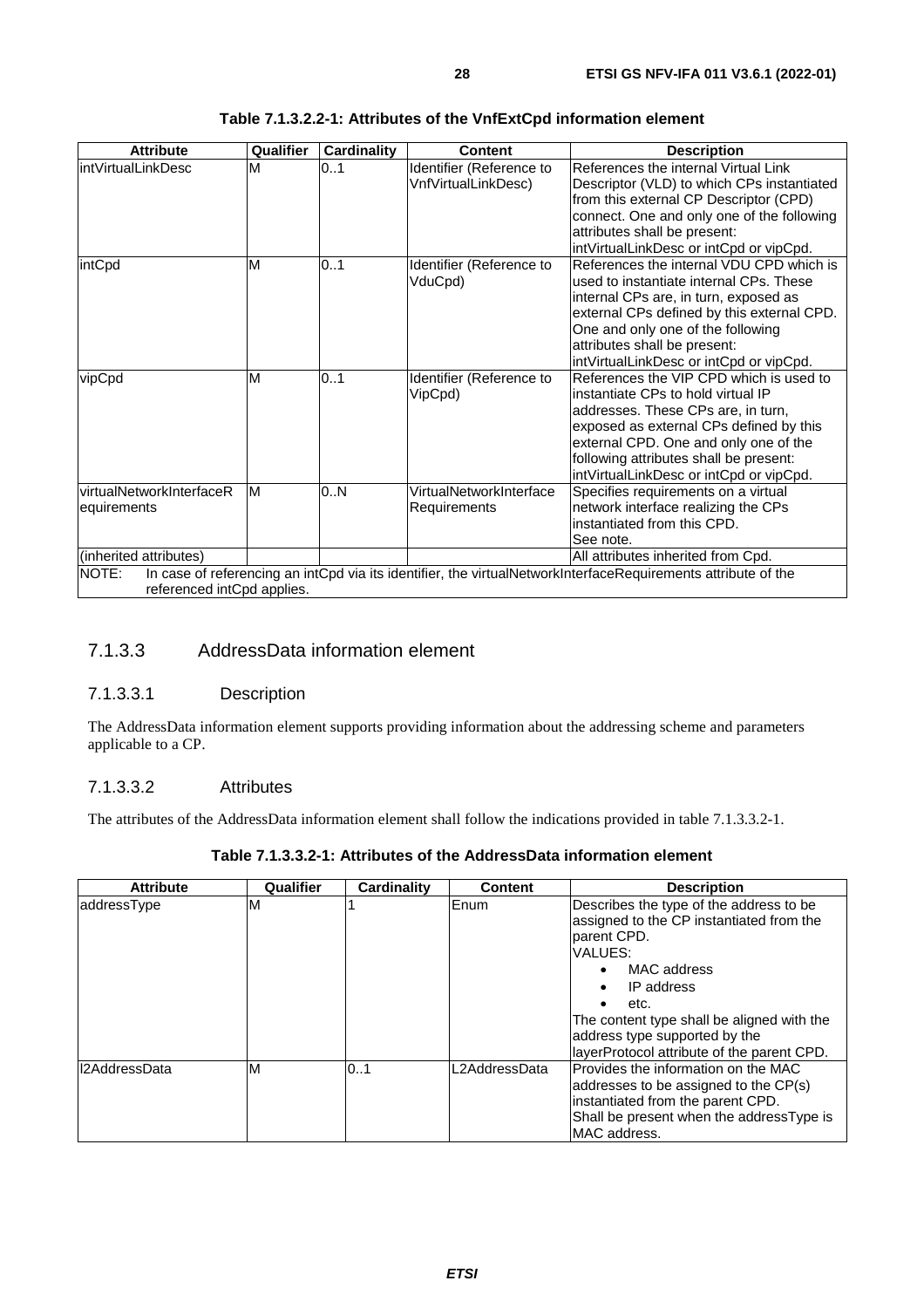#### <span id="page-28-0"></span>7.1.3.4 L3AddressData information element

#### 7.1.3.4.1 Description

The L3AddressData information element supports providing information about Layer 3 level addressing scheme and parameters applicable to a CP.

#### 7.1.3.4.2 Attributes

The attributes of the L3AddressData information element shall follow the indications provided in table 7.1.3.4.2-1.

|        |              |             |                    | Table 7.1.3.4.2-1: Attributes of the L3AddressData information element |
|--------|--------------|-------------|--------------------|------------------------------------------------------------------------|
| $A++i$ | $0$ ualifiar | Cordinality | $C_{\alpha}$ ntont | <b>Docorintion</b>                                                     |

| Attribute                      | Qualifier | Cardinality | Content | Description                                                                                                                                                                                                                                                                                                                                                                     |
|--------------------------------|-----------|-------------|---------|---------------------------------------------------------------------------------------------------------------------------------------------------------------------------------------------------------------------------------------------------------------------------------------------------------------------------------------------------------------------------------|
| ipAddressAssignment            | M         | 0.1         | Boolean | Specify which mode is used for the IP<br>address assignment.<br>If it is set to True, IP configuration<br>information shall be provided for the VNF<br>by a management entity using the NFV<br>MANO interfaces towards the VNFM.<br>If it is set to False, the value of the<br>"ipAddressAssignmentSubtype" attribute<br>defines the method of IP address                       |
|                                |           |             |         | assignment.<br>Shall be present if the "fixedIpAddress"<br>attribute is not present and should be<br>absent otherwise. See note 3.                                                                                                                                                                                                                                              |
| ipAddressAssignmentSu<br>btype | M         | 0.1         | Enum    | Method of IP address assignment in case<br>the IP configuration is not provided using<br>the NFV MANO interfaces towards the<br>VNFM.<br>Shall be present in case the<br>"ipAddressAssignment attribute is set to<br>"False" and shall be absent otherwise.                                                                                                                     |
|                                |           |             |         | VALUES:<br>DYNAMIC: the VNF gets an IP<br>$\bullet$<br>address dynamically from the<br>NFVI (e.g. using DHCP)<br>VNF PKG: an IP address defined<br>by the VNF provider is assigned<br>by means included as part of the<br>VNF package (e.g. LCM script)<br>EXTERNAL: an IP address is<br>provided by an external<br>management entity (such as EM)<br>directly towards the VNF. |
| floatinglpActivated            | M         | 1           | Boolean | Specify if the floating IP scheme is<br>activated on the CP or not. See notes 3<br>and 4.                                                                                                                                                                                                                                                                                       |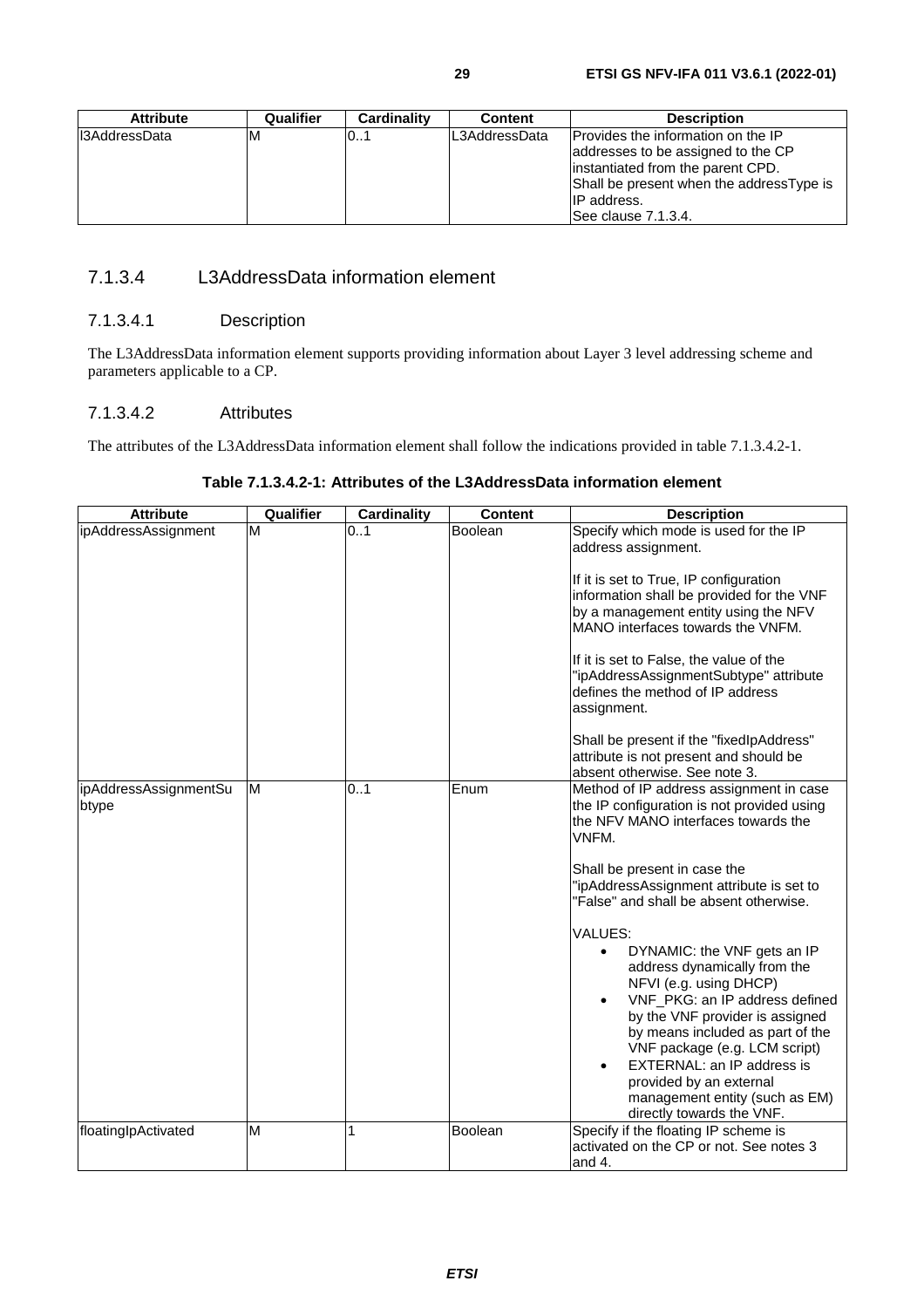<span id="page-29-0"></span>

|                                                                                                    | <b>Attribute</b>                                                    | Qualifier                                            | <b>Cardinality</b>                                               | Content | <b>Description</b>                                                                                                      |
|----------------------------------------------------------------------------------------------------|---------------------------------------------------------------------|------------------------------------------------------|------------------------------------------------------------------|---------|-------------------------------------------------------------------------------------------------------------------------|
| ipAddressType                                                                                      |                                                                     | M                                                    | 0.1                                                              | Enum    | Define address type.                                                                                                    |
|                                                                                                    |                                                                     |                                                      |                                                                  |         | VALUES:                                                                                                                 |
|                                                                                                    |                                                                     |                                                      |                                                                  |         | IPVA                                                                                                                    |
|                                                                                                    |                                                                     |                                                      |                                                                  |         | IPV <sub>6</sub>                                                                                                        |
|                                                                                                    |                                                                     |                                                      |                                                                  |         | See notes 1 and 3.                                                                                                      |
| numberOfIpAddress                                                                                  |                                                                     | M                                                    | 0.1                                                              | Integer | Minimum number of IP addresses to be                                                                                    |
|                                                                                                    |                                                                     |                                                      |                                                                  |         | assigned based on this L3AddressData                                                                                    |
|                                                                                                    |                                                                     |                                                      |                                                                  |         | information element. See note 3.                                                                                        |
| fixedIpAddress                                                                                     |                                                                     | M                                                    | 0.N                                                              | String  | Fixed IP addresses to be assigned to the                                                                                |
|                                                                                                    |                                                                     |                                                      |                                                                  |         | internal CP instance.                                                                                                   |
|                                                                                                    |                                                                     |                                                      |                                                                  |         |                                                                                                                         |
|                                                                                                    |                                                                     |                                                      |                                                                  |         | This attribute enables the VNF provider to                                                                              |
|                                                                                                    |                                                                     |                                                      |                                                                  |         | define fixed IP addresses for internal CP                                                                               |
|                                                                                                    |                                                                     |                                                      |                                                                  |         | instances to be assigned by the VNFM or                                                                                 |
|                                                                                                    |                                                                     |                                                      |                                                                  |         | the NFVO.                                                                                                               |
|                                                                                                    |                                                                     |                                                      |                                                                  |         | See notes 2 and 3.                                                                                                      |
|                                                                                                    |                                                                     |                                                      |                                                                  |         | NOTE 1: The address type should be aligned with the address type supported by the layerProtocol attribute of the parent |
|                                                                                                    | VnfExtCpd.                                                          |                                                      |                                                                  |         |                                                                                                                         |
| <b>INOTE 2:</b>                                                                                    |                                                                     |                                                      |                                                                  |         | This attribute is only permitted for Cpds without external connectivity, i.e. connectivity outside the VNF. If          |
|                                                                                                    |                                                                     |                                                      |                                                                  |         | included, it shall be compatible with the values of the I3ProtocolData of the intVirtualLinkDesc referred to by the     |
|                                                                                                    |                                                                     |                                                      | VduCpd, if I3ProtocolData is included in the VnfVirtualLinkDesc. |         |                                                                                                                         |
|                                                                                                    |                                                                     | NOTE 3: If the fixedlpAddress attribute is included: |                                                                  |         |                                                                                                                         |
|                                                                                                    |                                                                     |                                                      |                                                                  |         | the ipAddressAssignment attribute should not be present. If it is present in this context, its value has no             |
|                                                                                                    |                                                                     |                                                      |                                                                  |         | meaning and shall be ignored when processing the VNFD. Using the ipAddressAssignment attribute in this                  |
|                                                                                                    | context is deprecated and only provided for backward compatibility; |                                                      |                                                                  |         |                                                                                                                         |
|                                                                                                    |                                                                     |                                                      |                                                                  |         | implementations need to be aware that support can be removed in subsequent versions of the present                      |
| document:                                                                                          |                                                                     |                                                      |                                                                  |         |                                                                                                                         |
| the value of the floating p Activated attribute shall be set to false;<br>$\overline{\phantom{a}}$ |                                                                     |                                                      |                                                                  |         |                                                                                                                         |
| $\overline{\phantom{a}}$                                                                           |                                                                     |                                                      |                                                                  |         | the value of the iPAddressType attribute, if included, shall be set consistently with the fixedlpAddress;               |
| $\overline{\phantom{0}}$                                                                           |                                                                     |                                                      |                                                                  |         | the value of the numberOflpAddress attribute, if included, shall be set consistently with the cardinality of the        |
| fixedIpAddress.                                                                                    |                                                                     |                                                      |                                                                  |         |                                                                                                                         |

NOTE 4: This attribute is only relevant when used in a VnfExtCpd. It shall be omitted or set to false otherwise.

#### 7.1.3.5 L2AddressData information element

#### 7.1.3.5.1 Description

The L2AddressData information element supports providing information about Layer 2 level addressing applicable to a CP.

#### 7.1.3.5.2 Attributes

The attributes of the L2AddressData information element shall follow the indications provided in table 7.1.3.5.2-1.

#### **Table 7.1.3.5.2-1: Attributes of the L2AddressData information element**

| <b>Attribute</b>       | Qualifier | <b>Cardinality</b> | <b>Content</b> | <b>Description</b>                                                                                                                                                                                                                                                                                   |
|------------------------|-----------|--------------------|----------------|------------------------------------------------------------------------------------------------------------------------------------------------------------------------------------------------------------------------------------------------------------------------------------------------------|
| macAddressAssignment M |           |                    | Boolean        | Specify if the MAC address assignment is the<br>responsibility of management and orchestration<br>function or not.<br>If it is set to True, it is the management and<br>orchestration function responsibility.<br>If it is set to False, it will be provided by an external<br>entity, e.g. OSS/BSS. |

#### 7.1.4 Void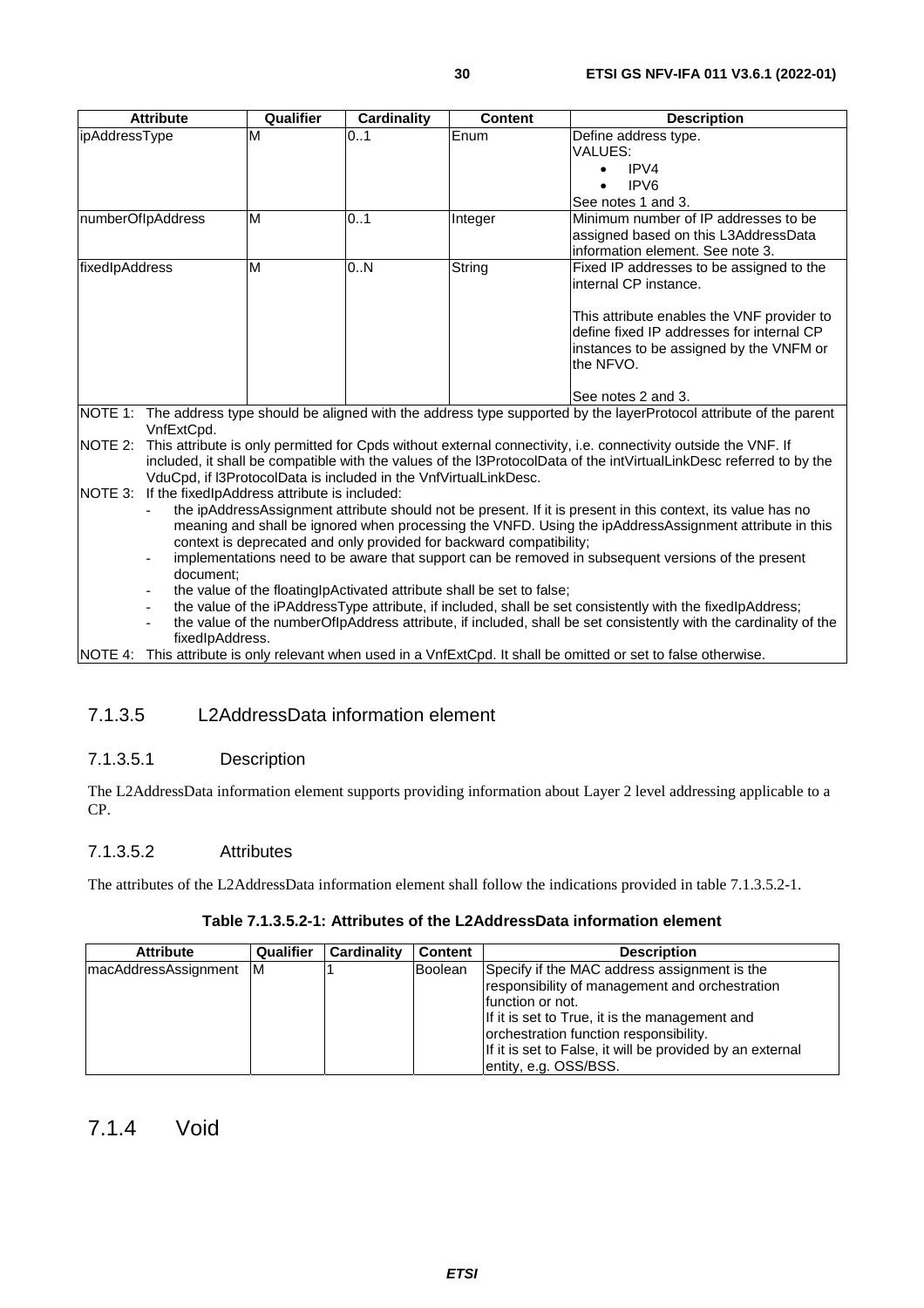### <span id="page-30-0"></span>7.1.5 Information elements related to the configuration of VNF lifecycle management operations

#### 7.1.5.1 Introduction

This clause defines information elements which represent information to configure lifecycle management operations as specified in ETSI GS NFV-IFA 007 [\[i.3](#page-8-0)] and ETSI GS NFV-IFA 008 [[i.4](#page-8-0)].

#### 7.1.5.2 VnfLcmOperationsConfiguration information element

#### 7.1.5.2.1 Description

This information element is a container for all attributes that affect the invocation of the VNF Lifecycle Management operations, structured by operation.

#### 7.1.5.2.2 Attributes

The VnfLcmOperationsConfiguration information element shall follow the indications provided in table 7.1.5.2.2-1.

| <b>Attribute</b>       | Qualifier | Cardinality | <b>Content</b>          | <b>Description</b>                  |
|------------------------|-----------|-------------|-------------------------|-------------------------------------|
| instantiateVnfOpConfig | M         | 0.1         | InstantiateVnfOpConfig  | Configuration parameters for the    |
|                        |           |             |                         | InstantiateVnf operation.           |
| scaleVnfOpConfig       | M         | 0.1         | ScaleVnfOpConfig        | Configuration parameters for the    |
|                        |           |             |                         | ScaleVnf operation.                 |
| scaleVnfToLevelOpConf  | ΙM        | 01          | ScaleVnfToLevelOpConfig | Configuration parameters for the    |
|                        |           |             |                         | ScaleVnfToLevel operation.          |
| changeVnfFlavourOpCo   | M         | 0.1         | ChangeVnfFlavourOpConf  | Configuration parameters for the    |
| nfig                   |           |             | ıg                      | ChangeVnfFlavour operation.         |
| healVnfOpConfig        | M         | 0.1         | HealVnfOpConfig         | Configuration parameters for the    |
|                        |           |             |                         | HealVnf operation.                  |
| terminateVnfOpConfig   | M         | 0.1         | TerminateVnfOpConfig    | Configuration parameters for the    |
|                        |           |             |                         | TerminateVnf operation.             |
| operateVnfOpConfig     | M         | 01          | OperateVnfOpConfig      | Configuration parameters for the    |
|                        |           |             |                         | OperateVnf operation.               |
| changeExtVnfConnectivi | M         | 0.1         | ChangeExtVnfConnectivit | Configuration parameters for the    |
| <b>tyOpConfig</b>      |           |             | <b>vOpConfig</b>        | ChangeExtVnfConnectivity operation. |
| createSnapshotVnfOpC   | M         | 0.1         | CreateSnapshotVnfOpCo   | Configuration parameters for the    |
| onfig                  |           |             | nfia                    | Create VNF Snapshot operation.      |
| revertToSnapshotVnfOp  | M         | 0.1         | RevertToSnapshotVnfOp   | Configuration parameters for the    |
| Config                 |           |             | Config                  | Revert-To VNF Snapshot operation.   |
| changeCurrentVnfPacka  | ΙM        | 0N          | ChangeCurrentVnfPackag  | Configuration parameters for the    |
| lgeOpConfig            |           |             | eOpConfig               | ChangeCurrentVnfPackage operation.  |

#### **Table 7.1.5.2.2-1: Attributes of the VnfLcmOperationsConfiguration information element**

#### 7.1.5.3 InstantiateVnfOpConfig information element

#### 7.1.5.3.1 Description

This information element defines attributes that affect the invocation of the InstantiateVnf operation.

#### 7.1.5.3.2 Attributes

The InstantiateVnfOpConfig information element shall follow the indications provided in table 7.1.5.3.2-1.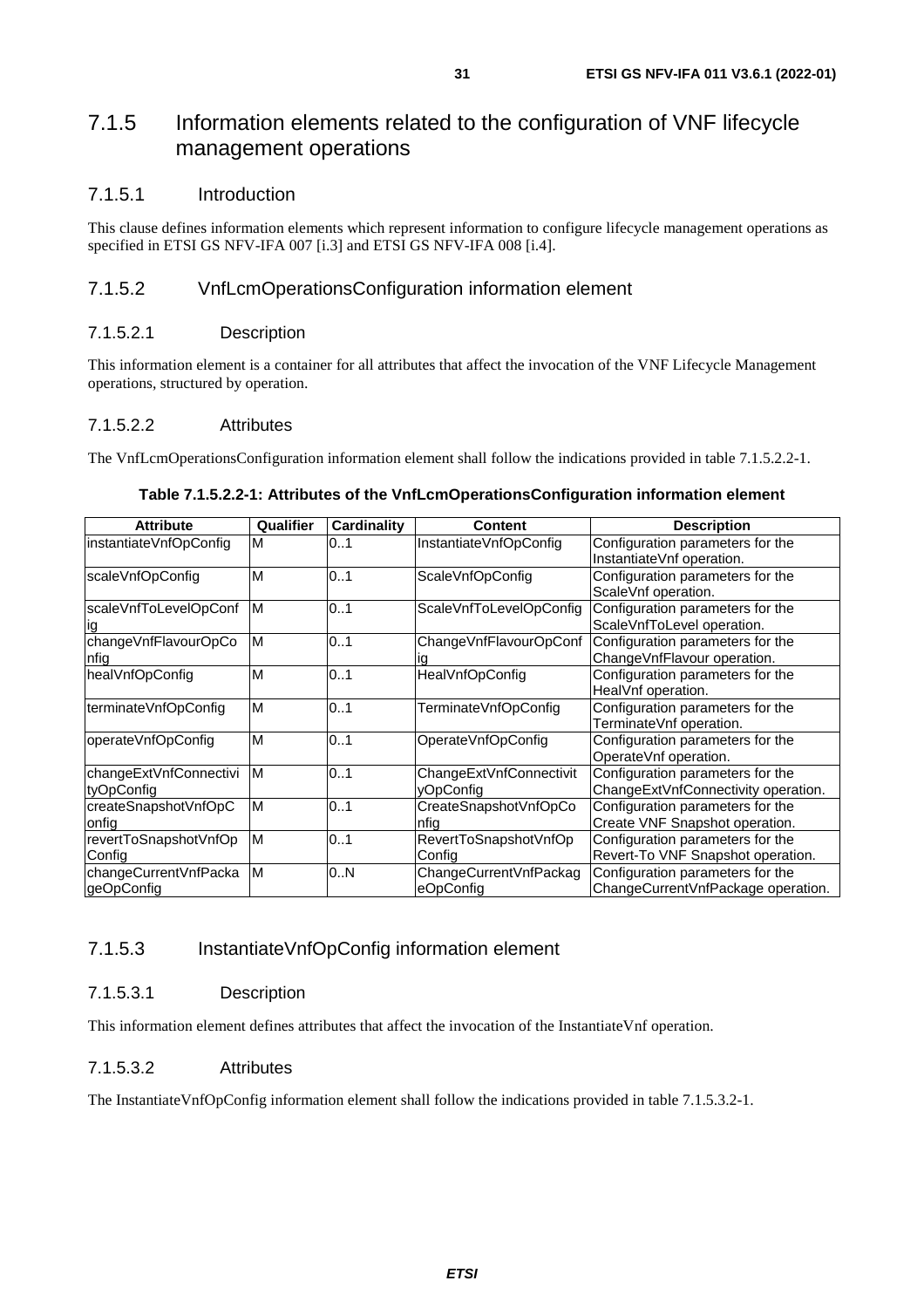#### <span id="page-31-0"></span>**Table 7.1.5.3.2-1: Attributes of the InstantiateVnfOpConfig information element**

#### 7.1.5.4 ScaleVnfOpConfig information element

#### 7.1.5.4.1 Description

This information element defines attributes that affect the invocation of the ScaleVnf operation.

#### 7.1.5.4.2 Attributes

The ScaleVnfOpConfig information element shall follow the indications provided in table 7.1.5.4.2-1.

#### **Table 7.1.5.4.2-1: Attributes of the ScaleVnfOpConfig information element**

| <b>Attribute</b>                                                                                   | Qualifier | <b>Cardinality</b> | <b>Content</b> | <b>Description</b>                      |  |
|----------------------------------------------------------------------------------------------------|-----------|--------------------|----------------|-----------------------------------------|--|
| parameter                                                                                          | M         | 0.N                | <b>Not</b>     | Array of KVP requirements for           |  |
|                                                                                                    |           |                    | specified      | VNF-specific parameters to be passed    |  |
|                                                                                                    |           |                    |                | when invoking the ScaleVnf operation.   |  |
|                                                                                                    |           |                    |                | See note.                               |  |
| scalingByMoreThanOneStepSupported                                                                  | ΙM        | 101                | <b>Boolean</b> | Signals whether passing a value         |  |
|                                                                                                    |           |                    |                | larger than one in the numberOfSteps    |  |
|                                                                                                    |           |                    |                | parameter of the ScaleVnf operation     |  |
|                                                                                                    |           |                    |                | is supported by this VNF.               |  |
|                                                                                                    |           |                    |                | Default is FALSE, i.e. "not supported". |  |
| NOTE:<br>It is assumed that the KVP requirements will be implicitly used to define the value type. |           |                    |                |                                         |  |

#### 7.1.5.5 ScaleVnfToLevelOpConfig information element

#### 7.1.5.5.1 Description

This information element defines attributes that affect the invocation of the ScaleVnfToLevel operation.

#### 7.1.5.5.2 Attributes

The ScaleVnfToLevelOpConfig information element shall follow the indications provided in table 7.1.5.5.2-1.

#### **Table 7.1.5.5.2-1: Attributes of the ScaleVnfToLevelOpConfig information element**

| <b>Attribute</b>                                                                                           | Qualifier | Cardinality | <b>Content</b>          | <b>Description</b>                                                                                                              |  |
|------------------------------------------------------------------------------------------------------------|-----------|-------------|-------------------------|---------------------------------------------------------------------------------------------------------------------------------|--|
| <b>I</b> parameter                                                                                         | ΙM        | 0.N         | <b>Not</b><br>specified | Array of KVP requirements for VNF-specific<br>parameters to be passed when invoking the<br>ScaleVnfToLevel operation. See note. |  |
| arbitraryTargetLevelsSupported                                                                             | M         |             | Boolean                 | Signals whether scaling according to the<br>parameter "scale nfo" is supported by this<br>VNF.                                  |  |
| <b>INOTE:</b><br>It is assumed that the KVP requirements will be implicitly used to define the value type. |           |             |                         |                                                                                                                                 |  |

#### 7.1.5.6 HealVnfOpConfig information element

#### 7.1.5.6.1 Description

This information element defines attributes that affect the invocation of the HealVnf operation.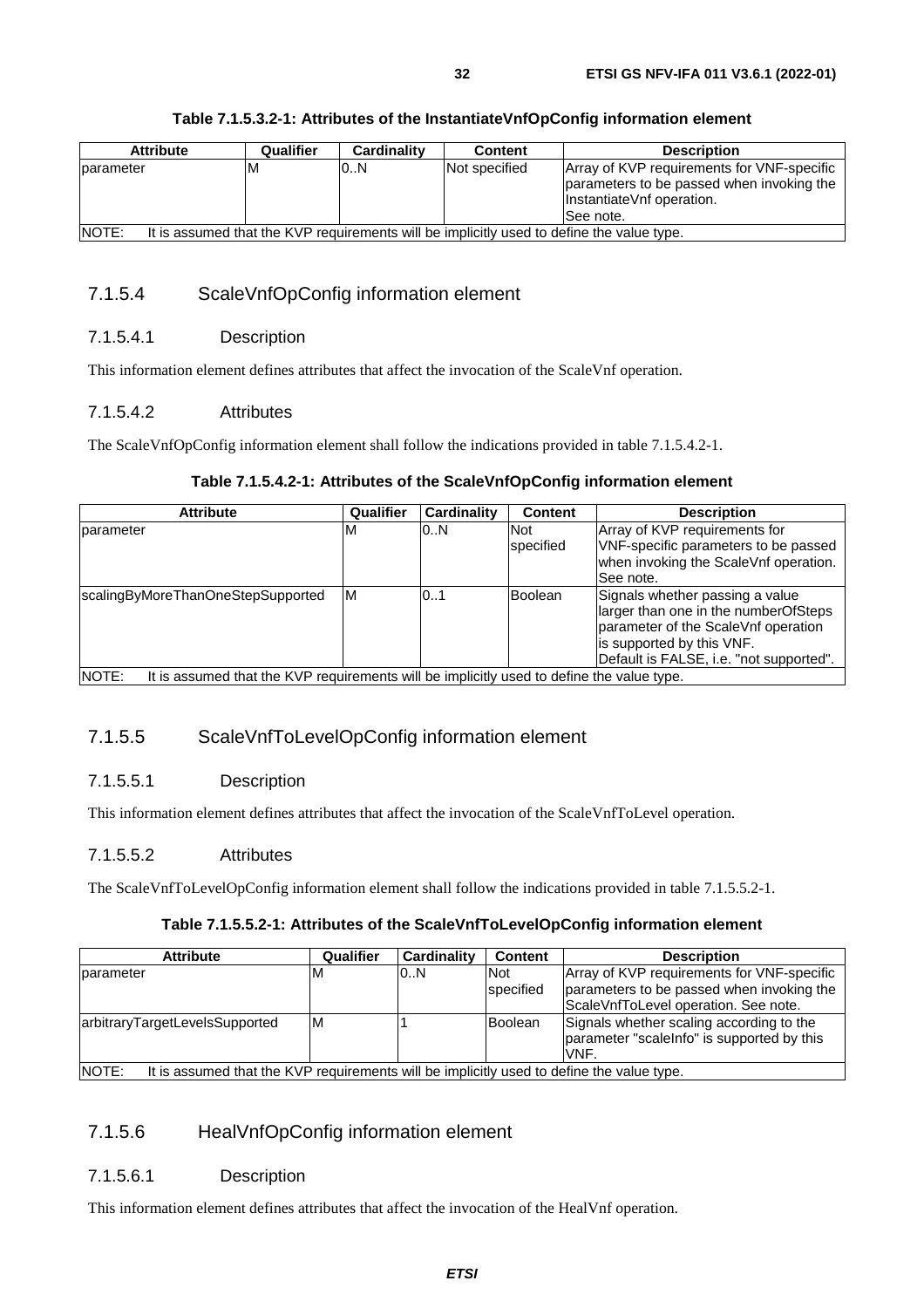<span id="page-32-0"></span>The HealVnfOpConfig information element shall follow the indications provided in table 7.1.5.6.2-1.

| <b>Attribute</b>                                                                                   | Qualifier | <b>Cardinality</b> | <b>Content</b> | <b>Description</b>                                                                                                      |  |
|----------------------------------------------------------------------------------------------------|-----------|--------------------|----------------|-------------------------------------------------------------------------------------------------------------------------|--|
| parameter                                                                                          | ıΜ        | 0.N                | Not specified  | Array of KVP requirements for VNF-specific<br>parameters to be passed when invoking the<br>HealVnf operation. See note. |  |
| cause                                                                                              | ıΜ        | 0.N                | <b>S</b> trina | Supported "cause" parameter values.                                                                                     |  |
| NOTE:<br>It is assumed that the KVP requirements will be implicitly used to define the value type. |           |                    |                |                                                                                                                         |  |

#### **Table 7.1.5.6.2-1: Attributes of the HealVnfOpConfig information element**

7.1.5.7 TerminateVnfOpConfig information element

#### 7.1.5.7.1 Description

This information element defines attributes that affect the invocation of the TerminateVnf operation.

#### 7.1.5.7.2 Attributes

The TerminateVnfOpConfig information element shall follow the indications provided in table 7.1.5.7.2-1.

#### **Table 7.1.5.7.2-1: Attributes of the TerminateVnfOpConfig information element**

| <b>Attribute</b>                                             | Qualifier                                                                                 | <b>Cardinality</b> | <b>Content</b> | <b>Description</b>                                                                                                                                                                                                                                                                                                                                          |  |  |  |
|--------------------------------------------------------------|-------------------------------------------------------------------------------------------|--------------------|----------------|-------------------------------------------------------------------------------------------------------------------------------------------------------------------------------------------------------------------------------------------------------------------------------------------------------------------------------------------------------------|--|--|--|
| IminGracefulTerminationTi                                    | ΙM                                                                                        |                    | Number         | Minimum timeout value for graceful                                                                                                                                                                                                                                                                                                                          |  |  |  |
| Imeout                                                       |                                                                                           |                    |                | termination of a VNF instance.                                                                                                                                                                                                                                                                                                                              |  |  |  |
| <b>ImaxRecommendedGracef</b><br><b>IulTerminationTimeout</b> | IМ                                                                                        | 0.1                | <b>Number</b>  | Maximum recommended timeout value that<br>can be needed to gracefully terminate a<br>VNF instance of a particular type under<br>certain conditions, such as maximum load<br>condition. This is provided by VNF provider<br>as information for the operator facilitating<br>the selection of optimal timeout value. This<br>value is not used as constraint. |  |  |  |
| parameter                                                    | м                                                                                         | 0.N                | Not specified  | Array of KVP requirements for VNF-specific<br>parameters to be passed when invoking the<br>TerminateVnf operation. See note.                                                                                                                                                                                                                                |  |  |  |
| NOTE:                                                        | It is assumed that the KVP requirements will be implicitly used to define the value type. |                    |                |                                                                                                                                                                                                                                                                                                                                                             |  |  |  |

#### 7.1.5.8 OperateVnfOpConfig information element

#### 7.1.5.8.1 Description

This information element defines attributes that affect the invocation of the OperateVnf operation.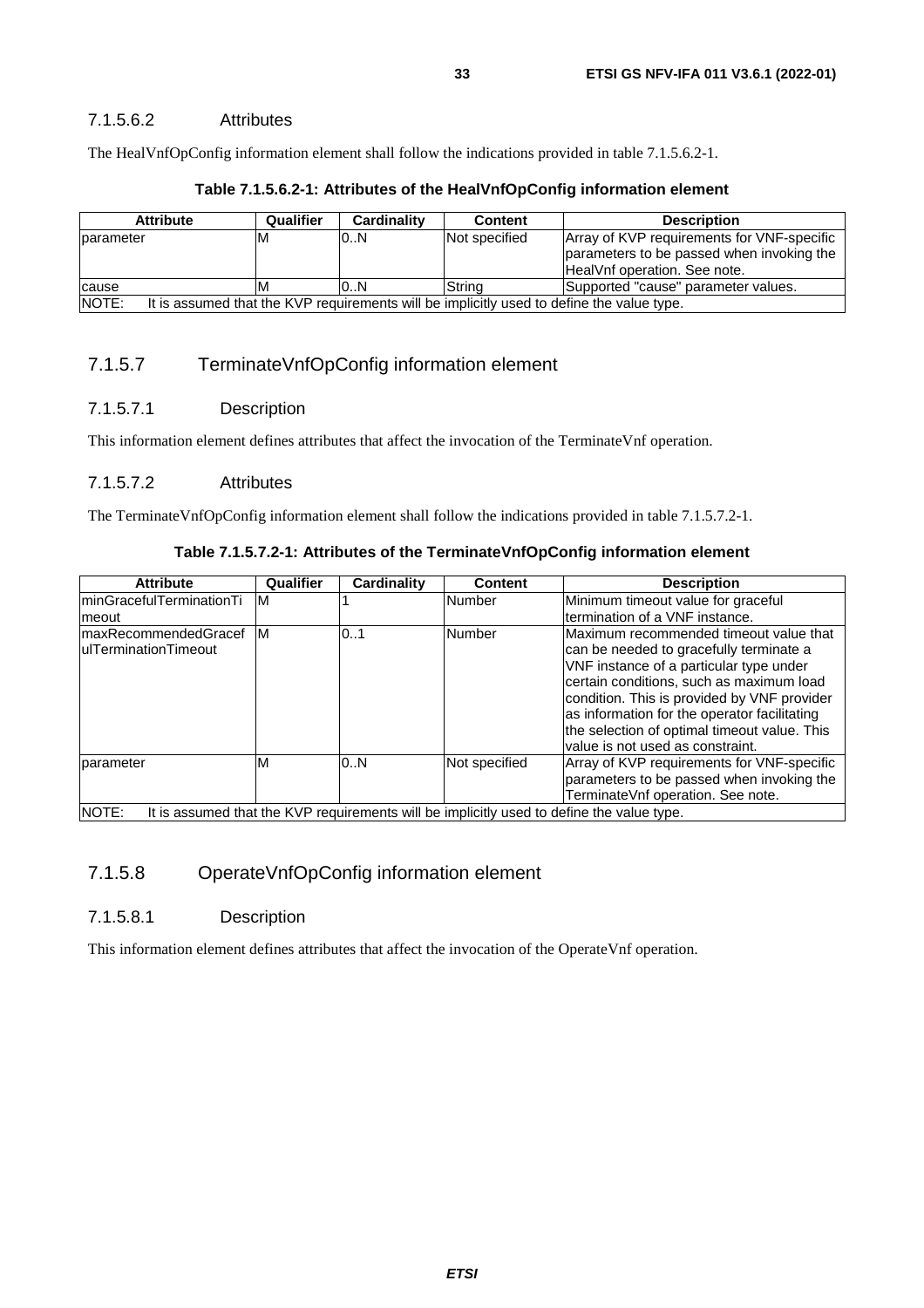#### <span id="page-33-0"></span>7.1.5.8.2 Attributes

The OperateVnfOpConfig information element shall follow the indications provided in table 7.1.5.8.2-1.

| <b>Attribute</b>                       | Qualifier | Cardinality | <b>Content</b> | <b>Description</b>                                                                                                                                                                                                                                                                                                                                     |
|----------------------------------------|-----------|-------------|----------------|--------------------------------------------------------------------------------------------------------------------------------------------------------------------------------------------------------------------------------------------------------------------------------------------------------------------------------------------------------|
| minGracefulStopTimeout                 | M         |             | Number         | Minimum timeout value for graceful stop of<br>a VNF instance.                                                                                                                                                                                                                                                                                          |
| ImaxRecommendedGracef<br>ulStopTimeout | M         | 01          | Number         | Maximum recommended timeout value that<br>can be needed to gracefully stop a VNF<br>instance of a particular type under certain<br>conditions, such as maximum load<br>condition. This is provided by VNF provider<br>as information for the operator facilitating<br>the selection of optimal timeout value. This<br>value is not used as constraint. |
| <b>I</b> parameter                     | M         | 0.N         | Not specified  | Array of KVP requirements for VNF-specific<br>parameters to be passed when invoking the<br>OperateVnf operation. See note.                                                                                                                                                                                                                             |
| <b>INOTE:</b>                          |           |             |                | It is assumed that the KVP requirements will be implicitly used to define the value type.                                                                                                                                                                                                                                                              |

#### **Table 7.1.5.8.2-1: Attributes of the OperateVnfOpConfig information element**

#### 7.1.5.9 ChangeVnfFlavourOpConfig information element

#### 7.1.5.9.1 Description

This information element defines attributes that affect the invocation of the ChangeVnfFlavour operation.

#### 7.1.5.9.2 Attributes

The ChangeVnfFlavourOpConfig information element shall follow the indications provided in table 7.1.5.9.2-1.

#### **Table 7.1.5.9.2-1: Attributes of the ChangeVnfFlavourOpConfig information element**

| <b>Attribute</b>   | Qualifier                                                                                          | Cardinality | <b>Content</b> | <b>Description</b>                                                                                                               |  |  |  |
|--------------------|----------------------------------------------------------------------------------------------------|-------------|----------------|----------------------------------------------------------------------------------------------------------------------------------|--|--|--|
| <b>I</b> parameter | ΙM                                                                                                 | 0.N         | Not specified  | Array of KVP requirements for VNF-specific<br>parameters to be passed when invoking the<br>ChangeVnfFlavour operation. See note. |  |  |  |
|                    |                                                                                                    |             |                |                                                                                                                                  |  |  |  |
|                    | NOTE:<br>It is assumed that the KVP requirements will be implicitly used to define the value type. |             |                |                                                                                                                                  |  |  |  |

#### 7.1.5.10 ChangeExtVnfConnectivityOpConfig information element

#### 7.1.5.10.1 Description

This information element defines attributes that affect the invocation of the ChangeExtVnfConnectivity operation.

#### 7.1.5.10.2 Attributes

The ChangeExtVnfConnectivityOpConfig information element shall follow the indications provided in table 7.1.5.10.2-1.

#### **Table 7.1.5.10.2-1: Attributes of the ChangeExtVnfConnectivityOpConfig information element**

| <b>Attribute</b>                                                                                           | Qualifier | <b>Cardinality</b> | <b>Content</b> | <b>Description</b>                               |  |  |
|------------------------------------------------------------------------------------------------------------|-----------|--------------------|----------------|--------------------------------------------------|--|--|
| <b>I</b> parameter                                                                                         | ıм        | 0.N                | Not specified  | Array of KVP requirements for VNF-specific       |  |  |
|                                                                                                            |           |                    |                | parameters to be passed when invoking the        |  |  |
|                                                                                                            |           |                    |                | Change Ext Vnf Connectivity operation. See note. |  |  |
| <b>INOTE:</b><br>It is assumed that the KVP requirements will be implicitly used to define the value type. |           |                    |                |                                                  |  |  |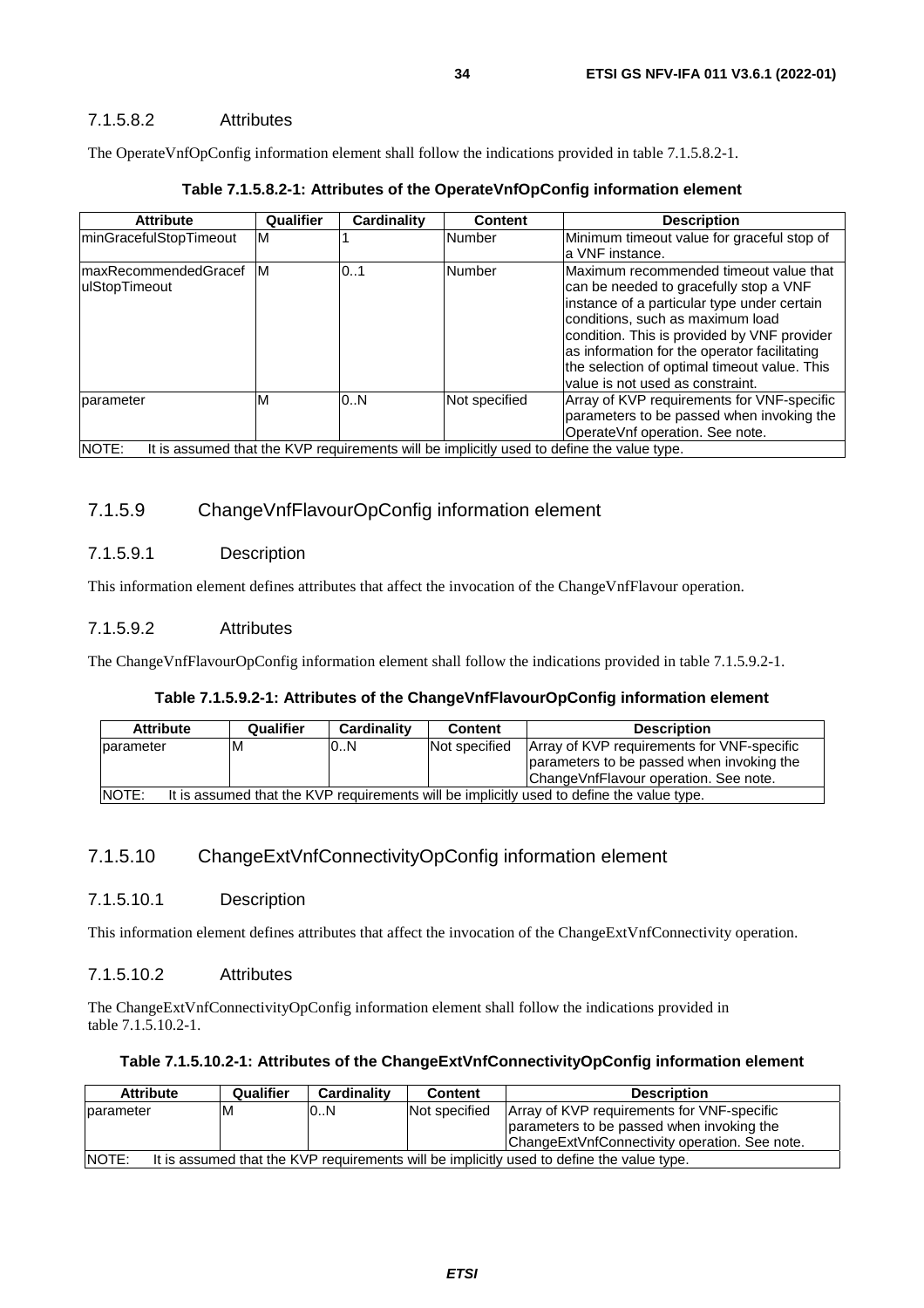#### <span id="page-34-0"></span>7.1.5.11 CreateSnapshotVnfOpConfig information element

#### 7.1.5.11.1 Description

This information element defines attributes that affect the invocation of the Create VNF Snapshot operation.

#### 7.1.5.11.2 Attributes

The SnapshotVnfOpConfig information element shall follow the indications provided in table 7.1.5.11.2-1.

#### **Table 7.1.5.11.2-1: Attributes of the CreateSnapshotVnfOpConfig information element**

| <b>Attribute</b>                                                                                   | Qualifier | Cardinality | <b>Content</b> | <b>Description</b>                         |  |
|----------------------------------------------------------------------------------------------------|-----------|-------------|----------------|--------------------------------------------|--|
| <b>I</b> parameter                                                                                 | M         | 1N          | Not specified  | Array of KVP requirements for VNF-specific |  |
|                                                                                                    |           |             |                | parameters to be passed when invoking the  |  |
|                                                                                                    |           |             |                | CreateSnapshotVnfOpConfig operation.       |  |
|                                                                                                    |           |             |                | See note.                                  |  |
| NOTE:<br>It is assumed that the KVP requirements will be implicitly used to define the value type. |           |             |                |                                            |  |

#### 7.1.5.12 RevertToSnapshotVnfOpConfig information element

#### 7.1.5.12.1 Description

This information element defines attributes that affect the invocation of the Revert-To VNF Snapshot operation.

#### 7.1.5.12.2 Attributes

The SnapshotVnfOpConfig information element shall follow the indications provided in table 7.1.5.12.2-1.

#### **Table 7.1.5.12.2-1: Attributes of the RevertToSnapshotVnfOpConfig information element**

| <b>Attribute</b>                                                                                           | Qualifier | Cardinality | <b>Content</b> | <b>Description</b>                               |
|------------------------------------------------------------------------------------------------------------|-----------|-------------|----------------|--------------------------------------------------|
| <b>I</b> parameter                                                                                         | ΙM        | . . N       | Not specified  | Array of KVP requirements for VNF-specific       |
|                                                                                                            |           |             |                | parameters to be passed when invoking the        |
|                                                                                                            |           |             |                | RevertToSnapshotVnfOpConfig operation. See note. |
| <b>INOTE:</b><br>It is assumed that the KVP requirements will be implicitly used to define the value type. |           |             |                |                                                  |

#### 7.1.5.13 ChangeCurrentVnfPackageOpConfig information element

#### 7.1.5.13.1 Description

This information element defines attributes that affect the invocation of the change current VNF Package operation.

#### 7.1.5.13.2 Attributes

The ChangeCurrentVnfPackageOpConfig information element shall follow the indications provided in table 7.1.5.13.2-1.

#### **Table 7.1.5.13.2-1: Attributes of the ChangeCurrentVnfPackageOpConfig information element**

| <b>Attribute</b>                                                                                   | Qualifier | Cardinality | <b>Content</b>    | <b>Description</b>                                                                                                                         |  |
|----------------------------------------------------------------------------------------------------|-----------|-------------|-------------------|--------------------------------------------------------------------------------------------------------------------------------------------|--|
| opConfigId                                                                                         | M         |             | <b>Identifier</b> | Identifier of this parameter set for later referencing.                                                                                    |  |
| Iparameter                                                                                         | M         | 0N          | Not specified     | Array of KVP requirements for VNF-specific<br>parameters to be passed when invoking the change<br>current VNF Package operation. See note. |  |
| NOTE:<br>It is assumed that the KVP requirements will be implicitly used to define the value type. |           |             |                   |                                                                                                                                            |  |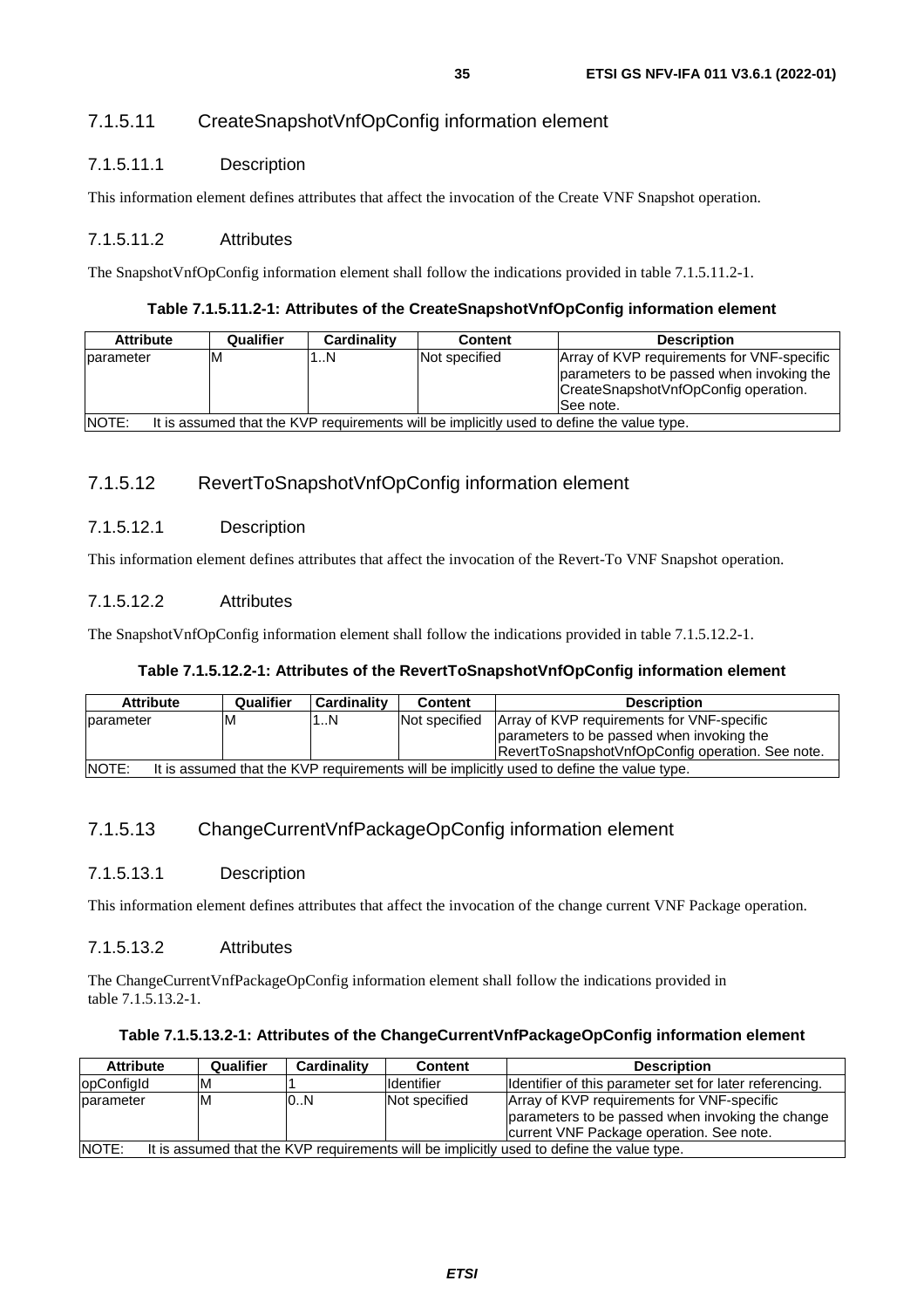#### <span id="page-35-0"></span>7.1.6.1 Introduction

The clauses below define the information elements related to the Vdu.

#### 7.1.6.2 Vdu information element

#### 7.1.6.2.1 Description

The Virtualisation Deployment Unit (VDU) is a construct supporting the description of the deployment and operational behaviour of a VNFC.

A VNFC instance created based on the VDU maps to a single virtualisation container (e.g. a VM).

A UML representation of the Vdu high-level structure is shown in figure 7.1.6.2.1-1.



**Figure 7.1.6.2.1-1: Vdu deployment view** 

#### 7.1.6.2.2 Attributes

The attributes of the Vdu information element shall follow the indications provided in table 7.1.6.2.2-1.

| <b>Attribute</b>   | Qualifier | Cardinality | <b>Content</b>                                  | <b>Description</b>                                                                                                                          |
|--------------------|-----------|-------------|-------------------------------------------------|---------------------------------------------------------------------------------------------------------------------------------------------|
| vduld              |           |             | Identifier                                      | Unique identifier of this Vdu in VNFD.                                                                                                      |
| name               | м         |             | String                                          | Human readable name of the Vdu.                                                                                                             |
| description        | M         |             | String                                          | Human readable description of the Vdu.                                                                                                      |
| intCpd             | М         | 1N          | VduCpd                                          | Describes network connectivity between a<br>VNFC instance (based on this Vdu) and<br>an internal Virtual Link (VL). See<br>Iclause 7.1.6.4. |
| virtualComputeDesc | ΙM        |             | Identifier (Reference to<br>VirtualComputeDesc) | Describes CPU, Memory and acceleration<br>requirements of the Virtualisation<br>Container realizing this Vdu. See<br>clause 7.1.9.2.2.      |

**Table 7.1.6.2.2-1: Attributes of the Vdu information element**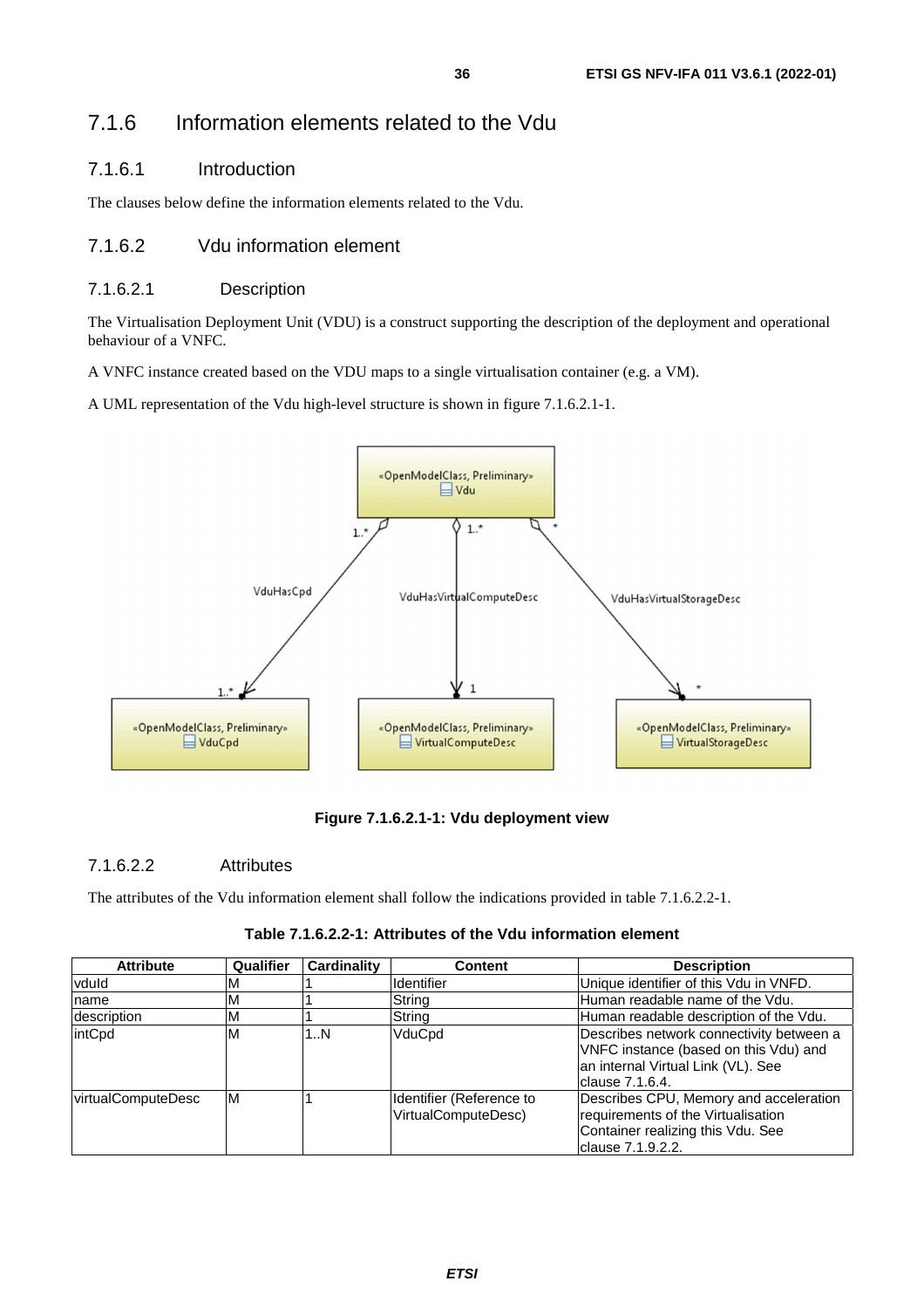| <b>Attribute</b>               | Qualifier | <b>Cardinality</b>                               | <b>Content</b>                                                                                       | <b>Description</b>                                                                                                                                                                                                                                                                   |
|--------------------------------|-----------|--------------------------------------------------|------------------------------------------------------------------------------------------------------|--------------------------------------------------------------------------------------------------------------------------------------------------------------------------------------------------------------------------------------------------------------------------------------|
| virtualStorageDesc             | M         | 0.N                                              | Identifier (Reference to<br>VirtualStorageDesc)                                                      | Describes storage requirements for a<br>VirtualStorage instance attached to the                                                                                                                                                                                                      |
|                                |           |                                                  |                                                                                                      | virtualisation container created from<br>virtualComputeDesc defined for this Vdu.<br>See clause 7.1.9.4.                                                                                                                                                                             |
| bootOrder                      | M         | 0N                                               | Not specified                                                                                        | Describes the boot index (lowest index<br>defines highest boot priority) of the<br>referenced descriptors from which a valid<br>boot device is created e.g.<br>VirtualStorageDesc from which a                                                                                       |
|                                |           |                                                  |                                                                                                      | VirtualStorage instance is created. See<br>note 1.                                                                                                                                                                                                                                   |
| swlmageDesc                    | M         | 0.1                                              | Identifier (Reference to<br>SwlmageDesc)                                                             | Describes the software image which is<br>directly loaded on the virtualisation<br>container realizing this Vdu. See<br>clause 7.1.6.5. See note 2.                                                                                                                                   |
| nfviConstraint                 | M         | 0.N                                              | String                                                                                               | Describes constraints on the NFVI for the<br>VNFC instance(s) created from this Vdu.<br>For example, aspects of a secure hosting<br>environment for the VNFC instance that<br>involve additional entities or processes.<br>See note 3.                                               |
| monitoringParameter            | M         | 0N                                               | MonitoringParameter                                                                                  | Specifies the virtualised resource related<br>performance metrics on the VDU level to<br>be tracked by the VNFM.<br>MonitoringParameter is defined in<br>clause 7.1.11.3.                                                                                                            |
| configurableProperties         | M         | 01                                               | VnfcConfigurableProperties                                                                           | Describes the configurable properties of<br>all VNFC instances based on this VDU.<br>See clause 7.1.6.7.<br>Cardinality 0 is used when the VNFCs do<br>not have configurable properties.                                                                                             |
| bootData                       | M         | 01                                               | Not specified                                                                                        | Contains a string or a URL to a file<br>contained in the VNF package used to<br>customize a virtualised compute resource<br>at boot time. The bootData may contain<br>variable parts that are replaced by<br>deployment specific values before being<br>sent to the VIM. See note 4. |
| trunkPort                      | M         | 0.N                                              | TrunkPortTopology                                                                                    | Specifies the logical topology between an<br>intCpd in trunk mode, used to describe a<br>trunk port, and other intCpds used to<br>describe subports of the same trunk.<br>Cardinality 0 is used when there is no<br>intCpd with trunkmode = True, or when no                         |
|                                |           |                                                  |                                                                                                      | individual intCpds to describe the subports<br>are included in the Vdu. See note 5.                                                                                                                                                                                                  |
| NOTE 2:<br>See clause 7.1.9.4. |           |                                                  | NOTE 1: If no boot order is defined the default boot order defined in the VIM or NFVI shall be used. | More software images can be attached to the virtualisation container using VirtualStorage resources.                                                                                                                                                                                 |
| NOTE 3:                        |           | required for instantiation of the VNFC instance. |                                                                                                      | These are constraints other than stipulating that a VNFC instance has access to a certain resource, as a<br>prerequisite to instantiation. The attributes virtualComputeDesc and virtualStorageDesc define the resources                                                             |

NOTE 4: The parameters of each variable part shall be declared:

1) in the VnfLcmOperationsConfiguration information element (see clause 7.1.5.2) as "volatile" parameters available to the bootData template during the respective VNF lifecycle management operation execution; and/or

2) in the extension attribute of the VnfInfoModifiableAttributes information element (see clause 7.1.14) or in the VnfConfigurableProperties information element (see clause 7.1.12) as "persistent" parameters available to the bootData template during the lifetime of the VNF instance.

 For VNF lifecycle management operations resulting in multiple VNFC instantiations, the VNFM supports the means to provide the appropriate parameters to appropriate VNFC instances.

NOTE 5: Subport instances created dynamically do not require a dedicated intCpd different to the trunk port cpd.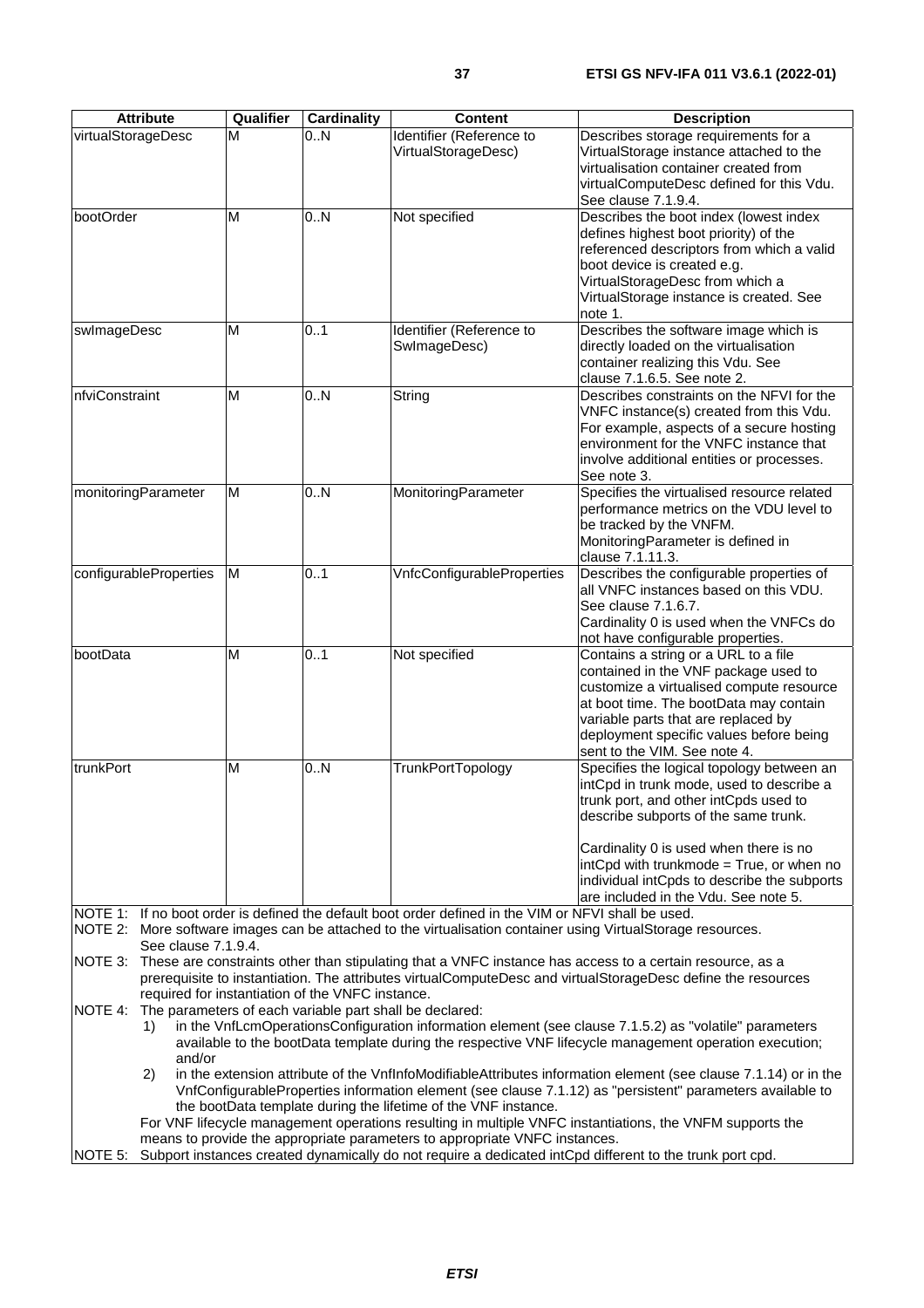## 7.1.6.3 Cpd information element

### 7.1.6.3.1 Description

A Cpd information element describes network connectivity to a compute resource or a VL. This is an abstract class used as parent for the various Cpd classes.

### 7.1.6.3.2 Attributes

The attributes of the Cpd information element shall follow the indications provided in table 7.1.6.3.2-1.

| <b>Attribute</b>    | Qualifier | <b>Cardinality</b> | <b>Content</b>        | <b>Description</b>                                                                                        |
|---------------------|-----------|--------------------|-----------------------|-----------------------------------------------------------------------------------------------------------|
| cpdld               | M         |                    | Identifier            | Identifier of this Cpd information element.                                                               |
| layerProtocol       | M         | 1.N                | Enum                  | Specifies which protocol the CP uses for                                                                  |
|                     |           |                    |                       | connectivity purposes.                                                                                    |
|                     |           |                    |                       | VALUES:                                                                                                   |
|                     |           |                    |                       | Ethernet<br>$\bullet$                                                                                     |
|                     |           |                    |                       | <b>MPLS</b>                                                                                               |
|                     |           |                    |                       | ODU <sub>2</sub>                                                                                          |
|                     |           |                    |                       | IPV4                                                                                                      |
|                     |           |                    |                       | IPV <sub>6</sub>                                                                                          |
|                     |           |                    |                       | Pseudo-Wire                                                                                               |
|                     |           |                    |                       | etc.                                                                                                      |
|                     |           |                    |                       | See note.                                                                                                 |
| cpRole              | M         | 0.1                | String                | Specifies the role of the port in the context                                                             |
|                     |           |                    |                       | of the traffic flow patterns in the VNF or                                                                |
|                     |           |                    |                       | parent NS.                                                                                                |
|                     |           |                    |                       | For example a VNF with a tree flow pattern                                                                |
|                     |           |                    |                       | within the VNF will have legal cpRoles of                                                                 |
|                     |           |                    |                       | ROOT and LEAF.                                                                                            |
| description         | M         | 0.1                | String                | Provides human-readable information on                                                                    |
|                     |           |                    |                       | the purpose of the CP (e.g. CP for control                                                                |
|                     |           |                    |                       | plane traffic).                                                                                           |
| cpProtocol          | M         | $\overline{0}$ .N  | CpProtocolData        | Specifies the protocol layering information                                                               |
|                     |           |                    |                       | the CP uses for connectivity purposes and                                                                 |
|                     |           |                    |                       | associated information. There shall be one                                                                |
|                     |           |                    |                       | cpProtocol for each layer protocol as                                                                     |
|                     |           |                    |                       | indicated by the attribute layerProtocol.                                                                 |
|                     |           |                    |                       | When a PnfExtCpd as defined in ETSI                                                                       |
|                     |           |                    |                       | GS NFV-IFA 014 [i.8] is inherited from this                                                               |
|                     |           |                    |                       | Cpd, the cardinality is set to 0.                                                                         |
| trunkMode           | M         | 0.1                | Boolean               | Information about whether the CP                                                                          |
|                     |           |                    |                       | instantiated from this CPD is in Trunk mode                                                               |
|                     |           |                    |                       | (802.1Q or other). When operating in "trunk<br>mode", the Cp is capable of carrying traffic               |
|                     |           |                    |                       | for several VLANs. A cardinality of 0 implies                                                             |
|                     |           |                    |                       | that trunkMode is not configured for the Cp                                                               |
|                     |           |                    |                       | i.e. It is equivalent to Boolean value "false".                                                           |
| securityGroupRuleId | M         | 0.N                | Identifier (Reference | Reference of the security group rules bound                                                               |
|                     |           |                    | tο                    | to this CPD.                                                                                              |
|                     |           |                    | SecurityGroupRule)    |                                                                                                           |
| NOTE:               |           |                    |                       | This information determines, amongst other things, which type of address to assign to the access point at |
| instantiation time. |           |                    |                       |                                                                                                           |

**Table 7.1.6.3.2-1: Attributes of the Cpd information element**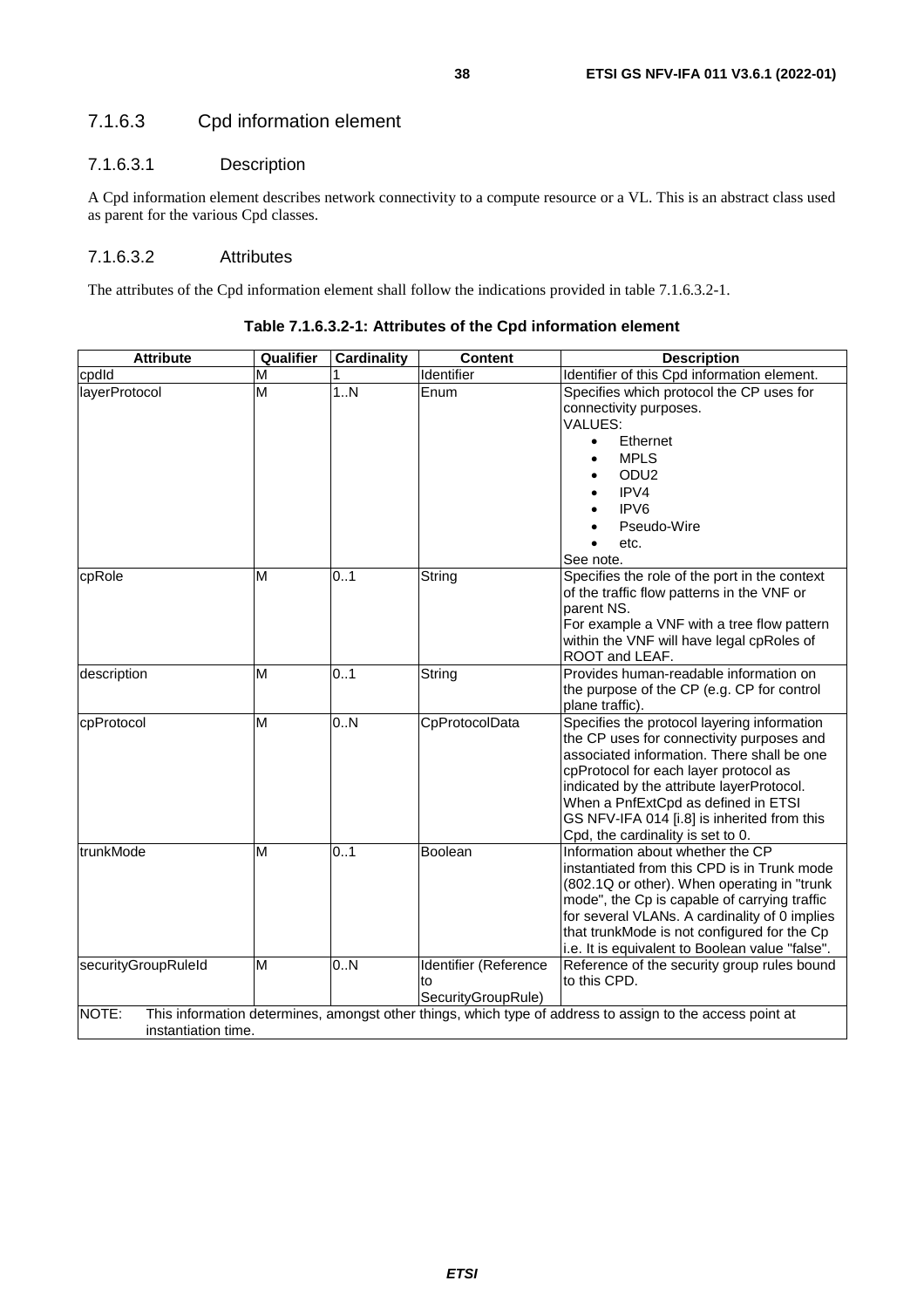## 7.1.6.4 VduCpd information element

#### 7.1.6.4.1 Description

A VduCpd information element is a type of Cpd and describes network connectivity between a VNFC instance (based on this VDU) and an internal VL.

A VduCpd inherits from the Cpd Class (see clause 7.1.6.3). All attributes of the Cpd are also attributes of the VduCpd.

#### 7.1.6.4.2 Attributes

The attributes of the VduCpd information element shall follow the indications provided in table 7.1.6.4.2-1.

| <b>Attribute</b>                                       | Qualifier | <b>Cardinality</b> | <b>Content</b>        | <b>Description</b>                                                                                                |
|--------------------------------------------------------|-----------|--------------------|-----------------------|-------------------------------------------------------------------------------------------------------------------|
| intVirtualLinkDesc                                     | M         | 0.1                | Identifier (Reference | Reference of the internal VLD which this                                                                          |
|                                                        |           |                    | lto                   | internal CPD connects to.                                                                                         |
|                                                        |           |                    | VnfVirtualLinkDesc)   |                                                                                                                   |
| bitrateRequirement                                     | M         | 0.1                | Number                | Bitrate requirement on this CP.                                                                                   |
| virtualNetworkInterfaceRe                              | M         | 0.N                | VirtualNetworkInterfa | Specifies requirements on a virtual                                                                               |
| quirements                                             |           |                    | ceRequirements        | network interface realizing the CPs                                                                               |
|                                                        |           |                    |                       | linstantiated from this CPD.                                                                                      |
| order                                                  | M         | 0.1                | Integer               | The order of the NIC to be assigned on                                                                            |
|                                                        |           |                    |                       | the compute instance (e.g. 2 for eth2).                                                                           |
|                                                        |           |                    |                       | See note.                                                                                                         |
|                                                        |           |                    |                       |                                                                                                                   |
|                                                        |           |                    |                       | If the property is not present, it shall be left                                                                  |
|                                                        |           |                    |                       | to the VIM to assign a value when creating                                                                        |
|                                                        | M         | 0.1                | Enum                  | the instance.                                                                                                     |
| vnicType                                               |           |                    |                       | Describes the type of the virtual network                                                                         |
|                                                        |           |                    |                       | interface realizing the CPs instantiated<br>lfrom this CPD. This is used to determine                             |
|                                                        |           |                    |                       | which mechanism driver(s) to be used to                                                                           |
|                                                        |           |                    |                       | bind the port.                                                                                                    |
|                                                        |           |                    |                       | VALUES:                                                                                                           |
|                                                        |           |                    |                       | <b>NORMAL</b>                                                                                                     |
|                                                        |           |                    |                       | <b>MACVTAP</b>                                                                                                    |
|                                                        |           |                    |                       | <b>DIRECT</b>                                                                                                     |
|                                                        |           |                    |                       | <b>BAREMETAL</b>                                                                                                  |
|                                                        |           |                    |                       | <b>VIRTIO-FORWARDER</b>                                                                                           |
|                                                        |           |                    |                       | DIRECT-PHYSICAL                                                                                                   |
|                                                        |           |                    |                       | SMART-NIC                                                                                                         |
| (inherited attributes)                                 |           |                    |                       | All attributes inherited from Cpd.                                                                                |
| NOTE:                                                  |           |                    |                       | When binding more than one port to a single compute (a.k.a multi vNICs) and ordering is desired, it is            |
|                                                        |           |                    |                       | mandatory that all ports will be set with an order value. The order values shall represent a positive, arithmetic |
| progression that starts with 0 (i.e. $0, 1, 2, , n$ ). |           |                    |                       |                                                                                                                   |

**Table 7.1.6.4.2-1: Attributes of the VduCpd information element** 

## 7.1.6.5 SwImageDesc information element

#### 7.1.6.5.1 Description

This information element describes the software image for a particular VDU or a virtual storage resource.

#### 7.1.6.5.2 Attributes

The attributes of the SwImageDesc information element shall follow the indications provided in table 7.1.6.5.2-1.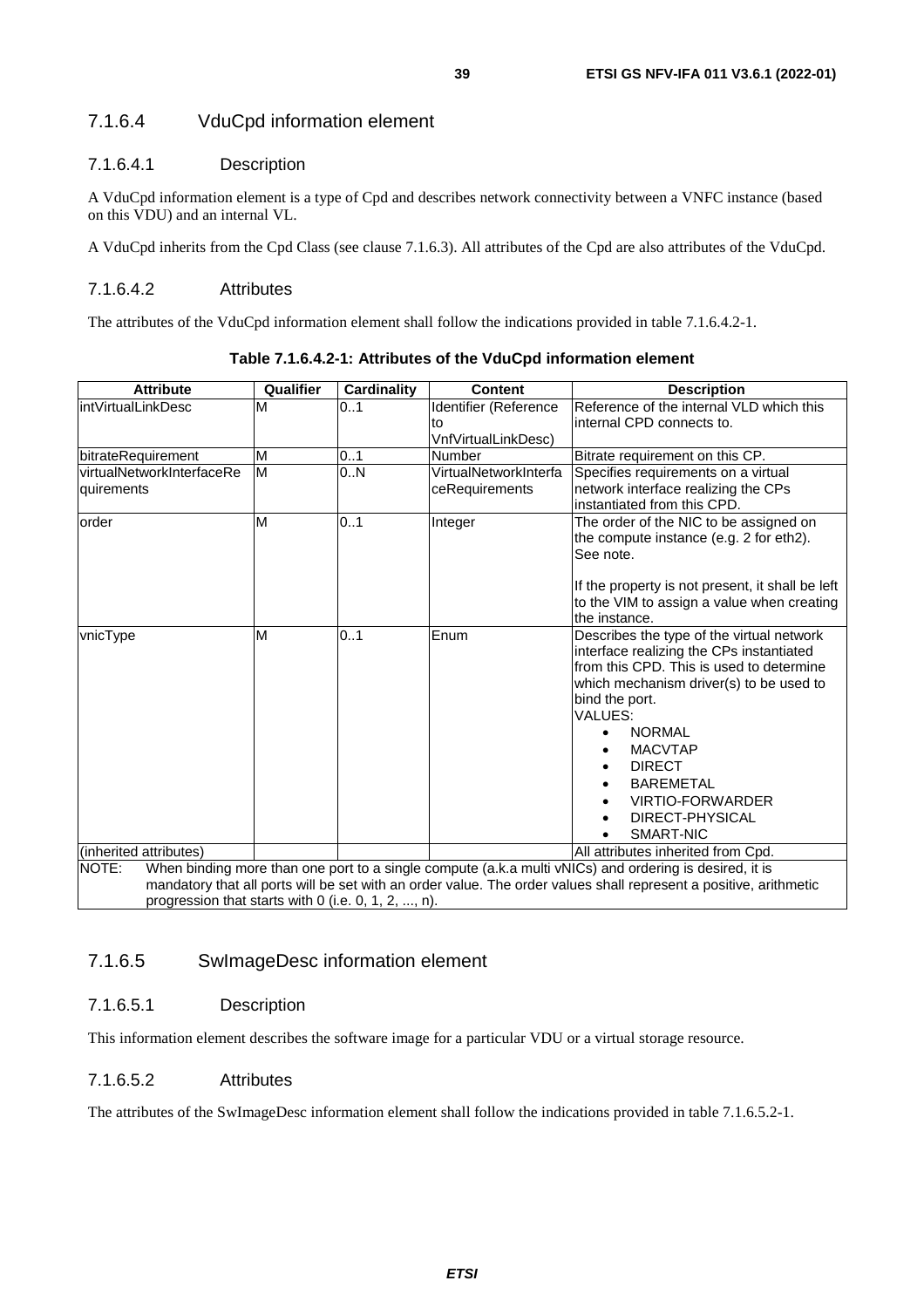| <b>Attribute</b>                       | Qualifier               | <b>Cardinality</b> | <b>Content</b>                          | <b>Description</b>                                                                                                                                                                                                         |
|----------------------------------------|-------------------------|--------------------|-----------------------------------------|----------------------------------------------------------------------------------------------------------------------------------------------------------------------------------------------------------------------------|
| id                                     | M                       |                    | Identifier                              | The identifier of this software image.                                                                                                                                                                                     |
| name                                   | $\overline{\mathsf{M}}$ |                    | String                                  | The name of this software image.                                                                                                                                                                                           |
| version                                | M                       |                    | Version                                 | The version of this software image.                                                                                                                                                                                        |
| checksum                               | $\overline{\mathsf{M}}$ |                    | ChecksumData                            | The checksum of the software image file.                                                                                                                                                                                   |
| containerFormat                        | M                       |                    | String                                  | The container format describes the<br>container file format in which software image<br>is provided.                                                                                                                        |
| diskFormat                             | M                       |                    | String                                  | The disk format of a software image is the<br>format of the underlying disk image.                                                                                                                                         |
| minDisk                                | M                       | 1                  | Number                                  | The minimal disk size requirement for this<br>software image. The value of the "size of<br>storage" attribute of the VirtualStorageDesc<br>referencing this SwlmageDesc shall not be<br>smaller than the value of minDisk. |
| minRam                                 | M                       | 0.1                | Number                                  | The minimal RAM requirement for this<br>software image. The value of the "size"<br>attribute of VirtualMemoryData of the Vdu<br>referencing this SwlmageDesc shall not be<br>smaller than the value of minRam.             |
| size                                   | M                       |                    | Number                                  | The size of this software image.                                                                                                                                                                                           |
| swlmage                                | M                       |                    | Identifier<br>(Reference to<br>Swlmage) | This is a reference to the actual software<br>image. The reference can be relative to the<br>root of the VNF Package or can be a URL.                                                                                      |
| operatingSystem                        | M                       | 0.1                | String                                  | Specifies the operating system used in the<br>software image. This attribute may also<br>identify if a 32 bit or 64 bit software image is<br>used.                                                                         |
| supportedVirtualisationEn<br>vironment | M                       | 0N                 | String                                  | Specifies the virtualisation environments<br>(e.g. hypervisor) compatible with this<br>software image.                                                                                                                     |

#### **Table 7.1.6.5.2-1: Attributes of the SwImageDesc information element**

## 7.1.6.6 VirtualNetworkInterfaceRequirements information element

### 7.1.6.6.1 Description

This information element specifies requirements on a virtual network interface.

#### 7.1.6.6.2 Attributes

The attributes of the VirtualNetworkInterfaceRequirements information element shall follow the indications provided in table 7.1.6.6.2-1.

| <b>Attribute</b>                              | Qualifier | <b>Cardinality</b> | <b>Content</b> | <b>Description</b>                                                                                                                                                                                                                                                      |
|-----------------------------------------------|-----------|--------------------|----------------|-------------------------------------------------------------------------------------------------------------------------------------------------------------------------------------------------------------------------------------------------------------------------|
| name                                          | M         | 101                | String         | Provides a human readable name for the<br>requirement.                                                                                                                                                                                                                  |
| description                                   | ΙM        | 0.1                | String         | Provides a human readable description of<br>the requirement.                                                                                                                                                                                                            |
| IstandardizedNetworkInterf<br>aceRequirements | IМ        | 0.1                | Not specified  | The requirements on standardized network<br>interface capabilities, e.g. SR-IOV.<br>See note.                                                                                                                                                                           |
| networkInterfaceRequirem<br>lents             | <b>M</b>  | 0.1                | Not specified  | The additional network interface<br>requirements beyond those specified in the<br>standardizedNetworkInterfaceRequirements<br>attribute. An element from an array of key-<br>value pairs that articulate the network<br>interface deployment requirements.<br>See note. |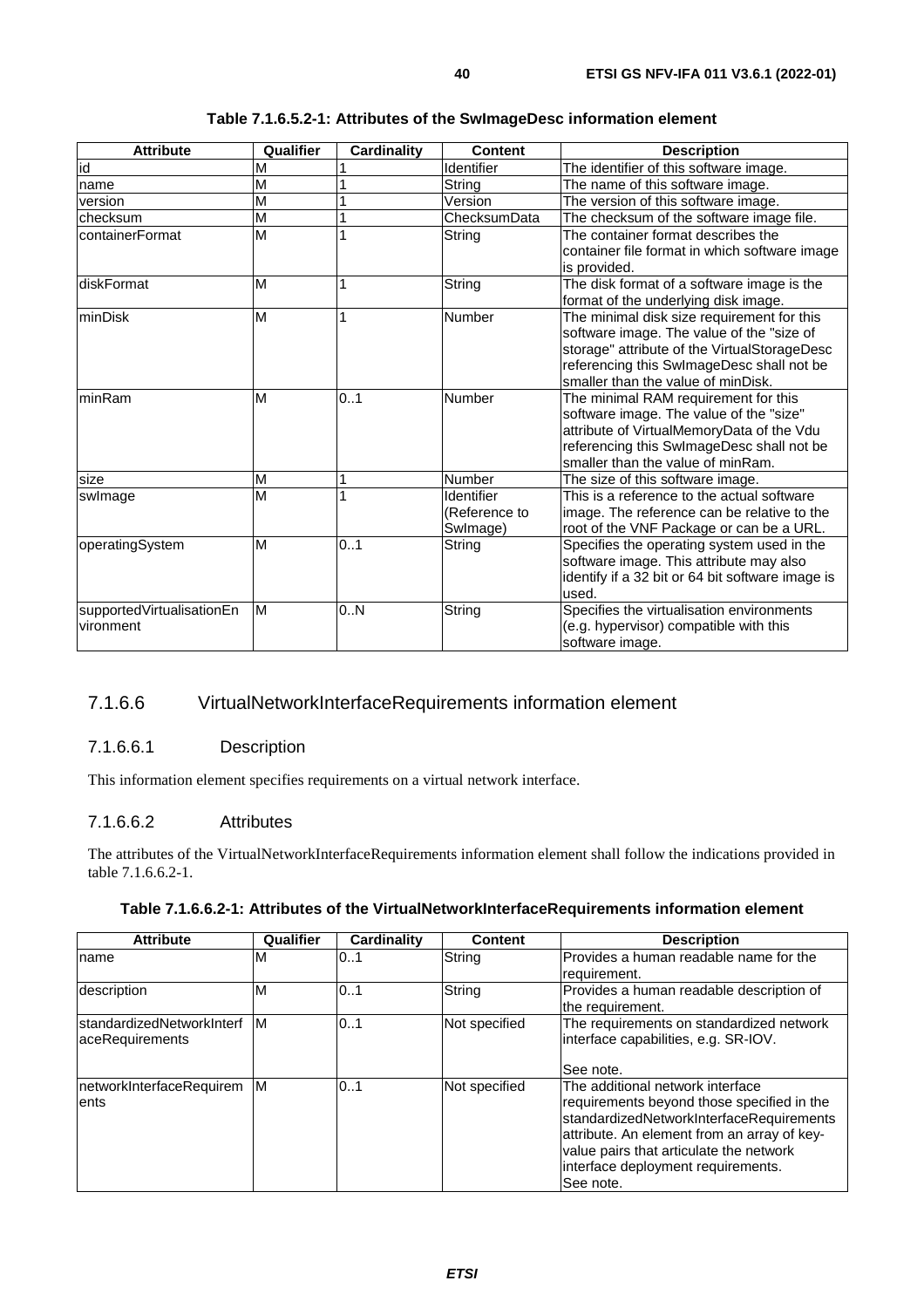| <b>Attribute</b>                      | Qualifier | Cardinality | <b>Content</b>      | <b>Description</b>                                                                                         |
|---------------------------------------|-----------|-------------|---------------------|------------------------------------------------------------------------------------------------------------|
|                                       |           |             |                     |                                                                                                            |
| nicloRequirements                     | ΙM        | 0.1         | <b>I</b> ldentifier | This references (couples) the CPD with any                                                                 |
|                                       |           |             | (Reference to       | logical node I/O requirements (for network                                                                 |
|                                       |           |             | LogicalNodeReg      | devices) that may have been created.                                                                       |
|                                       |           |             | uirements)          | Linking these attributes is necessary so that                                                              |
|                                       |           |             |                     | I/O requirements that need to be articulated                                                               |
|                                       |           |             |                     | at the logical node level can be associated                                                                |
|                                       |           |             |                     | with the network interface requirements                                                                    |
|                                       |           |             |                     | lassociated with the CPD.                                                                                  |
|                                       |           |             |                     |                                                                                                            |
|                                       |           |             |                     | See note.                                                                                                  |
| NOTE:                                 |           |             |                     | At least one of the attributes "standardizedNetworkInterfaceRequirements", "networkInterfaceRequirements", |
| "nicloRequirements" shall be present. |           |             |                     |                                                                                                            |

## 7.1.6.7 VnfcConfigurableProperties information element

### 7.1.6.7.1 Description

This information element provides a means to define additional VNF-specific attributes that represent the configurable properties of a VNFC. For a VNFC instance, the values of these properties can be queried and modified through the VNFM. Modifying these values affects directly the configuration of an existing VNFC instance.

### 7.1.6.7.2 Attributes

The attributes of the VnfcConfigurableProperties information element shall follow the indications provided in table 7.1.6.7.2-1.

#### **Table 7.1.6.7.2-1: Attributes of the VnfcConfigurableProperties information element**

| <b>Attribute</b>                     | Qualifier | <b>Cardinality Content</b> |            | <b>Description</b>                       |
|--------------------------------------|-----------|----------------------------|------------|------------------------------------------|
| additionalVnfcConfigurableProperty M |           | 0N                         | <b>Not</b> | It provides VNFC configurable properties |
|                                      |           |                            |            | specified that can be modified using the |
|                                      |           |                            |            | IModifyVnfInfo operation.                |

## 7.1.6.8 CpProtocolData information element

#### 7.1.6.8.1 Description

A CpProtocolData information element describes and associates the protocol layer that a CP uses together with other protocol and connection point information.

### 7.1.6.8.2 Attributes

The attributes of the CpProtocolData information element shall follow the indications provided in table 7.1.6.8.2-1.

#### **Table 7.1.6.8.2-1: Attributes of the CpProtocolData information element**

| <b>Attribute</b>        | Qualifier | Cardinality | <b>Content</b> | <b>Description</b>                    |
|-------------------------|-----------|-------------|----------------|---------------------------------------|
| associatedLayerProtocol | ΙM        |             | <b>IEnum</b>   | One of the values of the attribute    |
|                         |           |             |                | layerProtocol of the Cpd IE (refer to |
|                         |           |             |                | clause 7.1.6.3).                      |
|                         |           |             |                | VALUES:                               |
|                         |           |             |                | Ethernet<br>٠                         |
|                         |           |             |                | <b>MPLS</b><br>$\bullet$              |
|                         |           |             |                | ODU <sub>2</sub>                      |
|                         |           |             |                | IPV4                                  |
|                         |           |             |                | IPV <sub>6</sub><br>$\bullet$         |
|                         |           |             |                | Pseudo-Wire<br>$\bullet$              |
|                         |           |             |                | etc.                                  |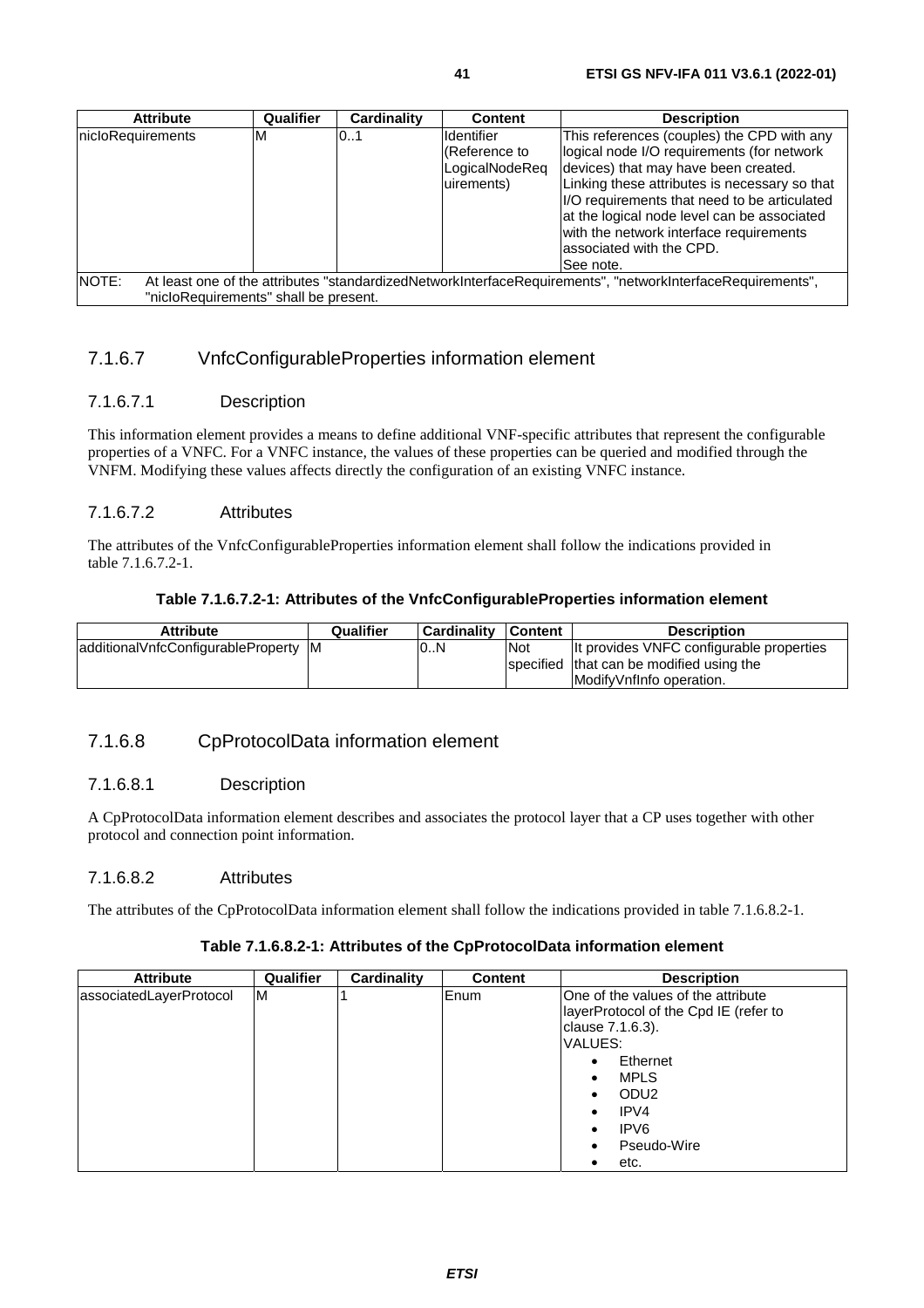| <b>Attribute</b> | Qualifier | <b>Cardinality</b> | Content            | <b>Description</b>                                                                                  |
|------------------|-----------|--------------------|--------------------|-----------------------------------------------------------------------------------------------------|
| addressData      | ıм        | l0N                | <b>AddressData</b> | Provides information on the addresses to be<br>assigned to the CP(s) instantiated from the<br>ICPD. |

## 7.1.6.9 SecurityGroupRule information element

#### 7.1.6.9.1 Description

The SecurityGroupRule information element describes the details of a security group rule. Security group rule specifies the matching criteria for the ingress and/or egress traffic to/from the visited connection points. The design of security group rule follows a permissive model where all security group rules applied to a CP are dealt with in an "OR" logic fashion, i.e. the traffic is allowed if it matches any security group rule applied to this CP.

## 7.1.6.9.2 Attributes

The attributes of the SecurityGroupRule information element shall follow the indications provided in table 7.1.6.9.2-1.

| securityGroupRuleId<br>M<br>Identifier of this SecurityGroupRule<br>Identifier<br>information element. See note 3.     |  |
|------------------------------------------------------------------------------------------------------------------------|--|
|                                                                                                                        |  |
|                                                                                                                        |  |
| M<br>0.1<br>String<br>Human readable description of the security<br>description                                        |  |
| group rule.                                                                                                            |  |
| M<br>0.1<br>The direction in which the security group<br>direction<br>Enum                                             |  |
| rule is applied.                                                                                                       |  |
| VALUES:                                                                                                                |  |
| <b>INGRESS</b><br>$\bullet$                                                                                            |  |
| <b>EGRESS</b>                                                                                                          |  |
| Defaults to INGRESS. See note 1.                                                                                       |  |
| 0.1<br>M<br>Enum<br>Indicates the protocol carried over the<br>etherType                                               |  |
| Ethernet layer.                                                                                                        |  |
| VALUES:                                                                                                                |  |
| IPV4                                                                                                                   |  |
| IPV <sub>6</sub><br>$\bullet$                                                                                          |  |
| Defaults to IPV4.                                                                                                      |  |
| M<br>0.1<br>Indicates the protocol carried over the IP<br>Enum<br>protocol                                             |  |
| layer.                                                                                                                 |  |
| Permitted values: any protocol defined in                                                                              |  |
| the IANA protocol registry [i.7].                                                                                      |  |
| <b>VALUES:</b>                                                                                                         |  |
| <b>TCP</b>                                                                                                             |  |
| <b>UDP</b>                                                                                                             |  |
| <b>ICMP</b>                                                                                                            |  |
| etc.<br>$\bullet$                                                                                                      |  |
| Defaults to TCP.                                                                                                       |  |
| 0.1<br>portRangeMin<br>M<br>Indicates minimum port number in the<br>Integer                                            |  |
| range that is matched by the security                                                                                  |  |
| group rule. See note 2.                                                                                                |  |
| Defaults to 0.                                                                                                         |  |
| portRangeMax<br>M<br>0.1<br>Indicates maximum port number in the<br>Integer                                            |  |
| range that is matched by the security                                                                                  |  |
| group rule. See note 2.                                                                                                |  |
| Defaults to 65535.                                                                                                     |  |
| NOTE 1: The direction of INGRESS or EGRESS is specified against the associated CPD. I.e. INGRESS means the             |  |
| packets entering a CP created from this CPD, while EGRESS means the packets sent out of a CP created from<br>this CPD. |  |
| NOTE 2:<br>If a value is provided at design-time, this value may be overridden at run-time based on other deployment   |  |
| requirements or constraints.                                                                                           |  |
| NOTE 3:<br>Different VduCpd or VnfExtCpd with the same value of securityGroupRuleId imply they belong to the same      |  |
| security group.                                                                                                        |  |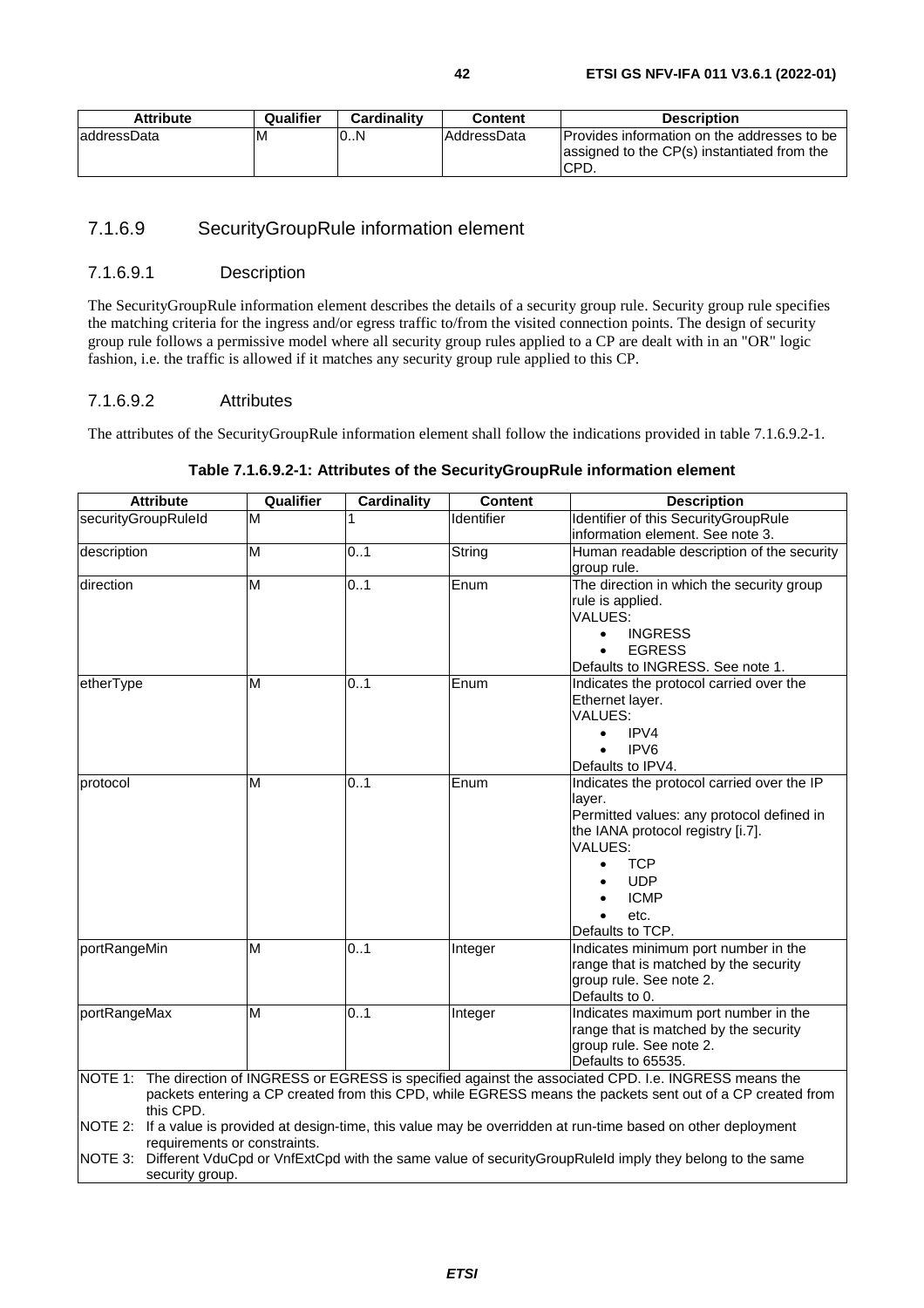## 7.1.6.10 ChecksumData information element

#### 7.1.6.10.1 Description

The ChecksumData information element supports providing information about the result of performing a checksum operation over some arbitrary data.

#### 7.1.6.10.2 Attributes

The attributes of the ChecksumData information element shall follow the indications provided in table 7.1.6.10.2-1.

#### **Table 7.1.6.10.2-1: Attributes of the ChecksumData information element**

| <b>Attribute</b>                                                                                       | Qualifier | Cardinality | <b>Content</b> | <b>Description</b>                                                                                                                          |  |
|--------------------------------------------------------------------------------------------------------|-----------|-------------|----------------|---------------------------------------------------------------------------------------------------------------------------------------------|--|
| lalgorithm                                                                                             | ΙM        |             | String         | Species the algorithm used to obtain the<br>checksum value. See note.                                                                       |  |
| hash                                                                                                   | ΙVΙ       |             | String         | Contains the result of applying the<br>algorithm indicated by the algorithm<br>lattribute to the data to which this<br>ChecksumData refers. |  |
| NOTE:<br>The algorithm attribute value shall be one of the Hash Function Textual Names present in [2]. |           |             |                |                                                                                                                                             |  |

### 7.1.6.11 TrunkPortTopology information element

#### 7.1.6.11.1 Description

The TrunkPortTopology information element specifies the logical topology between an intCpd in trunk mode, used to describe a trunk port, and other intCpds used to describe subports of the same trunk. This information is used to request the VIM to create a trunk resource and add each CP instance initiated from a specific intCpd into the trunk, either as parent port role or as subport. Subport instances created dynamically do not require a dedicated intCpd different to the trunk port cpd.

#### 7.1.6.11.2 Attributes

The attributes of the trunkPortTopology information element shall follow the indications provided in table 7.1.6.11.2-1.

#### **Table 7.1.6.11.2-1: Attributes of the trunkPortTopology information element**

| <b>Attribute</b> | Qualifier | <b>Cardinality</b> | <b>Content</b>         | <b>Description</b>                                     |
|------------------|-----------|--------------------|------------------------|--------------------------------------------------------|
| parentPortCpd    | -M        |                    | Ildentifier (Reference | Reference of the internal VDU CPD which is used to     |
|                  |           |                    | to VduCpd)             | linstantiate the parent port in a logical trunk model. |
| subportList      | ıм        | $\ldots$ N         | Subport                | <b>IProvides information used for the subport.</b>     |

### 7.1.6.12 Subport information element

#### 7.1.6.12.1 Description

The Subport information element specifies the information used for the subport of a trunk parent port.

### 7.1.6.12.2 Attributes

The attributes of the Subport information element shall follow the indications provided in table 7.1.6.12.2-1.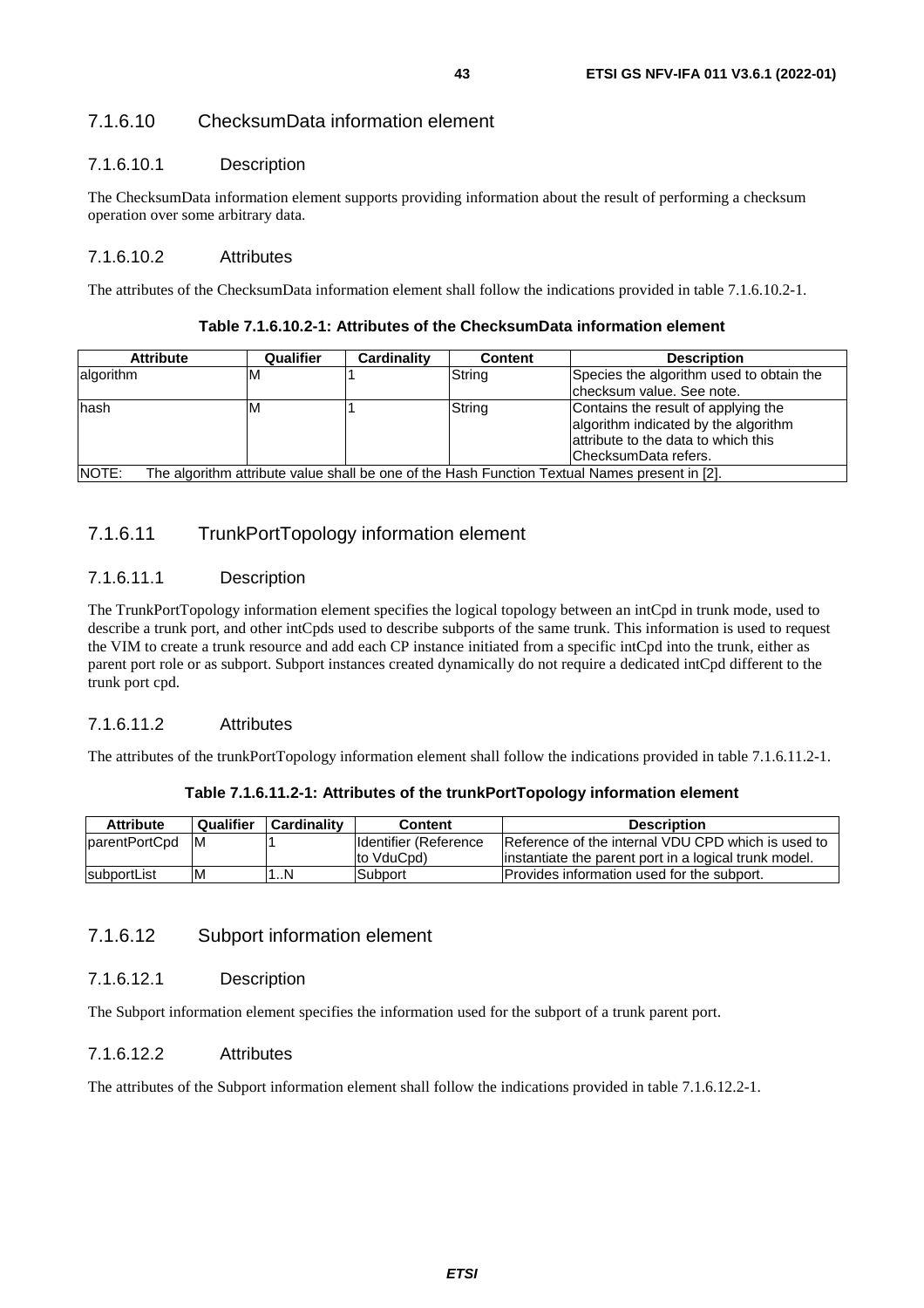| M<br>M | 0.1 | Identifier<br>(Reference to<br>VduCpd) | Reference of the internal VDU CPD which<br>is used to instantiate the subport in a                                                                                                                                                                                                                                                 |
|--------|-----|----------------------------------------|------------------------------------------------------------------------------------------------------------------------------------------------------------------------------------------------------------------------------------------------------------------------------------------------------------------------------------|
|        |     |                                        | logical trunk model. See note.                                                                                                                                                                                                                                                                                                     |
|        |     | Enum                                   | Specifies the encapsulation type for the<br>traffics coming in and out of the trunk<br>subport.<br>VALUES:<br>VLAN: the subport uses VLAN as<br>encapsulation type<br>INHERIT: the subport gets its<br>$\bullet$<br>segmentation type from the<br>network it is connected to<br>Cardinality 0 means default value VLAN is<br>used. |
| M      |     | Integer                                | Specifies the segmentation ID for the<br>subport, which is used to differentiate the<br>traffics on different networks coming in<br>and out of the trunk port. If a value is<br>provided here it may be overridden by a<br>value provided at run time when the<br>infrastructure does not support mapping of<br>segmentation IDs.  |
|        |     |                                        | The "trunkMode" attribute of the subportCpd shall be set as false.                                                                                                                                                                                                                                                                 |

#### **Table 7.1.6.12.2-1: Attributes of the Subport information element**

NOTE: The "trunkMode" attribute of the subportCpd shall be set as false.

## 7.1.7 Information elements related to the VLD

## 7.1.7.1 Introduction

The clauses below define the information elements related to the VLD.

## 7.1.7.2 VnfVirtualLinkDesc information element

### 7.1.7.2.1 Description

The VnfVirtualLinkDesc information element supports providing information about an internal VNF VL.

## 7.1.7.2.2 Attributes

The attributes of the VnfVirtualLinkDesc information element shall follow the indications provided in table 7.1.7.2.2-1.

### **Table 7.1.7.2.2-1: Attributes of the VnfVirtualLinkDesc information element**

| <b>Attribute</b>        | Qualifier | Cardinality | <b>Content</b>         | <b>Description</b>                                                                                                                                                   |
|-------------------------|-----------|-------------|------------------------|----------------------------------------------------------------------------------------------------------------------------------------------------------------------|
| virtualLinkDescId       | M         |             | Identifier             | Unique identifier of this internal VLD in<br>VNFD.                                                                                                                   |
| lvirtualLinkDescFlavour | ΙM        | 1N          | VirtualLinkDescFlavour | Describes a specific flavour of the VL with<br>specific bitrate requirements. See<br>lclause 7.1.8.5.                                                                |
| connectivityType        | M         |             | ConnectivityType       | See clause 7.1.7.3.                                                                                                                                                  |
| testAccess              | ΙM        | 0N          | String                 | Specifies test access facilities expected on<br>the VL (e.g. none, passive monitoring, or<br>active (intrusive) loopbacks at endpoints).                             |
| description             | M         | 0.1         | String                 | Provides human-readable information on<br>the purpose of the VL (e.g. control plane<br>traffic).                                                                     |
| monitoringParameter     | ΙM        | 0.N         | MonitoringParameter    | Specifies the virtualised resource related<br>berformance metrics on VLD level to be<br>tracked by the VNFM. Monitoring Parameter<br>lis defined in clause 7.1.11.3. |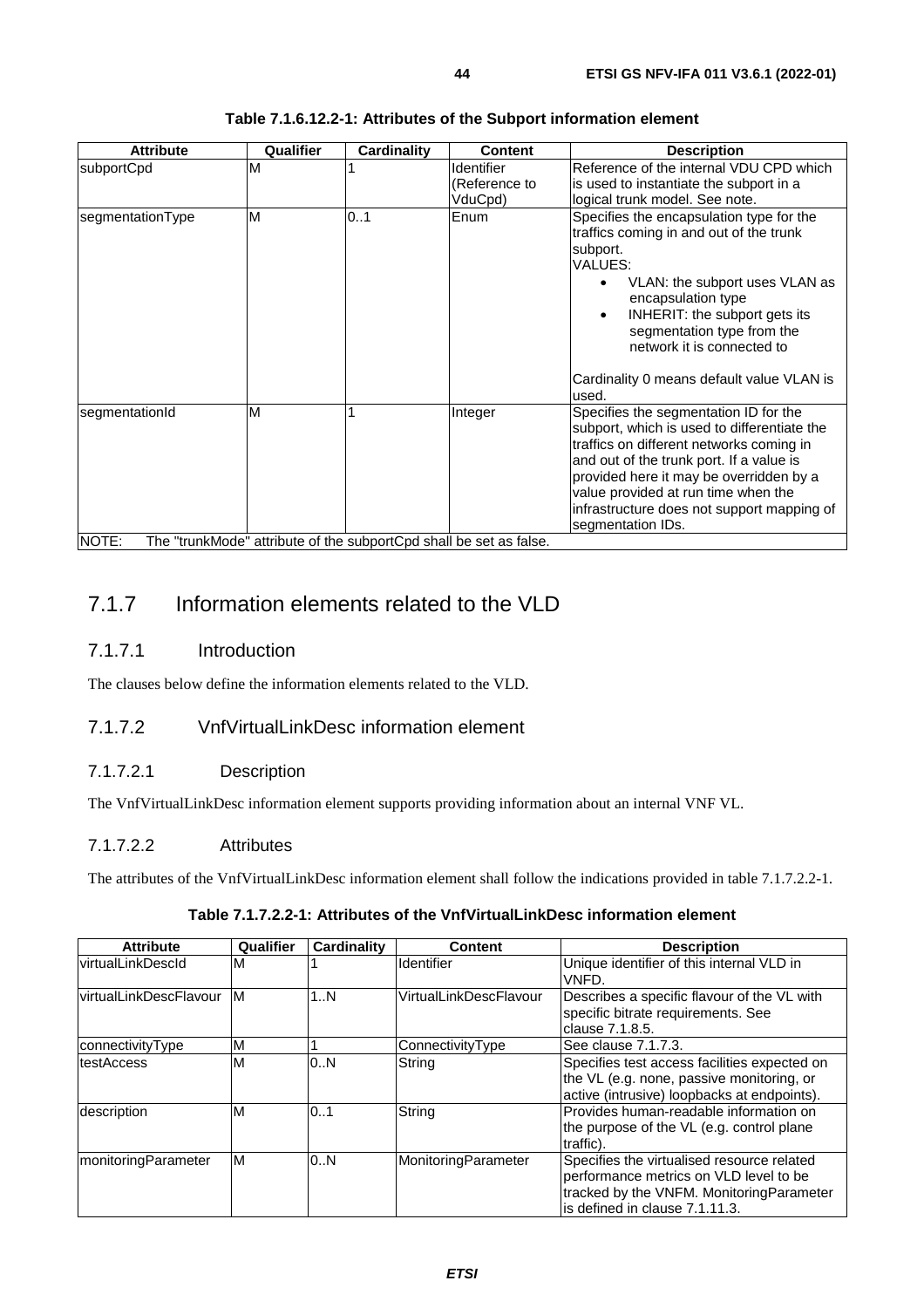| <b>Attribute</b>    | Qualifier | <b>Cardinality</b> | Content             | <b>Description</b>                                                                                                                                                                                                                                                                                                                                                                                                                                                       |
|---------------------|-----------|--------------------|---------------------|--------------------------------------------------------------------------------------------------------------------------------------------------------------------------------------------------------------------------------------------------------------------------------------------------------------------------------------------------------------------------------------------------------------------------------------------------------------------------|
| nfviMaintenanceInfo | M         | 01                 | NfviMaintenanceInfo | When present, provides information on the<br>rules to be observed when an instance<br>based on this VnfVirtualLinkDesc is<br>impacted during NFVI operation and<br>maintenance (e.g. NFVI resource<br>upgrades). NfviMaintenanceInfo is defined<br>in clause 7.1.8.17.                                                                                                                                                                                                   |
| externallyManaged   | M         | 0.1                | Enum                | Specifies the intent of the VNF designer<br>w.r.t. the internal VL instances created from<br>this descriptor being externally managed.<br>Values:<br><b>REQUIRED</b><br>$\bullet$<br><b>ALLOWED</b><br>Defaults to ALLOWED.<br>If the VNFD does not reference any LCM<br>script and if the "vnfmlnfo" attribute in the<br>"Vnfd" information element indicates that the<br>VNF can be managed by any ETSI NFV<br>compliant VNFM, this attribute shall not be<br>present. |

## 7.1.7.3 ConnectivityType information element

### 7.1.7.3.1 Description

The ConnectivityType information element specifies the protocol exposed by a VL and the flow pattern supported by the VL.

### 7.1.7.3.2 Attributes

The attributes of the ConnectivityType information element shall follow the indications provided in table 7.1.7.3.2-1.

| <b>Attribute</b>                                                                                                                                                                                                                                                                                                                                                | Qualifier | <b>Cardinality</b> | <b>Content</b> | <b>Description</b>                                                                                                                                                                        |
|-----------------------------------------------------------------------------------------------------------------------------------------------------------------------------------------------------------------------------------------------------------------------------------------------------------------------------------------------------------------|-----------|--------------------|----------------|-------------------------------------------------------------------------------------------------------------------------------------------------------------------------------------------|
| layerProtocol                                                                                                                                                                                                                                                                                                                                                   | м         | 1N                 | <b>IEnum</b>   | Specifies the protocols that the VL uses.<br>VALUES:<br>Ethernet<br><b>MPLS</b><br>ODU <sub>2</sub><br>IPVA<br>IPV <sub>6</sub><br>$\bullet$<br>Pseudo-Wire<br>etc.<br>See notes 1 and 2. |
| flowPattern                                                                                                                                                                                                                                                                                                                                                     | м         | 0.1                | String         | Specifies the flow pattern of the connectivity<br>(Line, Tree, Mesh, etc.).                                                                                                               |
| NOTE 1: The top layer protocol of the VL protocol stack shall always be provided. The lower layer protocols may be<br>included when there are specific requirements on these layers.<br>NOTE 2: If more than 1 values are present, the first value represents the highest layer protocol data, and the last value<br>represents the lowest layer protocol data. |           |                    |                |                                                                                                                                                                                           |

## 7.1.8 Information elements related to the DeploymentFlavour

## 7.1.8.1 Introduction

The clauses below define the information elements related to the DF.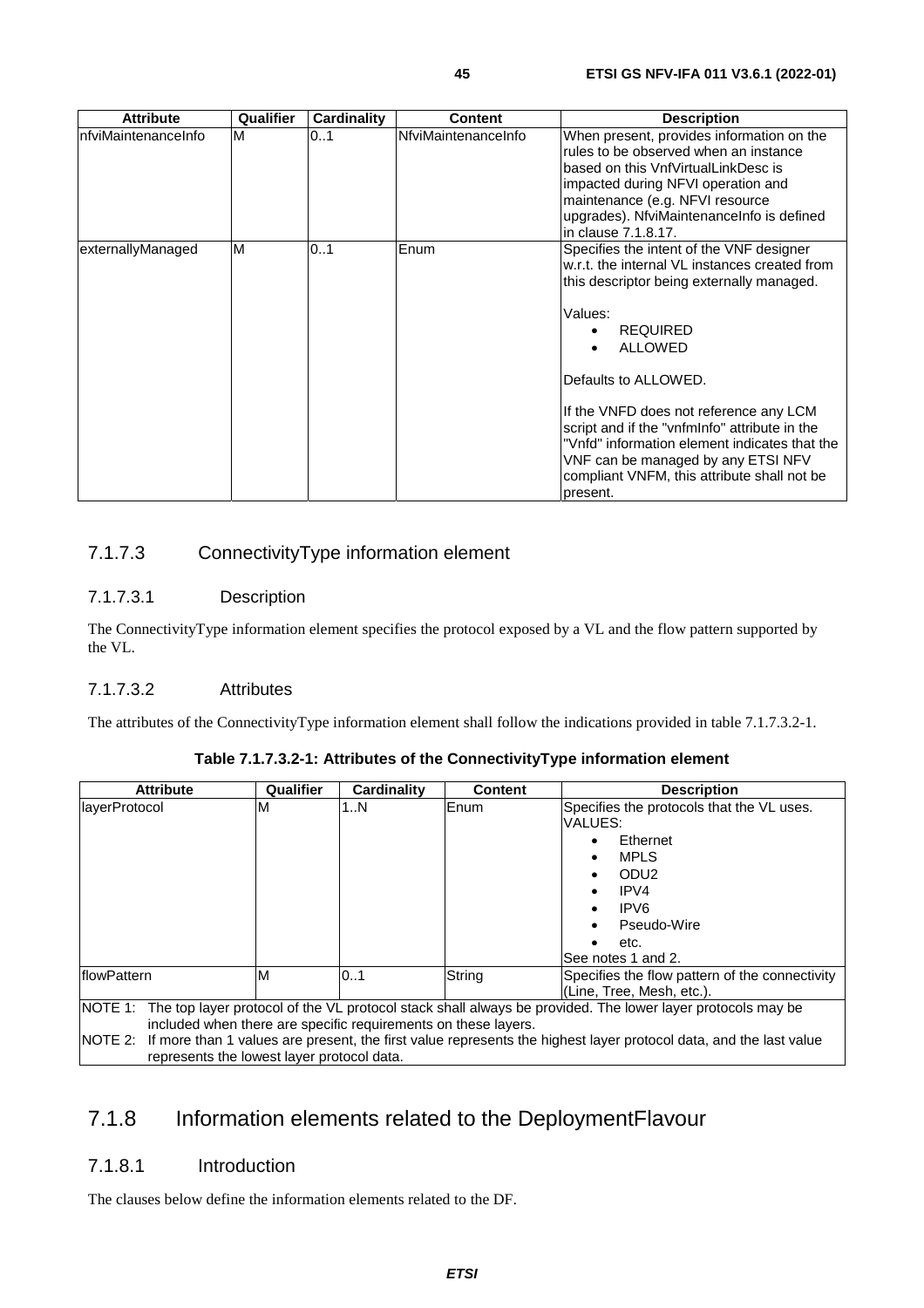## 7.1.8.2.1 Description

The VnfDf information element describes a specific deployment version of a VNF.

#### 7.1.8.2.2 Attributes

The attributes of the VnfDf information element shall follow the indications provided in table 7.1.8.2.2-1.

| <b>Attribute</b>                  | Qualifier               | <b>Cardinality</b> | Content                                         | <b>Description</b>                                                                                                                                                                                                                                                                                                                                  |
|-----------------------------------|-------------------------|--------------------|-------------------------------------------------|-----------------------------------------------------------------------------------------------------------------------------------------------------------------------------------------------------------------------------------------------------------------------------------------------------------------------------------------------------|
| flavourld                         | м                       |                    | Identifier                                      | Identifier of this DF within the VNFD.                                                                                                                                                                                                                                                                                                              |
| description                       | $\overline{\mathsf{M}}$ | 1                  | String                                          | Human readable description of the DF.                                                                                                                                                                                                                                                                                                               |
| vduProfile                        | M                       | 1. N               | VduProfile                                      | Describes additional instantiation data for<br>the VDUs used in this flavour.                                                                                                                                                                                                                                                                       |
| virtualLinkProfile                | M                       | 0.N                | VirtualLinkProfile                              | Defines the internal VLD along with<br>additional data which is used in this DF.<br>See notes 1 and 2.                                                                                                                                                                                                                                              |
| vipCpProfile                      | M                       | 0.N                | VipCpProfile                                    | Defines the minimum and maximum<br>number of VIP CP instances created from<br>each of the VipCpds used in this flavour.<br>Shall be present if the deployment flavour<br>can contain VIP CP instances.                                                                                                                                              |
| instantiationLevel                | M                       | 1N                 | InstantiationLevel                              | Describes the various levels of resources<br>that can be used to instantiate the VNF<br>using this flavour. Examples: Small,<br>Medium, Large.<br>If there is only one "instantiationLevel"<br>entry, it shall be treated as the default<br>instantiation level for this DF.                                                                        |
| defaultInstantiationLevelId       | M                       | 01                 | Identifier (Reference<br>to InstantiationLevel) | References the "instantiationLevel" entry<br>which defines the default instantiation<br>level for this DF. It shall be present if there<br>are multiple "instantiationLevel" entries.                                                                                                                                                               |
| supportedOperation                | M                       | 0.N                | Enum                                            | Indicates which operations are available<br>for this DF via the VNF LCM interface.<br>Instantiate VNF, Query VNF and<br>Terminate VNF are supported in all DF<br>and therefore need not be included in this<br>list.<br>VALUES:<br>Scale VNF<br>$\bullet$<br>Scale VNF to Level<br>$\bullet$<br><b>Heal VNF</b><br>$\bullet$<br>Operate VNF<br>etc. |
| vnfLcmOperationsConfigu<br>ration | M                       | 1                  | <b>VnfLcmOperationsC</b><br>onfiguration        | Configuration parameters for the VNF<br>Lifecycle Management operations.                                                                                                                                                                                                                                                                            |
| affinityOrAntiAffinityGroup       | M                       | 0.N                | AffinityOrAntiAffinity<br>Group                 | Specifies affinity or anti-affinity<br>relationship applicable between the<br>virtualisation containers (e.g. virtual<br>machines) to be created using different<br>VDUs or internal VLs to be created using<br>different VnfVirtualLinkDesc(s) in the<br>same affinity or anti-affinity group. See<br>clause 7.1.8.12.<br>See note 3.              |
| vnfIndicator                      | M                       | 0N                 | VnfIndicator                                    | Declares the VNF indicators that are<br>supported by this VNF (specific to this<br>DF).                                                                                                                                                                                                                                                             |
| supportedVnfInterface             | M                       | 0.N                | VnfInterfaceDetails                             | Indicates which interfaces the VNF<br>produces and provides additional details<br>on how to access the interface endpoints.                                                                                                                                                                                                                         |

**Table 7.1.8.2.2-1: Attributes of the VnfDf information element**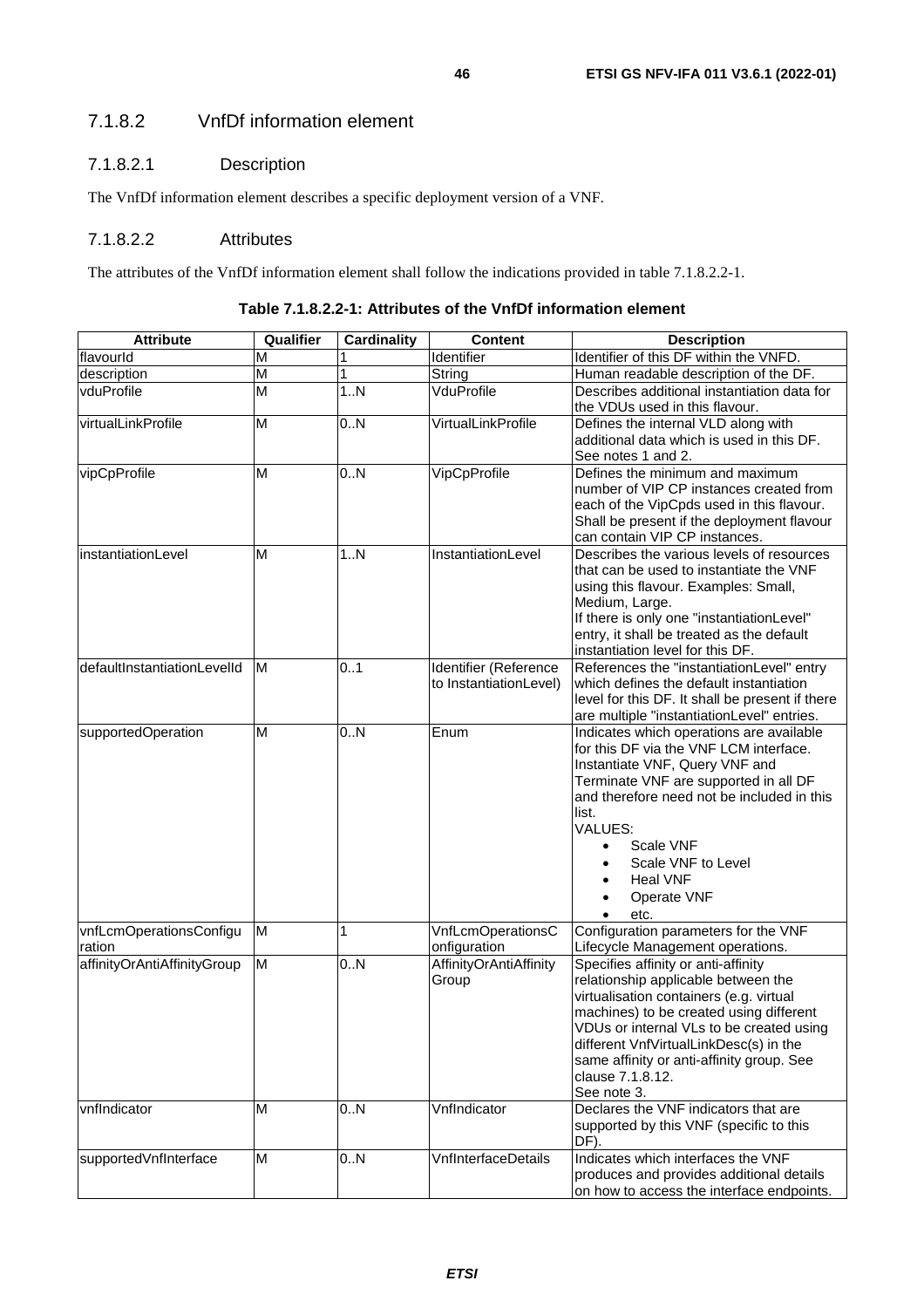| <b>Attribute</b>                                                                            | Qualifier | Cardinality | <b>Content</b>                   | <b>Description</b>                                                                                                                                                                                                   |
|---------------------------------------------------------------------------------------------|-----------|-------------|----------------------------------|----------------------------------------------------------------------------------------------------------------------------------------------------------------------------------------------------------------------|
| supportedCoordinationActi<br>lons                                                           | M         | 0.N         | _cmCoordinationActi<br>onMapping | References applicable LCM coordination<br>actions that can be invoked during each of<br>the listed VNF LCM operations.                                                                                               |
| monitoringParameter                                                                         | M         | 0N          | MonitoringParameter              | Specifies the virtualised resource related<br>performance metrics to be tracked by the<br>VNFM. MonitoringParameter is defined in<br>clause 7.1.11.3.                                                                |
| scalingAspect                                                                               | M         | 0N          | ScalingAspect                    | The scaling aspects supported by this DF<br>of the VNF. scalingAspect shall be present<br>if the VNF supports scaling.                                                                                               |
| initialDelta                                                                                | M         | 0.1         | ScalingDelta                     | Represents the minimum size of the VNF<br>(i.e. scale level zero for all scaling<br>aspects).<br>Shall be present if the<br>"aspectDeltaDetails" attribute is present in<br>the "ScalingAspect" information element. |
| dependencies<br>$NOTF$ A. This ellows for different $NIF$ internal tenglected between $DF2$ | ΙM        | 0.N         | Dependencies                     | Specifies the order in which instances of<br>the VNFCs have to be created.                                                                                                                                           |

NOTE 1: This allows for different VNF internal topologies between DFs.<br>NOTE 2: virtualLinkProfile needs to be provided for all VLs that the CPs

virtualLinkProfile needs to be provided for all VLs that the CPs of the VDUs in the VDU profiles connect to. NOTE 3: In the present document, including either VDU(s) or VnfVirtualLinkDesc(s) into the same affinity or anti-affinity group is supported. Extension to support including both VDU(s) and VnfVirtualLinkDesc(s) into the same affinity or anti-affinity group is left for future specification.

## 7.1.8.3 VduProfile information element

#### 7.1.8.3.1 Description

The VduProfile information element describes additional instantiation data for a given VDU used in a DF.

#### 7.1.8.3.2 Attributes

The attributes of the VduProfile information element shall follow the indications provided in table 7.1.8.3.2-1.

#### **Table 7.1.8.3.2-1: Attributes of the VduProfile information element**

| <b>Attribute</b>                | Qualifier | <b>Cardinality</b> | <b>Content</b>                                                  | <b>Description</b>                                                                                                                                                                                                                                                                                                                                                                                                                                                                                                         |
|---------------------------------|-----------|--------------------|-----------------------------------------------------------------|----------------------------------------------------------------------------------------------------------------------------------------------------------------------------------------------------------------------------------------------------------------------------------------------------------------------------------------------------------------------------------------------------------------------------------------------------------------------------------------------------------------------------|
| vduld                           | м         |                    | <b>Identifier</b><br>(Reference to<br>Vdu)                      | Uniquely references a VDU.                                                                                                                                                                                                                                                                                                                                                                                                                                                                                                 |
| <b>minNumberOfInstances</b>     | M         |                    | Integer                                                         | Minimum number of instances of the VNFC<br>based on this VDU that is permitted to exist<br>for this flavour. Shall be zero or greater.                                                                                                                                                                                                                                                                                                                                                                                     |
| <b>maxNumberOfInstances</b>     | M         |                    | Integer                                                         | Maximum number of instances of the VNFC<br>based on this VDU that is permitted to exist<br>for this flavour. Shall be greater than zero.                                                                                                                                                                                                                                                                                                                                                                                   |
| localAffinityOrAntiAffinityRule | M         | 0N                 | LocalAffinityOrAn<br>tiAffinityRule                             | Specifies affinity or anti-affinity rules<br>applicable between the virtualisation<br>containers (e.g. virtual machines) to be<br>created based on this VDU. See<br>clause 7.1.8.11.<br>When the cardinality is greater than 1, both<br>affinity rule(s) and anti-affinity rule(s) with<br>different scopes (e.g. "Affinity with the scope<br>resource zone and anti-affinity with the<br>scope NFVI node") are applicable to the<br>virtualisation containers (e.g. virtual<br>machines) to be created based on this VDU. |
| affinityOrAntiAffinityGroupId   | M         | 0.N                | Identifier<br>(Reference to<br>AffinityOrAntiAffi<br>nityGroup) | References the affinity or anti-affinity<br>group(s) the VDU belongs to. See note 1.                                                                                                                                                                                                                                                                                                                                                                                                                                       |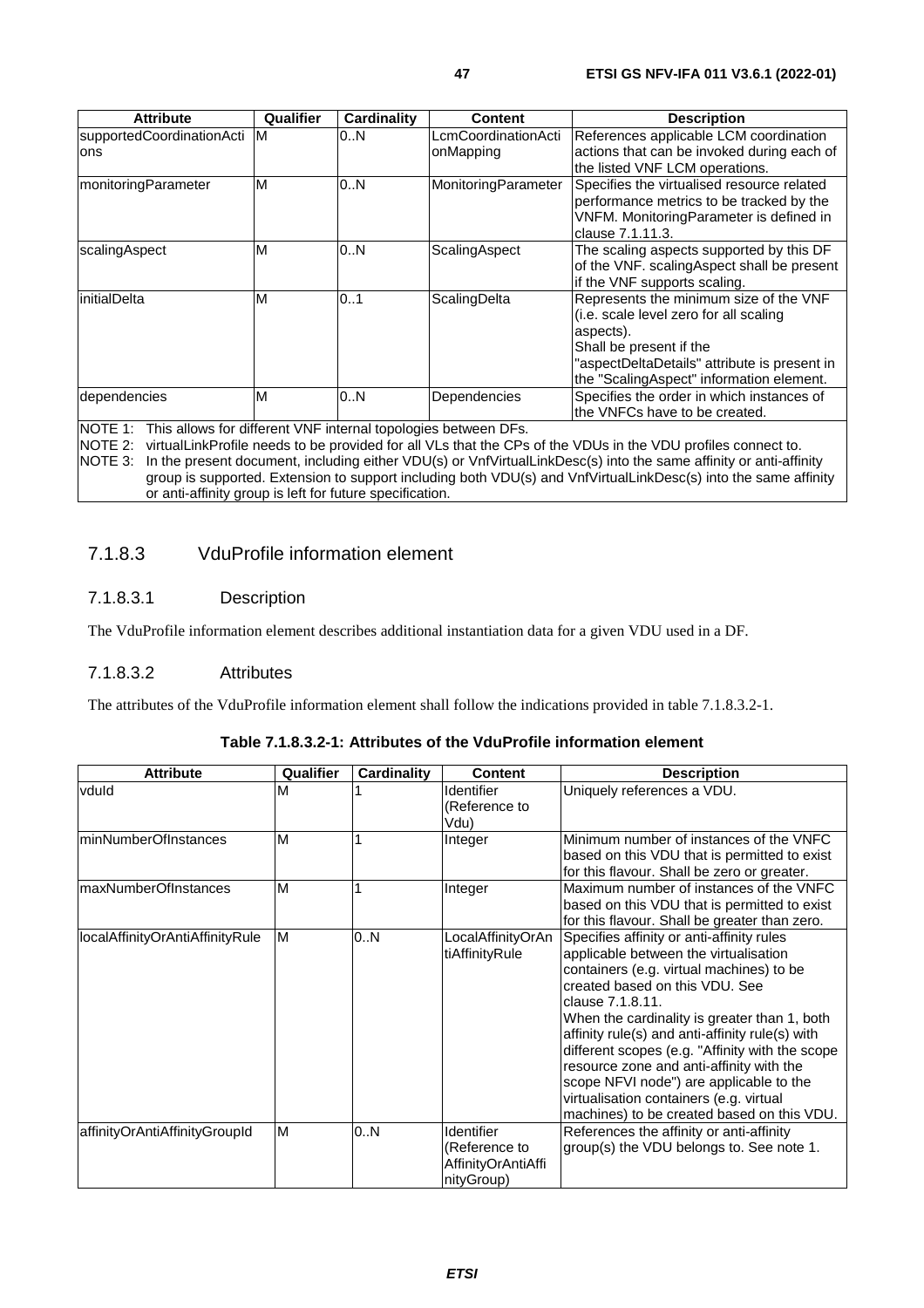| <b>Attribute</b>                                                                                                | Qualifier | Cardinality | <b>Content</b>   | <b>Description</b>                                                                                                            |
|-----------------------------------------------------------------------------------------------------------------|-----------|-------------|------------------|-------------------------------------------------------------------------------------------------------------------------------|
| InfviMaintenanceInfo                                                                                            | м         | 0.1         | NfviMaintenancel | When present, provides information on the                                                                                     |
|                                                                                                                 |           |             | Info             | impact tolerance and rules to be observed                                                                                     |
|                                                                                                                 |           |             |                  | when instance(s) of the VDU are impacted                                                                                      |
|                                                                                                                 |           |             |                  | during NFVI operation and maintenance                                                                                         |
|                                                                                                                 |           |             |                  | (e.g. NFVI resource upgrades).                                                                                                |
|                                                                                                                 |           |             |                  | NfviMaintenanceInfo is defined in                                                                                             |
|                                                                                                                 |           |             |                  | Iclause 7.1.8.17. See note 2.                                                                                                 |
|                                                                                                                 |           |             |                  | NOTE 1: Each identifier references an affinity or anti-affinity group which expresses affinity or anti-affinity relationships |
|                                                                                                                 |           |             |                  | between the virtualisation container(s) (e.g. virtual machine(s)) to be created using this VDU and the                        |
| virtualisation container(s) (e.g. virtual machine(s)) to be created using other VDU(s) in the same group.       |           |             |                  |                                                                                                                               |
| NOTE 2: An NFVI level operation (e.g. restart of a virtual machine) can impact a VNF and the VNF may be able to |           |             |                  |                                                                                                                               |
|                                                                                                                 |           |             |                  | tolerate only a limited number of such impacts simultaneously. The nfviMaintenanceInfo provides constraints                   |
|                                                                                                                 |           |             |                  | related to detection and tolerance so that negative impact on VNF functionality can be avoided during NFVI                    |
| maintenance operations.                                                                                         |           |             |                  |                                                                                                                               |

## 7.1.8.4 VirtualLinkProfile information element

### 7.1.8.4.1 Description

The VirtualLinkProfile information element describes additional instantiation data for a given VL used in a DF.

#### 7.1.8.4.2 Attributes

The attributes of the VirtualLinkProfile information element shall follow the indications provided in table 7.1.8.4.2-1.

| <b>Attribute</b>                | Qualifier | <b>Cardinality</b> | Content                                                         | <b>Description</b>                                                                                                                                                                                                                                                                                                            |
|---------------------------------|-----------|--------------------|-----------------------------------------------------------------|-------------------------------------------------------------------------------------------------------------------------------------------------------------------------------------------------------------------------------------------------------------------------------------------------------------------------------|
| vnfVirtualLinkDescld            | М         |                    | Identifier (Reference<br>to<br>VnfVirtualLinkDesc)              | Uniquely references a VNF VLD.                                                                                                                                                                                                                                                                                                |
| flavourld                       | M         |                    | Identifier (Reference<br>to<br>VirtualLinkDescFlavo<br>ur)      | References a flavour within the<br>VnfVirtualLinkDesc.                                                                                                                                                                                                                                                                        |
| localAffinityOrAntiAffinityRule | M         | 0.N                | LocalAffinityOrAntiAff<br>inityRule                             | Specifies affinity or anti-affinity rules<br>applicable between the VLs based on<br>this VnfVirtualLinkDesc. See<br>clause 7.1.8.11.<br>When the cardinality is greater than 1,<br>both affinity rule(s) and anti-affinity<br>rule(s) with different scopes are<br>applicable to the VLs based on this<br>VnfVirtualLinkDesc. |
| affinityOrAntiAffinityGroupId   | M         | 0.N                | Identifier (Reference<br>to<br>AffinityOrAntiAffinity<br>Group) | References the affinity or anti-affinity<br>group(s) the VnfVirtualLinkDesc belongs<br>to. See note 1.                                                                                                                                                                                                                        |
| maxBitRateRequirements          | M         |                    | LinkBitrateRequirem<br>ents                                     | Specifies the maximum bitrate<br>requirements for a VL instantiated<br>according to this profile.<br>See clause 7.1.8.6.<br>See note 2.                                                                                                                                                                                       |
| minBitRateRequirements          | M         | 1                  | LinkBitrateRequirem<br>ents                                     | Specifies the minimum bitrate<br>requirements for a VL instantiated<br>according to this profile.<br>See clause 7.1.8.6.<br>See note 2.                                                                                                                                                                                       |

**Table 7.1.8.4.2-1: Attributes of the VirtualLinkProfile information element**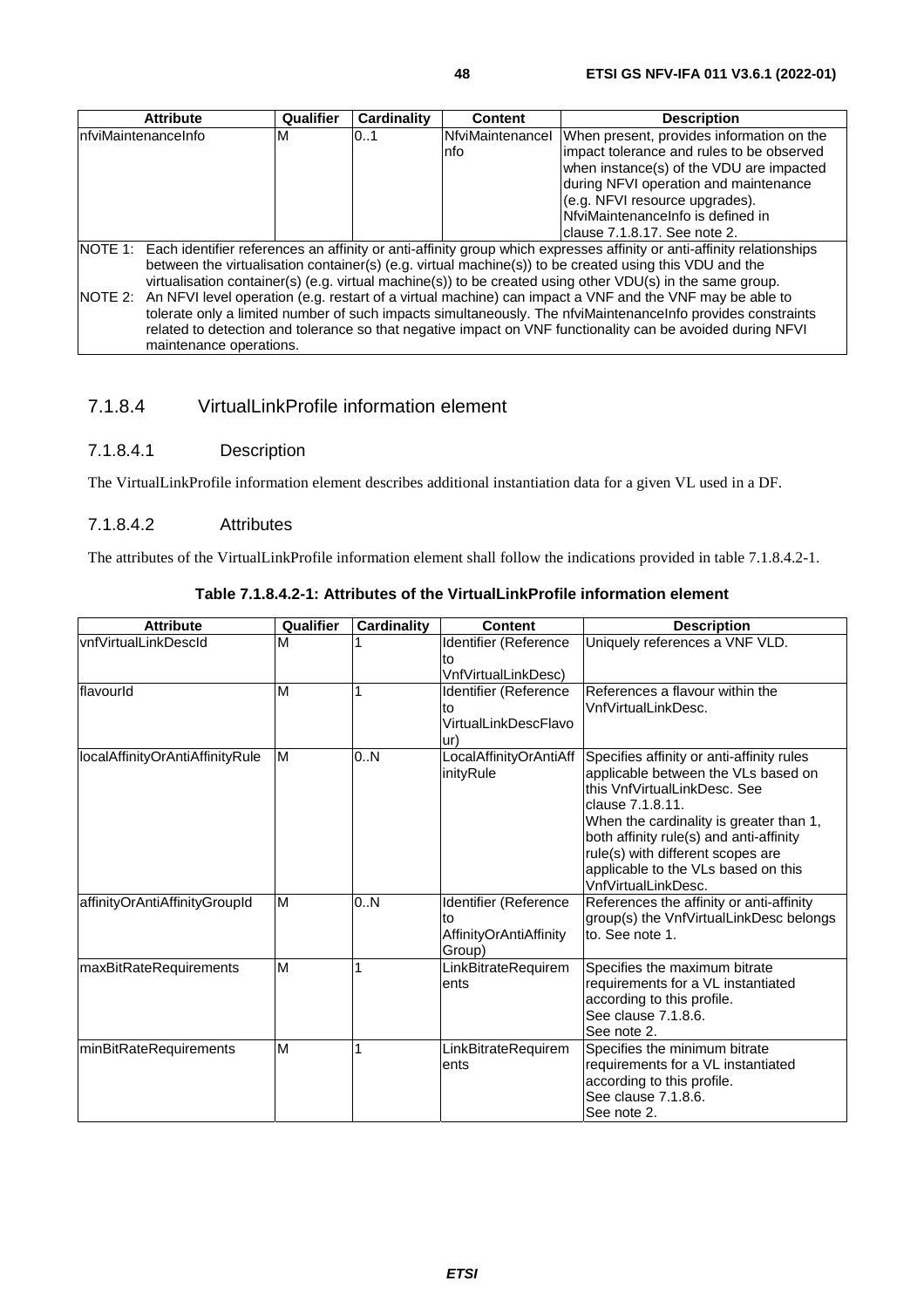|                          | <b>Attribute</b>                                                                                                                                                                                                                                                                                                                                                                                                                                     | Qualifier | <b>Cardinality</b> | <b>Content</b>               | <b>Description</b>                                                                                                                                                      |  |
|--------------------------|------------------------------------------------------------------------------------------------------------------------------------------------------------------------------------------------------------------------------------------------------------------------------------------------------------------------------------------------------------------------------------------------------------------------------------------------------|-----------|--------------------|------------------------------|-------------------------------------------------------------------------------------------------------------------------------------------------------------------------|--|
| lvirtualLinkProtocolData |                                                                                                                                                                                                                                                                                                                                                                                                                                                      | M         | 0.N                | VirtualLinkProtocolD<br>lata | Specifies the protocol data for a VL<br>instantiated according to this profile.<br>Cardinality 0 is used when no protocol<br>data needs to be specified.<br>See note 3. |  |
|                          | NOTE 1: Each identifier references an affinity or anti-affinity group which expresses affinity or anti-affinity relationship<br>between the VL(s) using this VnfVirtualLinkDesc and the VL(s) using other VnfVirtualLinkDesc(s) in the same<br>group.                                                                                                                                                                                                |           |                    |                              |                                                                                                                                                                         |  |
|                          | NOTE 2: These attributes are used to control scaling boundaries.<br>NOTE 3: If the cardinality is more than 1, the order shall be the same as the order of the layerProtocol occurrences in the<br>connectivityType attribute of the corresponding VnfVirtualLinkDesc, i.e. the first occurrence of the<br>virtualLinkProtocolData represents the highest layer protocol data, and the last occurrence represents the<br>lowest layer protocol data. |           |                    |                              |                                                                                                                                                                         |  |

## 7.1.8.5 VirtualLinkDescFlavour information element

### 7.1.8.5.1 Description

The VirtualLinkDescFlavour information element describes additional instantiation data for a given internal VL used in a DF.

#### 7.1.8.5.2 Attributes

The attributes of the VirtualLinkDescFlavour information element shall follow the indications provided in table 7.1.8.5.2-1.

|  | Table 7.1.8.5.2-1: Attributes of the VirtualLinkDescFlavour information element |
|--|---------------------------------------------------------------------------------|
|--|---------------------------------------------------------------------------------|

| Attribute | Qualifier | <b>Cardinality</b> | Content           | <b>Description</b>             |
|-----------|-----------|--------------------|-------------------|--------------------------------|
| flavourld | ıΜ        |                    | <b>Identifier</b> | Ildentifies a flavour within a |
|           |           |                    |                   | VnfVirtualLinkDesc.            |
| aos       | ΙM        | 10                 | lQoS              | <b>QoS of the VL.</b>          |

## 7.1.8.6 LinkBitrateRequirements information element

#### 7.1.8.6.1 Description

The LinkBitrateRequirements information element describes the requirements in terms of bitrate for a VL.

#### 7.1.8.6.2 Attributes

The attributes of the LinkBitrateRequirements information element shall follow the indications provided in table 7.1.8.6.2-1.

| <b>Attribute</b> | Qualifier                                                                                                      | <b>Cardinality</b> | <b>Content</b> | <b>Description</b>                                                                                                                                                         |  |  |  |  |
|------------------|----------------------------------------------------------------------------------------------------------------|--------------------|----------------|----------------------------------------------------------------------------------------------------------------------------------------------------------------------------|--|--|--|--|
| root             | ıΜ                                                                                                             |                    | Number         | Specifies the throughput requirement of the                                                                                                                                |  |  |  |  |
|                  |                                                                                                                |                    |                | link (e.g. bitrate of E-Line, root bitrate of                                                                                                                              |  |  |  |  |
|                  |                                                                                                                |                    |                | E-Tree, aggregate capacity of E-LAN).                                                                                                                                      |  |  |  |  |
| leaf             | M                                                                                                              | 0. 1               | Number         | Specifies the throughput requirement of leaf<br>connections to the link when applicable to<br>the connectivity type (e.g. for E-Tree and<br>E-LAN branches).<br>lSee note. |  |  |  |  |
| NOTE:            | The present document does not specify the means to declare different bitrate requirements for leaf connections |                    |                |                                                                                                                                                                            |  |  |  |  |
|                  | (e.g. E-LAN leaves).                                                                                           |                    |                |                                                                                                                                                                            |  |  |  |  |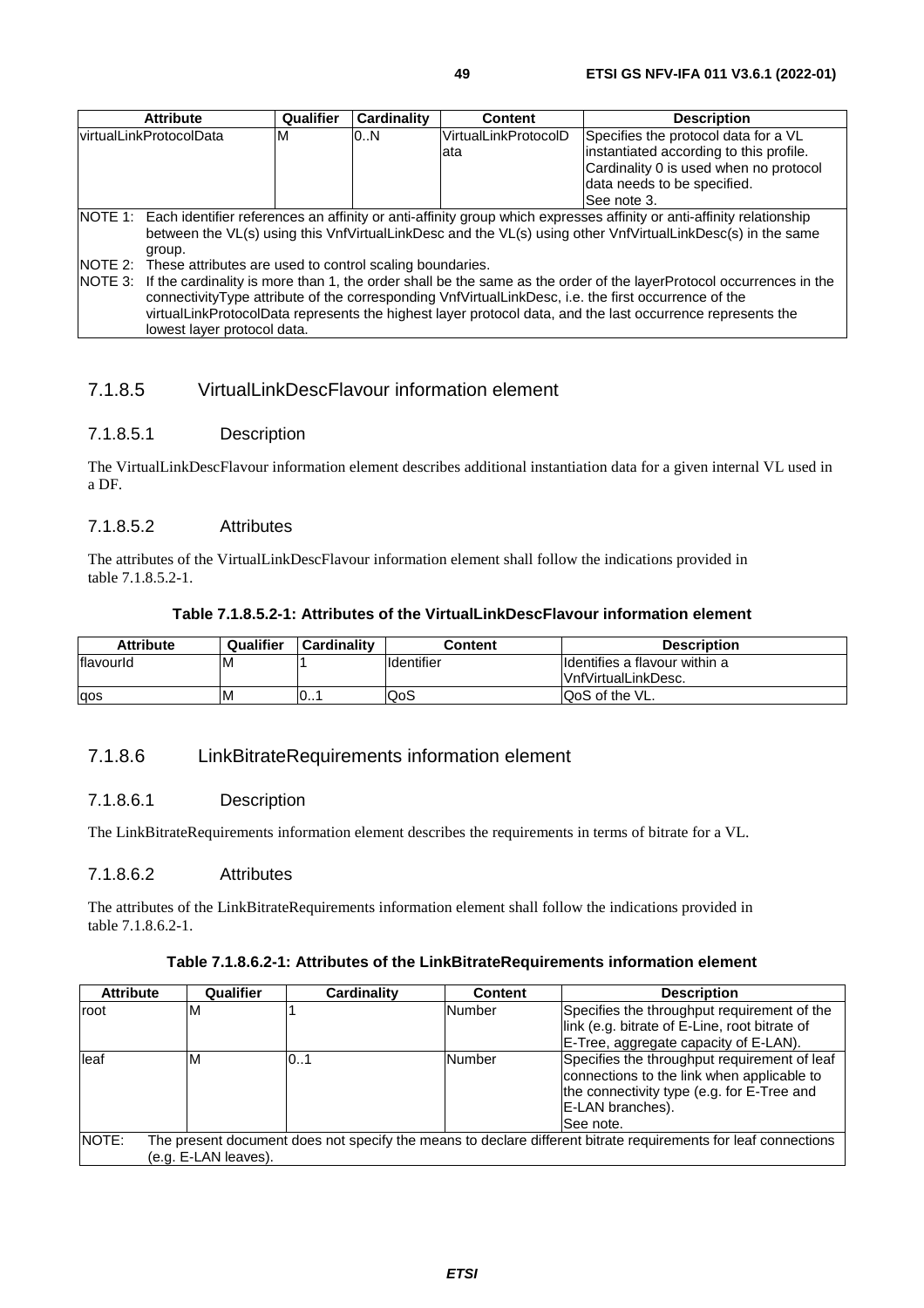## 7.1.8.7 InstantiationLevel information element

### 7.1.8.7.1 Description

The InstantiationLevel information element describes a given level of resources to be instantiated within a DF in term of the number of VNFC instances to be created from each VDU, the number of VIP CP instances and/or bit rate requirements.

All the VDUs and/or VipCpds referenced in the level shall be part of the corresponding DF and their number shall be within the range (min/max) for this DF.

#### 7.1.8.7.2 Attributes

The attributes of the InstantiationLevel information element shall follow the indications provided in table 7.1.8.7.2-1.

| <b>Attribute</b>                                                                                                                                                                                                                                                                                            | Qualifier | <b>Cardinality</b> | Content                     | <b>Description</b>                                                                                                                                                                                                                                                                  |  |  |  |
|-------------------------------------------------------------------------------------------------------------------------------------------------------------------------------------------------------------------------------------------------------------------------------------------------------------|-----------|--------------------|-----------------------------|-------------------------------------------------------------------------------------------------------------------------------------------------------------------------------------------------------------------------------------------------------------------------------------|--|--|--|
| levelld                                                                                                                                                                                                                                                                                                     | М         |                    | <b>Identifier</b>           | Uniquely identifies a level within the DF.                                                                                                                                                                                                                                          |  |  |  |
| description                                                                                                                                                                                                                                                                                                 | M         |                    | String                      | Human readable description of the level.                                                                                                                                                                                                                                            |  |  |  |
| vduLevel                                                                                                                                                                                                                                                                                                    | M         | 1.N                | VduLevel                    | Indicates the number of instances of this<br>VDU to deploy for this level.                                                                                                                                                                                                          |  |  |  |
| virtualLinkBitRateLevel                                                                                                                                                                                                                                                                                     | M         | 0.N                | VirtualLinkBitRat<br>eLevel | Specifies bitrate requirements applicable to<br>virtual links created from particular virtual<br>link descriptors for this level.<br>See note.                                                                                                                                      |  |  |  |
| vipCpLevel                                                                                                                                                                                                                                                                                                  | M         | 0.N                | VipCpLevel                  | Indicates the number of VIP CP instances<br>based on a particular VipCpd to be part of<br>this level.                                                                                                                                                                               |  |  |  |
|                                                                                                                                                                                                                                                                                                             |           |                    |                             | If a particular VipCpd is defined with<br>minNumberOfInstances=<br>maxNumberOfInstances=1 in the<br>vipCpProfile of the DF, that vipCpd may be<br>omitted from the "vipCpLevel" attribute,<br>which shall be interpreted that one related<br>VIP CP instance is part of this level. |  |  |  |
| scaleInfo                                                                                                                                                                                                                                                                                                   | M         | 0N                 | ScaleInfo                   | Represents for each aspect the scale level<br>that corresponds to this instantiation level.<br>scaleInfo shall be present if the VNF<br>supports scaling.                                                                                                                           |  |  |  |
| NOTE:<br>If not present, it is assumed that the bitrate requirements can be derived from those specified in the VduCpd<br>instances applicable to the internal VL. If present in both the InstantiationLevel and the VduCpd instances<br>applicable to the internal VL, the highest value takes precedence. |           |                    |                             |                                                                                                                                                                                                                                                                                     |  |  |  |

**Table 7.1.8.7.2-1: Attributes of the InstantiationLevel information element** 

## 7.1.8.8 ScaleInfo information element

#### 7.1.8.8.1 Description

The ScaleInfo information element represents a scale level for a particular scaling aspect.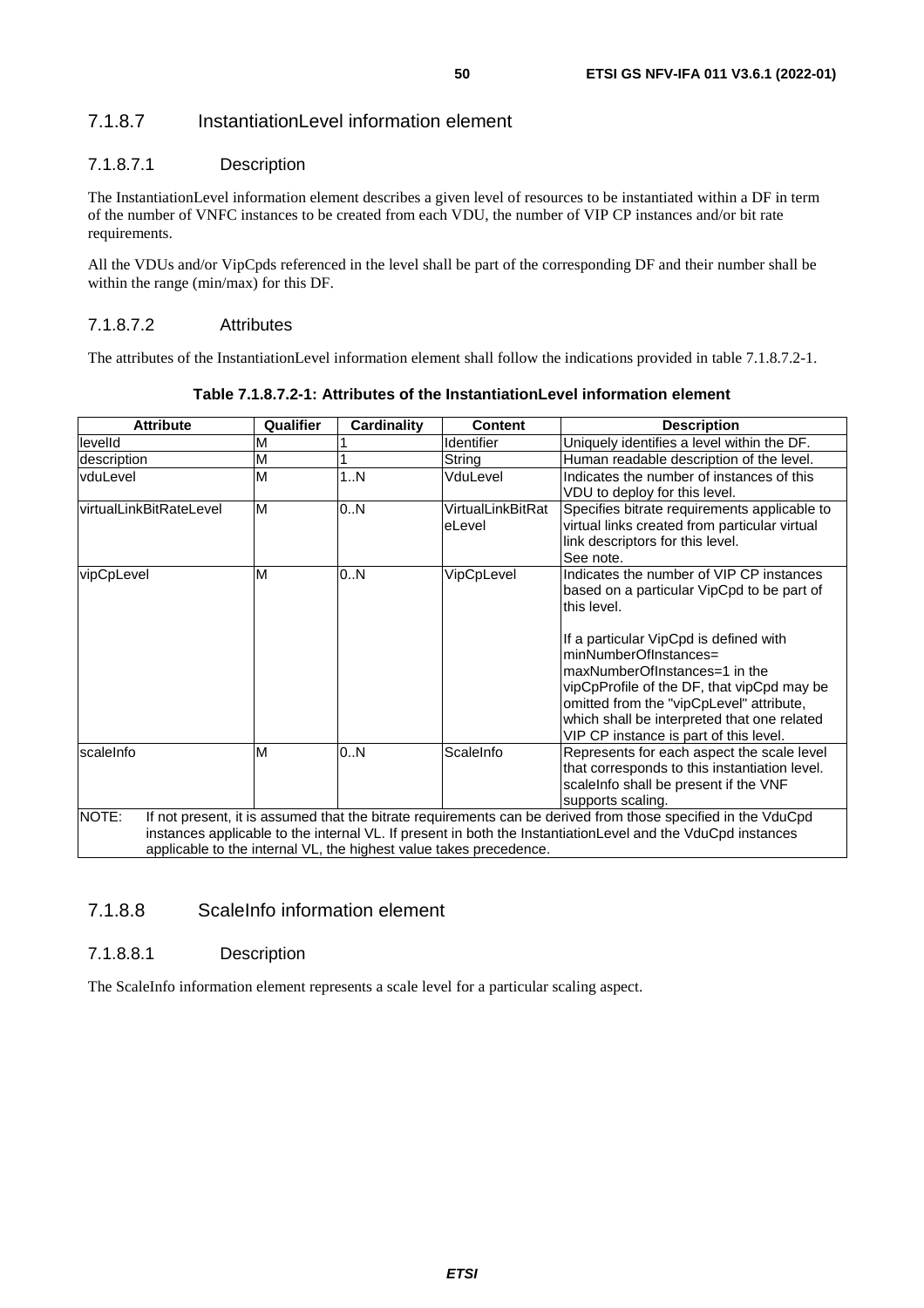#### 7.1.8.8.2 Attributes

The attributes of the ScaleInfo information element shall follow the indications provided in table 7.1.8.8.2-1.

| <b>Attribute</b>                                                                           | Qualifier | Cardinalitv | <b>Content</b>                                 | <b>Description</b>                           |  |  |
|--------------------------------------------------------------------------------------------|-----------|-------------|------------------------------------------------|----------------------------------------------|--|--|
| aspectId                                                                                   | M         |             | Ildentifier<br>(Reference to<br>ScalingAspect) | References the scaling aspect.               |  |  |
| scaleLevel                                                                                 | M         |             | Integer                                        | The scale level, greater than or equal to 0. |  |  |
| NOTE:<br>Vertical scaling (scale up, scale down) is not supported in the present document. |           |             |                                                |                                              |  |  |

#### **Table 7.1.8.8.2-1: Attributes of the ScaleInfo information element**

#### 7.1.8.9 VduLevel information element

#### 7.1.8.9.1 Description

The VduLevel information element indicates for a given VDU in a given level the number of instances to deploy.

#### 7.1.8.9.2 Attributes

The attributes of the VduLevel information element shall follow the indications provided in table 7.1.8.9.2-1.

#### **Table 7.1.8.9.2-1: Attributes of the VduLevel information element**

| <b>Attribute</b>   | Qualifier | <b>Cardinality</b> | <b>Content</b>     | <b>Description</b>                                    |
|--------------------|-----------|--------------------|--------------------|-------------------------------------------------------|
| vduld              | M         |                    | <b>Identifier</b>  | Uniquely references a VDU.                            |
|                    |           |                    | (Reference to Vdu) |                                                       |
| InumberOfInstances | IM.       |                    | <b>Integer</b>     | Number of instances of VNFC based on this VDU         |
|                    |           |                    |                    | to deploy for an instantiation level or for a scaling |
|                    |           |                    |                    | delta. Shall be zero or greater.                      |

## 7.1.8.10 QoS information element

#### 7.1.8.10.1 Description

The QoS information element describes QoS data for a given VL used in a DF.

#### 7.1.8.10.2 Attributes

The attributes of the QoS information element shall follow the indications provided in table 7.1.8.10.2-1.

#### **Table 7.1.8.10.2-1: Attributes of the QoS information element**

| Attribute             | Qualifier | Cardinalitv | Content        | <b>Description</b>                       |
|-----------------------|-----------|-------------|----------------|------------------------------------------|
| <b>Ilatency</b>       | IV        |             | <b>INumber</b> | Specifies the maximum latency in ms.     |
| IpacketDelavVariation | ΙM        |             | <b>Number</b>  | Specifies the maximum litter in ms.      |
| IpacketLossRatio      | M         | 0           | <b>INumber</b> | Specifies the maximum packet loss ratio. |

### 7.1.8.11 LocalAffinityOrAntiAffinityRule information element

#### 7.1.8.11.1 Description

The LocalAffinityOrAntiAffinityRule information element describes the affinity or anti-affinity rule applicable between the virtualisation containers to be created based on a particular VDU, or between internal VLs to be created based on a particular VnfVirtualLinkDesc.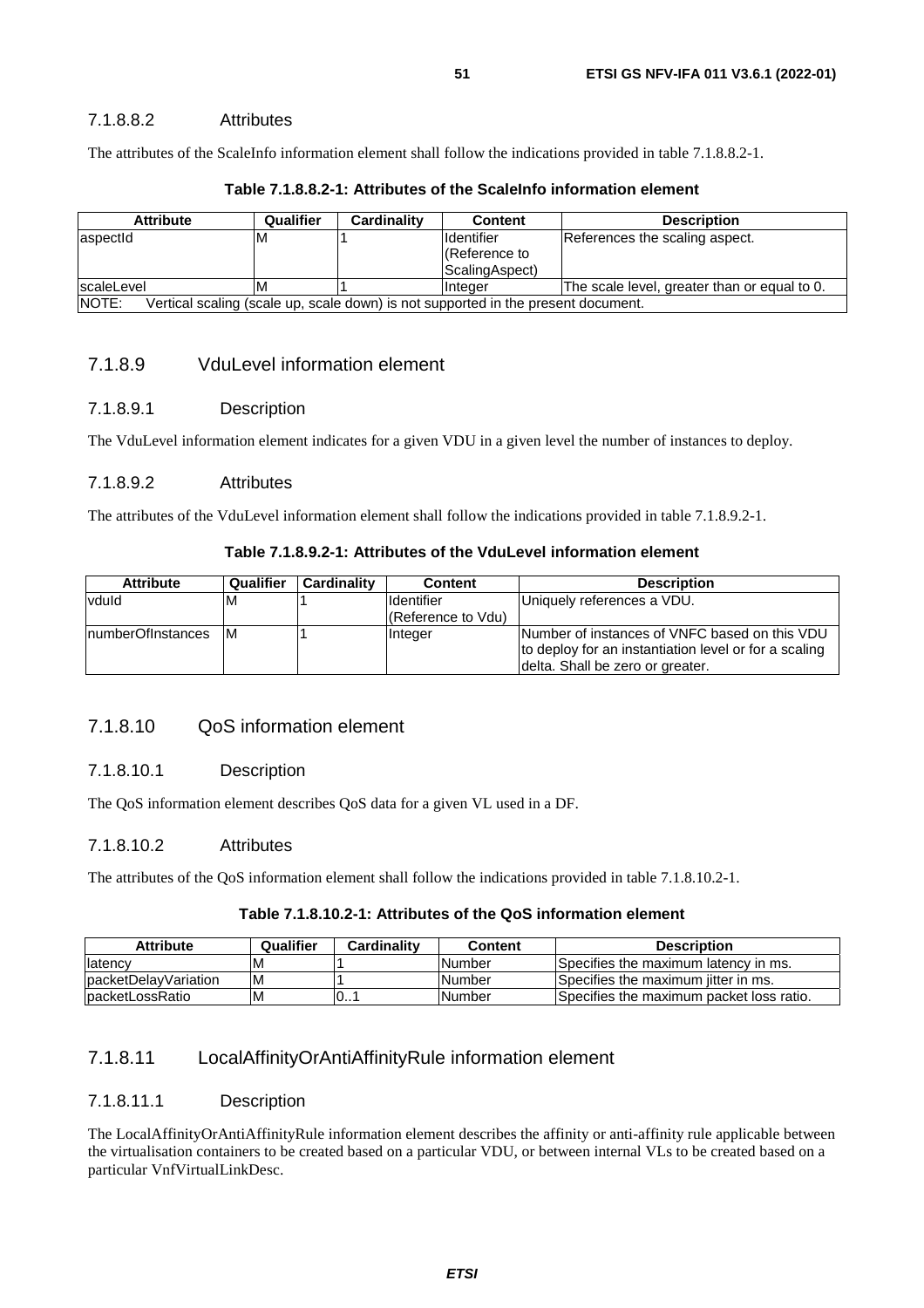When present, provides information on the impact tolerance and rules to be observed when a group of instances based on the same VDU is impacted during NFVI operation and maintenance (e.g. NFVI resource upgrades). NfviMaintenanceInfo is defined in clause 7.1.8.17. See note 2.

Per VNF, the affinity/anti-affinity rules defined using this information element, using the AffinityOrAntiAffinityGroup information element, and using the placement constraints in the GrantLifecycleOperation as defined in ETSI GS NFV-IFA 007 [[i.3\]](#page-8-0) should be conflict-free. In case of conflicts, the placement constraints in the GrantLifecycleOperation shall take precedence.

#### 7.1.8.11.2 Attributes

nfviMaintenanceGroupIn

fo

The attributes of the LocalAffinityOrAntiAffinityRule information element shall follow the indications provided in table 7.1.8.11.2-1.

| <b>Attribute</b> | Qualifier | Cardinality | <b>Content</b> | <b>Description</b>                             |
|------------------|-----------|-------------|----------------|------------------------------------------------|
| type             | м         |             | Enum           | Specifies whether the rule is an affinity rule |
|                  |           |             |                | or an anti-affinity rule.                      |
|                  |           |             |                | VALUES:                                        |
|                  |           |             |                | <b>AFFINITY</b><br>$\bullet$                   |
|                  |           |             |                | ANTI AFFINITY<br>$\bullet$                     |
| scope            | M         |             | Enum           | Specifies the scope of the rule.               |
|                  |           |             |                | VALUES:                                        |
|                  |           |             |                | NFVI-PoP<br>$\bullet$                          |
|                  |           |             |                | Zone<br>٠                                      |
|                  |           |             |                | ZoneGroup<br>$\bullet$                         |
|                  |           |             |                | NFVI-node<br>$\bullet$                         |
|                  |           |             |                | network-link-and-node                          |
|                  |           |             |                | See note 1.                                    |

Info

NOTE 1: When used in an anti-affinity relationship, the "network-link-and-node" scope is conceptually similar to link

and node disjoint paths capabilities used commonly in network Traffic Engineering (TE). For example, as in Fast Reroute Resource Reservation Protocol Traffic Engineering (RSVP-TE) for Label-Switched Path (LSP)

**Table 7.1.8.11.2-1: Attributes of the LocalAffinityOrAntiAffinityRule information element** 

| NOTE 2: An NFVI level operation (e.g. restart of a virtual machine) can impact a VNF and the VNF can be able to |
|-----------------------------------------------------------------------------------------------------------------|
| tolerate only a limited number of such impacts simultaneously. The nfviMaintenanceInfo provides constraints     |
| related to the tolerated simultaneous impacts on a group of resources so that negative impact on VNF            |
| functionality can be avoided during NFVI maintenance operations.                                                |
|                                                                                                                 |

M 0..1 NfviMaintenance

### 7.1.8.12 AffinityOrAntiAffinityGroup information element

tunnels as introduced in IETF RFC 4090 [i[.9\]](#page-9-0).

#### 7.1.8.12.1 Description

The AffinityOrAntiAffinityGroup information element describes the affinity or anti-affinity relationship applicable between the virtualisation containers to be created based on different VDUs, or between internal VLs to be created based on different VnfVirtualLinkDesc(s).

Per VNF, the affinity/anti-affinity rules defined using this information element, using the LocalAffinityOrAntiAffinityRule information element, and using the placement constraints in the GrantLifecycleOperation as defined in ETSI GS NFV-IFA 007 [[i.3](#page-8-0)] should be conflict-free. In case of conflicts, the placement constraints in the GrantLifecycleOperation shall take precedence.

#### 7.1.8.12.2 Attributes

The attributes of the AffinityOrAntiAffinityGroup information element shall follow the indications provided in table 7.1.8.12.2-1.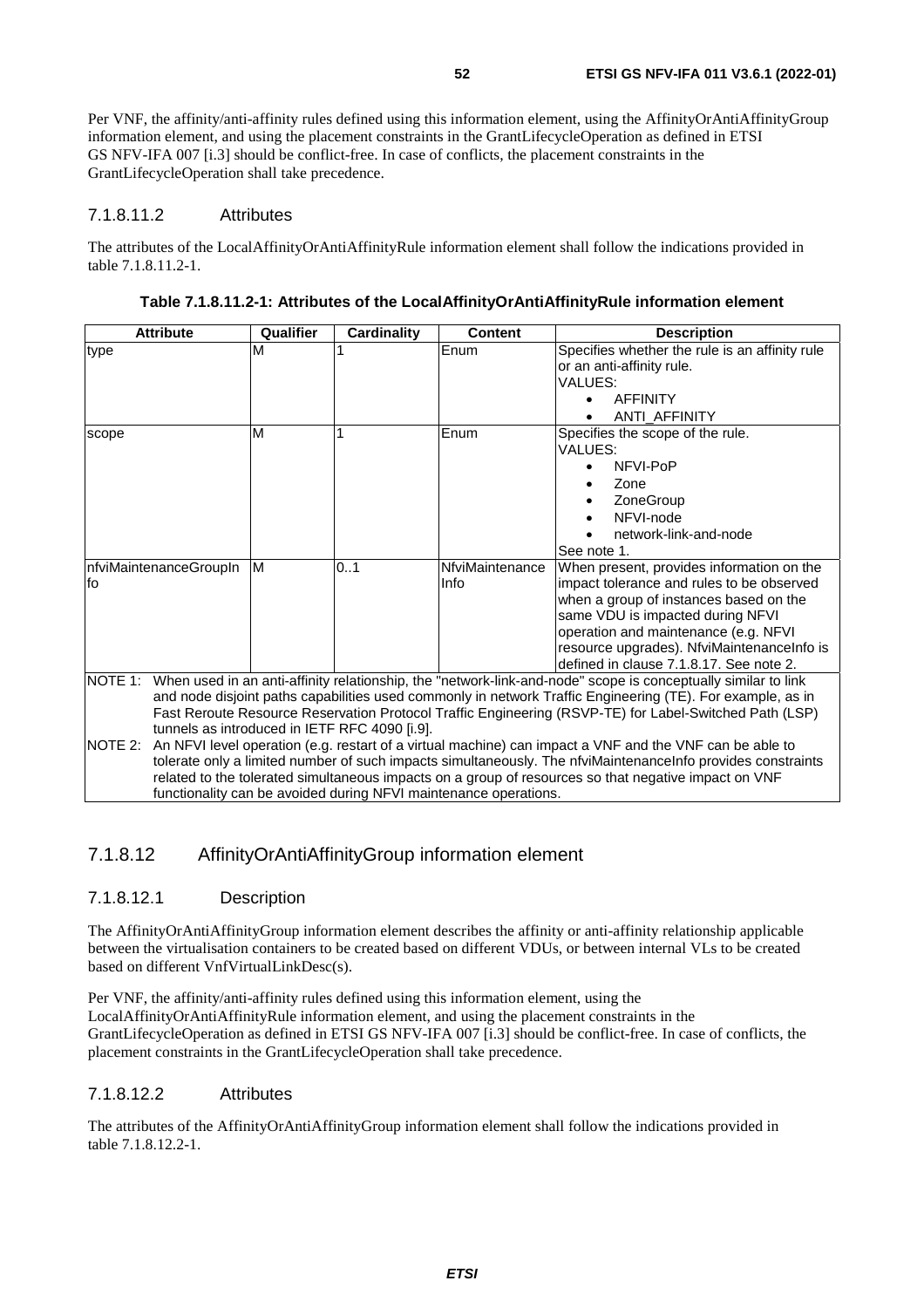| <b>Attribute</b>                      | Qualifier | Cardinality | <b>Content</b>    | <b>Description</b>                                                                                                |
|---------------------------------------|-----------|-------------|-------------------|-------------------------------------------------------------------------------------------------------------------|
| groupId                               | М         |             | <b>Identifier</b> | Identifier of this AffinityOrAntiAffinityGroup                                                                    |
|                                       |           |             |                   | information element.                                                                                              |
| affinityOrAntiAffinity                | M         |             | Enum              | Specifies the type of relationship that the                                                                       |
|                                       |           |             |                   | members of the group have.                                                                                        |
|                                       |           |             |                   | VALUES:                                                                                                           |
|                                       |           |             |                   | <b>AFFINITY</b>                                                                                                   |
|                                       |           |             |                   | ANTI AFFINITY                                                                                                     |
| scope                                 | M         |             | Enum              | Specifies the scope of the affinity or anti                                                                       |
|                                       |           |             |                   | affinity relationship.                                                                                            |
|                                       |           |             |                   | VALUES:                                                                                                           |
|                                       |           |             |                   | NFVI-PoP                                                                                                          |
|                                       |           |             |                   | Zone                                                                                                              |
|                                       |           |             |                   | ZoneGroup                                                                                                         |
|                                       |           |             |                   | NFVI-node<br>$\bullet$                                                                                            |
|                                       |           |             |                   | network-link-and-node                                                                                             |
|                                       |           |             |                   | See note.                                                                                                         |
| NOTE:                                 |           |             |                   | When used in an anti-affinity relationship, the "network-link-and-node" scope is conceptually similar to link and |
|                                       |           |             |                   | node disjoint paths capabilities used commonly in network Traffic Engineering (TE). For example, as in Fast       |
|                                       |           |             |                   | Reroute Resource Reservation Protocol Traffic Engineering (RSVP-TE) for Label-Switched Path (LSP) tunnels         |
| as introduced in IETF RFC 4090 [i.9]. |           |             |                   |                                                                                                                   |

#### **Table 7.1.8.12.2-1: Attributes of the AffinityOrAntiAffinityGroup information element**

## 7.1.8.13 VirtualLinkProtocolData information element

### 7.1.8.13.1 Description

The VirtualLinkProtocolData information element describes the protocol layer and associated protocol data for a virtual link.

### 7.1.8.13.2 Attributes

The attributes of the VirtualLinkProtocolData information element shall follow the indications provided in table 7.1.8.13.2-1.

| <b>Attribute</b>        | Qualifier | Cardinality | <b>Content</b> | <b>Description</b>                                                                                                                                                                                                           |
|-------------------------|-----------|-------------|----------------|------------------------------------------------------------------------------------------------------------------------------------------------------------------------------------------------------------------------------|
| associatedLayerProtocol | M         |             | Enum           | One of the values of the attribute<br>layerProtocol of the ConnectivityType IE<br>(refer to clause $7.1.7.3$ ).<br>VALUES:<br>Ethernet<br><b>MPLS</b><br>ODU <sub>2</sub><br>IPV4<br>IPV <sub>6</sub><br>Pseudo-Wire<br>etc. |
| Il2ProtocolData         | M         | 0.1         | L2ProtocolData | Specifies the L2 protocol data for this<br>virtual link.<br>Shall be present when the<br>associatedLayerProtocol attribute indicates<br>a L2 protocol and shall be absent<br>otherwise.                                      |
| I3ProtocolData          | ΙM        | 0.1         | L3ProtocolData | Specifies the L3 protocol data for this<br>virtual link.<br>Shall be present when the<br>associatedLayerProtocol attribute indicates<br>a L3 protocol and shall be absent<br>otherwise.                                      |

**Table 7.1.8.13.2-1: Attributes of the VirtualLinkProtocolData information element**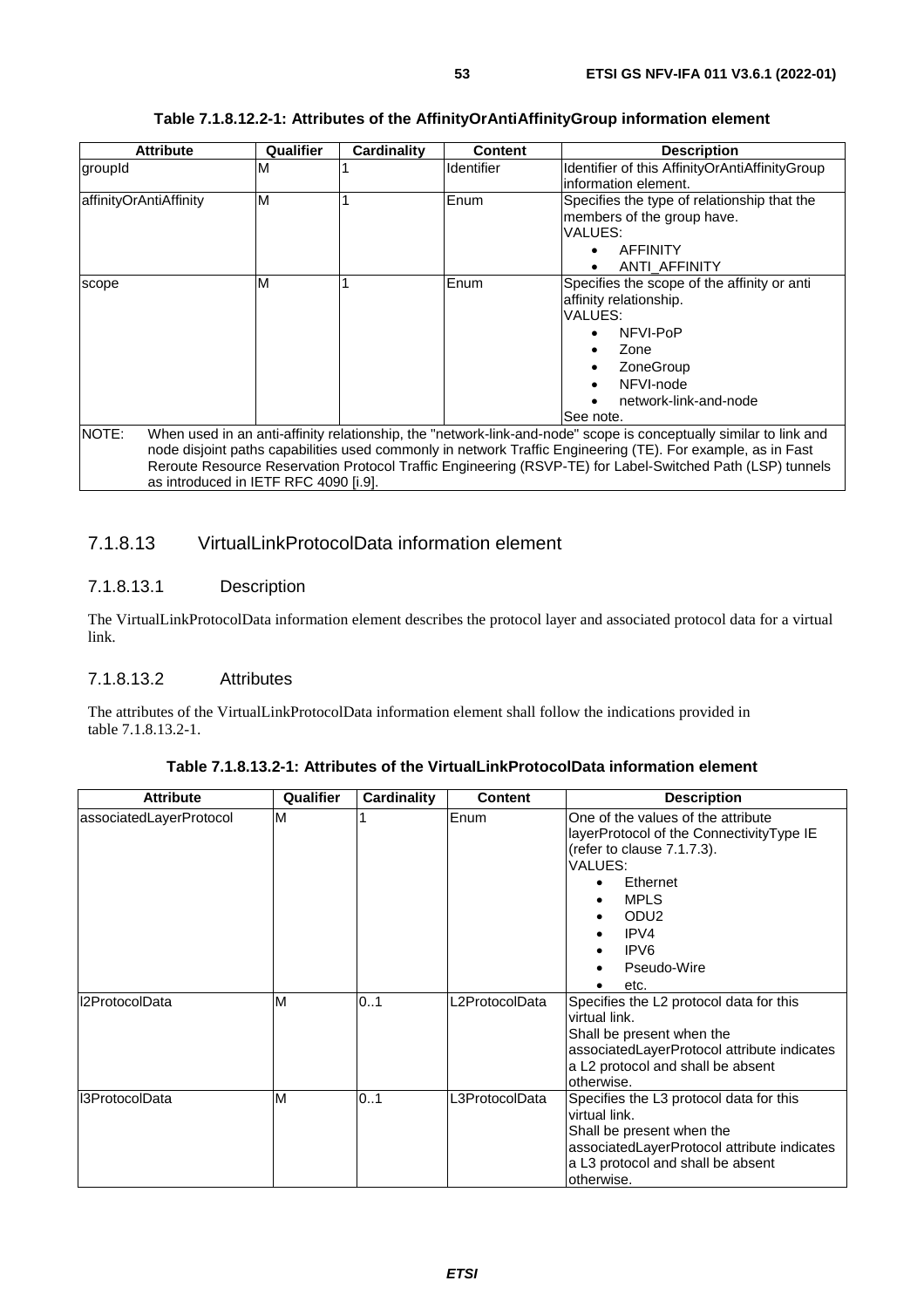## 7.1.8.14 L2ProtocolData information element

## 7.1.8.14.1 Description

The L2ProtocolData information element describes the L2 protocol related data for a virtual link.

### 7.1.8.14.2 Attributes

The attributes of the L2ProtocolData information element shall follow the indications provided in table 7.1.8.14.2-1.

| <b>Attribute</b>                                                                                                                                                                                                                                                     | Qualifier | Cardinality | <b>Content</b> | <b>Description</b>                                                                                                                                                                                          |  |
|----------------------------------------------------------------------------------------------------------------------------------------------------------------------------------------------------------------------------------------------------------------------|-----------|-------------|----------------|-------------------------------------------------------------------------------------------------------------------------------------------------------------------------------------------------------------|--|
| name                                                                                                                                                                                                                                                                 | M         | 01          | String         | Network name associated with this L2<br>protocol.                                                                                                                                                           |  |
| networkType                                                                                                                                                                                                                                                          | M         | 01          | Enum           | Specifies the network type for this L2<br>protocol.<br>VALUES:<br><b>FLAT</b><br><b>VLAN</b><br><b>VXLAN</b><br><b>GRE</b><br>See note.                                                                     |  |
| vlanTransparent                                                                                                                                                                                                                                                      | M         | 01          | <b>Boolean</b> | Specifies whether to support VLAN<br>transparency for this L2 protocol or not.                                                                                                                              |  |
| mtu                                                                                                                                                                                                                                                                  | M         | 01          | Integer        | Specifies the Maximum Transmission Unit<br>(MTU) value for this L2 protocol.                                                                                                                                |  |
| segmentationId                                                                                                                                                                                                                                                       | M         | 01          | String         | If present, specifies a specific virtualised<br>network segment, which depends on the<br>network type. For e.g. VLAN ID for VLAN<br>network type and tunnel ID for<br>GRE/VXLAN network types.<br>See note. |  |
| NOTE:<br>If this attribute is included in the VNFD, the attribute value shall be provided at run-time, unless a default value<br>is provided at design time in the VNFD. If a default value is provided at design-time, this value may be<br>overridden at run-time. |           |             |                |                                                                                                                                                                                                             |  |

**Table 7.1.8.14.2-1: Attributes of the L2ProtocolData information element** 

## 7.1.8.15 L3ProtocolData information element

### 7.1.8.15.1 Description

The L3ProtocolData information element describes the L3 protocol related data for a virtual link.

### 7.1.8.15.2 Attributes

The attributes of the L3ProtocolData information element shall follow the indications provided in table 7.1.8.15.2-1.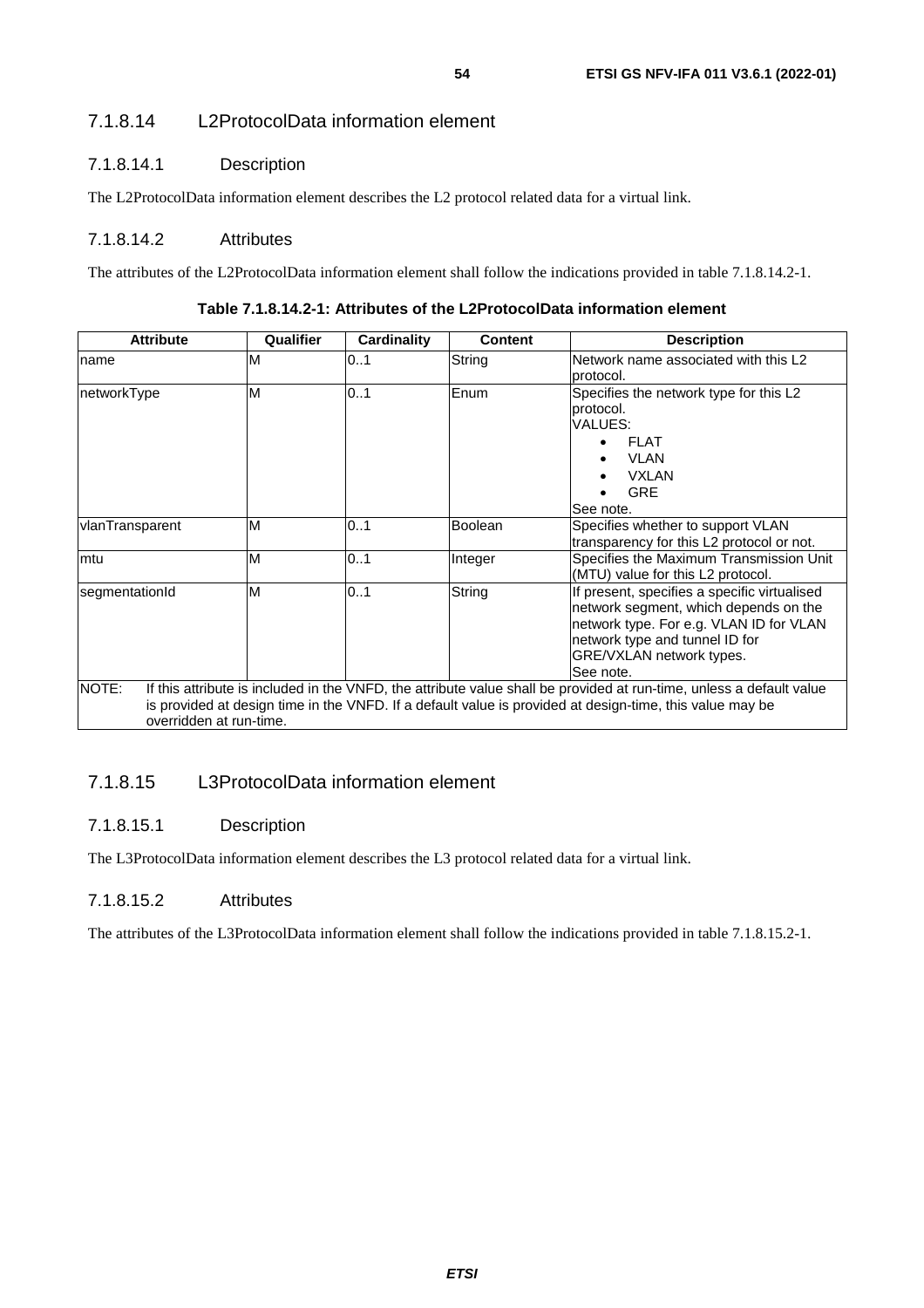| <b>Attribute</b>                   | Qualifier                                       | <b>Cardinality</b> | <b>Content</b>   | <b>Description</b>                                                                                                                                                                                                               |
|------------------------------------|-------------------------------------------------|--------------------|------------------|----------------------------------------------------------------------------------------------------------------------------------------------------------------------------------------------------------------------------------|
| name                               | M                                               | 0.1                | String           | Network name associated with this L3<br>protocol.                                                                                                                                                                                |
| lipVersion                         | M                                               |                    | Enum             | Specifies IP version of this L3 protocol.<br>VALUES:<br>IPV4<br>IPV <sub>6</sub><br>See note 1.                                                                                                                                  |
| cidr                               | M                                               |                    | Not specified    | Specifies the CIDR (Classless<br>Inter-Domain Routing) of this L3 protocol.<br>See note 2.                                                                                                                                       |
| ipAllocationPools                  | M                                               | 0.N                | Not specified    | Specifies the allocation pools<br>with start and end IP addresses for this L3<br>protocol. See note 2.                                                                                                                           |
| gatewaylp                          | M                                               | 0.1                | <b>IpAddress</b> | Specifies the gateway IP address for this<br>L3 protocol. See note 2.                                                                                                                                                            |
| dhcpEnabled                        | M                                               | 0.1                | Boolean          | Indicates whether DHCP (Dynamic Host<br>Configuration Protocol) is enabled or<br>disabled for this L3 protocol. See note 2.                                                                                                      |
| ipv6AddressMode                    | M                                               | 0.1                | Enum             | Specifies IPv6 address mode.<br>VALUES:<br><b>SLAAC</b><br>DHCPV6-STATEFUL<br>DHCPV6-STATELESS<br>May be present when the value of the<br>ipVersion attribute is "IPV6" and shall be<br>absent otherwise. See note 2.            |
|                                    |                                                 |                    |                  | NOTE 1: The value of the ipVersion attribute shall be consistent with the value of the layerProtocol attribute of the                                                                                                            |
| NOTE 2:<br>overridden at run-time. | Connectivity Type IE (refer to clause 7.1.7.3). |                    |                  | If this attribute is included in the VNFD, the attribute value shall be provided at run-time, unless a default value<br>is provided at design time in the VNFD. If a default value is provided at design-time, this value may be |

### **Table 7.1.8.15.2-1: Attributes of the L3ProtocolData information element**

## 7.1.8.16 VnfInterfaceDetails information element

### 7.1.8.16.1 Description

The VnfInterfaceDetails information element specifies the details of an interface produced by the VNF on the Ve-Vnfm reference point.

#### 7.1.8.16.2 Attributes

The attributes of the VnfInterfaceDetails information element shall follow the indications provided in table 7.1.8.16.2-1.

|  | Table 7.1.8.16.2-1: Attributes of the VnflnterfaceDetails information element |
|--|-------------------------------------------------------------------------------|
|--|-------------------------------------------------------------------------------|

| <b>Attribute</b> | Qualifier | Cardinality | <b>Content</b>        | <b>Description</b>                               |
|------------------|-----------|-------------|-----------------------|--------------------------------------------------|
| linterfaceName   | M         |             | Enum                  | Specifies an interface produced by the VNF.      |
|                  |           |             |                       | VALUES:                                          |
|                  |           |             |                       | <b>VNF CONFIGURATION</b>                         |
|                  |           |             |                       | <b>VNF INDICATOR</b>                             |
|                  |           |             |                       | <b>VNF LCM COORDINATION</b>                      |
| cpdld            | M         | 1N          | Identifier (Reference | References one or more CPDs from which to        |
|                  |           |             | to VnfExtCpd)         | instantiate external CPs through which interface |
|                  |           |             |                       | endpoints on the VNF side can be reached by      |
|                  |           |             |                       | the VNFM.                                        |
|                  |           |             |                       | See note.                                        |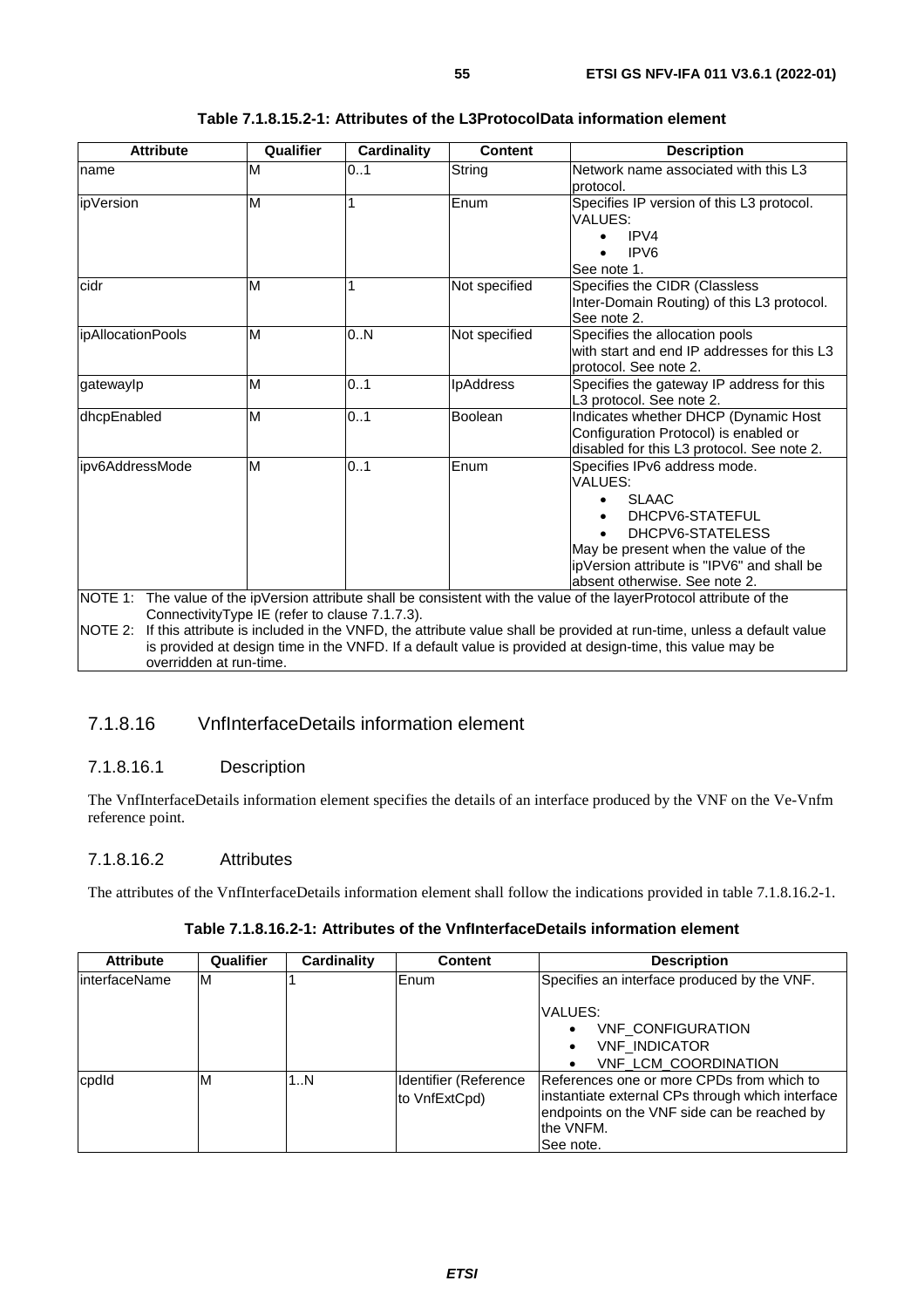## 7.1.8.17 NfviMaintenanceInfo information element

#### 7.1.8.17.1 Description

The NfviMaintenanceInfo information element describes information related to the constraints and rules applicable to virtualised resources and their groups impacted due to NFVI maintenance operations.

#### 7.1.8.17.2 Attributes

The attributes of the NfviMaintenanceInfo information element shall follow the indications provided in table 7.1.8.17.2-1.

#### **Table 7.1.8.17.2-1: Attributes of the NfviMaintenanceInfo information element**

| <b>Attribute</b>                    | Qualifier | <b>Cardinality</b> | <b>Content</b> | <b>Description</b>                                                                                                                                                                                                                                                                                                                    |
|-------------------------------------|-----------|--------------------|----------------|---------------------------------------------------------------------------------------------------------------------------------------------------------------------------------------------------------------------------------------------------------------------------------------------------------------------------------------|
| impactNotificationLeadTime          | М         |                    | Number         | The value specifies the minimum<br>notification lead time requested for<br>upcoming impact of the virtualised resource<br>or their group (i.e. between the notification<br>and the action causing the impact).                                                                                                                        |
| isImpactMitigationRequested         | M         | 0.1                | <b>Boolean</b> | When set to True, it is requested that at the<br>time of the notification of an upcoming<br>change that is expected to have an impact<br>on the VNF, virtualised resource(s) of the<br>same characteristics as the impacted ones<br>is/are provided to compensate for the<br>impact. Cardinality 0 corresponds to the<br>value False. |
| supportedMigrationType              | M         | 0.N                | Enum           | Applicable to VirtualComputeDesc and<br>VirtualStorageDesc. When present,<br>specifies the allowed migration types in the<br>order of preference in case of an impact<br>starting with the most preferred type.<br>VALUES:<br>NO_MIGRATION<br>$\bullet$<br>OFFLINE_MIGRATION<br>LIVE_MIGRATION<br>For LIVE_MIGRATION, see note 1.     |
| maxUndetectableInterruptionTi<br>me | M         | 0.1                | Number         | Applicable to VirtualComputeDesc and<br>VirtualStorageDesc. When present, it<br>specifies the maximum interruption time<br>that can go undetected at the VNF level<br>and therefore which will not trigger VNF-<br>internal recovery during live migration (see<br>note 1).                                                           |
| minRecoveryTimeBetweenImpa<br>cts   | M         | 0.1                | Number         | When present, it specifies the time required<br>by the group to recover from an impact,<br>thus, the minimum time requested between<br>consecutive impacts of the group (see<br>note $2$ ).                                                                                                                                           |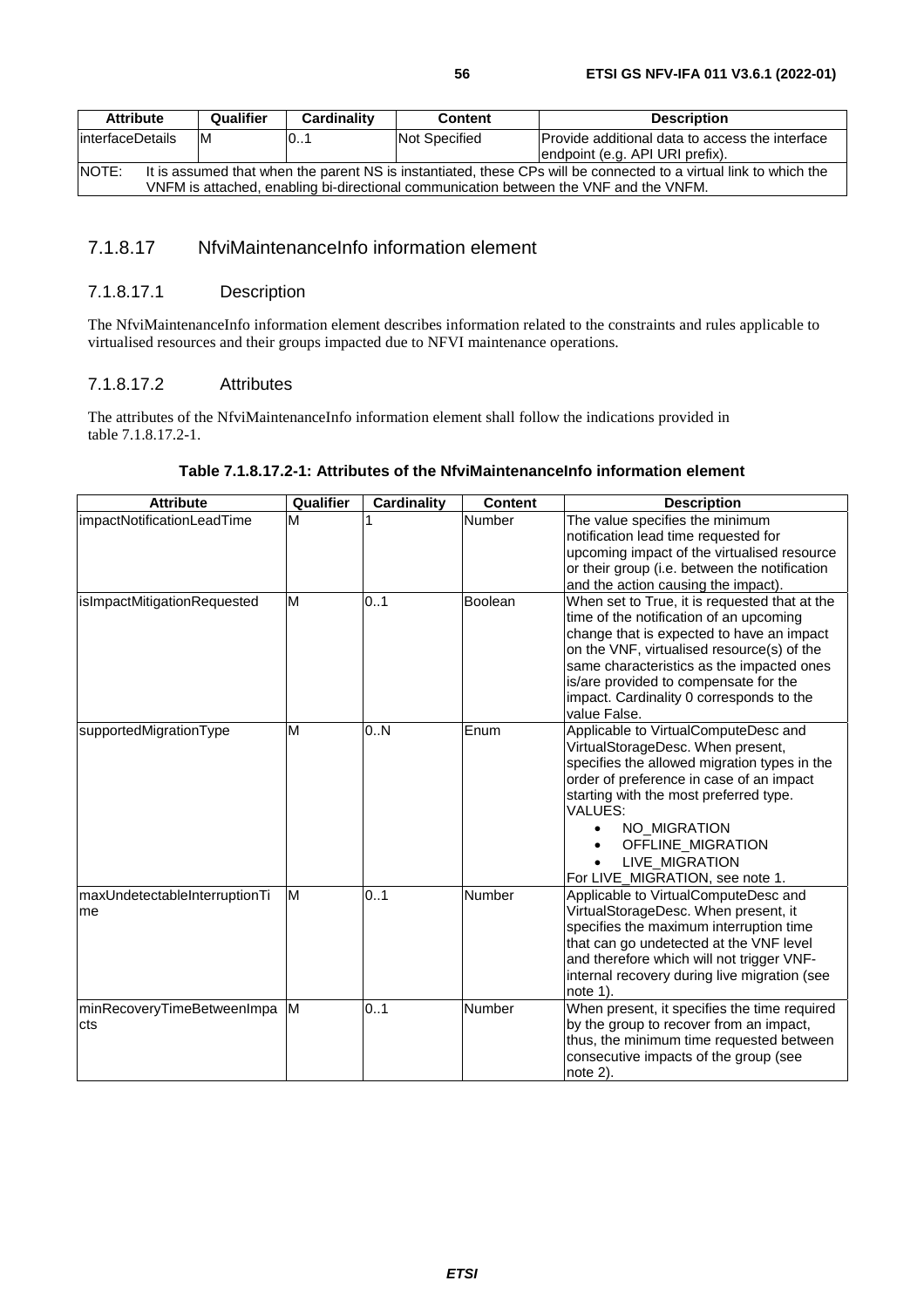| <b>Attribute</b>                                                                                                                                                                                                                                                                                                                                   | Qualifier | Cardinality | <b>Content</b>                               | <b>Description</b>                                                                                                                                                                                                                                                                                                                                   |  |
|----------------------------------------------------------------------------------------------------------------------------------------------------------------------------------------------------------------------------------------------------------------------------------------------------------------------------------------------------|-----------|-------------|----------------------------------------------|------------------------------------------------------------------------------------------------------------------------------------------------------------------------------------------------------------------------------------------------------------------------------------------------------------------------------------------------------|--|
| maxNumberOfImpactedInstanc<br>es                                                                                                                                                                                                                                                                                                                   | M         | 0.N         | MaxNumberOf<br>ImpactedInsta<br>nces         | When present, specifies for different group<br>sizes the maximum number of instances<br>that can be impacted simultaneously within<br>the group of virtualised resources without<br>losing functionality. Zero cardinality<br>indicates no constraint (see note 2).<br>MaxNumberOfImpactedInstances is defined<br>in clause 7.1.8.18.<br>See note 3. |  |
| minNumberOfPreservedInstanc<br>es                                                                                                                                                                                                                                                                                                                  | M         | 0.N         | <b>MinNumberOf</b><br>PreservedInst<br>ances | When present, specifies for different group<br>sizes the minimum number of instances<br>which need to be preserved simultaneously<br>within the group of virtualised resources.<br>Zero cardinality indicates no constraint (see<br>note 2). MinNumberOfPreservedInstances<br>is defined in clause 7.1.8.21.<br>See note 3.                          |  |
| NOTE 1:<br>When the maximum undetectable interruption time is specified it constrains the live migration. If it cannot be<br>guaranteed on an NFVI that the interruption caused by the live migration will be less than the indicated<br>maximum undetectable interruption time then life migration should be downgraded according to the order of |           |             |                                              |                                                                                                                                                                                                                                                                                                                                                      |  |

maximum undetectable interruption time, then life migration should be downgraded according to the order of preference.

NOTE 2: Impacts to instances of the group happening within the minimum recovery time are considered simultaneous impacts.

NOTE 3: Either "maxNumberOfImpactedInstances" or "minNumberOfPreservedInstances" may be provided, but not both.

## 7.1.8.18 MaxNumberOfImpactedInstances information element

### 7.1.8.18.1 Description

The MaxNumberOfImpactedInstances information element specifies the maximum number of instances of a given VDU or VnfVirtualLinkDesc that may be impacted simultaneously without impacting the functionality of the group of a given size.

### 7.1.8.18.2 Attributes

The attributes of the MaxNumberOfImpactedInstances information element shall follow the indications provided in table 7.1.8.18.2-1.

| <b>Attribute</b>                                                                                                                                                                                                                                                                                                                                                                                                                                                                                                                                                                              | Qualifier | <b>Cardinality</b> | Content | <b>Description</b>                                                                                                                                                           |  |
|-----------------------------------------------------------------------------------------------------------------------------------------------------------------------------------------------------------------------------------------------------------------------------------------------------------------------------------------------------------------------------------------------------------------------------------------------------------------------------------------------------------------------------------------------------------------------------------------------|-----------|--------------------|---------|------------------------------------------------------------------------------------------------------------------------------------------------------------------------------|--|
| groupSize                                                                                                                                                                                                                                                                                                                                                                                                                                                                                                                                                                                     | M         | 101                | Integer | When present, it determines the size of the<br>group for which the<br>maxNumberOfImpactedInstances is<br>specified. Otherwise the size is not limited.<br>See notes 1 and 2. |  |
| maxNumberOfImpactedIn<br>stances                                                                                                                                                                                                                                                                                                                                                                                                                                                                                                                                                              | ΙM        |                    | Integer | The maximum number of instances that can<br>be impacted simultaneously within the<br>group of the specified size.<br>See notes 1 and 2.                                      |  |
| Each groupSize value specified for a group of virtual resources shall be unique, and it shall be possible to form<br>NOTE 1:<br>an ascending ordered list of groupSizes.<br><b>INOTE 2:</b><br>The number of instances in the group for which the maxNumberOfImpactedInstances is specified may be equal<br>to groupSize or less. When the number of instances is less than the groupSize, it shall be at least 1 if this is the<br>first groupSize in the ordered list of groupSizes, or it shall be greater by at least 1 than the previous groupSize<br>in the ordered list of groupSizes. |           |                    |         |                                                                                                                                                                              |  |

|  |  | Table 7.1.8.18.2-1: Attributes of the MaxNumberOfImpactedInstances information element |
|--|--|----------------------------------------------------------------------------------------|
|  |  |                                                                                        |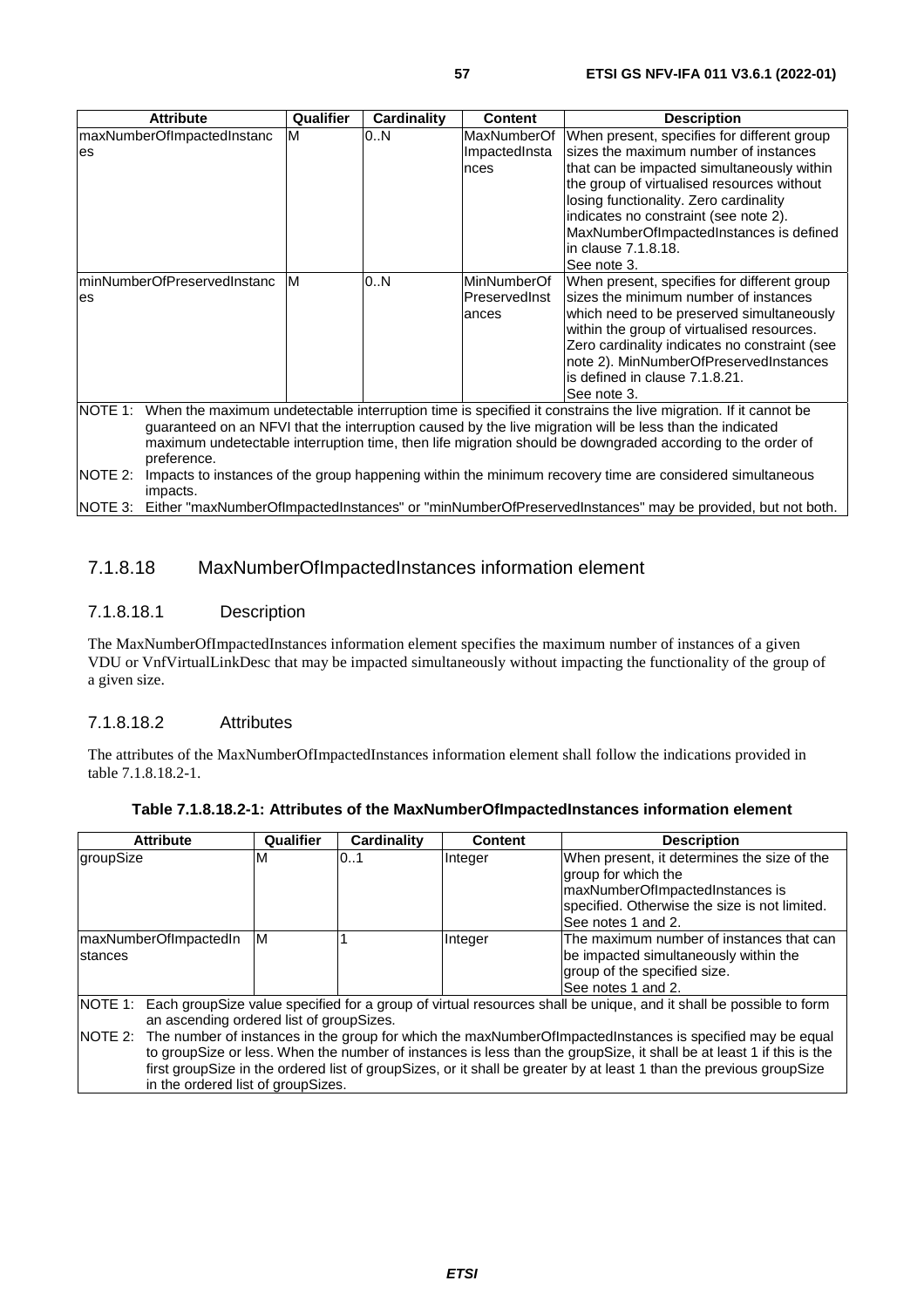## 7.1.8.19 Dependencies information element

### 7.1.8.19.1 Description

The Dependencies information element provides indications on the order in which VNFCs associated to different VDU Profiles are to be instantiated.

#### 7.1.8.19.2 Attributes

The attributes of the Dependencies information element shall follow the indications provided in table 7.1.8.19.2-1.

#### **Table 7.1.8.19.2-1: Attributes of the Dependencies information element**

| <b>Attribute</b>                                                                                                                                                                                                      | Qualifier | <b>Cardinality</b> | <b>Content</b>                                     | <b>Description</b>                                                                                                   |
|-----------------------------------------------------------------------------------------------------------------------------------------------------------------------------------------------------------------------|-----------|--------------------|----------------------------------------------------|----------------------------------------------------------------------------------------------------------------------|
| primaryId                                                                                                                                                                                                             | ΙM        | 1N                 | <b>Identifier</b><br>l(Reference to<br>VduProfile) | References a VduProfile for describing<br>dependencies between VNFCs in terms of<br>primary entities.<br>ISee note.  |
| secondaryId                                                                                                                                                                                                           | ΙM        | 1N                 | <b>Identifier</b><br>Reference to<br>VduProfile)   | References a VduProfile for describing<br>dependencies between VNFCs in terms of<br>secondary entities.<br>See note. |
| NOTE:<br>NFV Management and Orchestration functions shall instantiate VNFCs from the VduProfile in the primaryId<br>attribute before instantiating VNFCs from the VduProfile referenced in the secondaryld attribute. |           |                    |                                                    |                                                                                                                      |

### 7.1.8.20 VipCpProfile information element

### 7.1.8.20.1 Description

The VipCpProfile information element describes additional instantiation data for a given VIP CP used in a DF.

#### 7.1.8.20.2 Attributes

The attributes of the VipCpProfile information element shall follow the indications provided in table 7.1.8.20.2-1.

#### **Table 7.1.8.20.2-1: Attributes of the VipCpProfile information element**

| <b>Attribute</b>      | Qualifier | Cardinality | <b>Content</b>                                | <b>Description</b>                                                                                                                                                                                                    |
|-----------------------|-----------|-------------|-----------------------------------------------|-----------------------------------------------------------------------------------------------------------------------------------------------------------------------------------------------------------------------|
| vipCpdId              | M         |             | <b>Identifier</b><br>(Reference to<br>VipCpd) | Uniquely references a VIP CPD.                                                                                                                                                                                        |
| IminNumberOfInstances | M         |             | Integer                                       | Minimum number of instances of the VIP<br>ICP based on the referenced VIP CPD that<br>is permitted to exist for this flavour. Shall be<br>zero or greater.                                                            |
| ImaxNumberOfInstances | M         |             | Integer                                       | Maximum number of instances of the VIP<br>ICP based on the referenced VIP CPD that<br>is permitted to exist for this flavour. Shall be<br>greater than zero and not less than the<br>value of "minNumberOfInstances". |

### 7.1.8.21 MinNumberOfPreservedInstances information element

#### 7.1.8.21.1 Description

The MinNumberOfPreservedInstances information element specifies the minimum number of instances of a given VDU or VnfVirtualLinkDesc which need to be preserved simultaneously within the group of a given size of virtualised resources.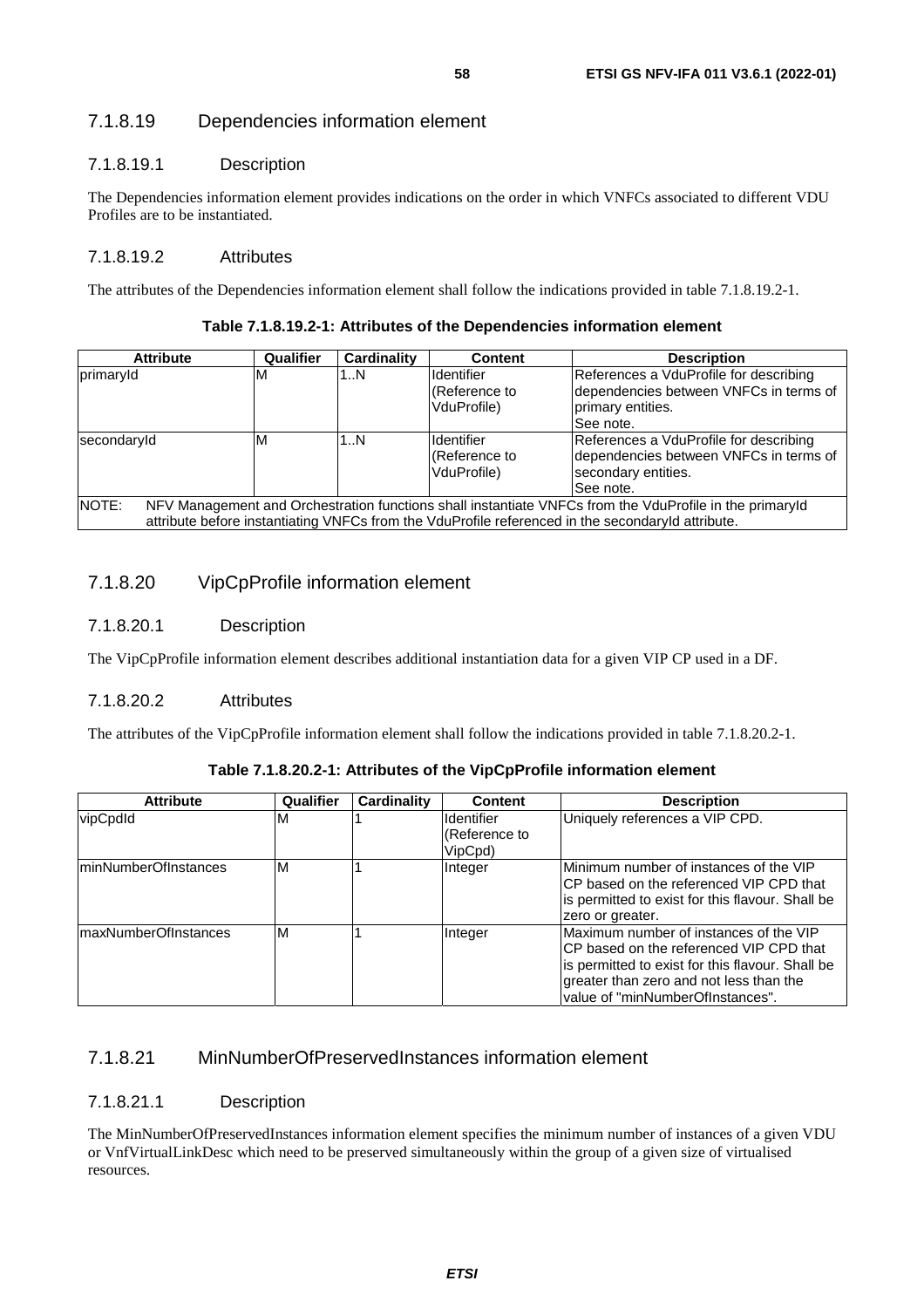#### 7.1.8.21.2 Attributes

The attributes of the MinNumberOfPreservedInstances information element shall follow the indications provided in table 7.1.8.21.2-1.

| <b>Attribute</b>                                                                                                                                                                                                                                                                                | Qualifier | Cardinality | <b>Content</b> | <b>Description</b>                                                                                                                                                            |
|-------------------------------------------------------------------------------------------------------------------------------------------------------------------------------------------------------------------------------------------------------------------------------------------------|-----------|-------------|----------------|-------------------------------------------------------------------------------------------------------------------------------------------------------------------------------|
| groupSize                                                                                                                                                                                                                                                                                       | M         | 0.1         | Integer        | When present, it determines the size of the<br>group for which the<br>minNumberOfPreservedInstances is<br>specified. Otherwise the size is not limited.<br>See notes 1 and 2. |
| IminNumberOPreservedIns M<br><b>Itances</b>                                                                                                                                                                                                                                                     |           |             | Integer        | The minimum number of instances which<br>need to be preserved simultaneously within<br>the group of the specified size.<br>See notes 1 and 2.                                 |
| NOTE 1:<br>Each group Size value specified for a group of virtual resources shall be unique, and it shall be possible to form<br>an ascending ordered list of groupSizes.<br>NOTE 2: The number of instances in the group for which the minNumberOfPreservedInstances is specified may be equal |           |             |                |                                                                                                                                                                               |
| to groupSize or less.                                                                                                                                                                                                                                                                           |           |             |                |                                                                                                                                                                               |

## 7.1.9 Information elements related to Virtual Resource descriptors

#### 7.1.9.1 Introduction

The clauses below define the Information elements related to Virtual Resource descriptors.

#### 7.1.9.2 Information elements related to Virtual CPU

#### 7.1.9.2.1 Introduction

The clauses below define the information elements related to Virtual CPU.

#### 7.1.9.2.2 VirtualComputeDesc information element

#### 7.1.9.2.2.1 Description

The VirtualComputeDesc information element supports the specification of requirements related to virtual compute resources.

#### 7.1.9.2.2.2 Attributes

The attributes of the VirtualComputeDesc information element shall follow the indications provided in table 7.1.9.2.2.2-1.

If the VIM supports the concept of virtual compute resource flavours, it is assumed that a flavour is selected or created based on the information in the VirtualComputeDesc information element.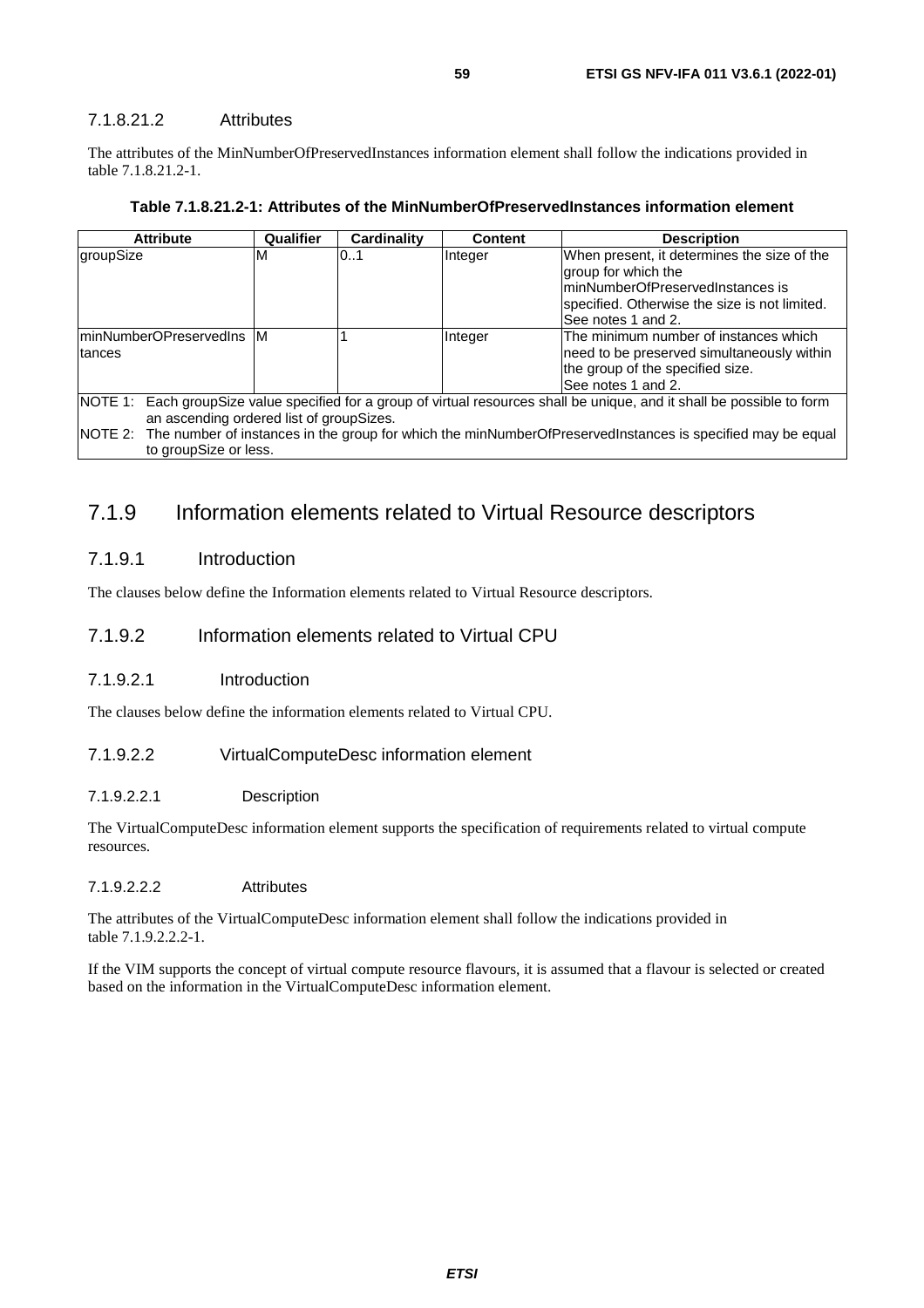| <b>Attribute</b>              | Qualifier | <b>Cardinality</b> | <b>Content</b>                                                                    | <b>Description</b>                                                                                                                                                       |
|-------------------------------|-----------|--------------------|-----------------------------------------------------------------------------------|--------------------------------------------------------------------------------------------------------------------------------------------------------------------------|
| virtualComputeDescld          | M         |                    | Unique identifier of this<br><b>Identifier</b><br>VirtualComputeDesc in the VNFD. |                                                                                                                                                                          |
| logicalNode                   | ιM        | 0N                 | LogicalNodeRequire<br>ments                                                       | The logical node requirements.                                                                                                                                           |
| requestAdditionalCapabilities | M         | 0N                 | RequestedAdditional<br>CapabilityData                                             | Specifies requirements for additional<br>capabilities. These may be for a range of<br>purposes. One example is acceleration<br>related capabilities. See clause 7.1.9.5. |
| computeRequirements           | ΙM        | 0N                 | Not specified                                                                     | Specifies compute requirements.                                                                                                                                          |
| virtualMemory                 | M         |                    | VirtualMemoryData                                                                 | The virtual memory of the virtualised<br>compute. See clause 7.1.9.3.2.                                                                                                  |
| virtualCpu                    | M         |                    | VirtualCpuData                                                                    | The virtual CPU(s) of the virtualised<br>compute. See clause 7.1.9.2.3.                                                                                                  |
| virtualDisk                   | M         | 0N                 | <b>BlockStorageData</b>                                                           | The local or ephemeral disk(s) of the<br>virtualised compute. See<br>lclause 7.1.9.4.3.                                                                                  |

#### **Table 7.1.9.2.2.2-1: Attributes of the VirtualComputeDesc information element**

### 7.1.9.2.3 VirtualCpuData information elements

#### 7.1.9.2.3.1 Description

The VirtualCpuData information element supports the specification of requirements related to virtual CPU(s) of a virtual compute resource.

#### 7.1.9.2.3.2 Attributes

The attributes of the VirtualCpuData information element shall follow the indications provided in table 7.1.9.2.3.2-1.

#### **Table 7.1.9.2.3.2-1: Attributes of the VirtualCpuData information element**

| <b>Attribute</b>                     | Qualifier | <b>Cardinality</b> | <b>Content</b>                   | <b>Description</b>                                                                                                                                                                                                  |
|--------------------------------------|-----------|--------------------|----------------------------------|---------------------------------------------------------------------------------------------------------------------------------------------------------------------------------------------------------------------|
| cpuArchitecture                      | M         | 0.1                | String                           | CPU architecture type. Examples are x86,<br>ARM. The cardinality can be 0 during the<br>allocation request, if no particular CPU<br>architecture type is requested.                                                 |
| numVirtualCpu                        | M         |                    | Integer                          | Number of virtual CPUs.                                                                                                                                                                                             |
| <b>virtualCpuClock</b>               | M         | 0.1                | Number                           | Minimum virtual CPU clock rate (e.g. in<br>MHz). The cardinality can be 0 during the<br>allocation request, if no particular value is<br>requested.                                                                 |
| virtualCpuOversubscriptio<br>nPolicy | ΙM        | 0.1                | Not specified                    | The CPU core oversubscription policy<br>e.g. the relation of virtual CPU cores to<br>physical CPU cores/threads. The cardinality<br>can be 0 during the allocation request, if no<br>particular value is requested. |
| vduCpuRequirements                   | Iм        | 0N                 | Not specified                    | Array of key-value pair requirements on the<br>Compute (CPU) for the VDU.                                                                                                                                           |
| virtualCpuPinning                    | M         | 0.1                | <b>VirtualCpuPinnin</b><br>gData | The virtual CPU pinning configuration for the<br>virtualised compute resource. See<br>clause 7.1.9.2.4.                                                                                                             |

### 7.1.9.2.4 VirtualCpuPinningData information element

#### 7.1.9.2.4.1 Description

The VirtualCpuPinningData information element supports the specification of requirements related to the virtual CPU pinning configuration of a virtual compute resource.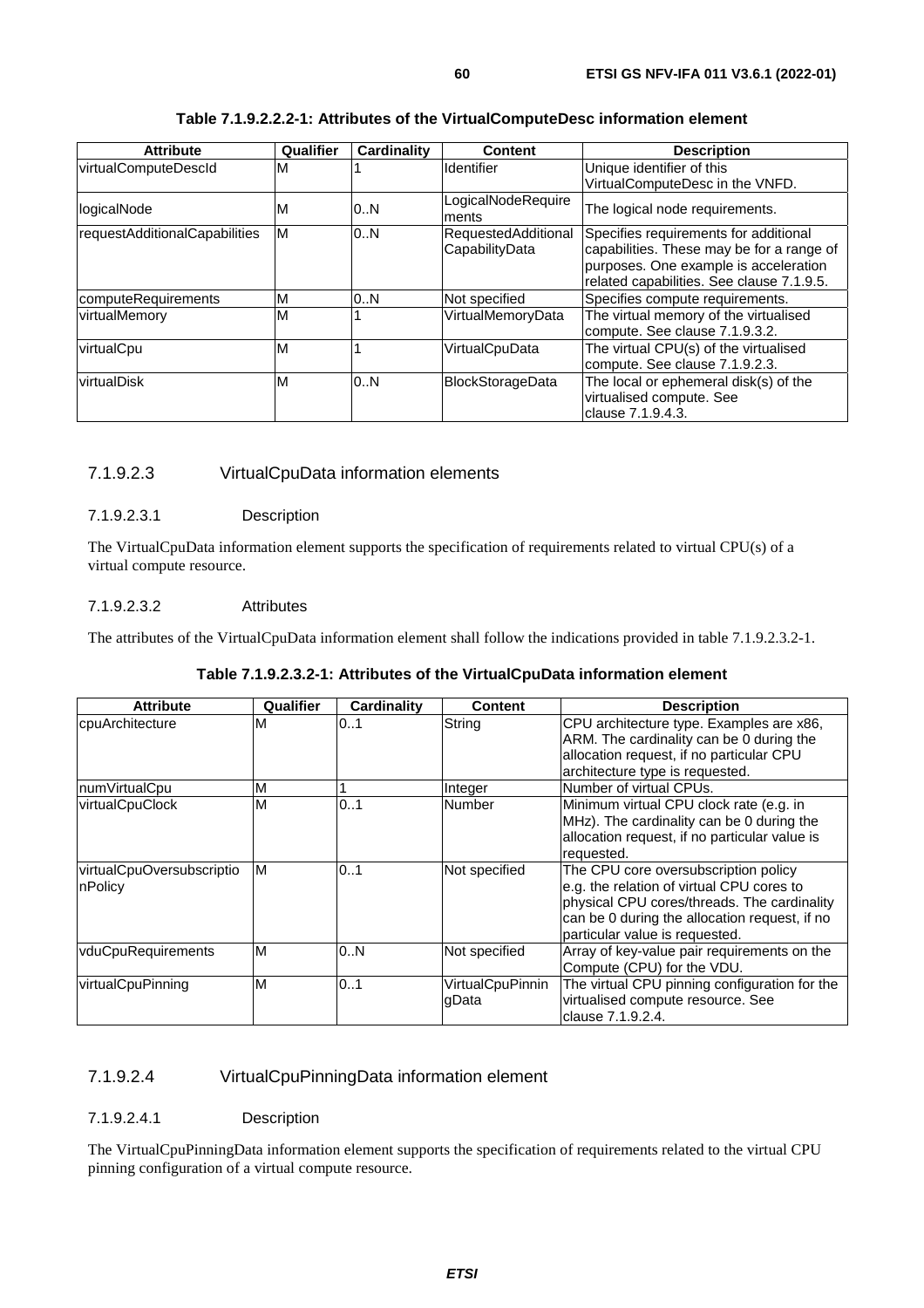#### 7.1.9.2.4.2 Attributes

The attributes of the VirtualCpuPinningData information element shall follow the indications provided in table 7.1.9.2.4.2-1.

| <b>Attribute</b>        | Qualifier | Cardinality | <b>Content</b> | <b>Description</b>                                                                                                                                                                                                                                                                                                                                                                                                                 |
|-------------------------|-----------|-------------|----------------|------------------------------------------------------------------------------------------------------------------------------------------------------------------------------------------------------------------------------------------------------------------------------------------------------------------------------------------------------------------------------------------------------------------------------------|
| virtualCpuPinningPolicy | M         | 01          | Enum           | Indicates the policy for CPU pinning.<br>VALUES:<br><b>STATIC</b><br><b>DYNAMIC</b><br>In case of "STATIC" the virtual CPU cores<br>are requested to be allocated to logical CPU<br>cores according to the rules defined in<br>virtualCpuPinningRules.<br>In case of "DYNAMIC" the allocation of<br>virtual CPU cores to logical CPU cores is<br>decided by the VIM. (e.g. SMT<br>(Simultaneous Multi-Threading)<br>requirements). |
| virtualCpuPinningRule   | ΙM        | 10N         | Not specified  | List of rules that should be considered<br>during the allocation of the virtual CPUs to<br>logical CPUs in case of "STATIC"<br>virtualCpuPinningPolicy.                                                                                                                                                                                                                                                                            |

| Table 7.1.9.2.4.2-1: Attributes of the VirtualCpuPinningData information element |  |  |
|----------------------------------------------------------------------------------|--|--|
|                                                                                  |  |  |

## 7.1.9.3 Information elements related to Virtual Memory

#### 7.1.9.3.1 Introduction

The clauses below define the information elements related to Virtual Memory.

### 7.1.9.3.2 VirtualMemoryData information element

#### 7.1.9.3.2.1 Description

The VirtualMemoryData information element supports the specification of requirements related to virtual memory of a virtual compute resource.

#### 7.1.9.3.2.2 Attributes

The attributes of the VirtualMemoryData information element shall follow the indications provided in table 7.1.9.3.2.2-1.

| Table 7.1.9.3.2.2-1: Attributes of the VirtualMemoryData information element |  |
|------------------------------------------------------------------------------|--|
|------------------------------------------------------------------------------|--|

| <b>Attribute</b>                       | Qualifier | Cardinality | <b>Content</b> | <b>Description</b>                                                                                                                                                                                              |
|----------------------------------------|-----------|-------------|----------------|-----------------------------------------------------------------------------------------------------------------------------------------------------------------------------------------------------------------|
| virtualMemSize                         | M         |             | Number         | Amount of virtual Memory (e.g. in MB).                                                                                                                                                                          |
| virtualMemOversubscriptio M<br>nPolicy |           | 0.1         | Not specified  | The memory core oversubscription policy in<br>terms of virtual memory to physical memory<br>on the platform. The cardinality can be 0<br>during the allocation request, if no particular<br>value is requested. |
| vduMemRequirements                     | ΙM        | 0.N         | Not specified  | Array of key-value pair requirements on the<br>memory for the VDU.                                                                                                                                              |
| InumaEnabled                           | M         | 01          | <b>Boolean</b> | It specifies the memory allocation to be<br>cognisant of the relevant process/core<br>allocation. The cardinality can be 0 during<br>the allocation request, if no particular value<br>is requested.            |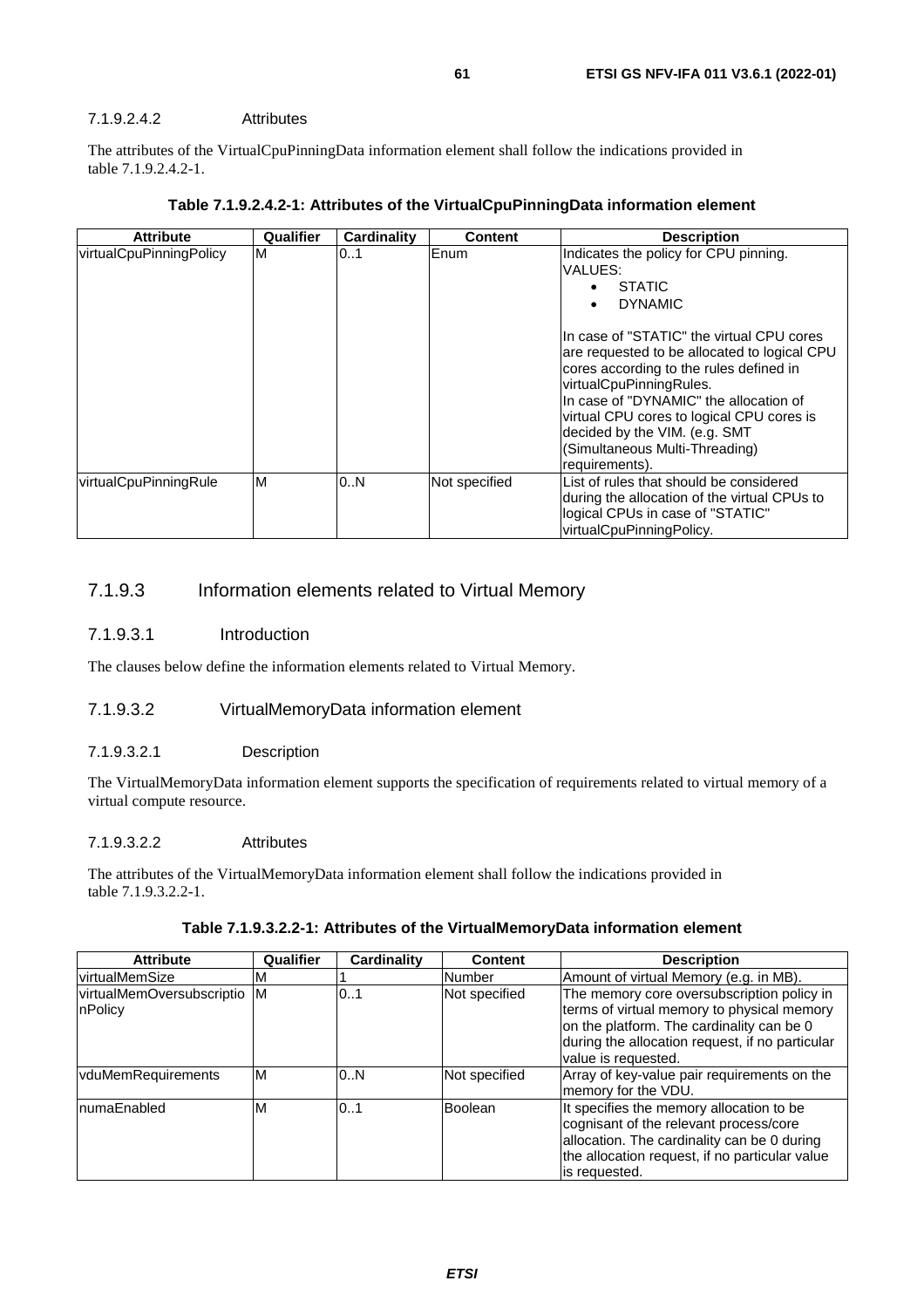## 7.1.9.4.1 Introduction

The clauses below define the information elements related to Virtual Storage.

## 7.1.9.4.2 VirtualStorageDesc information element

## 7.1.9.4.2.1 Description

The VirtualStorageDesc information element supports the specifications of requirements related to persistent virtual storage resources. Ephemeral virtual storage is specified in VirtualComputeDesc information element.

## 7.1.9.4.2.2 Attributes

The attributes of the VirtualStorageDesc information element shall follow the indications provided in table 7.1.9.4.2.2-1.

## **Table 7.1.9.4.2.2-1: Attributes of the VirtualStorageDesc information element**

| <b>Attribute</b>     | <b>Qualifier</b> | <b>Cardinality</b> | Content                  | <b>Description</b>                                                                                                                                                                                            |
|----------------------|------------------|--------------------|--------------------------|---------------------------------------------------------------------------------------------------------------------------------------------------------------------------------------------------------------|
| id                   | M                |                    | Identifier               | Unique identifier of this VirtualStorageDesc in<br>the VNFD.                                                                                                                                                  |
| typeOfStorage        | M                |                    | Enum                     | Type of virtualised storage resource.<br>VALUES:<br><b>BLOCK</b><br>$\bullet$<br><b>OBJECT</b><br>٠<br><b>FILE</b>                                                                                            |
| blockStorageData     | M                | 0.1                | <b>BlockStorageData</b>  | Specifies the details of block storage. It shall<br>be present when the "typeOfStorage" attribute<br>is set to "BLOCK". It shall be absent<br>otherwise.                                                      |
| objectStorageData    | M                | 0.1                | <b>ObjectStorageData</b> | Specifies the details of object storage. It shall<br>be present when the "typeOfStorage" attribute<br>is set to "OBJECT". It shall be absent<br>otherwise.                                                    |
| fileStorageDa ta     | M                | 0.1                | FileStorageData          | Specifies the details of file storage. It shall be<br>present when the "typeOfStorage" attribute is<br>set to "FILE". It shall be absent otherwise.                                                           |
| InfviMaintenanceInfo | M                | 0.1                | NfviMaintenanceInfo      | When present, provides information on the<br>rules to be observed when an instance based<br>on this VirtualStorageDesc is impacted during<br>NFVI operation and maintenance (e.g. NFVI<br>resource upgrades). |

## 7.1.9.4.3 BlockStorageData information element

7.1.9.4.3.1 Description

The BlockStorageData information element specifies the details of block storage resource.

## 7.1.9.4.3.2 Attributes

The attributes of the BlockStorageData information element shall follow the indications provided in table 7.1.9.4.3.2-1.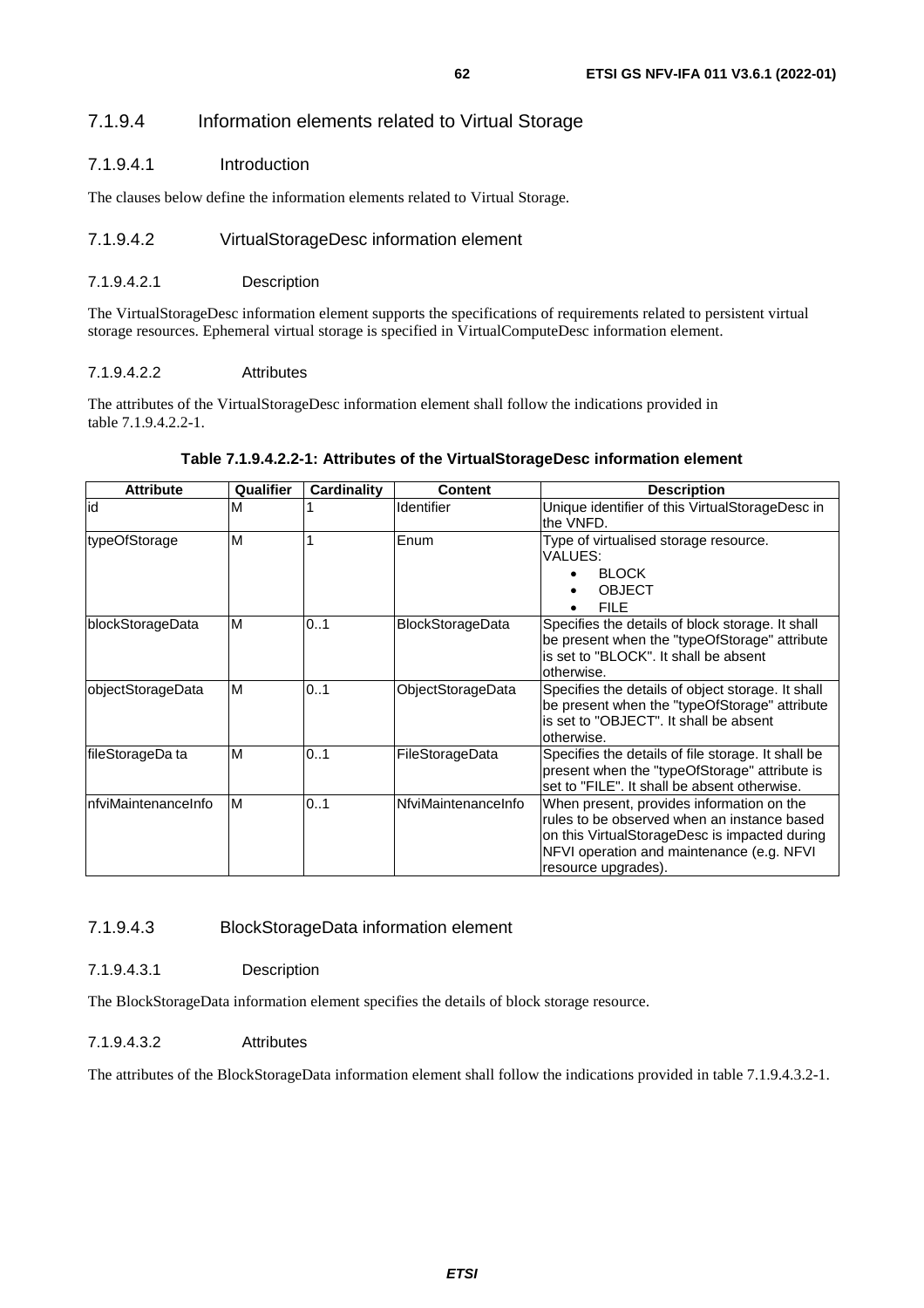| <b>Attribute</b>       | Qualifier | Cardinality                 | <b>Content</b>    | <b>Description</b>                           |
|------------------------|-----------|-----------------------------|-------------------|----------------------------------------------|
| sizeOfStorage          |           |                             | Number            | Size of virtualised storage resource in GB.  |
| vduStorageRequirements | IМ        | <b>Not Specified</b><br>0.N |                   | An array of key-value pairs that articulate  |
|                        |           |                             |                   | the storage deployment requirements.         |
| rdmaEnabled            | M         | 01                          | <b>Boolean</b>    | Indicate if the storage support RDMA.        |
| swlmageDesc            | ΙM        | 101                         | <b>Identifier</b> | References the software image to be loaded   |
|                        |           |                             | Reference to      | on the VirtualStorage resource created       |
|                        |           |                             | SwlmageDesc)      | based on this VirtualStorageDesc.            |
|                        |           |                             |                   | Shall be absent when used for virtual disks. |

**Table 7.1.9.4.3.2-1: Attributes of the BlockStorageData information element** 

### 7.1.9.4.4 ObjectStorageData information element

#### 7.1.9.4.4.1 Description

The ObjectStorageData information element specifies the details of object storage resource.

#### 7.1.9.4.4.2 Attributes

The attributes of the ObjectStorageData information element shall follow the indications provided in table 7.1.9.4.4.2-1.

#### **Table 7.1.9.4.4.2-1: Attributes of the ObjectStorageData information element**

| <b>Attribute</b>        |      | Qualifier   Cardinality   Content |         | <b>Description</b>                                  |
|-------------------------|------|-----------------------------------|---------|-----------------------------------------------------|
| <b>maxSizeOfStorage</b> | - IM | 10                                | lNumber | Max size of virtualised storage resource in<br>IGB. |

#### 7.1.9.4.5 FileStorageData information element

7.1.9.4.5.1 Description

The FileStorageData information element specifies the details of file storage resource.

#### 7.1.9.4.5.2 Attributes

The attributes of the FileStorageData information element shall follow the indications provided in table 7.1.9.4.5.2-1.

#### **Table 7.1.9.4.5.2-1: Attributes of the FileStorageData information element**

| <b>Attribute</b>     | Qualifier | Cardinality | Content                                         | <b>Description</b>                                                                                                                     |
|----------------------|-----------|-------------|-------------------------------------------------|----------------------------------------------------------------------------------------------------------------------------------------|
| <b>sizeOfStorage</b> | м         |             | Number                                          | Size of virtualised storage resource in GB.                                                                                            |
| fileSystemProtocol   | lм        |             | String                                          | The shared file system protocol (e.g. NFS,<br>CIFS).                                                                                   |
| lintVirtualLinkDesc  | ΙM        |             | Identifier (Reference to<br>VnfVirtualLinkDesc) | Reference of the internal VLD which this file<br>storage connects to.<br>The attached VDUs shall connect to the same<br>linternal VLD. |

## 7.1.9.5 RequestedAdditionalCapabilityData information element

#### 7.1.9.5.1 Description

This information element describes requested additional capability for a particular VDU. Such a capability may be for acceleration or specific tasks.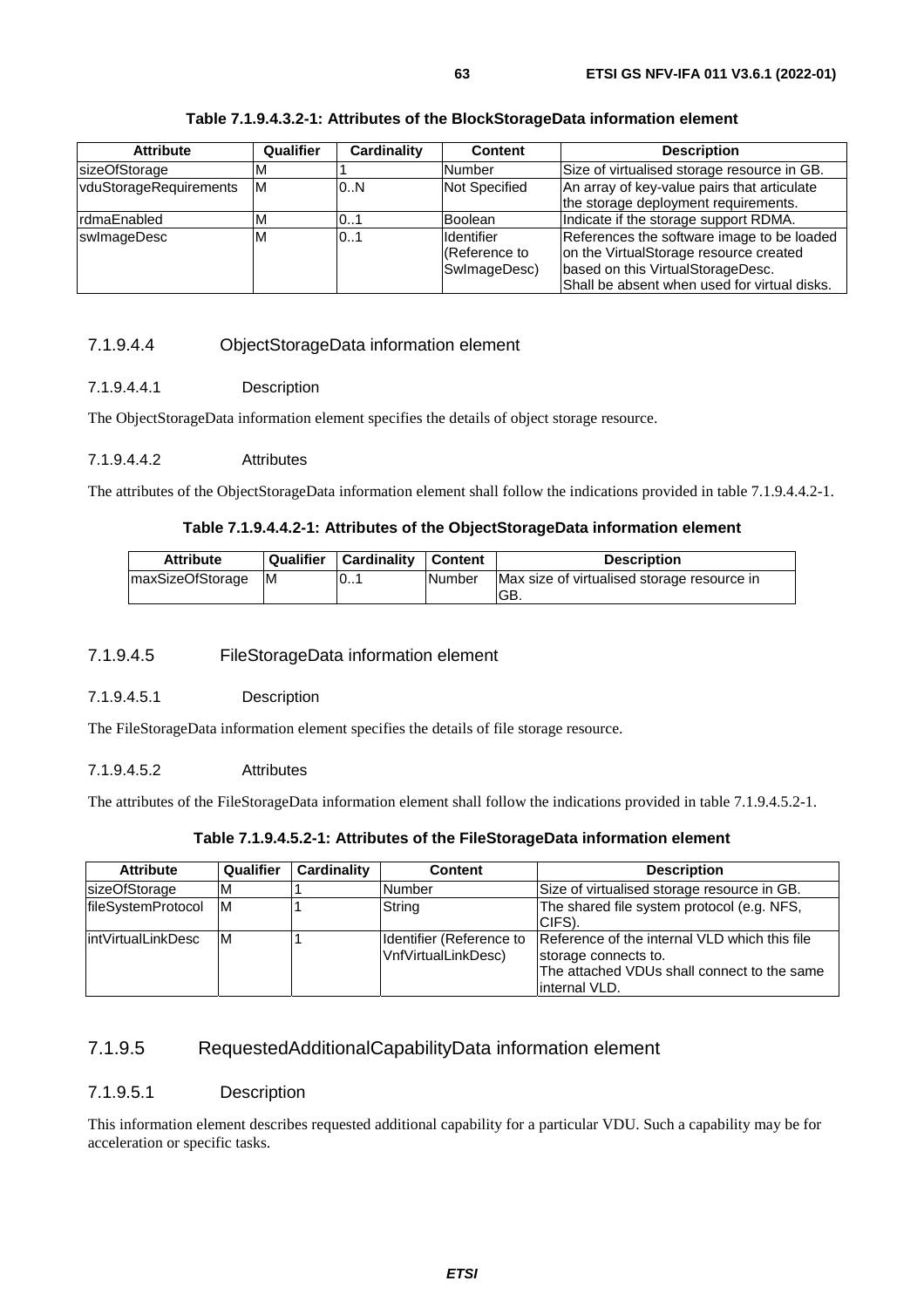### 7.1.9.5.2 Attributes

The attributes of the RequestedAdditionalCapabilityData information element shall follow the indications provided in table 7.1.9.5.2-1.

|  |  | Table 7.1.9.5.2-1: Attributes of the RequestedAdditionalCapabilityData information element |
|--|--|--------------------------------------------------------------------------------------------|
|  |  |                                                                                            |

| <b>Attribute</b>                                    | Qualifier | Cardinality | <b>Content</b> | <b>Description</b>                                                                                                            |
|-----------------------------------------------------|-----------|-------------|----------------|-------------------------------------------------------------------------------------------------------------------------------|
| requestedAdditionalCapabilityN<br>lame              | IM.       |             | String         | Specifies a requested additional capability<br>for the VDU. ETSI GS NFV-IFA 002 [i.1]<br>describes acceleration capabilities. |
| supportMandatory                                    | M         |             | <b>Boolean</b> | Indicates whether the requested additional<br>capability is mandatory for successful<br>operation.                            |
| minRequestedAdditionalCapabi M<br>lityVersion       |           | 0.1         | Version        | Specifies the minimum version of the<br>requested additional capability.                                                      |
| preferredRequestedAdditionalC M<br>apabilityVersion |           | 0.1         | Version        | Specifies the preferred version of the<br>requested additional capability.                                                    |
| targetPerformanceParameters                         | M         | 1N          | KeyValuePair   | Specifies specific attributes, dependent on<br>the requested additional capability type.                                      |

#### 7.1.9.6 LogicalNodeRequirements information element

#### 7.1.9.6.1 Description

This information element describes compute, memory and I/O requirements that are to be associated with the logical node of infrastructure. The logical node requirements are a sub-component of the VDU level requirements. As an example for illustration purposes, a logical node correlates to the concept of a NUMA cell in libvirt terminology.

#### 7.1.9.6.2 Attributes

The attributes of the LogicalNodeRequirements information element shall follow the indications provided in table 7.1.9.6.2-1.

| <b>Attribute</b>             | Qualifier | Cardinality | <b>Content</b>    | <b>Description</b>                                                                                                                                                                                                                                                                                                                                                                                                                              |
|------------------------------|-----------|-------------|-------------------|-------------------------------------------------------------------------------------------------------------------------------------------------------------------------------------------------------------------------------------------------------------------------------------------------------------------------------------------------------------------------------------------------------------------------------------------------|
| id                           | ıм        |             | <b>Identifier</b> | Identifies this set of logical node                                                                                                                                                                                                                                                                                                                                                                                                             |
|                              |           |             |                   | requirements.                                                                                                                                                                                                                                                                                                                                                                                                                                   |
| logicalNodeRequirementDetail | M         | 1N          | Not specified     | The logical node-level compute,<br>memory and I/O requirements. An<br>array of key-value pairs that articulate<br>the deployment requirements.<br>This could include the number of CPU<br>cores on this logical node, a memory<br>configuration specific to a logical node<br>(e.g. such as available in the Linux<br>kernel via the libnuma library) or a<br>requirement related to the association<br>of an I/O device with the logical node. |

**Table 7.1.9.6.2-1: Attributes of the LogicalNodeRequirements information element** 

## 7.1.10 Information elements related to scaling

### 7.1.10.1 Introduction

The clauses below define the information elements related to scaling. An explanation of the scaling model is provided in annex A.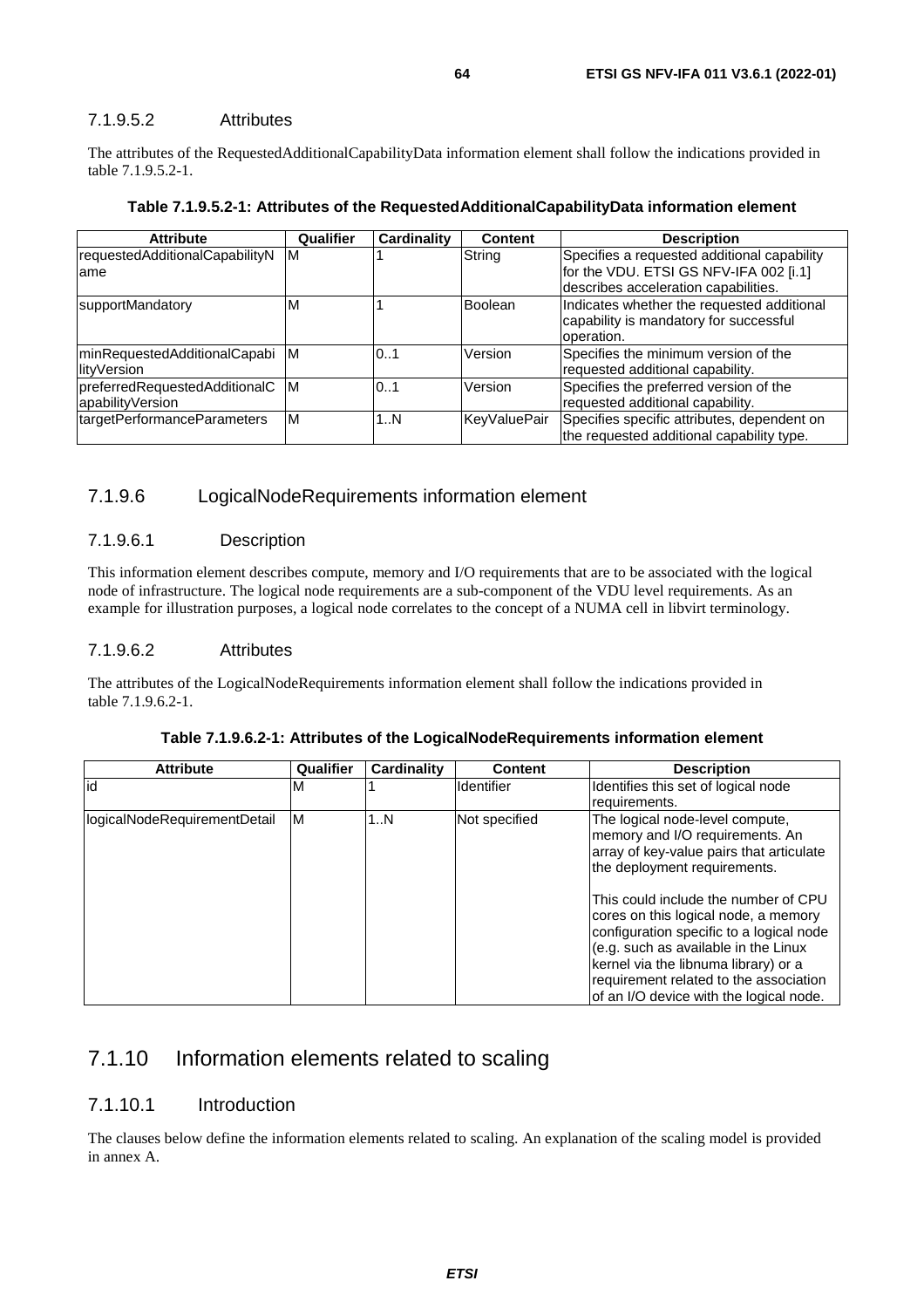### 7.1.10.2.1 Description

The ScalingAspect information element describes the details of an aspect used for horizontal scaling.

#### 7.1.10.2.2 Attributes

The attributes of the ScalingAspect information element shall follow the indications provided in table 7.1.10.2.2-1.

| <b>Attribute</b>         | Qualifier                                                                                                                                                                                                                                                                                                                           | <b>Cardinality</b> | <b>Content</b>     | <b>Description</b>                                                                                                                                                                                                                                                                                                                                                                                                                                                                                                                                                                             |  |
|--------------------------|-------------------------------------------------------------------------------------------------------------------------------------------------------------------------------------------------------------------------------------------------------------------------------------------------------------------------------------|--------------------|--------------------|------------------------------------------------------------------------------------------------------------------------------------------------------------------------------------------------------------------------------------------------------------------------------------------------------------------------------------------------------------------------------------------------------------------------------------------------------------------------------------------------------------------------------------------------------------------------------------------------|--|
| id                       | M                                                                                                                                                                                                                                                                                                                                   |                    | Identifier         | Unique identifier of this aspect in the VNFD.                                                                                                                                                                                                                                                                                                                                                                                                                                                                                                                                                  |  |
| name                     | M                                                                                                                                                                                                                                                                                                                                   |                    | String             | Human readable name of the aspect.                                                                                                                                                                                                                                                                                                                                                                                                                                                                                                                                                             |  |
| description              | M                                                                                                                                                                                                                                                                                                                                   |                    | String             | Human readable description of the aspect.                                                                                                                                                                                                                                                                                                                                                                                                                                                                                                                                                      |  |
| maxScaleLevel            | M                                                                                                                                                                                                                                                                                                                                   |                    | PositiveInteger    | The maximum scaleLevel for total number<br>of scaling steps that can be applied w.r.t.<br>this aspect. The value of this attribute<br>corresponds to the number of scaling steps<br>can be applied to this aspect when scaling it<br>from the minimum scale level (i.e. 0) to the<br>maximum scale level defined by this<br>attribute. See note 2.                                                                                                                                                                                                                                             |  |
| aspectDeltaDetails       | M                                                                                                                                                                                                                                                                                                                                   | 0.1                | AspectDeltaDetails | A specification of the deltas in terms of<br>number of instances of VNFCs and virtual<br>link bit rates that correspond to the scaling<br>steps of this aspect.<br>A cardinality of zero indicates that this<br>mapping has to be specified in a lifecycle<br>management script or be otherwise known<br>to the VNFM.<br>The information in this attribute, if provided,<br>shall be consistent with the information<br>provided in the "InstantiationLevel"<br>linformation element.<br>If this attribute is provided, it shall be<br>provided for all scaling aspects.<br>See notes 1 and 3. |  |
| NOTE 1:<br>not required. |                                                                                                                                                                                                                                                                                                                                     |                    |                    | In the present release, support for modifying the internal VNF topology during the scaling of the internal VLs, is                                                                                                                                                                                                                                                                                                                                                                                                                                                                             |  |
| NOTE 2:<br>$- - -$       | A scaling step is the smallest increment by which a VNF can be scaled for a particular aspect. Scaling by a<br>single step does not imply that only one VNFC instance is created or removed. It means that one or more VNFC<br>instances are created from the same VDU or from different VDUs, or that a more complex setup occurs. |                    |                    |                                                                                                                                                                                                                                                                                                                                                                                                                                                                                                                                                                                                |  |

**Table 7.1.10.2.2-1: Attributes of the ScalingAspect information element** 

NOTE 3: The presence of this attribute does not preclude associating lifecycle management scripts to scaling-related events in the VNFD.

#### NOTE 4: Void.

## 7.1.10.3 AspectDeltaDetails information element

### 7.1.10.3.1 Description

The AspectDeltaDetails information element defines the increments in terms of number of instances of VNFCs and virtual link flavours that correspond to the scaling steps of a scaling aspect.

### 7.1.10.3.2 Attributes

The attributes of the AspectDeltaDetails information element shall follow the indications provided in table 7.1.10.3.2-1.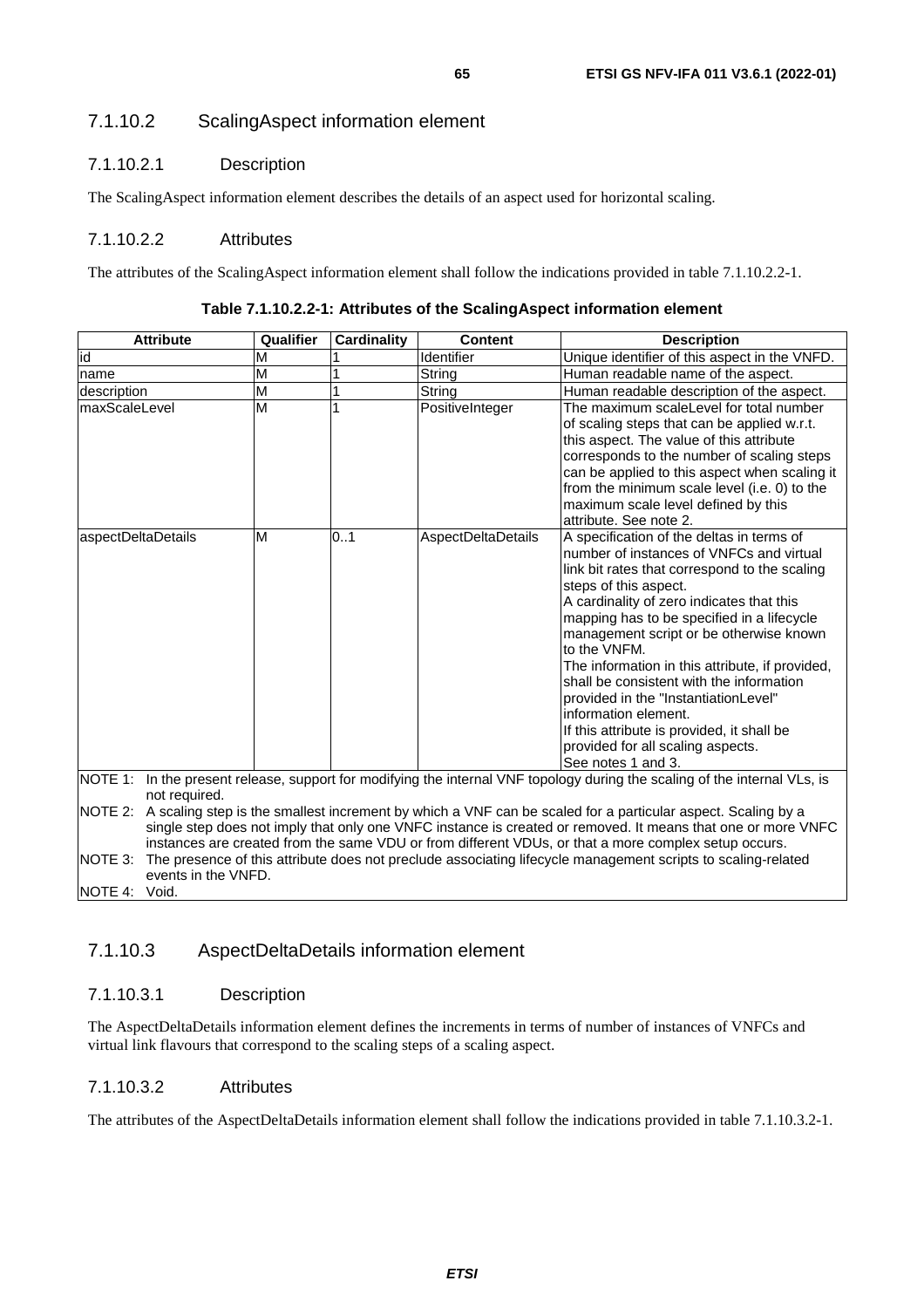| <b>Attribute</b>  | Qualifier | Cardinality | <b>Content</b>                                                       | <b>Description</b>                                                                                                                                                                                                                                                                                                                                                                                                                                   |
|-------------------|-----------|-------------|----------------------------------------------------------------------|------------------------------------------------------------------------------------------------------------------------------------------------------------------------------------------------------------------------------------------------------------------------------------------------------------------------------------------------------------------------------------------------------------------------------------------------------|
| deltas            | ΙM        | 1N          | ScalingDelta                                                         | Declares different scaling deltas, each of which is<br>applied for one or more scaling steps of this<br>aspect.                                                                                                                                                                                                                                                                                                                                      |
| <b>stepDeltas</b> | M         | 0N          | Identifier (Reference<br>to ScalingDelta)                            | References the individual scaling deltas to be<br>applied for the subsequent scaling steps of this<br>aspect. The first entry in the array shall<br>correspond to the first scaling step (between<br>scale levels 0 to 1) and the last entry in the array<br>shall correspond to the last scaling step (between<br>maxScaleLevel-1 and maxScaleLevel).<br>Each referenced scaling delta shall be declared<br>in the "deltas" attribute.<br>See note. |
| NOTE:             |           |             | omitted, as the same scaling delta is applied for all scaling steps. | A scaling aspect for which only one scaling delta is defined (i.e. for which the "deltas" attribute has only one<br>entry) is called a "uniform aspect". The single delta that is declared for a uniform aspect is called the "uniform<br>delta"; it is applied in all scaling steps of that aspect. For a uniform aspect, the "stepDeltas" attribute may be                                                                                         |

## 7.1.10.4 ScalingDelta information element

### 7.1.10.4.1 Description

The ScalingDelta information element defines the number of VNFC instances per VDU, the number of VIP CP instances and/or the bitrate delta per virtual link that corresponds to a single scaling step for a particular scaling aspect. When scaling out by one step, this delta is added to the resources of the VNF instance, whereas when scaling in, this delta is removed. The ScalingDelta information element also defines the minimum size of the VNF, as defined by the initialDelta attribute (see table 7.1.8.2.2-1).

#### 7.1.10.4.2 Attributes

The attributes of the ScalingDelta information element shall follow the indications provided in table 7.1.10.4.2-1.

| <b>Attribute</b>                                                                                                                                                                                                                                    | Qualifier                                                                                                                                                                                                                                                                                                                                           | Cardinality | <b>Content</b>                                                               | <b>Description</b>                                                                                                       |  |
|-----------------------------------------------------------------------------------------------------------------------------------------------------------------------------------------------------------------------------------------------------|-----------------------------------------------------------------------------------------------------------------------------------------------------------------------------------------------------------------------------------------------------------------------------------------------------------------------------------------------------|-------------|------------------------------------------------------------------------------|--------------------------------------------------------------------------------------------------------------------------|--|
| scalingDeltald                                                                                                                                                                                                                                      | M                                                                                                                                                                                                                                                                                                                                                   |             | <b>Identifier</b>                                                            | Identifier of this scaling delta.                                                                                        |  |
| vduDelta                                                                                                                                                                                                                                            | M                                                                                                                                                                                                                                                                                                                                                   | 0.N         | VduLevel                                                                     | The number of VNFC instances based on<br>particular VDUs to be created or removed.<br>See note 1 and note 3.             |  |
| virtualLinkBitRateDelta                                                                                                                                                                                                                             | M                                                                                                                                                                                                                                                                                                                                                   | 0.N         | VirtualLinkBitRateLe<br>vel                                                  | The bitrate to be added or removed to<br>virtual links created from particular virtual<br>llink descriptors. See note 1. |  |
| vipCpDelta                                                                                                                                                                                                                                          | M                                                                                                                                                                                                                                                                                                                                                   | 0.N         | VipCpLevel                                                                   | Number of VIP CP instances based on a<br>particular VipCpd to be created or removed.<br>See note 2 and note 3.           |  |
| NOTE 1: At least one of the attributes "vduDelta" and "virtualLinkBitRateDelta" shall be present.                                                                                                                                                   |                                                                                                                                                                                                                                                                                                                                                     |             |                                                                              |                                                                                                                          |  |
| NOTE 2:                                                                                                                                                                                                                                             | A particular entry in the attribute "vipCpDelta" may be present if a related "vduDelta" entry is present, and shall<br>be absent otherwise. A "vduDelta" entry is said to be "related" to a "vipCpDelta" entry if the "vipCpDelta" entry<br>references a VduCpd structure that is included in a Vdu structure referenced from the "vduDelta" entry. |             |                                                                              |                                                                                                                          |  |
| instances:                                                                                                                                                                                                                                          | The VNFM shall apply the following default rules for distributing VNFC instances among associated VIP CP<br>NOTE 3:                                                                                                                                                                                                                                 |             |                                                                              |                                                                                                                          |  |
| If the number of VNFC instances in the scaling delta is a multiple of the number of the related VIP CP<br>instances in the scaling delta, the VNFC instances shall be distributed uniformly among the VIP CP<br>instances.                          |                                                                                                                                                                                                                                                                                                                                                     |             |                                                                              |                                                                                                                          |  |
| If it is not a multiple, the integer part of the division shall be distributed uniformly among the VIP CP<br>2)<br>instances. The distribution of the remaining VNFC instances is determined by means outside the scope of<br>the present document. |                                                                                                                                                                                                                                                                                                                                                     |             |                                                                              |                                                                                                                          |  |
|                                                                                                                                                                                                                                                     |                                                                                                                                                                                                                                                                                                                                                     |             | This default behaviour may be overridden by the VNF provider in LCM scripts. |                                                                                                                          |  |

**Table 7.1.10.4.2-1: Attributes of the ScalingDelta information element**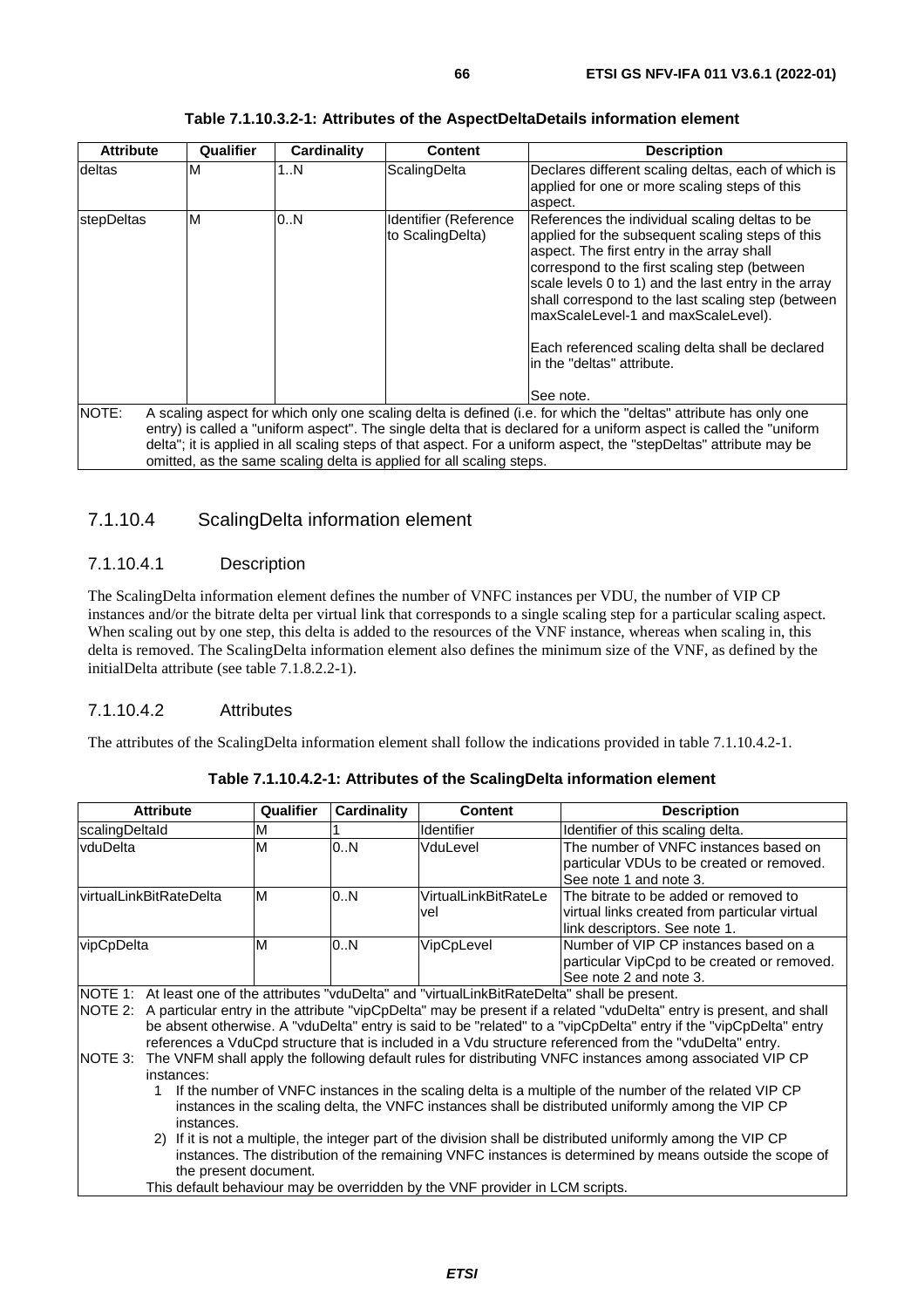## 7.1.10.5 VirtualLinkBitRateLevel information element

### 7.1.10.5.1 Description

The VirtualLinkBitRateLevel information element specifies bitrate requirements applicable to a virtual link instantiated from a particular VnfVirtualLinkDesc.

### 7.1.10.5.2 Attributes

The attributes of the VirtualLinkBitRateLevel information element shall follow the indications provided in table 7.1.10.5.2-1.

#### **Table 7.1.10.5.2-1: Attributes of the VirtualLinkBitRateLevel information element**

| <b>Attribute</b>             | Qualifier | <b>Cardinality</b> | <b>Content</b>                                              | <b>Description</b>                                                                       |
|------------------------------|-----------|--------------------|-------------------------------------------------------------|------------------------------------------------------------------------------------------|
| <b>IvnfVirtualLinkDescId</b> | IM.       |                    | <b>I</b> Identifier<br>(Reference to<br>VnfVirtualLinkDesc) | Uniquely references a<br>lVnfVirtualLinkDesc.                                            |
| bitrateRequirements          | IM.       |                    | LinkBitrateRequirements                                     | Bitrate requirements for an instantiation<br>llevel or bitrate delta for a scaling step. |

## 7.1.10.6 VipCpLevel information element

### 7.1.10.6.1 Description

The VipCpLevel information element indicates for a given VIP CPD in a given level the number of instances to deploy.

### 7.1.10.6.2 Attributes

The attributes of the VipCpLevel information element shall follow the indications provided in table 7.1.10.6.2-1.

#### **Table 7.1.10.6.2-1: Attributes of the VipCpLevel information element**

| <b>Attribute</b>   | Qualifier | Cardinality | <b>Content</b>                                | <b>Description</b>                                                                                                                                         |
|--------------------|-----------|-------------|-----------------------------------------------|------------------------------------------------------------------------------------------------------------------------------------------------------------|
| vipCpdld           | ΙM        |             | <b>Identifier</b><br>(Reference to<br>VipCpd) | Uniquely references a VIP CPD.                                                                                                                             |
| InumberOfInstances | 1M        |             | Integer                                       | INumber of VIP CP instances based on the<br>referenced VipCpd to deploy for an instantiation<br>level or for a scaling delta. Shall be zero or<br>greater. |

## 7.1.11 Information elements related to monitoring

### 7.1.11.1 Introduction

The clause below define the information elements related to monitoring.

### 7.1.11.2 VnfIndicator information element

#### 7.1.11.2.1 Description

The VnfIndicator information element defines the indicator the VNF supports.

## 7.1.11.2.2 Attributes

The attributes of the VnfIndicator information element shall follow the indications provided in table 7.1.11.2.2-1.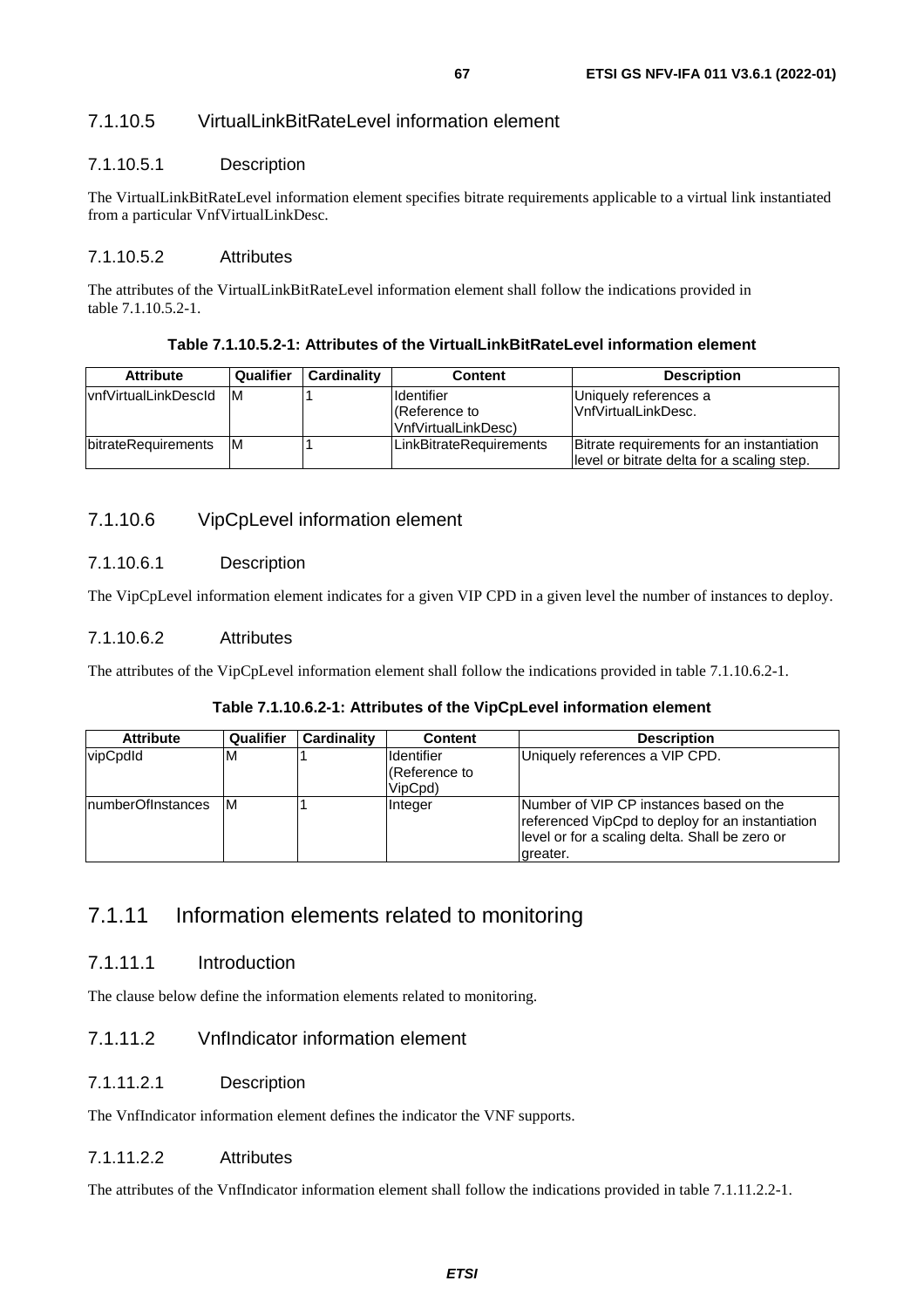| <b>Attribute</b> | <b>Qualifier</b> | Cardinality | <b>Content</b>    | <b>Description</b>                                            |
|------------------|------------------|-------------|-------------------|---------------------------------------------------------------|
| id               | M                |             | <b>Identifier</b> | Unique identifier of the VnfIndicator.                        |
| name             | M                | 0.1         | String            | The human readable name of the Vnflndicator.                  |
| indicatorValue   | ΙM               | 1N          | String            | Defines the allowed values or value ranges of this indicator. |
| source           | M                |             | Enum              | Describe the source of the indicator.                         |
|                  |                  |             |                   | VALUES:                                                       |
|                  |                  |             |                   | VNF<br>٠                                                      |
|                  |                  |             |                   | EM<br>٠                                                       |
|                  |                  |             |                   | <b>Both</b><br>٠                                              |
|                  |                  |             |                   | This tells the consumer where to send the subscription        |
|                  |                  |             |                   | reguest.                                                      |

**Table 7.1.11.2.2-1: Attributes of the VnfIndicator information element** 

## 7.1.11.3 MonitoringParameter information element

#### 7.1.11.3.1 Description

This information element specifies the virtualised resource related performance metrics to be tracked by the VNFM, e.g. for auto-scaling purposes. The VNFM collects the values of performance metrics identified by this information element from the VIM(s) using one or more locally initiated PM Jobs. These values can be used as inputs to auto-scaling rules.

#### 7.1.11.3.2 Attributes

The attributes of the MonitoringParameter information element shall follow the indications provided in table 7.1.11.3.2-1.

| <b>Attribute</b>         | Qualifier | <b>Cardinality</b> | <b>Content</b>     | <b>Description</b>                                                                              |
|--------------------------|-----------|--------------------|--------------------|-------------------------------------------------------------------------------------------------|
| monitoringParameterId    | IM.       |                    | <b>I</b> dentifier | Unique identifier of the monitoring parameter.                                                  |
| Iname                    | M         | 01                 | String             | Human readable name of the monitoring parameter.                                                |
| <b>performanceMetric</b> | M         |                    | String             | Specifies the virtualised resource performance<br>Imetric.                                      |
| collectionPeriod         | M         | 0.1                | Not specified      | An attribute that describes the periodicity at which to<br>collect the performance information. |

## 7.1.12 VnfConfigurableProperties information element

### 7.1.12.1 Description

This information element provides a means to define in the VNFD attributes that represent the configurable properties of a VNF. Configurable properties can be standardized as listed below (e.g. related to auto scaling, auto healing and interface configuration), or can be VNF-specific as defined by the VNF provider. For a VNF instance, the value of these properties can be queried and modified through the VNFM, using the Query VNF and Modify VNF Information operations. Modifying these values affects directly the configuration of an existing VNF instance. If a configurable property is defined in the VNFD, an initial value may be defined as well.

## 7.1.12.2 Attributes

The attributes of the VnfConfigurableProperties information element shall follow the indications provided in table 7.1.12.2-1.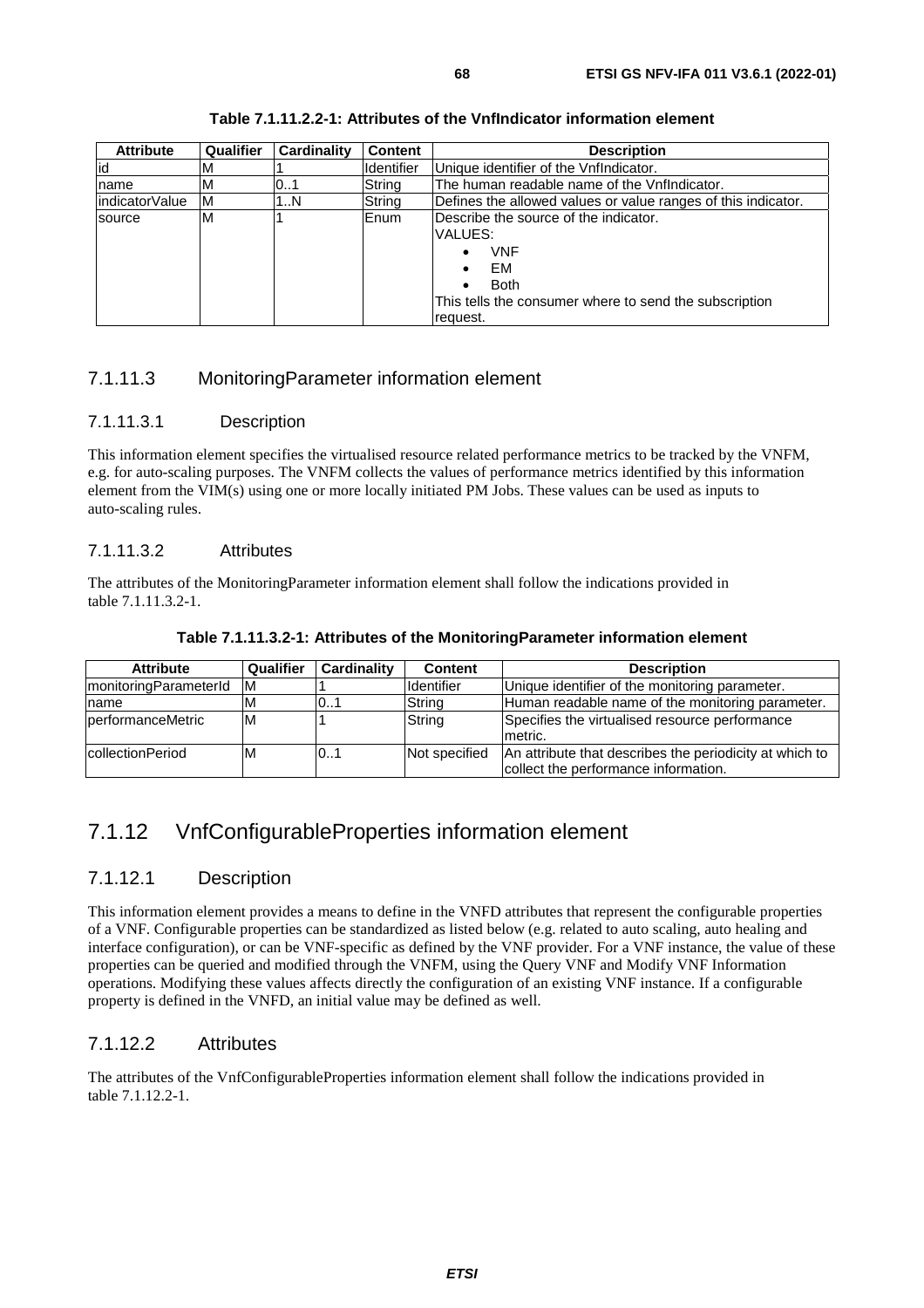| <b>Attribute</b>                                                                                                                                                                                                                                                                                                                                                                   | Qualifier                                                                                                                                                                                                                                                                                                                                                                                         | <b>Cardinality</b> | <b>Content</b> | <b>Description</b>                                                                                                                                                                                                                                                                            |  |  |
|------------------------------------------------------------------------------------------------------------------------------------------------------------------------------------------------------------------------------------------------------------------------------------------------------------------------------------------------------------------------------------|---------------------------------------------------------------------------------------------------------------------------------------------------------------------------------------------------------------------------------------------------------------------------------------------------------------------------------------------------------------------------------------------------|--------------------|----------------|-----------------------------------------------------------------------------------------------------------------------------------------------------------------------------------------------------------------------------------------------------------------------------------------------|--|--|
| isAutoscaleEnabled                                                                                                                                                                                                                                                                                                                                                                 | M                                                                                                                                                                                                                                                                                                                                                                                                 | 01                 | <b>Boolean</b> | Permits to enable (TRUE)/disable (FALSE)<br>the auto-scaling functionality. See note 1.                                                                                                                                                                                                       |  |  |
| isAutohealEnabled                                                                                                                                                                                                                                                                                                                                                                  | M                                                                                                                                                                                                                                                                                                                                                                                                 | 0.1                | <b>Boolean</b> | Permits to enable (TRUE)/disable (FALSE)<br>the auto-healing functionality. See note 1.                                                                                                                                                                                                       |  |  |
| vnfmInterfaceInfo                                                                                                                                                                                                                                                                                                                                                                  | M                                                                                                                                                                                                                                                                                                                                                                                                 | 0.1                | Not specified  | Contains information enabling access to the<br>NFV-MANO interfaces produced by the<br>VNFM (e.g. URIs and credentials)<br>See notes 1 and 2.                                                                                                                                                  |  |  |
| vnfmOauthServerInfo                                                                                                                                                                                                                                                                                                                                                                | M                                                                                                                                                                                                                                                                                                                                                                                                 | 0.1                | Not specified  | Contains information to enable discovery of<br>the authorization server protecting access to<br><b>VNFM</b> interfaces<br>See notes 1 and 2.                                                                                                                                                  |  |  |
| vnfOauthServerInfo                                                                                                                                                                                                                                                                                                                                                                 | M                                                                                                                                                                                                                                                                                                                                                                                                 | 0.1                | Not specified  | Contains information to enable discovery of<br>the authorization server to validate the<br>access tokens provided by the VNFM when<br>the VNFM accesses the VNF interfaces, if<br>that functionality (token introspection) is<br>supported by the authorization server.<br>See notes 1 and 2. |  |  |
| additionalConfigurablePro<br>perty                                                                                                                                                                                                                                                                                                                                                 | M                                                                                                                                                                                                                                                                                                                                                                                                 | 0N                 | Not specified  | It provides VNF specific configurable<br>properties that can be modified using the<br>Modify VNF Information operation. See<br>notes 3 and 4.                                                                                                                                                 |  |  |
| NOTE 1: A cardinality of "0" indicates that configuring this VNF configurable property is not supported by a particular<br>VNF.                                                                                                                                                                                                                                                    |                                                                                                                                                                                                                                                                                                                                                                                                   |                    |                |                                                                                                                                                                                                                                                                                               |  |  |
| NOTE 2:<br>If this attribute is declared for a VNF, its value shall be set prior to or at instantiation time (as initial value in the<br>VNFD or via the VNF LCM interface). Its value shall be further modifiable after instantiation via the Modify VNF<br>information operation.                                                                                                |                                                                                                                                                                                                                                                                                                                                                                                                   |                    |                |                                                                                                                                                                                                                                                                                               |  |  |
| NOTE 3:                                                                                                                                                                                                                                                                                                                                                                            | If children of this attribute are declared for a VNF, their values shall be set prior to or at instantiation time (as<br>initial value in the VNFD or via the VNF LCM interface). Their values may be modifiable after instantiation via<br>the Modify VNF information operation if such modification of individual attributes is supported by the VNF and<br>declared per attribute in the VNFD. |                    |                |                                                                                                                                                                                                                                                                                               |  |  |
| NOTE 4:<br>The VNFD shall include information for each of these configurable properties whether its value is writeable (a)<br>prior to/at instantiation time or (b) anytime (i.e. prior to/at instantiation time as well as after instantiation). By<br>default they are writable anytime. The definition of the mechanism to define this is left to the protocol design<br>stage. |                                                                                                                                                                                                                                                                                                                                                                                                   |                    |                |                                                                                                                                                                                                                                                                                               |  |  |

# 7.1.13 LifeCycleManagementScript information element

## 7.1.13.1 Description

Clause 7.1.13.2 defines the information elements related to the lifecycle management script for the VNF.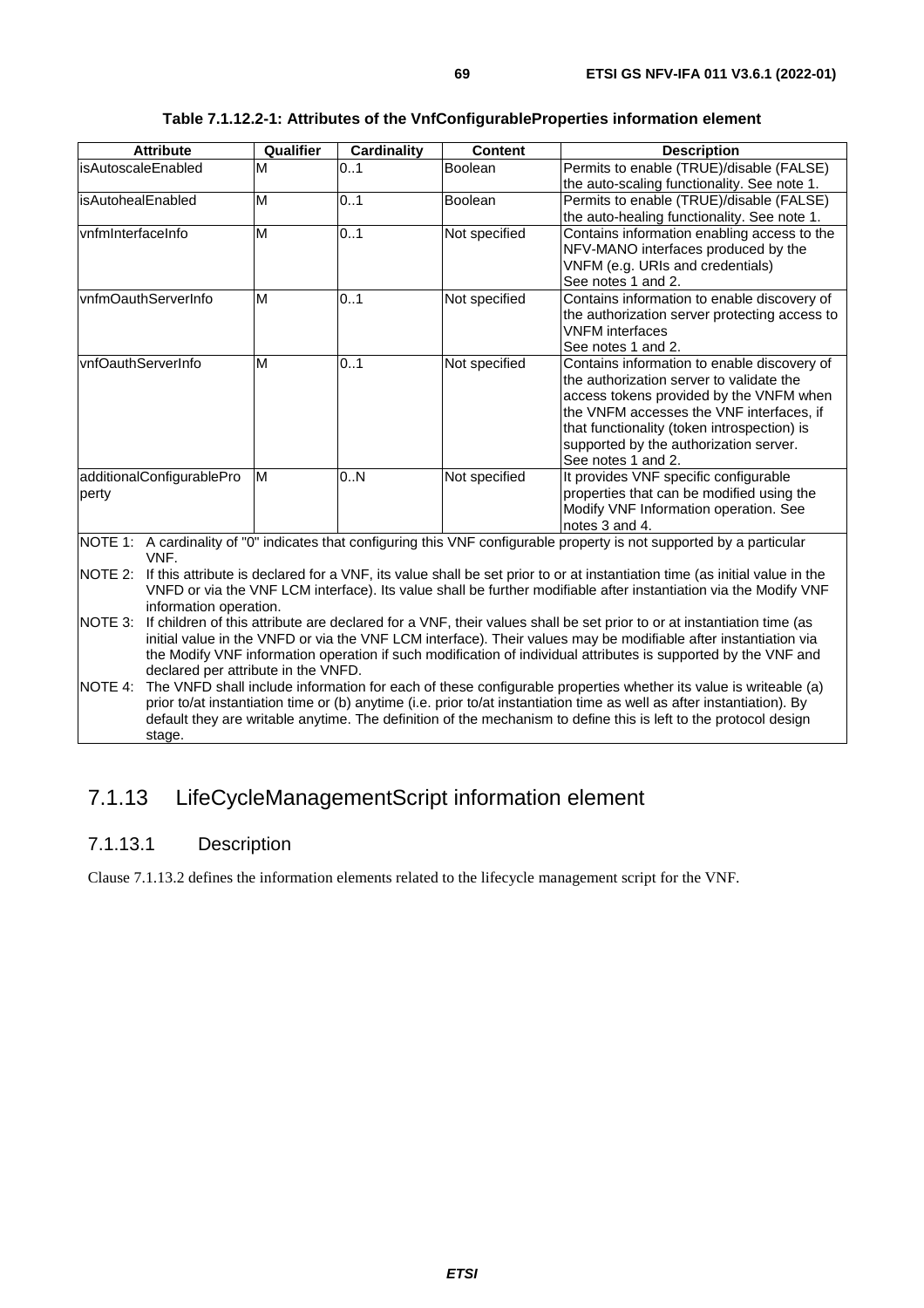The content of the LifeCycleManagementScript type shall comply with the indications provided in table 7.1.13.2-1.

| Table 7.1.13.2-1: Attributes of the LifeCycleManagementScript information element |  |
|-----------------------------------------------------------------------------------|--|
|-----------------------------------------------------------------------------------|--|

| <b>Attribute</b>          | Qualifier | Cardinality | <b>Content</b>    | <b>Description</b>                                            |
|---------------------------|-----------|-------------|-------------------|---------------------------------------------------------------|
| <b>IcmScriptId</b>        | М         | 01          | <b>Identifier</b> | Identifier of this script for later referencing. Shall be     |
|                           |           |             |                   | present if there is the need to reference this script from    |
|                           |           |             |                   | another information element. May be absent otherwise.         |
| event                     | M         | 0N          | Enum              | Describes VNF lifecycle event(s) or an external stimulus      |
|                           |           |             |                   | detected on a VNFM reference point.                           |
|                           |           |             |                   | The set of lifecycle events triggered internally by the       |
|                           |           |             |                   | VNFM includes below values.                                   |
|                           |           |             |                   | VALUES:                                                       |
|                           |           |             |                   | EVENT_START_INSTANTIATION<br>$\bullet$                        |
|                           |           |             |                   |                                                               |
|                           |           |             |                   | EVENT_END_INSTANTIATION<br>$\bullet$                          |
|                           |           |             |                   | EVENT_START_SCALING<br>$\bullet$                              |
|                           |           |             |                   | EVENT_END_SCALING<br>$\bullet$                                |
|                           |           |             |                   | EVENT_START_SCALING_TO_LEVEL<br>$\bullet$                     |
|                           |           |             |                   | EVENT_END_SCALING_TO_LEVEL<br>$\bullet$                       |
|                           |           |             |                   | EVENT_START_HEALING<br>$\bullet$                              |
|                           |           |             |                   | EVENT_END_HEALING<br>$\bullet$                                |
|                           |           |             |                   | EVENT_START_TERMINATION<br>$\bullet$                          |
|                           |           |             |                   | EVENT_END_TERMINATION<br>$\bullet$                            |
|                           |           |             |                   | EVENT_START_VNF_FLAVOR_CHANGE<br>$\bullet$                    |
|                           |           |             |                   | EVENT_END_VNF_FLAVOR_CHANGE<br>$\bullet$                      |
|                           |           |             |                   | EVENT_START_VNF_OPERATION_CHANGE<br>$\bullet$                 |
|                           |           |             |                   | EVENT_END_VNF_OPERATION_CHANGE<br>$\bullet$                   |
|                           |           |             |                   |                                                               |
|                           |           |             |                   | EVENT_START_VNF_EXT_CONN_CHANGE<br>$\bullet$                  |
|                           |           |             |                   | EVENT_END_VNF_EXT_CONN_CHANGE<br>$\bullet$                    |
|                           |           |             |                   | EVENT_START_VNFINFO_MODIFICATION<br>$\bullet$                 |
|                           |           |             |                   | EVENT_END_VNFINFO_MODIFICATION<br>$\bullet$                   |
|                           |           |             |                   | EVENT_START_VNF_SNAPSHOT_CREATION                             |
|                           |           |             |                   | EVENT_END_VNF_SNAPSHOT_CREATION<br>$\bullet$                  |
|                           |           |             |                   | EVENT_START_VNF_SNAPSHOT_REVERTIN<br>$\bullet$                |
|                           |           |             |                   | GTO                                                           |
|                           |           |             |                   | EVENT_END_VNF_SNAPSHOT_REVERTINGT<br>$\bullet$<br>$\circ$     |
|                           |           |             |                   | EVENT_START_CHANGE_CURRENT_VNF_PA<br>$\bullet$                |
|                           |           |             |                   | <b>CKAGE</b>                                                  |
|                           |           |             |                   | EVENT_END_CHANGE_CURRENT_VNF_PAC                              |
|                           |           |             |                   | <b>KAGE</b>                                                   |
|                           |           |             |                   | The set of external stimuli includes below values.<br>VALUES: |
|                           |           |             |                   | receipt of request message of instantiation,<br>$\bullet$     |
|                           |           |             |                   | scaling, healing, termination                                 |
|                           |           |             |                   | change of VNF flavour<br>$\bullet$                            |
|                           |           |             |                   | change of the operation state of the VNF                      |
|                           |           |             |                   | change of external VNF connectivity                           |
|                           |           |             |                   | creation of and reverting to VNF snapshot                     |
|                           |           |             |                   | change of current VNF Package                                 |
|                           |           |             |                   | modification of VNF information                               |
|                           |           |             |                   | receipt of a notification regarding the change of a           |
|                           |           |             |                   | VNF indicator value                                           |
|                           |           |             |                   | See note 1.                                                   |
| <b>IcmTransitionEvent</b> | M         | 0N          | String            | Describes the transition VNF lifecycle event(s) that cannot   |
|                           |           |             |                   | be mapped to any of the enumerated values defined for         |
|                           |           |             |                   | the event attribute. See note 1.                              |
| script                    | M         | 1           | <b>Not</b>        | Includes a VNF LCM script (e.g. written in a DSL as           |
|                           |           |             | specified         | specified in requirement VNF_PACK.LCM.001) triggered          |
|                           |           |             |                   | to react to one of the events listed in the event attribute.  |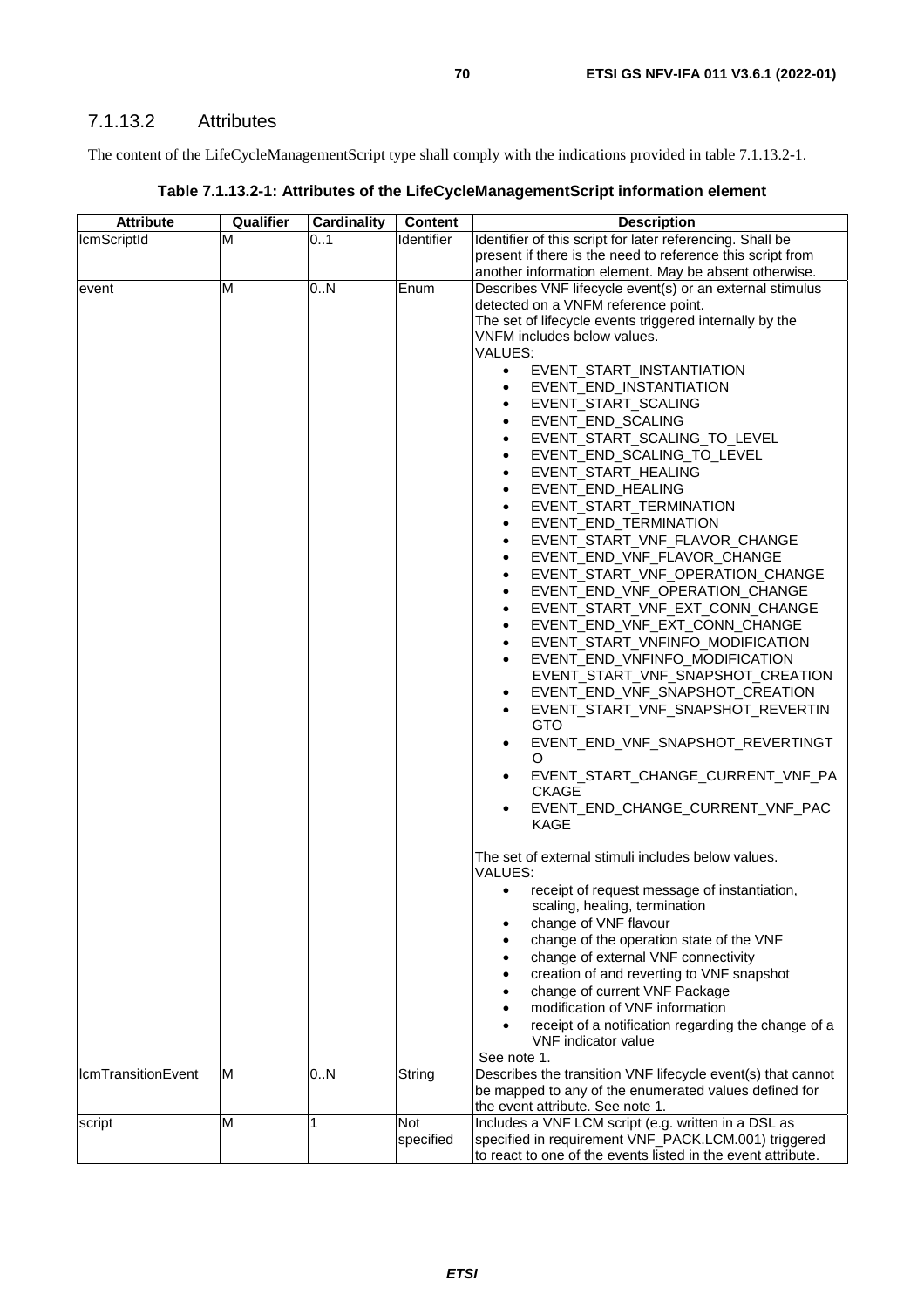|                                                                                                                                                                                                                                                                  | <b>Attribute</b> | Qualifier | Cardinality | <b>Content</b>          | <b>Description</b>                                                                                                                                              |  |
|------------------------------------------------------------------------------------------------------------------------------------------------------------------------------------------------------------------------------------------------------------------|------------------|-----------|-------------|-------------------------|-----------------------------------------------------------------------------------------------------------------------------------------------------------------|--|
| scriptDsl                                                                                                                                                                                                                                                        |                  | ΙM        |             | String                  | Defines the domain specific language (i.e. the type) of<br>script that is provided. Types of scripts could include bash,<br>python, etc.                        |  |
| scriptInput                                                                                                                                                                                                                                                      |                  | ΙM        | 0.N         | <b>Not</b><br>specified | Array of KVP requirements with the key as the parameter<br>name and the value as the parameter that need to be<br>passed as an input to the script. See note 3. |  |
| <b>INOTE 1:</b> At least one of these two attributes shall be included.<br>NOTE 2:<br>Void.<br>NOTE 3: The scriptlnput values are passed to the scripts in addition to the parameters received in the operation<br>invocation request or indicator value change. |                  |           |             |                         |                                                                                                                                                                 |  |

7.1.14 VnfInfoModifiableAttributes information element

## 7.1.14.1 Description

This information element defines the VNF-specific extension and metadata attributes of the VnfInfo that are writeable via the ModifyVnfInfo operation.

## 7.1.14.2 Attributes

The attributes of the VnfInfoModifiableAttributes information element shall follow the indications provided in table 7.1.14.2-1.

| <b>Attribute</b> | Qualifier | Cardinality | <b>Content</b> | <b>Description</b>                                                                                                                                                                                                                                                                     |
|------------------|-----------|-------------|----------------|----------------------------------------------------------------------------------------------------------------------------------------------------------------------------------------------------------------------------------------------------------------------------------------|
| extension        | M         | 0N          | Not specified  | All additional VNF-specific attributes of<br>Vnflnfo that affect the lifecycle management<br>of a VNF instance.                                                                                                                                                                        |
|                  |           |             |                | For each VNF instance, these attributes are<br>stored persistently by the VNFM and can be<br>queried and modified through the VNFM.                                                                                                                                                    |
|                  |           |             |                | These attributes are intended to be<br>consumed by the VNFM or by the lifecycle<br>management scripts during the execution of<br>VNF lifecycle management operations.                                                                                                                  |
|                  |           |             |                | Modifying these values has no direct effect<br>on the VNF instance; however, modified<br>values can be considered during<br>subsequent VNF lifecycle management<br>operations, which means that the modified<br>values can indirectly affect the configuration<br>of the VNF instance. |
|                  |           |             |                | See note 1.                                                                                                                                                                                                                                                                            |

**Table 7.1.14.2-1: Attributes of the VnfInfoModifiableAttributes information element**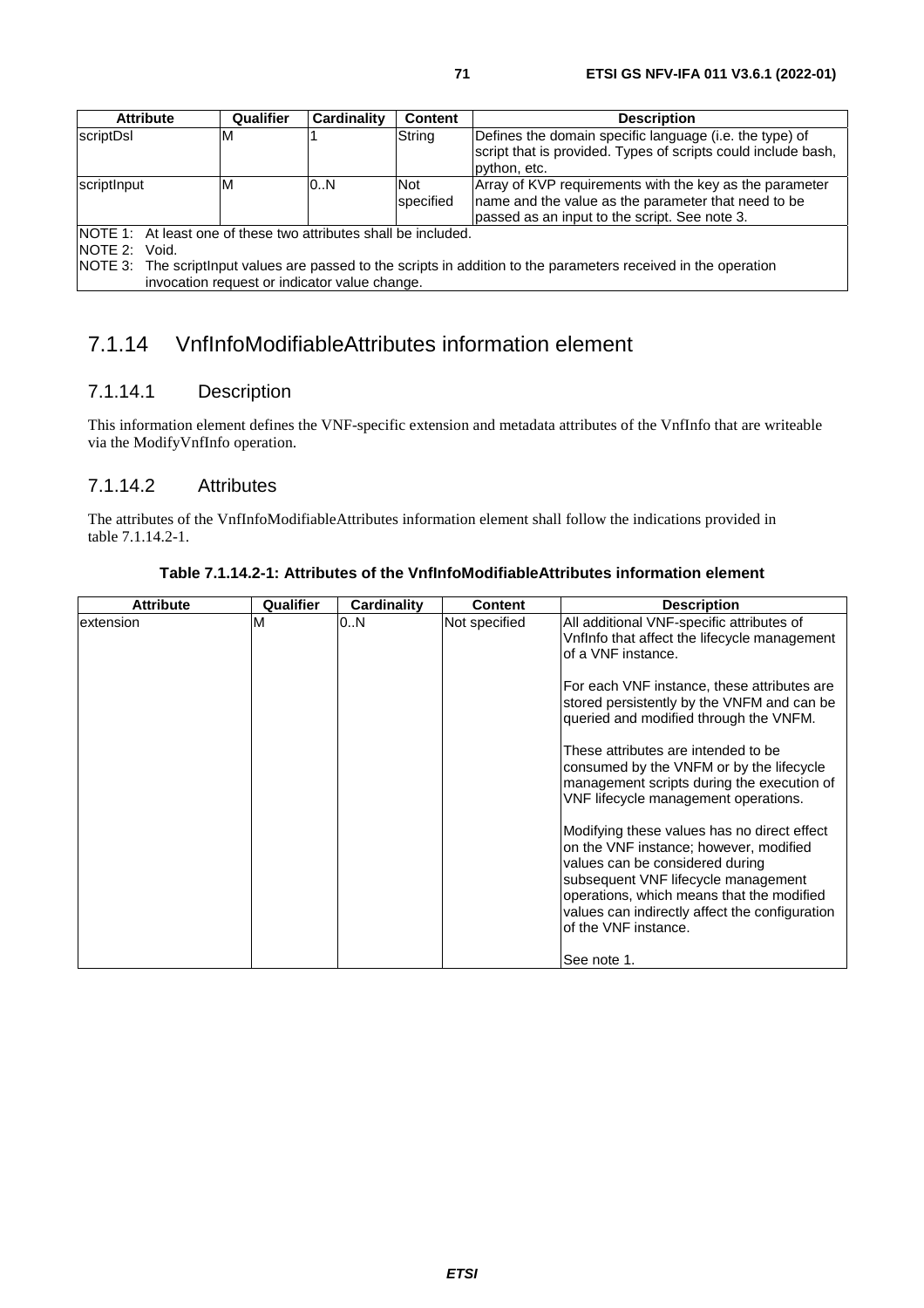| <b>Attribute</b>                                                                                                                | <b>Qualifier</b> | Cardinality | <b>Content</b> | <b>Description</b>                                                                                                                                                                                                                     |  |
|---------------------------------------------------------------------------------------------------------------------------------|------------------|-------------|----------------|----------------------------------------------------------------------------------------------------------------------------------------------------------------------------------------------------------------------------------------|--|
| metadata                                                                                                                        | M                | 0N          | Not specified  | Additional VNF-specific attributes of VnfInfo<br>that provide metadata describing the VNF<br>instance and that are defined by the VNF<br>provider. See note 2.                                                                         |  |
|                                                                                                                                 |                  |             |                | For each VNF instance, these attributes are<br>stored persistently by the VNFM and can be<br>queried and modified through the VNFM.                                                                                                    |  |
|                                                                                                                                 |                  |             |                | These attributes are intended to provide<br>information to functional blocks external to<br>the VNFM and will not be used by the<br>VNFM or the VNF lifecycle management<br>scripts when executing lifecycle<br>management operations. |  |
|                                                                                                                                 |                  |             |                | Modifying these attributes has no effect on<br>the VNF instance. It only affects the<br>attribute values stored by the VNFM.                                                                                                           |  |
|                                                                                                                                 |                  |             |                | See note 1.                                                                                                                                                                                                                            |  |
| NOTE 1: The exact data structure describing the attribute is left for data model solution specification, but it should          |                  |             |                |                                                                                                                                                                                                                                        |  |
| include: name, and any constraints on the values, such as ranges, predefined values, etc.                                       |                  |             |                |                                                                                                                                                                                                                                        |  |
| Metadata attributes, including those that are not declared in the VNFD, are allowed to be provided a runtime.<br><b>NOTE 2:</b> |                  |             |                |                                                                                                                                                                                                                                        |  |

## 7.1.15 Information elements related to change current VNF Package

## 7.1.15.1 Introduction

The clauses below define the information elements related to the change of the current VNF Package.

This operation encompasses only the following cases:

- Changes of the VNF virtualised resources, such as requirements, composition and structure between the VNF versions, without changing the VNF software version.
- Changes of both the VNF software version and the VNF virtualised resources. This case includes replacing the VNF software version by means of virtualised resource management, such as terminating the virtualised resource instances running the current software version and instantiating new virtualised resource instances with the target VNF software version. The new virtualised resource instances may have the same characteristics as the current virtualised resource instances.
- Changes related to the VNFD, such as correction of bugs in the VNFD, changes in the naming scheme of VNFD components (e.g. name of the VDU, vduId), and adding/removing VnfPackageChangeInfo.

## 7.1.15.2 VnfPackageChangeInfo information element

#### 7.1.15.2.1 Description

A VnfPackageChangeInfo information element describes the processes and rules to be used for performing the resource related tasks while assisting the "change current VNF Package" to change a VNF instance to a different VNF Package (destination package).

When creating a VNF package, the VNF vendor can include VnfPackageChangeInfo information elements in the package which allow the package to act as a source package or as a destination package for a modification in relation to another package, which has been created earlier or at the same time. To populate a VnfPackageChangeInfo information element and the underlying related information elements, knowledge of both the source package and the destination package is required. The following examples illustrate two main use cases.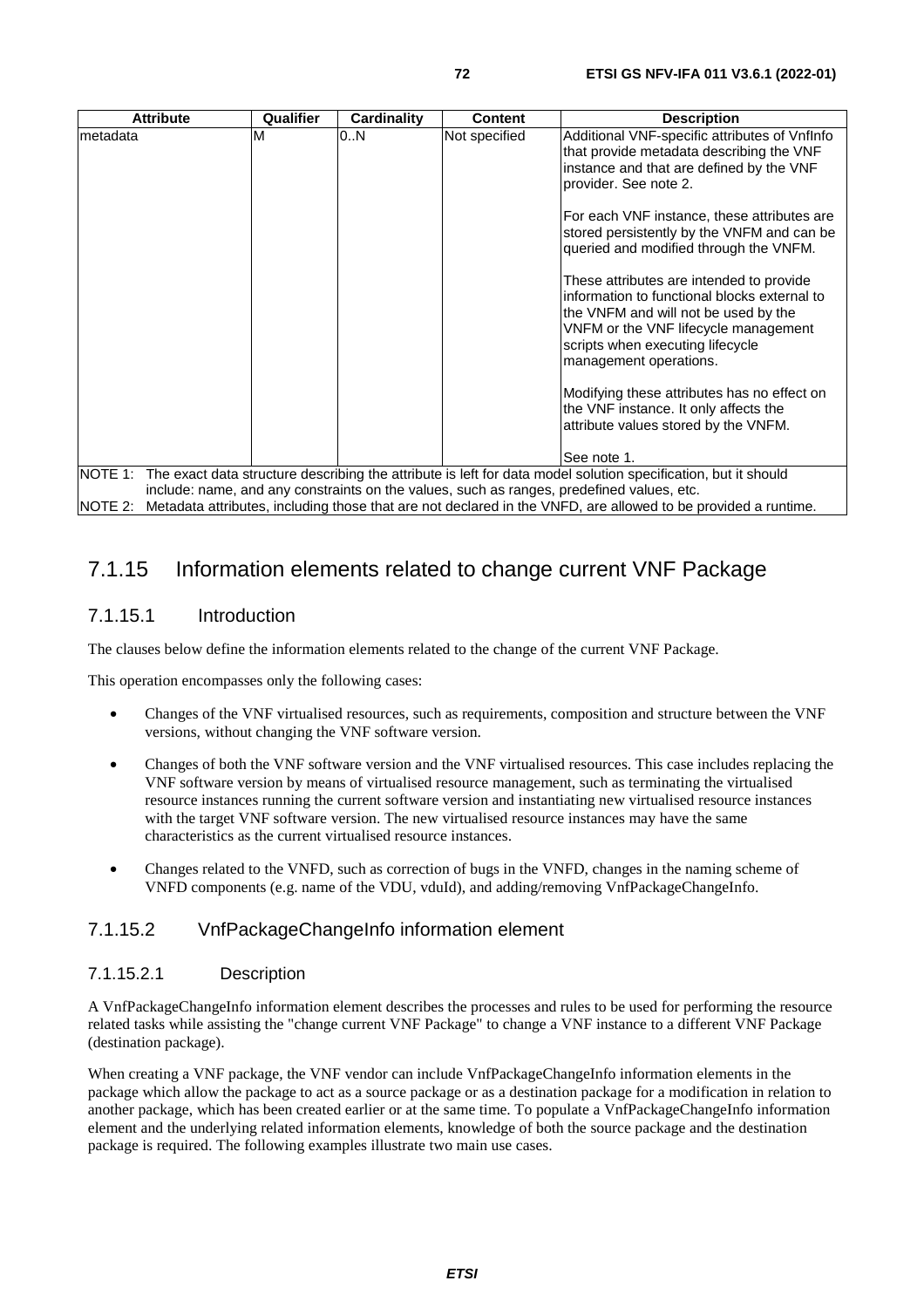- EXAMPLE 1: Assuming a VNF package V17 created at time t1 and an evolved VNF package V18 created later at time t2, all modification information related to changing a VNF instance from package V17 to package V18, and also all modification information related to changing from package V18 to package V17 are included in package V18, since at the time of creating package V17, the specifics of package V18 were not known. In other words, in this scenario, all the VnfPackageChangeInfo information elements are defined in package V18 which plays the role of the destination package in the transition from V17 to V18, and which plays the role of the source package for the transition from V18 to V17. Typical use cases that can be covered by this example are update/upgrade  $(V17 > V18)$  and downgrade  $(V18 > V17)$ .
- EXAMPLE 2: In addition to the packages mentioned in example 1, assume another package V17.1 created also at time t2, which is an evolution of V17 and which includes a subset of the changes implemented in V18. Since V17.1 is created at the same time as V18 and all necessary information related to the transitions between V17.1 and V18 is available, it is up to the VNF vendor to choose in which of the two packages to define the VnfPackageChangeInfo information elements related to these transitions. Depending on this decision, when executing a modification, these information elements can either be found in the source package or in the destination package of that transition. For example, for the transition V17.1 -> V18, the VnfPackageChangeInfo information elements can be declared in V17.1 (source package) or in V18 (destination package). A typical use case illustrated by this example is the separation of a bugfix package  $(V17.1)$  from a feature enhancements package (V18).

In case both source and destination package contain a VnfPackageChangeInfo information element with identical VersionSelector values, these two information elements shall define the same modification, and the entity processing the packages may choose either of them to process.

#### 7.1.15.2.2 Attributes

The attributes of the VnfPackageChangeInfo information element shall follow the indications provided in table 7.1.15.2.2-1.

| <b>Attribute</b>                      | Qualifier | <b>Cardinality</b> | <b>Content</b>                                                          | <b>Description</b>                                                                                                                                                                                                                                                                                                                   |
|---------------------------------------|-----------|--------------------|-------------------------------------------------------------------------|--------------------------------------------------------------------------------------------------------------------------------------------------------------------------------------------------------------------------------------------------------------------------------------------------------------------------------------|
| selector                              | M         |                    | VersionSelector                                                         | Information to identify the source and<br>destination VNFD for the change, and the<br>related deployment flavours.                                                                                                                                                                                                                   |
| additionalParamsId                    | M         | 0.1                | Identifier<br>(Reference to<br>ChangeCurrentV<br>nfPackageOpCon<br>fig) | References the<br>ChangeCurrentVnfPackageOpConfig<br>information element that defines the valid<br>additional parameters for the change.                                                                                                                                                                                             |
| modificationQualifier                 | M         |                    | Enum                                                                    | Specifies the type of modification resulting<br>from transitioning from srcVnfdld to<br>dstVnfdId.<br><b>VALUES:</b><br>UP: indicating that the destination<br>$\bullet$<br>VNF version is newer than the<br>source version<br>DOWN: indicating that the<br>$\bullet$<br>destination VNF version is older<br>than the source version |
| additionalModificationDescr<br>iption | IM.       | 0.N                | String                                                                  | A VNF provider may define additional<br>information to qualify further the change<br>between the two versions, such as "VNF<br>upgrade", "VNF update", "VNF<br>downgrade", etc.                                                                                                                                                      |
| componentMapping                      | M         | 0.N                | ComponentMappi<br>ng                                                    | Mapping information related to identifiers<br>of components in source VNFD and<br>destination VNFD that concern to the<br>change process.                                                                                                                                                                                            |
| <b>IcmScriptId</b>                    | M         | 0.1                | Identifier<br>(Reference to<br>LifeCycleManage<br>mentScript)           | References a lifecycle management script<br>that is executed as part of this "change<br>current VNF Package" process.                                                                                                                                                                                                                |

#### **Table 7.1.15.2.2-1: Attributes of the VnfPackageChangeInfo information element**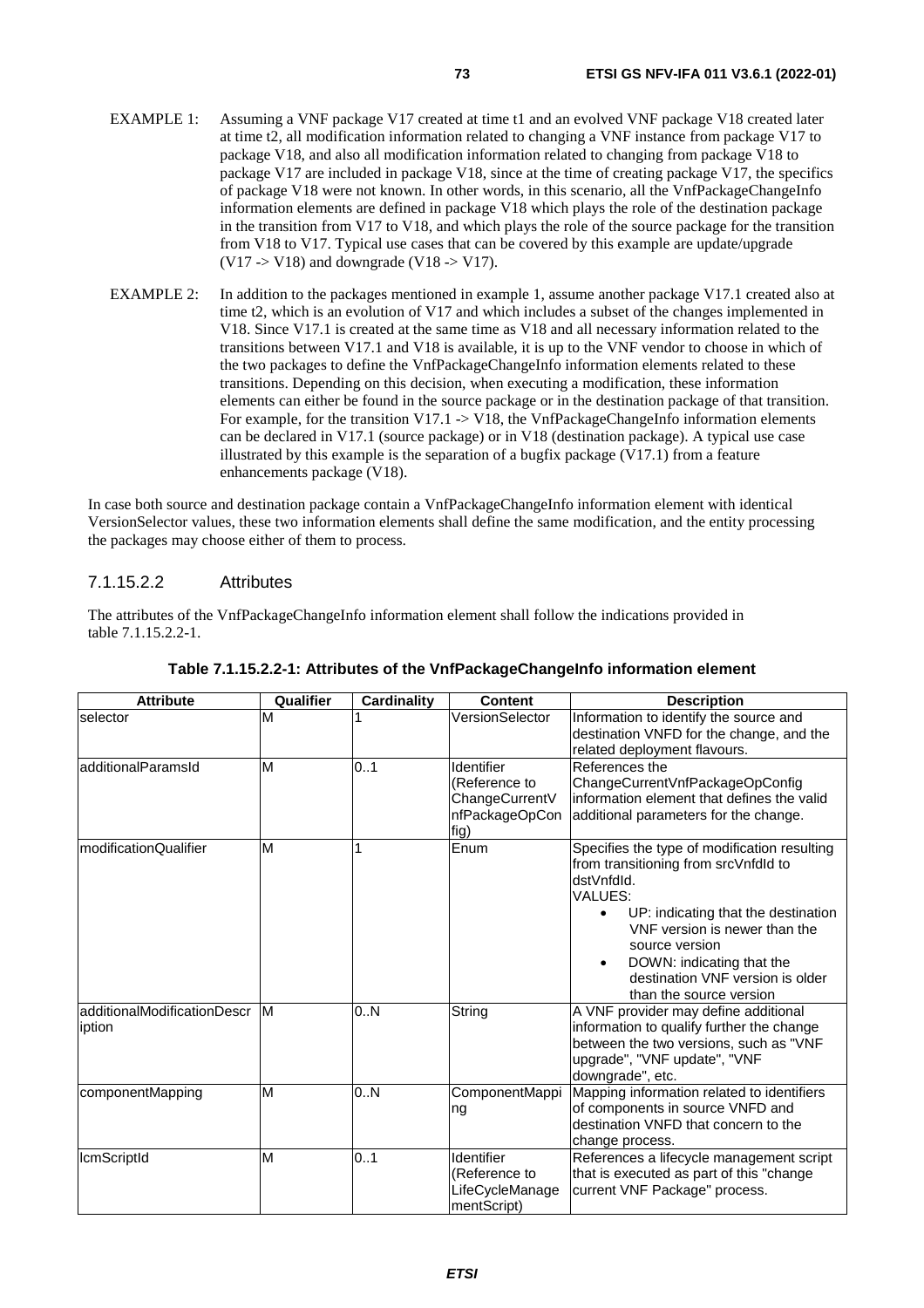| <b>Attribute</b>        | Qualifier | Cardinality | <b>Content</b>                     | <b>Description</b>                                                                  |
|-------------------------|-----------|-------------|------------------------------------|-------------------------------------------------------------------------------------|
| IcoordinationActionName | ΙM        | 0.N         | <b>Identifier</b><br>(Reference to | References applicable VNF LCM operation<br>coordination actions that can be invoked |
|                         |           |             | <b>VnfLcmOperation</b>             | during a VNF package change as defined                                              |
|                         |           |             | Coordination)                      | by the "selector" attribute.                                                        |
| <b>dstFlavourld</b>     | м         |             | Identifier                         | Identifies the deployment flavour in the                                            |
|                         |           |             |                                    | destination VNF package for which this                                              |
|                         |           |             |                                    | change applies. The flavour ID is defined                                           |
|                         |           |             |                                    | in the destination VNF package.                                                     |

#### 7.1.15.3 VersionSelector information element

#### 7.1.15.3.1 Description

The VersionSelector information element allows to identify the source and destination VNFDs (and implicitly, VNF packages) for a "change current VNF Package", as well as the applicable source deployment flavour. The triplet (srcVnfdId, srcFlavourId, dstVnfdId) uniquely determines a change.

#### 7.1.15.3.2 Attributes

The attributes of the VersionSelector information element shall follow the indications provided in table 7.1.15.3.2-1.

#### **Table 7.1.15.3.2-1: Attributes of the VersionSelector information element**

| <b>Attribute</b>                                                                                                         | Qualifier | Cardinality | Content           | <b>Description</b>                          |
|--------------------------------------------------------------------------------------------------------------------------|-----------|-------------|-------------------|---------------------------------------------|
| srcVnfdld                                                                                                                | M         |             | <b>Identifier</b> | Identifier of the source VNFD and the       |
|                                                                                                                          |           |             |                   | source VNF package. See note 1.             |
| dstVnfdld                                                                                                                | M         |             | Identifier        | Identifier of the destination VNFD and the  |
|                                                                                                                          |           |             |                   | destination VNF package. See note 1.        |
| <b>srcFlavourld</b>                                                                                                      | M         |             | Identifier        | Identifier of the deployment flavour in the |
|                                                                                                                          |           |             |                   | source VNF package for which this           |
|                                                                                                                          |           |             |                   | modification applies. See note 2.           |
| NOTE 1: Either the srcVnfdld or the dstVnfdld shall be equal to the vnfdld of the VNFD containing this version selector. |           |             |                   |                                             |
| NOTE 2: It is up to protocol design stage to decide whether there is further optimization potential to apply one         |           |             |                   |                                             |
| modification for multiple srcFlavourIds.                                                                                 |           |             |                   |                                             |

#### 7.1.15.4 ComponentMapping information element

#### 7.1.15.4.1 Description

With respect to a "change current VNF Package" process, a ComponentMapping information element defines a mapping between the identifier of a components or property in the source VNFD and the identifier of the corresponding component or property in the destination VNFD. Examples for components are VDUs, VLDs, etc. and an example for a property is a scaling aspect of the VNF.

#### 7.1.15.4.2 Attributes

The attributes of the ComponentMapping information element shall follow the indications provided in table 7.1.15.4.2-1.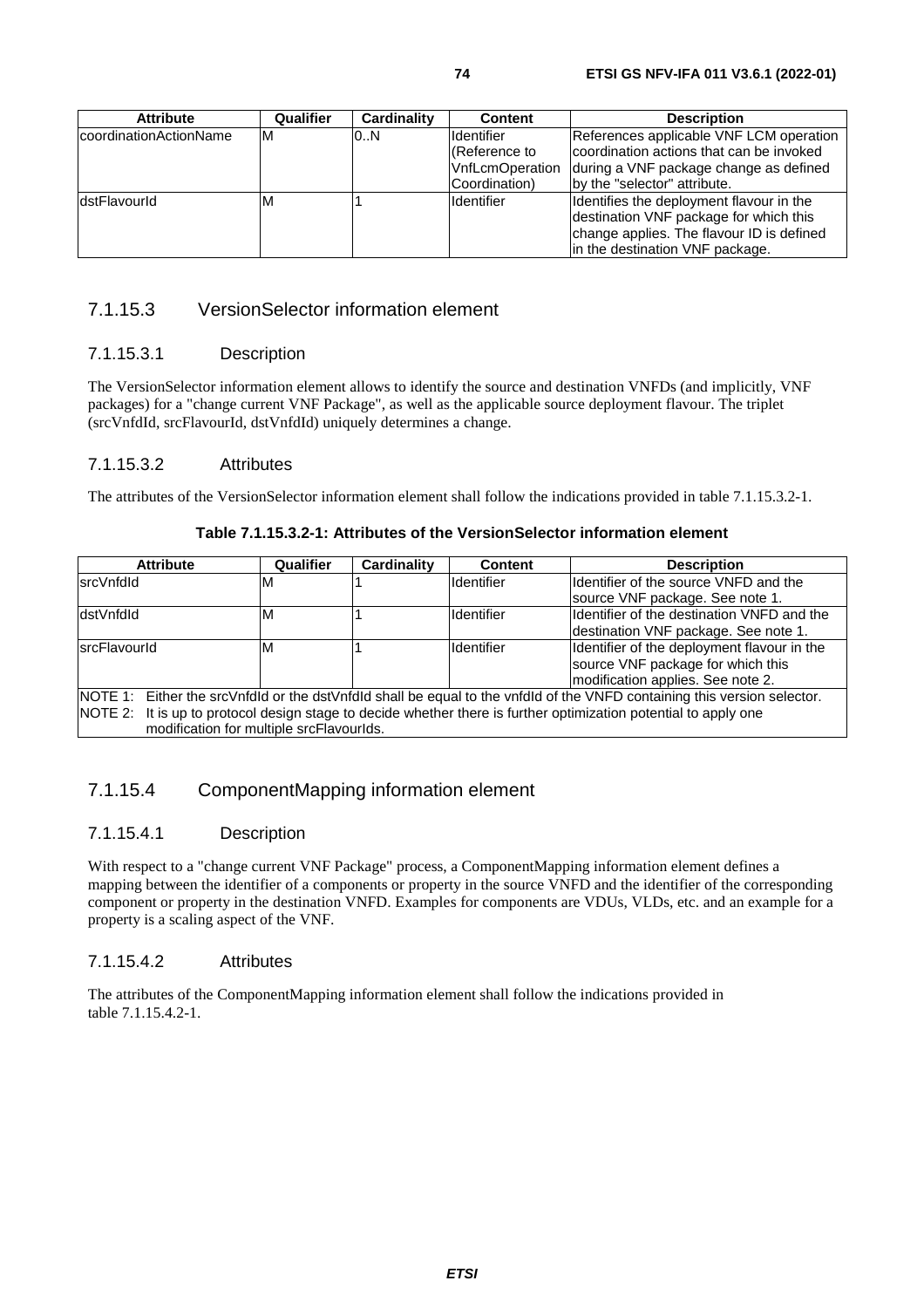| <b>Attribute</b> | Qualifier | <b>Cardinality</b> | Content           | <b>Description</b>                                                                                                                                                                                   |
|------------------|-----------|--------------------|-------------------|------------------------------------------------------------------------------------------------------------------------------------------------------------------------------------------------------|
| componentType    | м         |                    | Not specified     | The type of component or property.<br>Possible values differentiate whether<br>changes concern to some VNF component<br>(e.g. VDU, internal VLD, etc.) or property<br>(e.g. a Scaling Aspect, etc.). |
| sourceDescld     | M         |                    | <b>Identifier</b> | Identifier of the component or property in<br>the source VNFD.<br>See note.                                                                                                                          |
| dstDescld        | M         |                    | <b>Identifier</b> | Identifier of the component or property in<br>Ithe destination VNFD.<br>See note.                                                                                                                    |
| description      | M         | 0.1                | String            | Human readable description of the<br>component changes.                                                                                                                                              |
| NOTE:            |           |                    |                   | The attribute's content, an identifier value, references to the relevant descriptor parts in the VNFD.                                                                                               |

#### **Table 7.1.15.4.2-1: Attributes of the ComponentMapping information element**

### 7.1.16 Information elements related to the coordination in VNF lifecycle management operations

#### 7.1.16.1 Introduction

This clause defines information elements which represent information used for the coordination in lifecycle management operations as specified in ETSI GS NFV-IFA 008 [\[i.4](#page-8-0)].

Coordination actions are invoked by the VNFM towards the VNF instance or towards operation supporting management systems (e.g. EM). They can be standardized or VNF-specific. It is defined during the data model design stage how to distinguish between both categories by defining namespaces for the values of the "coordinationActionName" attribute.

Coordination actions shall be declared with their parameters in the VnfLcmOperationCoordination information element (see clause 7.1.16.2), unless they are defined in an ETSI NFV specification, in which case they may be declared. For coordination actions that are defined in a standard and declared in the VNFD, the declaration in the VNFD and the declaration in the standard shall not conflict.

References to the VNF-specific and/or standardized coordination actions that are supported by a VNF and/or expected to be supported by operation supporting management systems (e.g. EM) shall be defined in the LcmCoordinationActionMappings information element (see clause 7.1.16.3) or the VnfPackageChangeInfo information element (see clause 7.1.15.2).

#### 7.1.16.2 VnfLcmOperationCoordination information element

#### 7.1.16.2.1 Description

This information element defines the sets of information needed for the VNF-specific LCM coordination actions.

#### 7.1.16.2.2 Attributes

The VnfLcmOperationCoordination information element shall follow the indications provided in table 7.1.16.2.2-1.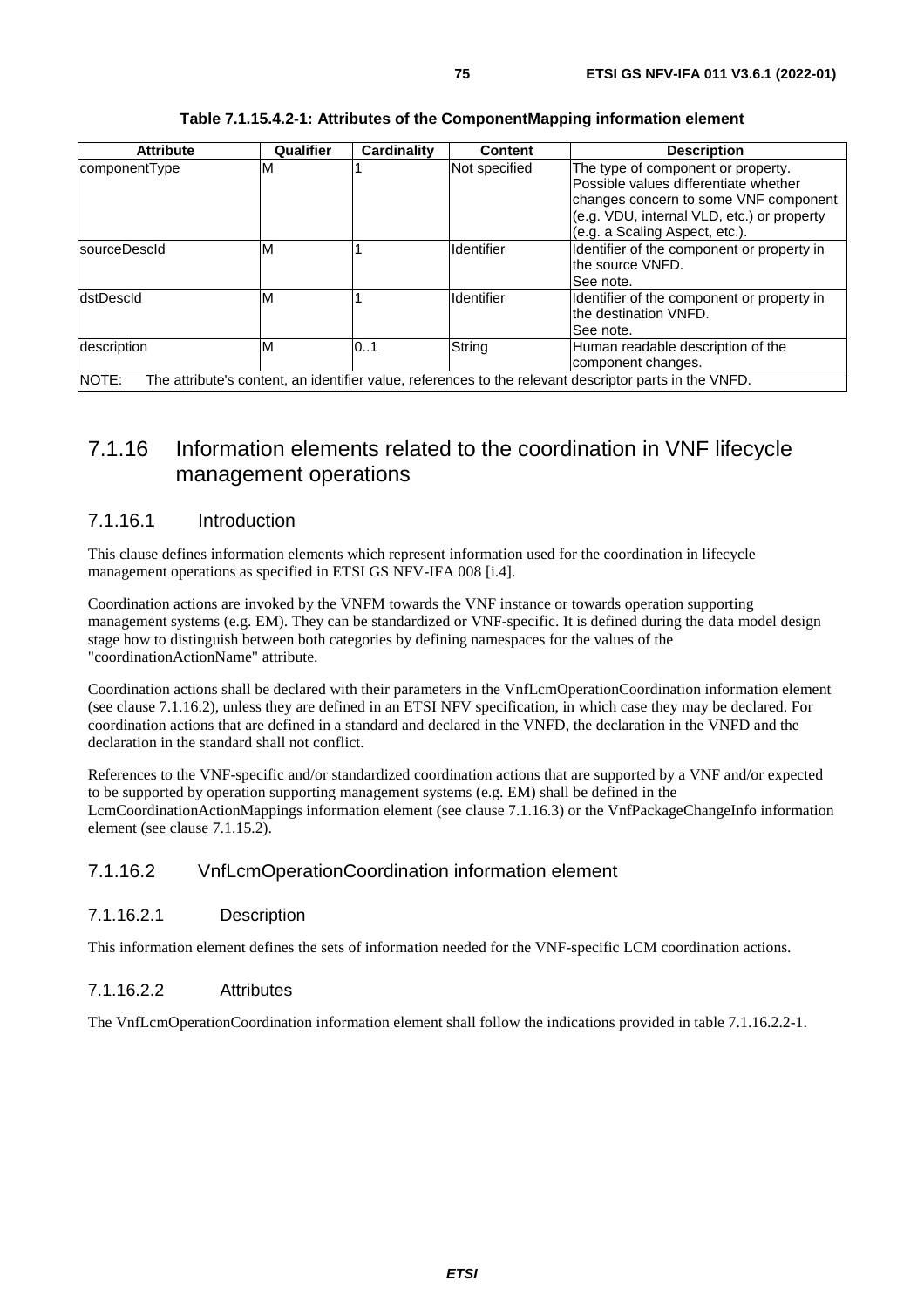| <b>Attribute</b>                                                           | Qualifier | <b>Cardinality</b> | <b>Content</b> | <b>Description</b>                                                                                                    |  |
|----------------------------------------------------------------------------|-----------|--------------------|----------------|-----------------------------------------------------------------------------------------------------------------------|--|
| coordinationActionName                                                     | М         | 1                  | Identifier     | Identifies the specific VNF LCM operation                                                                             |  |
|                                                                            |           |                    |                | coordination action. Shall be unique within the                                                                       |  |
|                                                                            |           |                    |                | scope of the VNFD.                                                                                                    |  |
| description                                                                | M         | 0.1                | String         | Human readable description of the<br>coordination action.                                                             |  |
| endpointType                                                               | M         | 0.1                | Enum           | Specifies the type of the endpoint exposing the                                                                       |  |
|                                                                            |           |                    |                | LCM operation coordination such as operations                                                                         |  |
|                                                                            |           |                    |                | supporting management systems (e.g. EM) or                                                                            |  |
|                                                                            |           |                    |                | the VNF instance.                                                                                                     |  |
|                                                                            |           |                    |                | VALUES:                                                                                                               |  |
|                                                                            |           |                    |                | MGMT: coordination with operation<br>$\bullet$                                                                        |  |
|                                                                            |           |                    |                | supporting management systems<br>VNF: coordination with the VNF<br>$\bullet$                                          |  |
|                                                                            |           |                    |                | instance                                                                                                              |  |
|                                                                            |           |                    |                |                                                                                                                       |  |
|                                                                            |           |                    |                | If this attribute is omitted, the endpoint that                                                                       |  |
|                                                                            |           |                    |                | provides the interface will be determined at                                                                          |  |
|                                                                            |           |                    |                | deployment time.                                                                                                      |  |
|                                                                            |           |                    |                | If the VNF produces the LCM coordination                                                                              |  |
|                                                                            |           |                    |                | interface, this attribute may be omitted or may                                                                       |  |
|                                                                            |           |                    |                | have the value "VNF", and a                                                                                           |  |
|                                                                            |           |                    |                | VnfInterfaceDetails entry with the                                                                                    |  |
|                                                                            |           |                    |                | "interfaceName" attribute set to                                                                                      |  |
|                                                                            |           |                    |                | "VNF_LCM_COORDINATION" shall be                                                                                       |  |
|                                                                            |           |                    |                | specified in the related deployment flavour to<br>signal where this interface is exposed by the                       |  |
|                                                                            |           |                    |                | VNF.                                                                                                                  |  |
|                                                                            |           |                    |                |                                                                                                                       |  |
|                                                                            |           |                    |                | If the VNF does not produce the LCM                                                                                   |  |
|                                                                            |           |                    |                | coordination interface but coordination via this                                                                      |  |
|                                                                            |           |                    |                | interface is needed, it is expected that a                                                                            |  |
|                                                                            |           |                    |                | management entity such as the EM exposes<br>the coordination interface, and consequently,                             |  |
|                                                                            |           |                    |                | this attribute shall have the value "MGMT".                                                                           |  |
| coordinationStage                                                          | M         | 0.1                | Enum           | Indicates whether the coordination action is                                                                          |  |
|                                                                            |           |                    |                | invoked before or after all other changes                                                                             |  |
|                                                                            |           |                    |                | performed by the VNF LCM operation. See                                                                               |  |
|                                                                            |           |                    |                | note 1.                                                                                                               |  |
|                                                                            |           |                    |                | <b>VALUES:</b>                                                                                                        |  |
|                                                                            |           |                    |                | START: the coordination action is                                                                                     |  |
|                                                                            |           |                    |                | invoked after receiving the grant and                                                                                 |  |
|                                                                            |           |                    |                | before the LCM operation performs                                                                                     |  |
|                                                                            |           |                    |                | any other changes.                                                                                                    |  |
|                                                                            |           |                    |                | END: the coordination action is<br>invoked after the LCM operation has                                                |  |
|                                                                            |           |                    |                | performed all other changes.                                                                                          |  |
|                                                                            |           |                    |                |                                                                                                                       |  |
|                                                                            |           |                    |                | This attribute shall be omitted if the                                                                                |  |
|                                                                            |           |                    |                | coordination action is intended to be invoked at                                                                      |  |
|                                                                            |           |                    |                | an intermediate stage of the LCM operation,                                                                           |  |
|                                                                            |           |                    |                | i.e. neither at the start nor at the end. In this<br>case, the actual instant during the LCM                          |  |
|                                                                            |           |                    |                | operation when invoking the coordination is                                                                           |  |
|                                                                            |           |                    |                | determined by means outside the scope of the                                                                          |  |
|                                                                            |           |                    |                | present document such as VNFM-internal logic                                                                          |  |
|                                                                            |           |                    |                | or LCM script.                                                                                                        |  |
| inputParameter                                                             | M         | 0.1                | Not specified  | Input parameters needed by the external                                                                               |  |
| outputParameter                                                            | M         | 0.1                | Not specified  | coordinating entity. See note 2.<br>Output parameters provided by the external                                        |  |
|                                                                            |           |                    |                | coordinating entity. See note 2.                                                                                      |  |
|                                                                            |           |                    |                | NOTE 1: The changes mentioned include changes to the VNF instance, its resources or its snapshots.                    |  |
|                                                                            |           |                    |                | NOTE 2: These attributes relate to the corresponding parameters used in the VNF LCM coordination operations (refer to |  |
| clauses 6.4.2.2/8.3.2.2 and 6.4.2.3/8.3.2.3 of ETSI GS NFV-IFA 008 [i.4]). |           |                    |                |                                                                                                                       |  |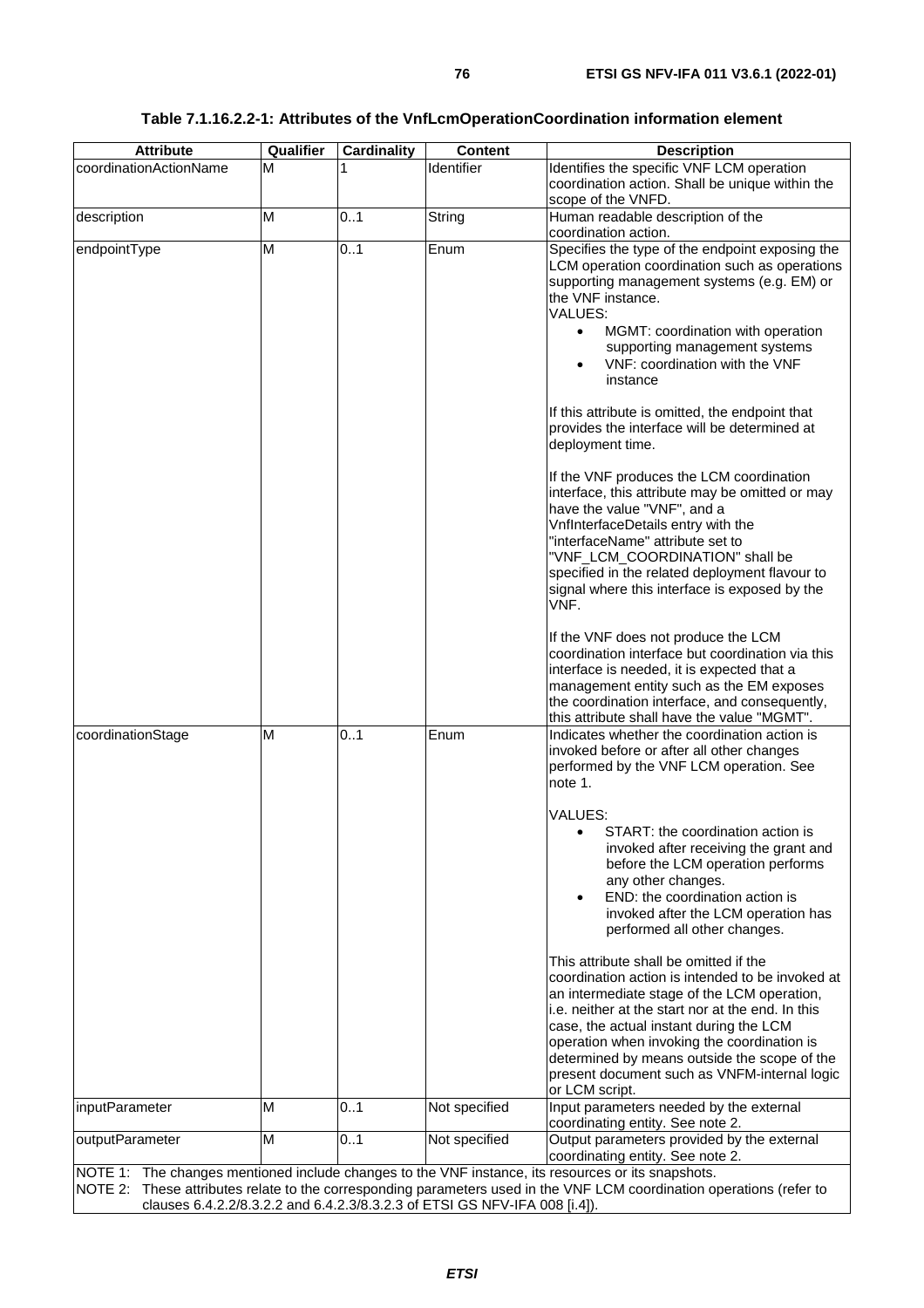### 7.1.16.3 LcmCoordinationActionMapping information element

#### 7.1.16.3.1 Description

This information element defines the LCM coordination actions supported by a VNF and/or expected to be supported by operation supporting management systems (e.g. EM) for a particular VNF LCM operation.

#### 7.1.16.3.2 Attributes

The LcmCoordinationActionMapping information element shall follow the indications provided in table 7.1.16.3.2-1.

#### **Table 7.1.16.3.2-1: Attributes of the LcmCoordinationActionMappings information element**

| <b>Attribute</b>       | Qualifier | <b>Cardinality</b> | <b>Content</b>                                                  | <b>Description</b>                                                                                                                                                                                                                                                                                                                                                              |
|------------------------|-----------|--------------------|-----------------------------------------------------------------|---------------------------------------------------------------------------------------------------------------------------------------------------------------------------------------------------------------------------------------------------------------------------------------------------------------------------------------------------------------------------------|
| vnfLcmOperation        | M         |                    | Enum                                                            | Identifies the specific VNF LCM operation.<br>VALUES:<br><b>INSTANTIATE</b><br><b>SCALE</b><br>SCALE_TO_LEVEL<br>CHANGE FLAVOUR<br><b>TERMINATE</b>                                                                                                                                                                                                                             |
|                        |           |                    |                                                                 | <b>HEAL</b><br>OPERATE<br>CHANGE EXT CONN<br>MODIFY INFO<br><b>CREATE SNAPSHOT</b><br>REVERT_TO_SNAPSHOT<br>See note.                                                                                                                                                                                                                                                           |
| coordinationActionName | M         | 1.N                | Identifier<br>(Reference to<br>VnfLcmOperation<br>Coordination) | References to the names of coordination<br>actions that can be invoked during the LCM<br>operation indicated by the "vnfLcmOperation"<br>attribute.<br>The related coordination actions shall either be<br>declared in the VnfLcmOperationCoordination<br>information element in the same VNFD, or<br>shall be well-known standardized coordination<br>action name identifiers. |
| NOTE:                  |           |                    |                                                                 | The value "CHANGE_VNFPKG" is part of this value set as the coordination actions for the<br>"ChangeCurrrentVnfPkg" are modelled separately in the "VnfPackageChangeInfo" information element.                                                                                                                                                                                    |

### 7.1.17 Information elements related to VipCpd

#### 7.1.17.1 Introduction

The clauses below define the information elements related to the VipCpd.

#### 7.1.17.2 VipCpd information element

#### 7.1.17.2.1 Description

A VipCpd is a type of Cpd and describes a requirement to allocate one or a set of virtual IP addresses.

A VipCpd inherits from the Cpd Class (see clause 7.1.6.3). All attributes of the Cpd are also attributes of the VipCpd.

Instances of VduCps created from a VduCpd that is indicated via the "intCpd" attribute in the VipCpd are able to communicate via the addresses associated to the VipCp instance created from the VipCpd.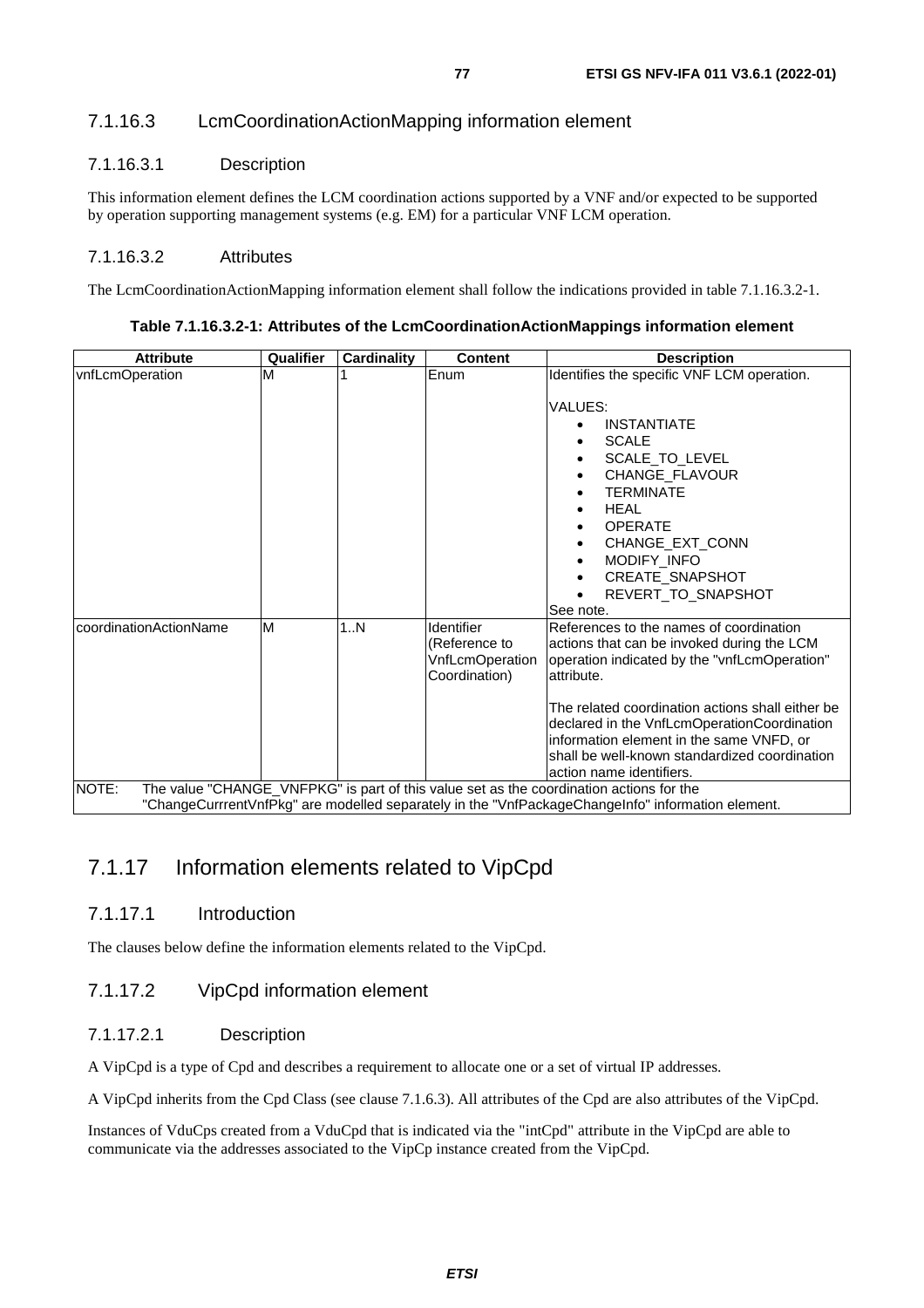#### 7.1.17.2.2 Attributes

The attributes of the VipCpd information element shall follow the indications provided in table 7.1.17.2.2-1.

| <b>Attribute</b>                                                                | Qualifier | Cardinality | Content                                                                                    | <b>Description</b>                                                                                                                                                                                                                                                                                                                                                                                                                                                                                                                                                                                           |
|---------------------------------------------------------------------------------|-----------|-------------|--------------------------------------------------------------------------------------------|--------------------------------------------------------------------------------------------------------------------------------------------------------------------------------------------------------------------------------------------------------------------------------------------------------------------------------------------------------------------------------------------------------------------------------------------------------------------------------------------------------------------------------------------------------------------------------------------------------------|
| intCpd                                                                          | M         | 1N          | Identifier (Reference to<br>VduCpd)                                                        | References the internal VDU CPD which is<br>used to instantiate internal CPs. These<br>internal CPs share the virtual IP addresses<br>allocated when a VipCp instance is<br>created from the VipCpd. See note 2.                                                                                                                                                                                                                                                                                                                                                                                             |
| lintVirtualLinkDesc                                                             | M         | 0.1         | Identifier (Reference to<br>VnfVirtualLinkDesc)                                            | Reference of the internal VLD which this<br>VipCpd connects to. See note 3.                                                                                                                                                                                                                                                                                                                                                                                                                                                                                                                                  |
| dedicatedIpAddress                                                              | M         | 01          | Boolean                                                                                    | If set to true, it indicates that the VIP<br>address shall be different from the<br>addresses allocated to all of the VduCp<br>instances associated to it. If set to false,<br>the VIP address shall be the same as one<br>of the VduCp instances associated to it.                                                                                                                                                                                                                                                                                                                                          |
| vipFunction                                                                     | M         |             | Enum                                                                                       | It indicates the function the virtual IP<br>address is used for.<br>VALUES:<br>high availability<br>load balancing<br>See note 1.                                                                                                                                                                                                                                                                                                                                                                                                                                                                            |
| (inherited attributes)                                                          |           |             |                                                                                            | All attributes inherited from Cpd.                                                                                                                                                                                                                                                                                                                                                                                                                                                                                                                                                                           |
| NOTE $1$ :<br>sends the packet to one or the other, but not to both.<br>NOTE 2: |           |             | attribute shall either be present and have the same value in all VduCpds or absent in all. | When used for high availability, only one of the internal VDU CP instances or VNF external CP instances that<br>share the virtual IP is bound to the VIP address at a time, i.e. only one is configured in the external (to the VNF)<br>router to receive the packets e.g. as a result of a G-ARP message previously sent by this instance. When used<br>for load balancing purposes all CP instances that share the virtual IP are bound to it. A load balancing function<br>If more than one VduCpd is indicated, the intVirtualLinkDesc attribute in all VduCpds referred by the intCpd<br>$\blacksquare$ |

**Table 7.1.17.2.2-1: Attributes of the VipCpd information element** 

NOTE 3: This attribute shall be present if it is present in all VduCpds referred by the intCpd attribute and have the same value as in all VduCpds and shall be absent if it is absent in all VduCpds referred by the intCpd attribute.

# 8 Functional requirements for VNF Snapshot Packaging

## 8.1 Generic Functional Requirements

Table 8.1-1 specifies generic functional requirements applicable to VNF Snapshot Packaging.

#### **Table 8.1-1: Generic functional requirements for VNF Snapshot Packaging**

| <b>Rea Number</b>  | <b>Requirement Description</b>                              | <b>Comments</b> |
|--------------------|-------------------------------------------------------------|-----------------|
| ISNAP PACK.GEN.001 | The VNF Snapshot Package contents, including the            |                 |
|                    | Snapshot descriptor, snapshot images and artifacts, as well |                 |
|                    | as a human-readable name, checksum, etc. as appropriate     |                 |
|                    | constitutes a single delivery unit from a distribution      |                 |
|                    | perspective.                                                |                 |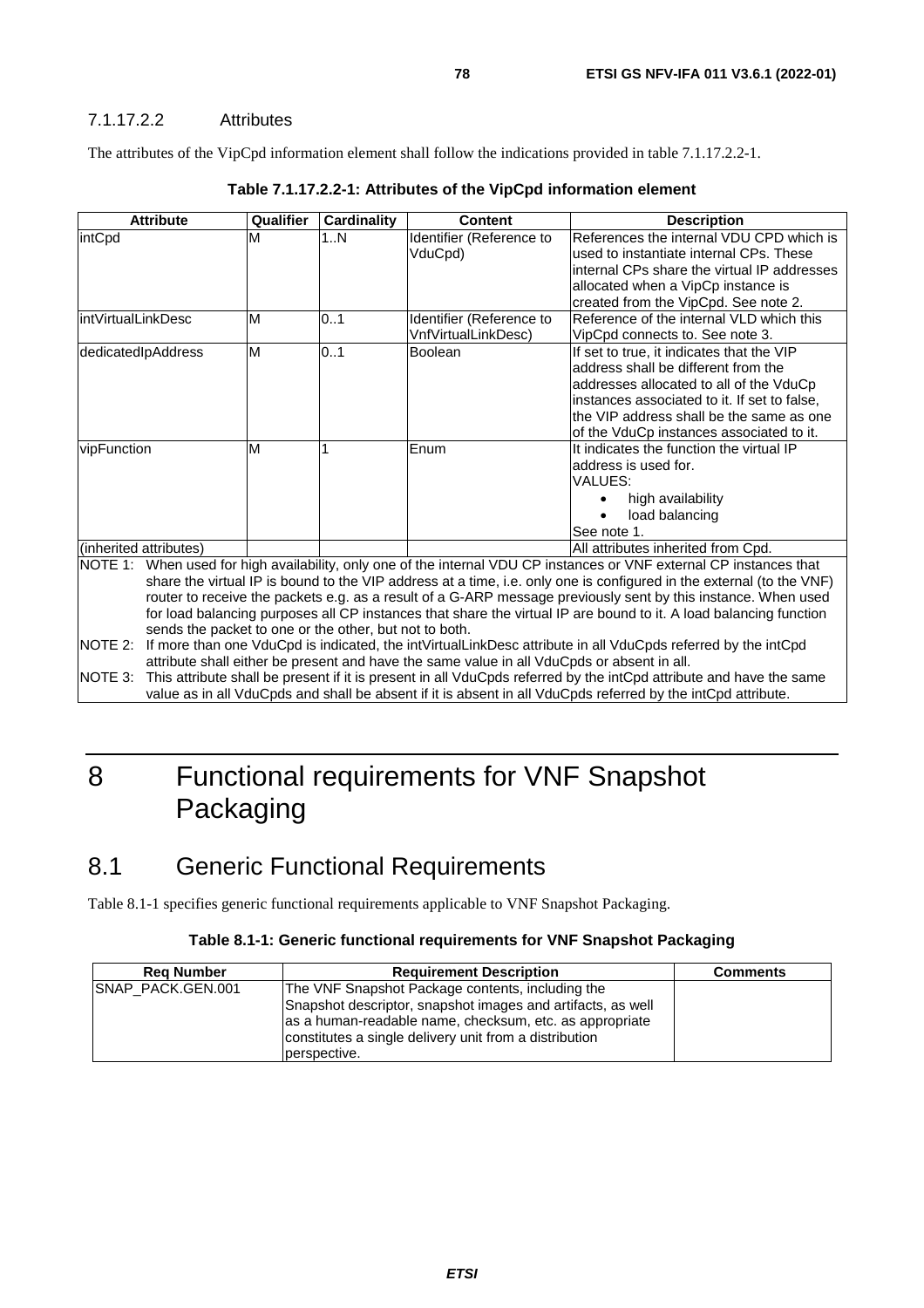## 8.2 Functional requirements for VNF Snapshot Packaging specification

### 8.2.1 Requirements for the structure of a VNF Snapshot Package

Table 8.2.1-1 specifies requirements applicable to the structure of a VNF Snapshot Package.

| Table 8.2.1-1: Requirements for the structure of a VNF Snapshot Package |  |  |
|-------------------------------------------------------------------------|--|--|
|-------------------------------------------------------------------------|--|--|

| <b>Req Number</b>    | <b>Requirement Description</b>                                                                                                                                                                                                                          | Comments |
|----------------------|---------------------------------------------------------------------------------------------------------------------------------------------------------------------------------------------------------------------------------------------------------|----------|
| SNAP_PACK.STRUCT.001 | The VNF Snapshot Package shall be assembled in one file.                                                                                                                                                                                                |          |
| SNAP_PACK.STRUCT.002 | The Snapshot Package shall be digitally signed by the creator<br>of the package.                                                                                                                                                                        |          |
| SNAP_PACK.STRUCT.003 | The VNF Snapshot Package shall contain files for the VNF<br>Snapshot, its corresponding metadata, and one to many VNFC<br>Snapshot image(s) or reference(s) and its/their corresponding<br>metadata.                                                    |          |
| SNAP_PACK.STRUCT.004 | The VNF Snapshot Package shall enable including additional<br>Snapshot Artifacts related to the VNF/VNFC Snapshot that are<br>not VNFC Snapshot images or referencing these files if they<br>are external to the package.                               |          |
| SNAP_PACK.STRUCT.005 | The VNF Snapshot Package shall provide means to address<br>individually the files which it contains and/or which it<br>references.                                                                                                                      |          |
| SNAP_PACK.STRUCT.006 | If an external reference (e.g. URL) is used, file integrity<br>information (such as checksum/signature) shall be specified to<br>guarantee the integrity of the referenced file, so it cannot be<br>substituted with a different file by the same name. |          |

### 8.2.2 Requirements for the description of VNF Snapshot Package content

Table 8.2.2-1 specifies requirements applicable to the content of a VNF Snapshot Package.

| Table 8.2.2-1: Requirements for the description of VNF Snapshot Package content |  |  |
|---------------------------------------------------------------------------------|--|--|
|---------------------------------------------------------------------------------|--|--|

| <b>Req Number</b>                                  | <b>Requirement Description</b>                                                                        | <b>Comments</b> |
|----------------------------------------------------|-------------------------------------------------------------------------------------------------------|-----------------|
| SNAP PACK.DESC.001                                 | The VNF Snapshot Package shall contain one or                                                         |                 |
|                                                    | moreVnfcSnapshotImageInfo information elements.                                                       |                 |
| SNAP PACK.DESC.002                                 | The VNF Snapshot Package shall provide a mechanism to                                                 |                 |
|                                                    | describe the package and its contents including, not limited to,                                      |                 |
|                                                    | human-readable name of the package, state of the package,                                             |                 |
|                                                    | creation date, indication whether it is a partial or full VNF                                         |                 |
|                                                    | Snapshot Package, and identification of the included                                                  |                 |
|                                                    | metadata/artifacts.                                                                                   |                 |
| SNAP_PACK.DESC.003                                 | The VNF Snapshot Package may contain the VNFD of the                                                  |                 |
|                                                    | snapshotted VNF instance. See note.                                                                   |                 |
| SNAP_PACK.DESC.004                                 | VNFD metadata shall be placed in a well-known location within                                         |                 |
|                                                    | the VNF Snapshot Package in order for the compliant parsers to                                        |                 |
|                                                    | find and extract.                                                                                     |                 |
| SNAP_PACK.DESC.005                                 | The VNF Snapshot Package shall contain the VnfInfo                                                    |                 |
|                                                    | information element of the snapshotted VNF instance.                                                  |                 |
| SNAP_PACK.DESC.006                                 | The VNF Snapshot Package shall contain the identifiers of the                                         |                 |
|                                                    | VNF Snapshot Info information element.                                                                |                 |
| SNAP_PACK.DESC.007                                 | The VNF Snapshot Package shall contain the identifiers of the                                         |                 |
|                                                    | VNFC Snapshot Info information element(s).                                                            |                 |
| SNAP_PACK.DESC.008                                 | The VNF Snapshot Package shall provide a means to include                                             |                 |
|                                                    | additional userDefinedData.                                                                           |                 |
| SNAP_PACK.DESC.009                                 | The VNF Snapshot Package shall provide means to store sets                                            |                 |
|                                                    | of related artifacts in the package.                                                                  |                 |
| NOTE:                                              | If a VNFD is present in the VNF Snapshot Package, it shall be an exact copy of the VNFD in the VNF    |                 |
|                                                    | Package from which the snapshotted VNF was instantiated. That copy can be used for troubleshooting by |                 |
|                                                    | entities external to NFV-MANO. The VNFD in the VNF Snapshot Package is not intended to be used by     |                 |
| NFV-MANO entities, e.g. for VNF snapshot reversal. |                                                                                                       |                 |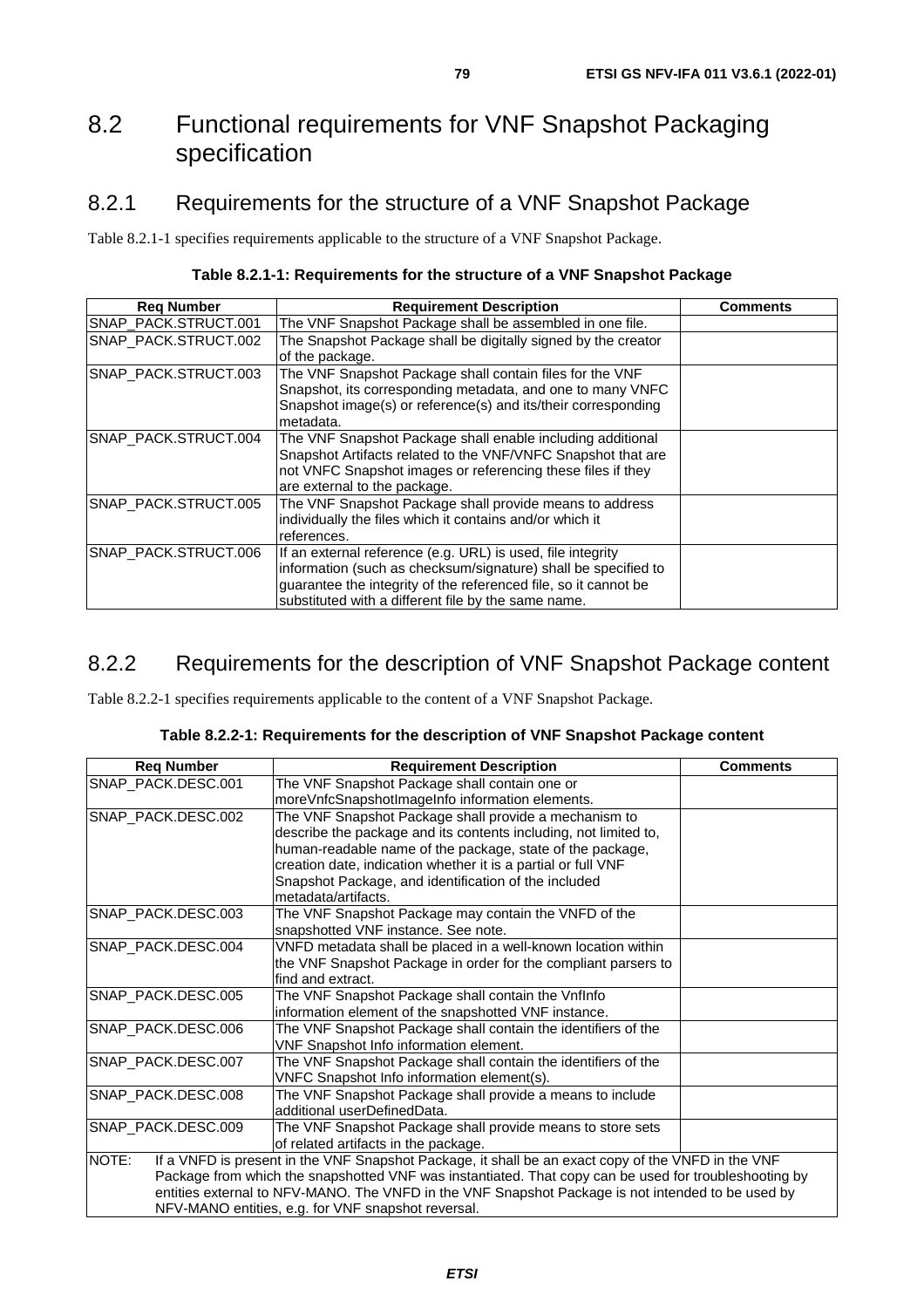## 8.2.3 Requirements for security and integrity of a VNF Snapshot Package

Table 8.2.3-1 specifies the requirements applicable to the security and integrity of a VNF Snapshot Package.

| <b>Numbering</b>  | <b>Requirement Description</b>                                                                                                                                      | <b>Comments</b> |
|-------------------|---------------------------------------------------------------------------------------------------------------------------------------------------------------------|-----------------|
| SNAP_PACK.SEC.001 | The digest and the public key of the entity signing VNF<br>Snapshot Package shall be included in the package along with<br>the corresponding certificate.           |                 |
| SNAP_PACK.SEC.002 | For each signed artifact, corresponding public key, algorithm<br>land certificate used shall be stored in a well-known location<br>within the VNF Snapshot Package. |                 |
| SNAP_PACK.SEC.003 | Each artifact in the VNF Snapshot Package shall be signed by<br>the VNF Snapshot Package provider.                                                                  |                 |

**Table 8.2.3-1: Requirements for security and integrity of a VNF Snapshot Package**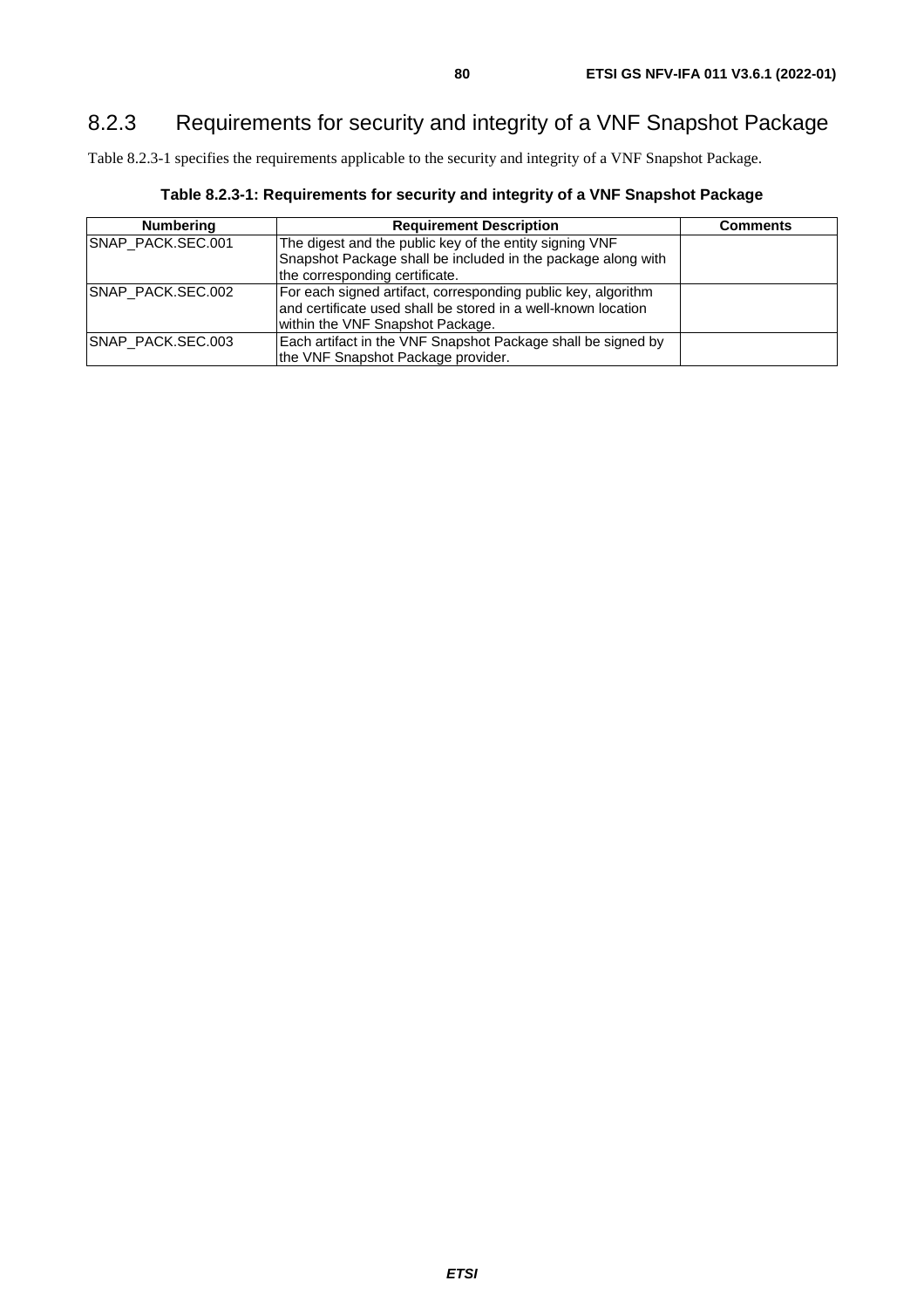# Annex A (informative): Explanation of the scaling model

## A.1 Overview

A VNF instance can be scaled in the following directions:

- scale out: adding additional VNFC instances to the VNF to increase capacity;
- scale in: removing VNFC instances from the VNF to release unused capacity.

Scaling can be performed in two different ways:

- "ScaleVnf" operation: scaling is performed in steps separately per "scaling aspect", allowing different aspects of a VNF to be scaled independently by adding/removing deltas to/from that aspect (see clause A.2).
- "ScaleToLevel" operation: scaling to a particular target size is performed in one step. The target size can be expressed by one of the instantiation levels pre-defined in the VNFD, or by a tuple of scale levels, one per aspect (see clause A.3).

It depends on the VNF design and is defined in the VNFD which scaling operations are supported. The operations are defined in ETSI GS NFV-IFA 007 [[i.3](#page-8-0)] and ETSI GS NFV-IFA 008 [[i.4\]](#page-8-0).

## A.2 Scaling the individual scaling aspects of a VNF

Different *aspects* of a VNF can be scaled independently by the "ScaleVnf" operation.

For example, a VNF could be designed to independently scale database capacity provided by database VNFCs and call processing capacity provided by call processing VNFCs, making "database" and "call processing" two different scaling aspects.





Each scaling aspect can be scaled in discrete steps, the so-called "*scaling steps*", as illustrated in figure A.2-1. Each scaling step corresponds to adding or removing a *scaling delta* (set of VNFCs based on one or more VDUs, and the related virtualised storage/virtualised network resources) to or from the VNF instance, and (re)configuring the virtualised resources.

A scaling step is the smallest unit by which a particular aspect of a VNF can be scaled. For each scaling aspect, the minimum scale level is assumed as zero, and the maximum scale level is defined in the VNFD. The maximum scale level corresponds to the maximum number of scaling steps that can be performed for this aspect, starting from the minimum scale level (i.e. zero). The maximum scale level represents the maximum configuration of that aspect of the VNF in a given deployment flavour.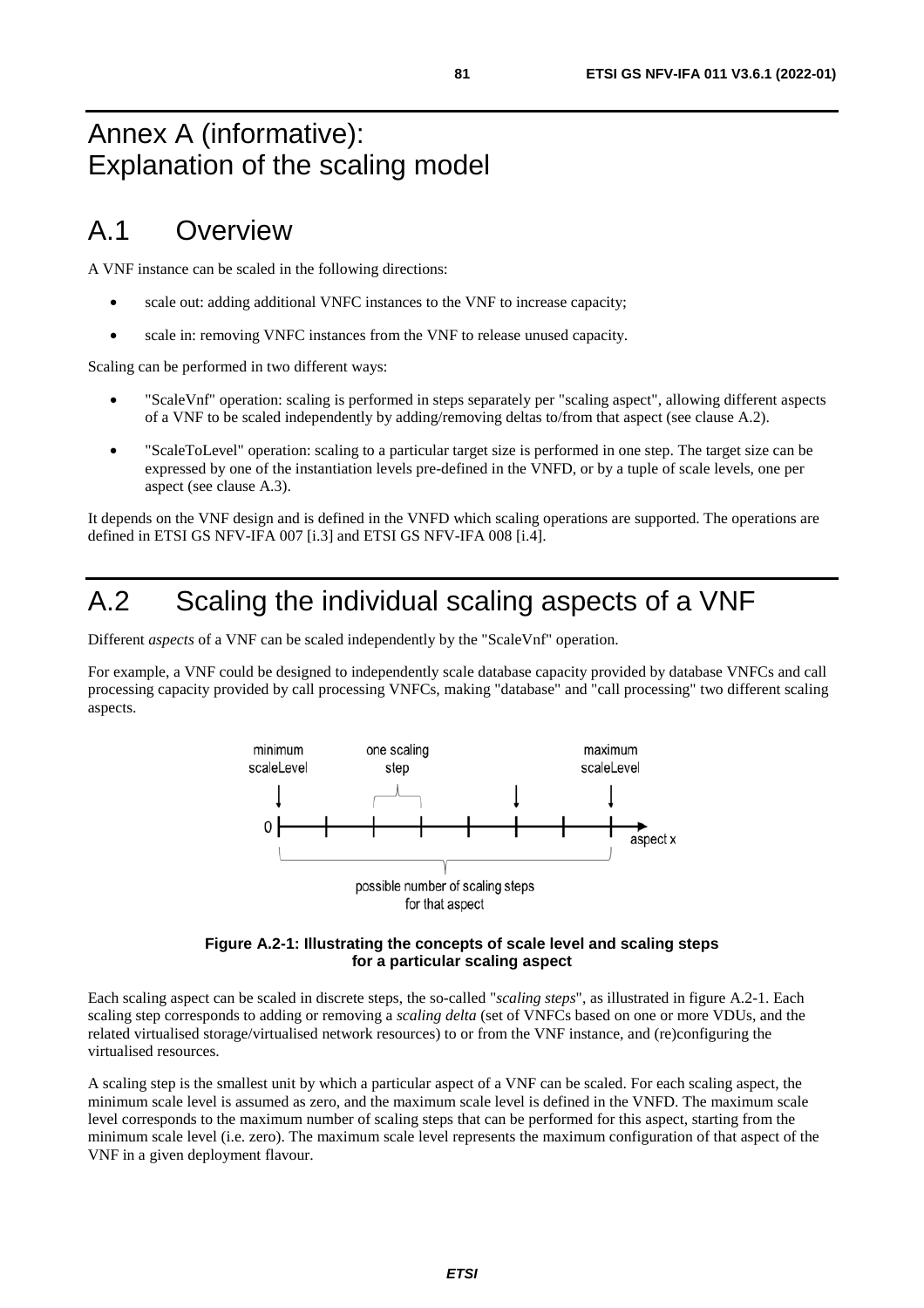

**Figure A.2-2: Definition of the scaling deltas for an example VNF** 

Figure A.2-2 shows a VNF with two scaling aspects (DB and CallProc). The square filled boxes represent individual VNFC instances, the blue frame rectangles group these VNFC instances into scaling deltas, and the colour of the squares denotes the applicable VDU when for the VNFC instance.

The "DB" scaling aspect has two uniform scaling steps; the same delta "delta\_db" is applied in each step. The "CallProc" scaling aspect has four non-uniform scaling steps, using two differently-composed scaling deltas "delta\_callproc\_1" and "delta\_callproc\_2" that are applied in an alternating way.

The initial delta "delta initial" marks the smallest size of the VNF that can be instantiated. It is used as the baseline for any scaling operation and needs to be instantiated before any scaling delta can be added. In the example, an additional VNFC (denoted by the yellow square) is instantiated as part of the initial delta that is not subject to scaling (i.e. that does not appear in any scaling delta).

Figure A.2-3 shows the VNF instance based on the scaling model in figure A.2-2 fully scaled out, i.e. after first instantiating the initial delta, scaling out "DB" by two scaling steps (adding "delta\_db" in each step), and scaling out "CallProc" by four scaling steps (adding delta\_callproc\_1, delta\_callproc\_2, delta\_callproc\_1, delta\_callproc\_2 in sequence).



**Figure A.2-3: Example VNF from figure A.2-2 fully scaled out** 

# A.3 Scaling a VNF to a pre-defined target size

A VNF instance can also be scaled to a target size in one "ScaleToLevel" operation. Target sizes of the VNF that can be instantiated, and that can be reached by applying the "ScaleToLevel" operation, are defined as "instantiation levels" in the VNFD. An instantiation level describes a given amount of resources to be instantiated in terms of the number of VNFC instances to be created from each VDU and bit rate requirements.

Instantiation levels can also be represented in terms of scaling aspects. For that purpose, a scaling model is defined that combines the scaling aspects into a multi-dimensional space, representing each aspect as a dimension. Each possible size of the VNF is defined as a point in that scaling space, represented by a tuple in which each entry expressed the scale level (number of scaling steps applied) for a particular aspect.

Figure A.3-1 illustrates the resulting scaling space for the example VNF introduced in figure A.2-2.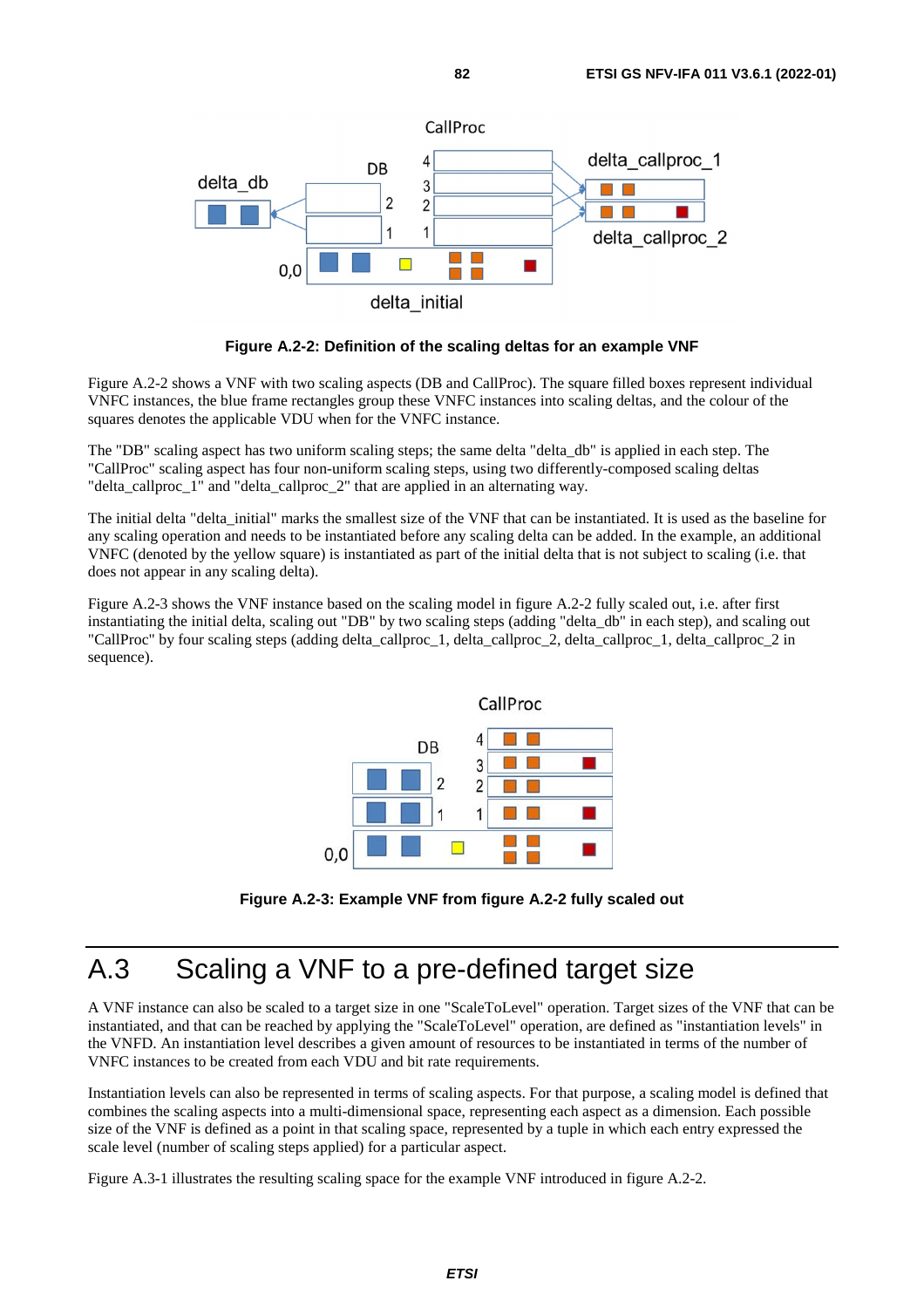

#### **Figure A.3-1: Definition of VNF target sizes (instantiation levels) in terms of scaling aspects**

The example in figure A.3-1 shows three instantiation levels, one at the minimum VNF size (represented by the red dot), one at an intermediate VNF size (represented by the yellow dot) and one at the maximum VNF size (represented by the green dot). Using the scaling model, the point marked by the yellow dot, for example, represents the tuple (DB=1, CallProc=2), i.e. one scaling step has been applied to the "DB" aspect and two scaling steps have been applied to the "CallProc" aspect.

The "ScaleToLevel" operation can be used to scale the VNF instance to a particular size, either by specifying one of the predefined instantiation levels ("red", "yellow", "green" in the example), or by specifying the target using a tuple such as (DB=1, CallProc=2) which is equivalent to the "yellow" instantiation level.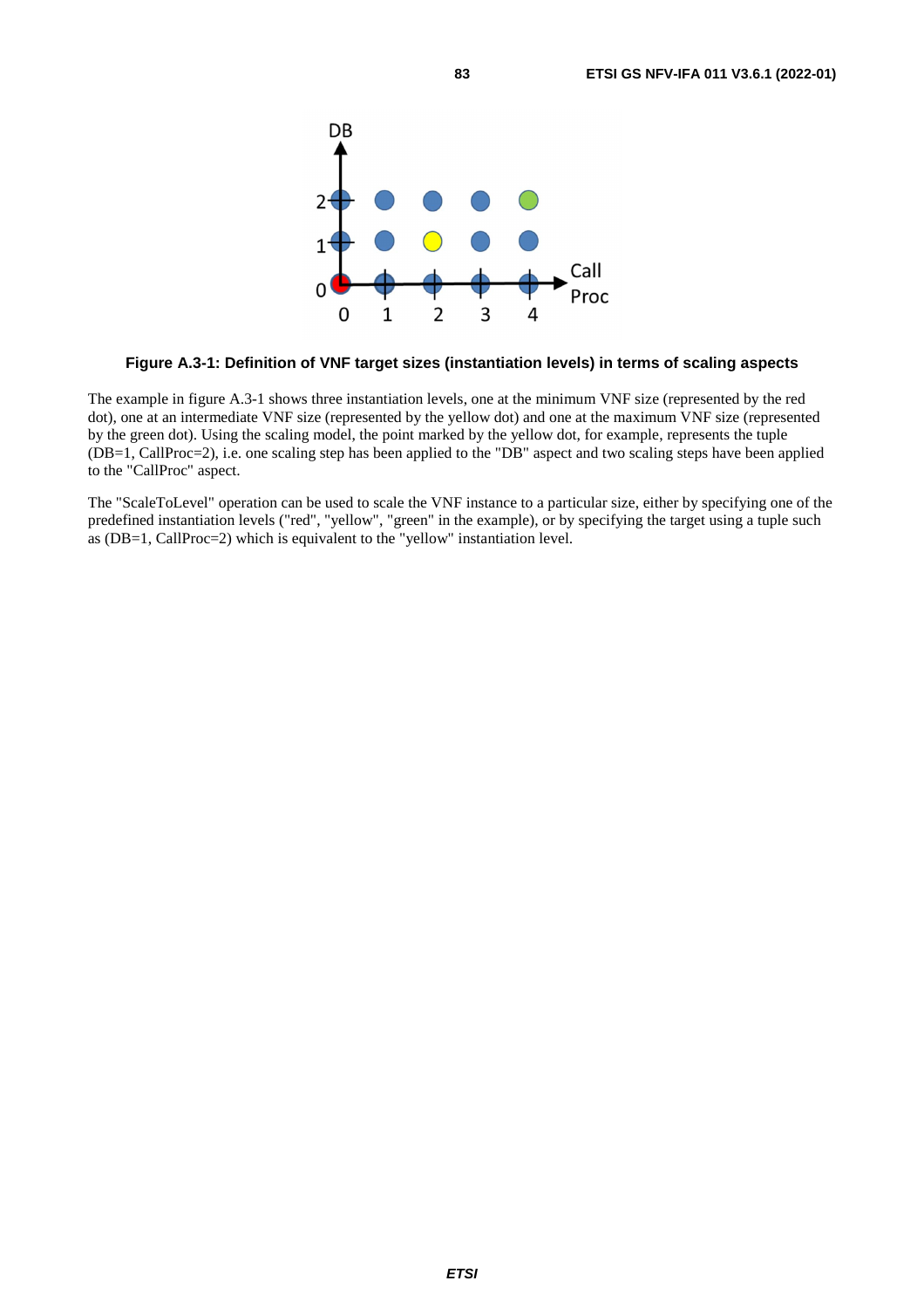# Annex B (informative): **Bibliography**

• ETSI GS NFV-MAN 001: "Network Functions Virtualisation (NFV); Management and Orchestration".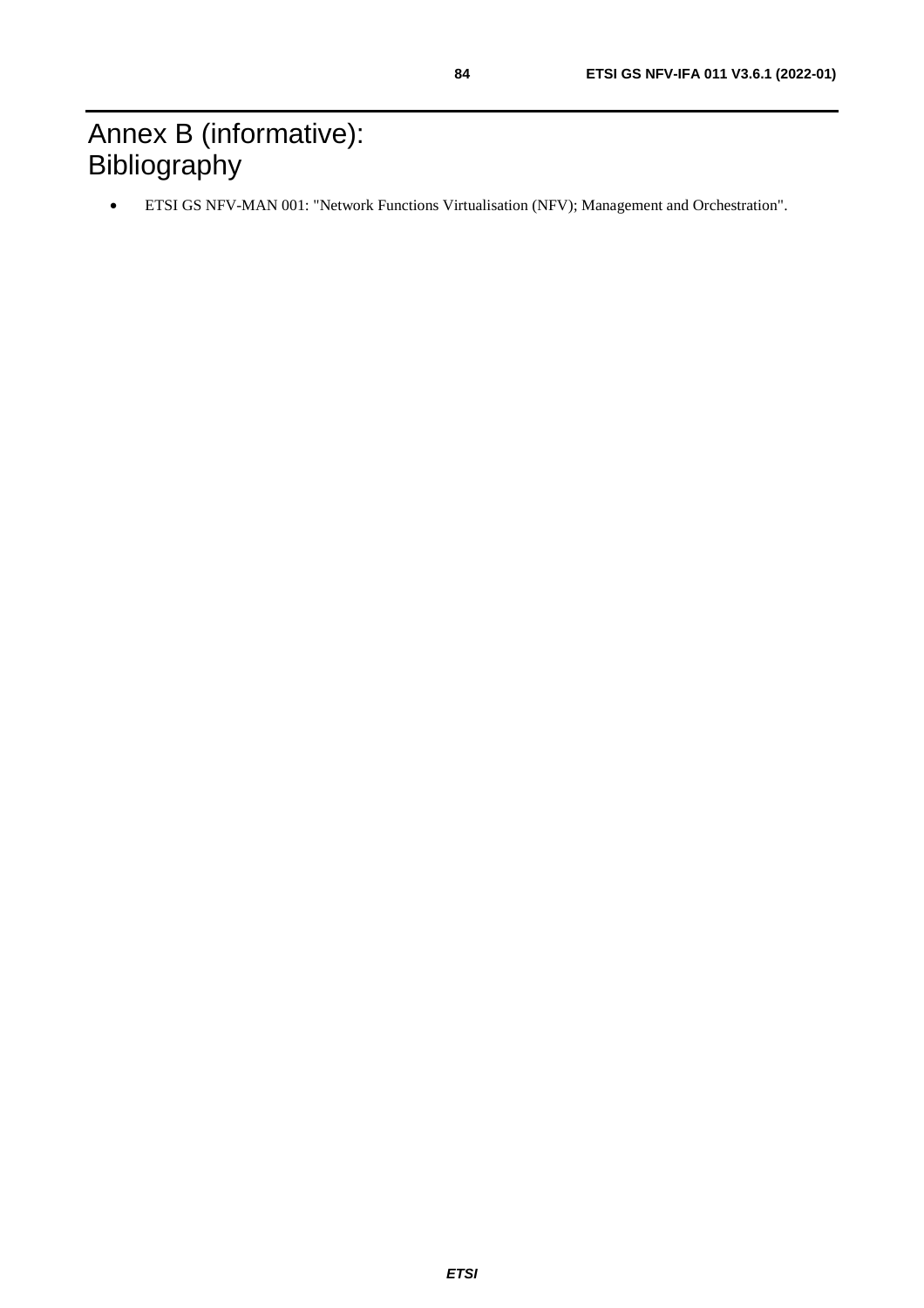# Annex C (informative): Change History

| <b>Date</b>      | <b>Version</b> | Information about changes                                                           |
|------------------|----------------|-------------------------------------------------------------------------------------|
| May 2017         | V2.1.2         | Update with CRs NFVIFA(17)234r1, NFVIFA(17)68, NFVIFA(16)1524r2                     |
| June 2017        | V2.1.3         | Update with CRs NFVIFA(17)64r2, NFVIFA(17)437, NFVIFA(17)308r4, NFVIFA(17)445r1,    |
|                  |                | NFVIFA(17)551r2, NFVIFA(17)503r2. Minor editorial updates                           |
| June 2017        | V2.3.1         | Version update for plenary approval                                                 |
| December 2017    | V2.3.2         | Update with CRs NFVIFA(17)000579r1, NFVIFA(17)000657r7, NFVIFA(17)000766r4,         |
|                  |                | NFVIFA(17)000789r3, NFVIFA(17)000838r2, NFVIFA(17)000900r3, NFVIFA(17)000909r1,     |
|                  |                | NFVIFA(17)000933, NFVIFA(17)000945r1, NFVIFA(17)000957r1, NFVIFA(17)000964r3,       |
|                  |                | NFVIFA(17)001056r2, NFVIFA(17)001070, NFVIFA(17)001133r2                            |
| February 2018    | V2.4.1         | Version update for publication                                                      |
| March 2018       | V2.4.2         | Update with CRs NFVIFA(18)000141r2, NFVIFA(18)000142r1, NFVIFA(18)000163            |
| May 2018         | V2.4.3         | Update with CRs NFVIFA(18)000238 and NFVIFA(18)000331                               |
| May 2018         | V3.0.0         | Release 3 baseline version created from draft v2.4.3                                |
| <b>June 2018</b> | V3.0.1         | Update with CRs NFVIFA(18)000554, NFVIFA(18)000555, NFVIFA(18)000589r1,             |
|                  |                | NFVIFA(18)000591r1 and NFVIFA(18)000592r1                                           |
| June 2018        | V3.0.2         | Update with below maintenance CRs:                                                  |
|                  |                | NFVIFA(18)000593r1: IFA011ed311 MIRROR Improve modelling of scaling deltas          |
|                  |                | NFVIFA(18)000602r2: IFA011ed311 MIRROR Fix to the scaling delta fix                 |
|                  |                | NFVIFA(18)000621r2: IFA011ed311 Rel3Mirror Adding bootdata parameter to the VNFD    |
|                  |                | NFVIFA(18)000622: IFA011ed311 Rel3Mirror Support the Virtual Link Protocol Data in  |
|                  |                | <b>VNFD</b>                                                                         |
|                  |                | NFVIFA(18)000624: IFA011ed311 - nicloRequirements                                   |
|                  |                | NFVIFA(18)000627: IFA011ed311 Rel3Mirror Remove element groups                      |
|                  |                | NFVIFA(18)000634r1: IFA011ed311 Rel3Mirror scaling explanation                      |
|                  |                | NFVIFA(18)000676r1: IFA011ed311 Rel3Mirror Support Security Group in VNFD           |
|                  |                |                                                                                     |
|                  |                | Update with below MegaCRs:                                                          |
|                  |                | NFVIFA(18)000540r1: IFA011 MegaCR FEAT15 VNF Snapshot                               |
| August 2018      | V3.1.1         | Version update for publication                                                      |
| September        | V3.1.2         | Update with CRs:                                                                    |
| 2018             |                | NFVIFA(18)000812r1:                                                                 |
|                  |                | IFA011ed321_Rel3Mirror_of_693r4_configurableProperties_correction                   |
|                  |                | NFVIFA(18)000813r1: IFA011ed321_Rel3Mirror_of_718r1_modifiableAttributes_correction |
| October 2018     | V3.1.3         | Update with CRs:                                                                    |
|                  |                | NFVIFA(18)000746r4: NFVIFA_IFA011_8_4_2_4_cpumap                                    |
|                  |                | NFVIFA(18)000792r1: IFA011_release_3_mirror_updating_Cpd_IE                         |
|                  |                | NFVIFA(18)000837: IFA011ed321 Rel3 Mirror VNFD support for using the Ve-Vnf-Vnfm    |
|                  |                | reference point                                                                     |
| October 2018     | V3.1.4         | Update with CR:                                                                     |
|                  |                | NFVIFA(18)000807r1: IFA011 Clause 8 Functional requirements for VNF Snapshot        |
|                  |                | Packaging                                                                           |
| November 2018    | V3.1.5         | Update with CRs:                                                                    |
|                  |                | NFVIFA(18)000956: IFA011ed321 Disambiguate checksum algorithm                       |
|                  |                | NFVIFA(18)000962: IFA011ed321 Rel3 Mirror of 858r2                                  |
| December 2018    | V3.1.6         | Update with CRs:                                                                    |
|                  |                | NFVIFA(18)0001093: IFA011ed321 Rel3 mirror of 1069r1 declaration of metadata and    |
|                  |                | extensions                                                                          |
|                  |                | NFVIFA(18)0001071r1: IFA011ed321 small changes in the description                   |
|                  |                | NFVIFA(18)0001072r1: IFA011ed321 fixing issue0007794                                |
| February 2019    | V3.1.7         | Update with below MegaCR:                                                           |
|                  |                | NFVIFA(19)000061r3: FEAT02 IFA011 MegaCR                                            |
|                  |                | MegaCR NFVIFA(19)000061r3 only implemented partial content from CR                  |
|                  |                | NFVIFA(18)0001155r4 and this oversight was corrected in this version of the draft   |
| February 2019    | V3.1.8         | Update with CRs:                                                                    |
|                  |                | NFVIFA(19)000146: IFA011ed321 Clause 7-1-15-2 terminology alignment                 |
|                  |                | NFVIFA(19)000152r2: FEAT02 IFA011 Review modificationQualifier                      |
|                  |                | NFVIFA(19)000153r2: FEAT02 IFA011 Review fixes to VnfLcmOperationCoordination IE    |
|                  |                | NFVIFA(19)000154: FEAT02 IFA011 Review declare LCM coordination interface in        |
|                  |                | <b>VnfInterfaceDetails</b>                                                          |
|                  |                | NFVIFA(19)000163r1: CR to IFA011ed321 on individual artefact signature              |
| April 2019       | V3.2.1         | Version update for publication                                                      |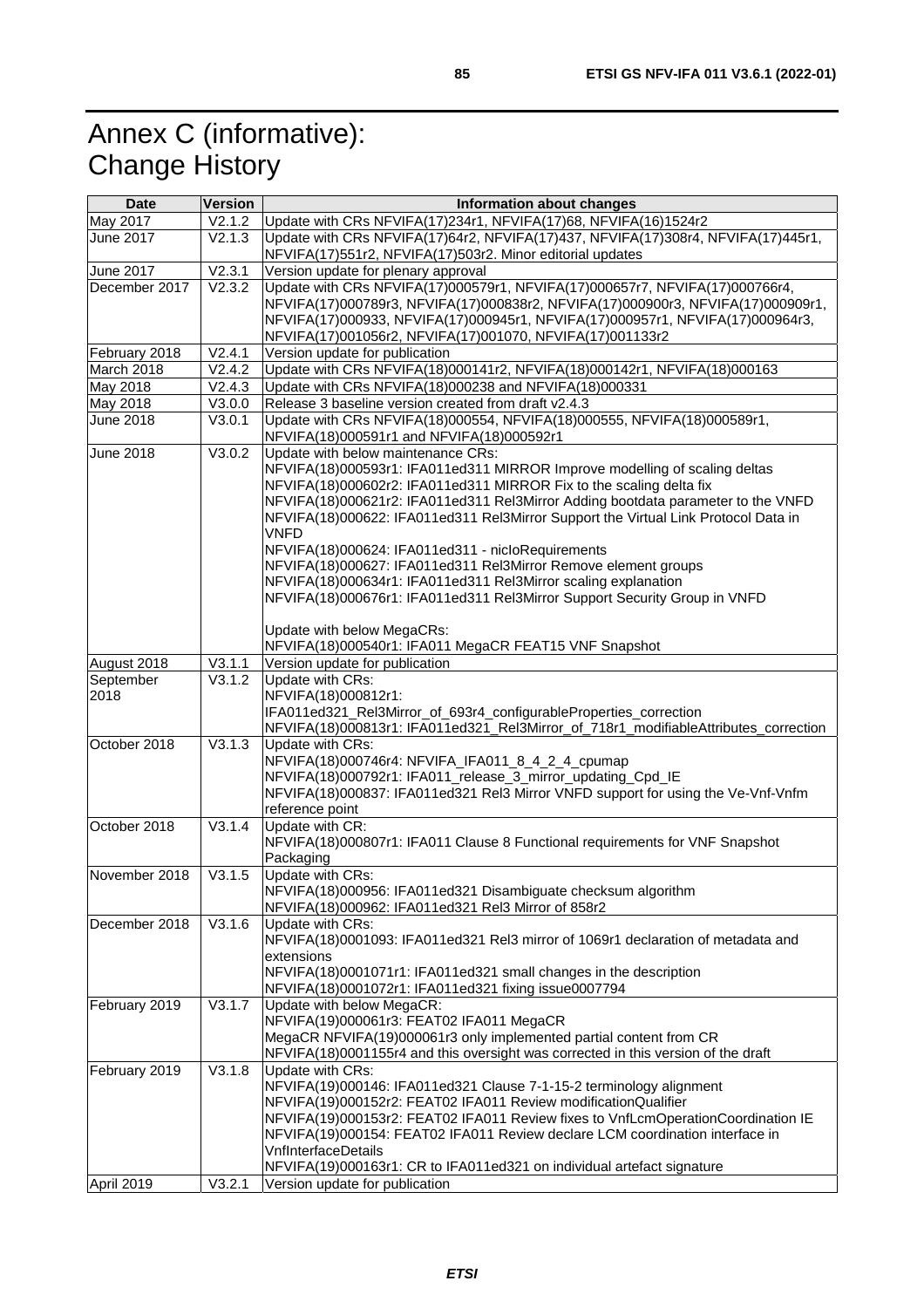| <b>Date</b>       | Version                     | Information about changes                                                                                                                                                                                                                                                                                                                                                                                                                                                                                                                            |
|-------------------|-----------------------------|------------------------------------------------------------------------------------------------------------------------------------------------------------------------------------------------------------------------------------------------------------------------------------------------------------------------------------------------------------------------------------------------------------------------------------------------------------------------------------------------------------------------------------------------------|
| April 2019        | V3.2.2                      | Update with CRs:<br>NFVIFA(19)000293: IFA011ed321 Rel3-Mirror ONAP alignment - Class SwlmageDesc<br>NFVIFA(19)000292: IFA011ed331 rel-3 mirror ONAP alignment - Class<br>VnfcConfigurableProperties                                                                                                                                                                                                                                                                                                                                                  |
|                   |                             | NFVIFA(19)000271r1: IFA011ed331 rel-3 mirror clarification on securityGroupRule<br>NFVIFA(19)000261: IFA011ed331 Change Log in the VNF Package                                                                                                                                                                                                                                                                                                                                                                                                       |
| <b>June 2019</b>  | V3.2.3                      | Misc Rapporteur corrections (case changes, line breaks in some attribute labels, etc).<br>Update with CRs:<br>NFVIFA(19)000429r1: IFA011ed331_rel-3_mirror_vNIC_type_value<br>NFVIFA(19)000259r6: IFA011ed331 VipCpd for virtual IP addresses - Solution 2<br>NFVIFA(19)000485: IFA011ed331 Rel-3 mirror ONAP alignment - Class VirtualLinkProfile<br>NFVIFA(19)000517: IFA011ed331 7_1_5_2 Terminology correction<br>NFVIFA(19)000492: IFA011ed331_ SecurityGroupRule                                                                               |
| <b>July 2019</b>  | V3.2.4                      | Misc Rapporteur corrections.<br>Update with CRs:<br>NFVIFA(19)000562: IFA011Ed331 - Standard configurable properties<br>NFVIFA(19)000626: IFA011ed331 Rel3Mirror 7.1.8.6 LinkBitrateRequirements IE<br>NFVIFA(19)000632: IFA011ed331 Rel3Mirror 7.1.8.10 QoS<br>NFVIFA(19)000646: IFA011ed331 Rel3Mirror 7.1.7.3 ConnectivityType IE<br>NFVIFA(19)000039r7: IFA011 MegaCR FEAT03 NFVI MOD<br>NFVIFA(19)000319r3: FEAT03: IFA011 Replacing scale levels<br>NFVIFA(19)000745: IFA011ed331 Rel3Mirror of 427r1 Removal of supportMandatory<br>attribute |
| September<br>2019 | V3.3.1                      | Version update for publication                                                                                                                                                                                                                                                                                                                                                                                                                                                                                                                       |
| October 2019      | V3.3.2                      | First draft for ed341                                                                                                                                                                                                                                                                                                                                                                                                                                                                                                                                |
| December 2019     | V3.3.3                      | Misc Rapporteur corrections (remove Appendix on Authors & Contributors)<br>Update with CRs:<br>NFVIFA(19)000982r2: IFA011ed341 FixedIpAddresses<br>NFVIFA(19)000971: IFA011ed341 FEAT02 fixing referenceability of<br>changeCurrentVnfPkgOpConfig<br>NFVIFA(19)000969: IFA011ed341 FEAT02 fixing TBD<br>NFVIFA(19)000933: IFA011ed341 7.1.8 Add "network-link-and-node" value to<br>AffinityOrAntiAffinity                                                                                                                                           |
| February 2020     | V3.3.4                      | Update with CRs:<br>NFVIFA(19)000869r7: IFA011ed341 Adding Trunk port logical topology descriptions<br>NFVIFA(20)000086: IFA011ed341 sync to IFA015 work according to 942r5 part1<br>NFVIFA(20)000114r3: IFA011ed341 harmonization corrections based on 942 part2<br>NFVIFA(20)000115: IFA011ed341 harmonization corrections based on 942 part33                                                                                                                                                                                                     |
| May 2020          | V3.3.5                      | Update with CRs:<br>NFVIFA(20)000171r2: IFA011ed341 fix Enum values<br>NFVIFA(20)000229r3: IFA011_FEAT15_vnf_snapshot_package_content                                                                                                                                                                                                                                                                                                                                                                                                                |
| June 2020         | V3.4.1                      | Publication                                                                                                                                                                                                                                                                                                                                                                                                                                                                                                                                          |
| August 2020       | $\overline{\text{V3}}$ .4.2 | First draft for ed351                                                                                                                                                                                                                                                                                                                                                                                                                                                                                                                                |
| October 2020      | V3.4.3                      | Update with CRs:<br>NFVIFA(20)000387r1: IFA011ed351_Fix_Typos in clause 7-1-6 sync_to_IFA015_work<br>NFVIFA(20)000482r1: IFA011ed351 Add missing Dependencies IE definition<br>NFVIFA(20)000543: IFA011ed351 clarification on vnfdld attribute mirror of 540r2<br>NFVIFA(20)000578: IFA011ed351 Requirements for security and integrity of a VNF<br>Snapshot Package<br>NFVIFA(20)000599r1: IFA011ed351 updates related to the use of VIPs and floating IP<br>addresses                                                                              |
| November 2020     | V3.4.4                      | Rapporteur correction (editorial): Change "Artefact" to "Artifact".<br>Update with CRs:<br>NFVIFA(20)000614r7: IFA011ed351 updates of scaling descriptors related to the use of<br><b>VIPs</b>                                                                                                                                                                                                                                                                                                                                                       |
| January 2021      | V3.4.5                      | Update with CR:<br>NFVIFA(20)000854: IFA011ed351_content_type_of_boot_order                                                                                                                                                                                                                                                                                                                                                                                                                                                                          |
| March 2021        | V3.4.6                      | Update with CRs:<br>NFVIFA(21)000117r6: IFA011ed351 Cross stages alignment w.r.t. LCM coordination<br>NFVIFA(21)000174: IFA011_release_3_clarification_for_virtualLinkProtocolData                                                                                                                                                                                                                                                                                                                                                                   |
| May 2021          | V3.5.1                      | Version update for publication                                                                                                                                                                                                                                                                                                                                                                                                                                                                                                                       |
| <b>July 2021</b>  | V3.5.2                      | First draft for ed361<br>Misc Rapporteur actions (delete supportMandatory attribute marked deprecated in v3.3.1<br>from VirtualNetworkInterfaceRequirements information element)                                                                                                                                                                                                                                                                                                                                                                     |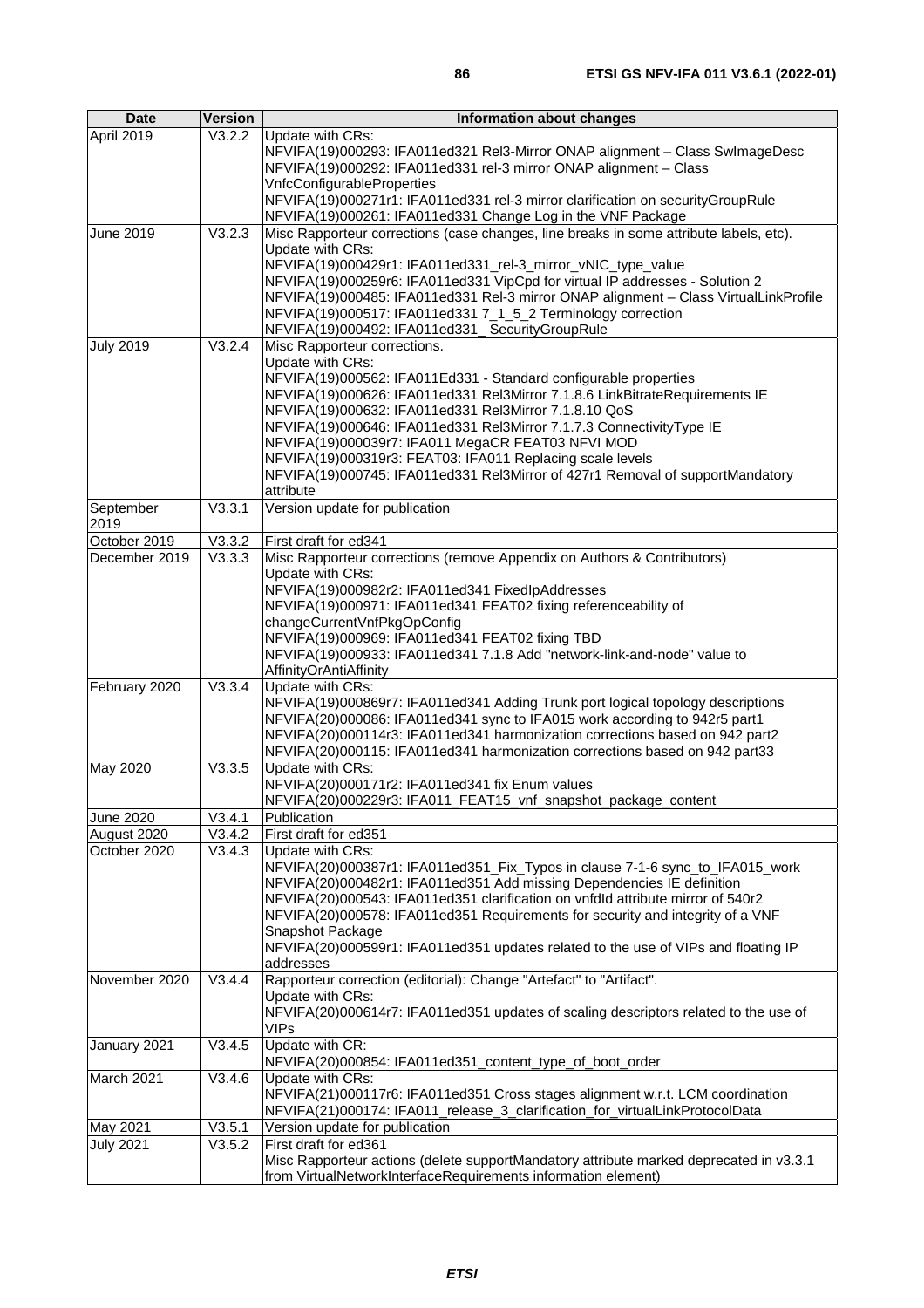| <b>Date</b>   | <b>Version</b> | Information about changes                                                  |
|---------------|----------------|----------------------------------------------------------------------------|
| November 2021 | V3.5.3         | Update with CRs:                                                           |
|               |                | NFVIFA(21)000952r1: IFA011ed361-Add standardized interface requirements to |
|               |                | VirtualNetworkInterfaceRequirements                                        |
|               |                | NFVIFA(21)000888r3: IFA011ed361 Adding externallyManaged attribute to      |
|               |                | <b>VnfVirtualLinkDesc</b>                                                  |
|               |                | NFVIFA(21)000840r1: IFA011ed361 FEAT03 Add missing                         |
|               |                | minNumberofPreservedInstances attribute to NfviMaintenanceInfo IE          |
| December 2021 | V3.5.4         | Update with CR:                                                            |
|               |                | NFVIFA(21)000978r3: IFA011ed361 Fixing IpAddressAssignment flag            |